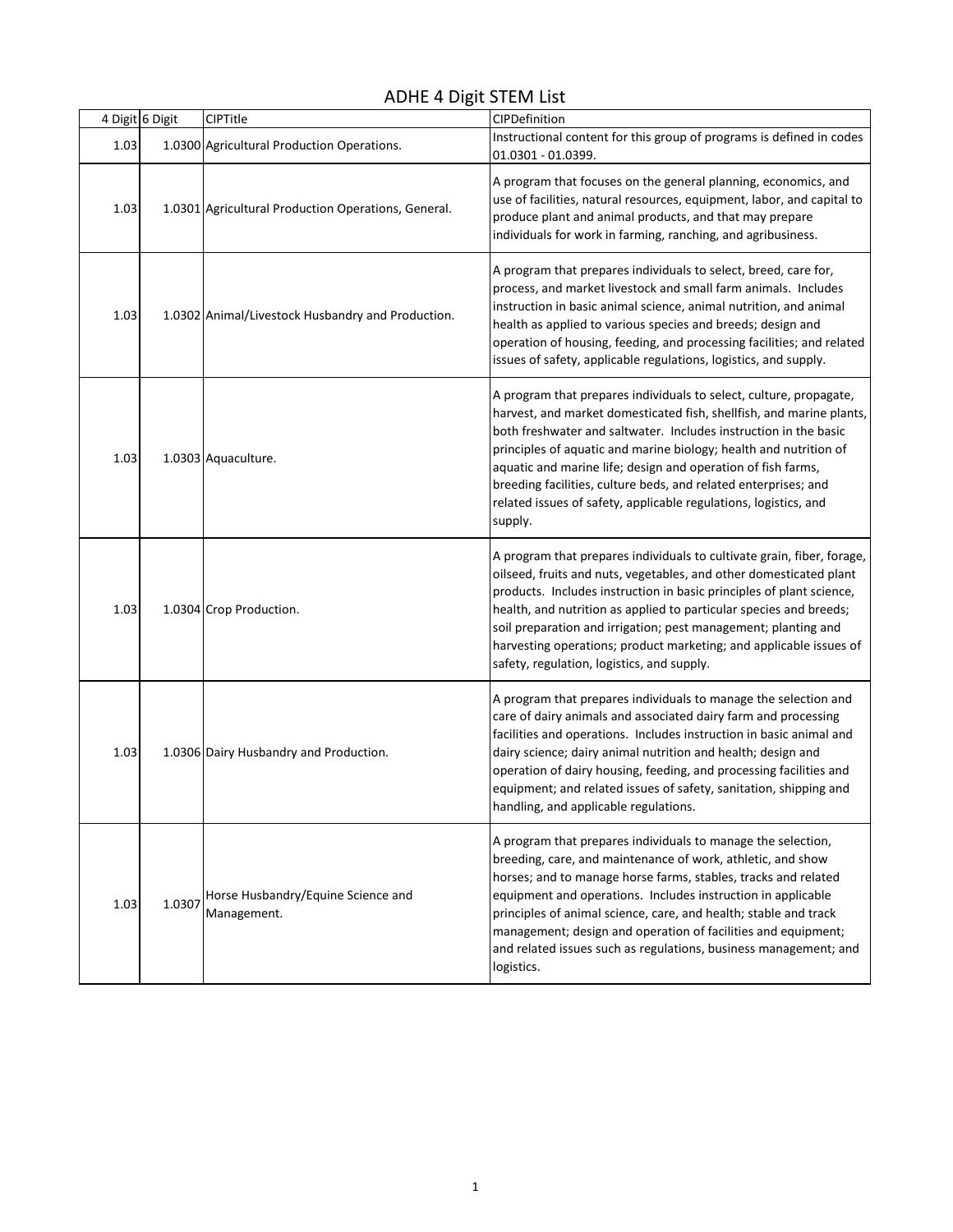|      | 4 Digit 6 Digit | <b>CIPTitle</b>                                   | CIPDefinition                                                                                                                                                                                                                                                                                                                                                                                                                                                                                                                                                                                                                                                                                                     |
|------|-----------------|---------------------------------------------------|-------------------------------------------------------------------------------------------------------------------------------------------------------------------------------------------------------------------------------------------------------------------------------------------------------------------------------------------------------------------------------------------------------------------------------------------------------------------------------------------------------------------------------------------------------------------------------------------------------------------------------------------------------------------------------------------------------------------|
| 1.03 |                 | 1.0308 Agroecology and Sustainable Agriculture.   | A program that focuses on agricultural principles and practices that,<br>over the long term, enhance environmental quality, make efficient<br>use of nonrenewable resources, integrate natural biological cycles<br>and controls, and are economically viable and socially responsible;<br>and that may prepare individuals to apply this knowledge to the<br>solution of agricultural and environmental problems. Includes<br>instruction in principles of agroecology, crop and soil sciences,<br>entomology, horticulture, animal science, weed science and<br>management, soil fertility and nutrient cycling, applied ecology,<br>agricultural economics, and rangeland ecology and watershed<br>management. |
| 1.03 |                 | 1.0309 Viticulture and Enology.                   | A program that focuses on the application of scientific and<br>agribusiness principles to the production of grapes, the making of<br>wine, and the wine business. Includes instruction in grapes and<br>wines of the world; grape production; winemaking technology;<br>plant biology; chemistry; food science, safety, and packaging; soil<br>science; pest management; and marketing and business<br>management.                                                                                                                                                                                                                                                                                                |
| 1.03 |                 | 1.0399 Agricultural Production Operations, Other. | Any instructional program in agricultural production operations not<br>listed above.                                                                                                                                                                                                                                                                                                                                                                                                                                                                                                                                                                                                                              |
| 1.09 |                 | 1.0900 Animal Sciences.                           | Instructional content for this group of programs is defined in codes<br>01.0901 - 01.0999.                                                                                                                                                                                                                                                                                                                                                                                                                                                                                                                                                                                                                        |
| 1.09 |                 | 1.0901 Animal Sciences, General.                  | A general program that focuses on the scientific principles that<br>underlie the breeding and husbandry of agricultural animals, and<br>the production, processing, and distribution of agricultural animal<br>products. Includes instruction in the animal sciences, animal<br>husbandry and production, and agricultural and food products<br>processing.                                                                                                                                                                                                                                                                                                                                                       |
| 1.09 |                 | 1.0902 Agricultural Animal Breeding.              | A program that focuses on the application of genetics and genetic<br>engineering to the improvement of agricultural animal health, the<br>development of new animal breeds, and the selective improvement<br>of agricultural animal populations. Includes instruction in genetics,<br>genetic engineering, population genetics, animal health, animal<br>husbandry, and biotechnology.                                                                                                                                                                                                                                                                                                                            |
| 1.09 |                 | 1.0903 Animal Health.                             | A program that focuses on the application of biological and<br>chemical principles to the study, prevention, and control of<br>diseases in agricultural animal populations. Includes instruction in<br>environmental science, pharmacology, animal population studies,<br>genetics, animal physiology and diet, disease prevention, treatment<br>methodologies, and laboratory and testing procedures.                                                                                                                                                                                                                                                                                                            |
| 1.09 |                 | 1.0904 Animal Nutrition.                          | A program that focuses on the biology and chemistry of proteins,<br>fats, carbohydrates, water, vitamins, and feed additives as related<br>to animal health and the production of improved animal products.<br>Includes instruction in nutrition science, animal health and<br>physiology, biochemistry, cellular and molecular biology, animal<br>husbandry, and food science.                                                                                                                                                                                                                                                                                                                                   |
| 1.09 |                 | 1.0905 Dairy Science.                             | A program that focuses on the application of biological and<br>chemical principles to the production and management of dairy<br>animals and the production and handling of dairy products.<br>Includes instruction in animal sciences, nutrition sciences, food<br>science and technology, biochemistry, and related aspects of<br>human and animal health and safety.                                                                                                                                                                                                                                                                                                                                            |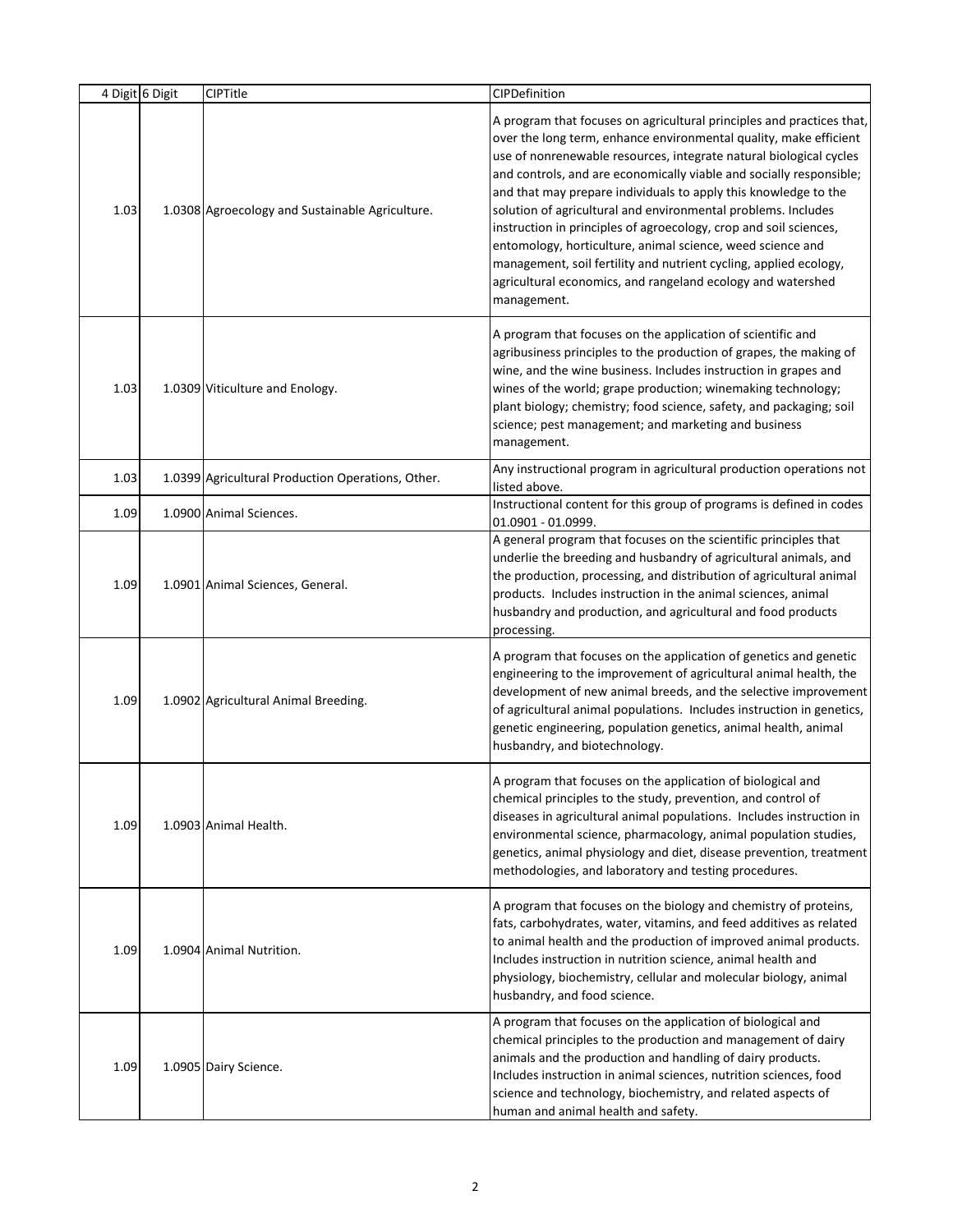|      | 4 Digit 6 Digit | <b>CIPTitle</b>                            | CIPDefinition                                                                                                                                                                                                                                                                                                                                                                                                                                                                                                                                                                                  |
|------|-----------------|--------------------------------------------|------------------------------------------------------------------------------------------------------------------------------------------------------------------------------------------------------------------------------------------------------------------------------------------------------------------------------------------------------------------------------------------------------------------------------------------------------------------------------------------------------------------------------------------------------------------------------------------------|
| 1.09 |                 | 1.0906 Livestock Management.               | A program that focuses on the application of biological and<br>chemical principles to the production and management of livestock<br>animals and the production and handling of meat and other<br>products. Includes instruction in animal sciences, range science,<br>nutrition sciences, food science and technology, biochemistry, and<br>related aspects of human and animal health and safety.                                                                                                                                                                                             |
| 1.09 |                 | 1.0907 Poultry Science.                    | A program that focuses on the application of biological and<br>chemical principles to the production and management of poultry<br>animals and the production and handling of poultry products.<br>Includes instruction in avian sciences, nutrition sciences, food<br>science and technology, biochemistry, hatchery design, and related<br>aspects of human and animal health and safety.                                                                                                                                                                                                     |
| 1.09 |                 | 1.0999 Animal Sciences, Other.             | Any instructional program in the animal sciences not listed above.                                                                                                                                                                                                                                                                                                                                                                                                                                                                                                                             |
| 1.10 |                 | 1.1000 Food Science and Technology.        | Instructional content for this group of programs is defined in codes<br>01.1001 - 01.1099.                                                                                                                                                                                                                                                                                                                                                                                                                                                                                                     |
| 1.10 |                 | 1.1001 Food Science.                       | A program that focuses on the application of biological, chemical,<br>and physical principles to the study of converting raw agricultural<br>products into processed forms suitable for direct human<br>consumption, and the storage of such products. Includes<br>instruction in applicable aspects of the agricultural sciences, human<br>physiology and nutrition, food chemistry, agricultural products<br>processing, food additives, food preparation and packaging, food<br>storage and shipment, and related aspects of human health and<br>safety including toxicology and pathology. |
| 1.10 |                 | 1.1002 Food Technology and Processing.     | A program that focuses on the application of chemical, physical,<br>and engineering principles to the development and implementation<br>of manufacturing, packaging, storage, and distribution technologies<br>and processes for food products. Includes instruction in food<br>engineering, food preservation and handling, food preparation,<br>food packaging and display, food storage and shipment, and related<br>equipment and facilities design, operation, and maintenance.                                                                                                           |
| 1.10 |                 | 1.1099 Food Science and Technology, Other. | Any instructional program in food sciences and technology not<br>listed above.                                                                                                                                                                                                                                                                                                                                                                                                                                                                                                                 |
| 1.11 |                 | 1.1100 Plant Sciences.                     | Instructional content for this group of programs is defined in codes<br>01.1101 - 01.1199.                                                                                                                                                                                                                                                                                                                                                                                                                                                                                                     |
| 1.11 |                 | 1.1101 Plant Sciences, General.            | A general program that focuses on the scientific principles that<br>underlie the breeding, cultivation, and production of agricultural<br>plants, and the production, processing, and distribution of<br>agricultural plant products. Includes instruction in the plant<br>sciences, crop cultivation and production, and agricultural and food<br>products processing.                                                                                                                                                                                                                        |
| 1.11 |                 | 1.1102 Agronomy and Crop Science.          | A program that focuses on the chemical, physical, and biological<br>relationships of crops and the soils nurturing them. Includes<br>instruction in the growth and behavior of agricultural crops, the<br>development of new plant varieties, and the scientific management<br>of soils and nutrients for maximum plant nutrition, health, and<br>productivity.                                                                                                                                                                                                                                |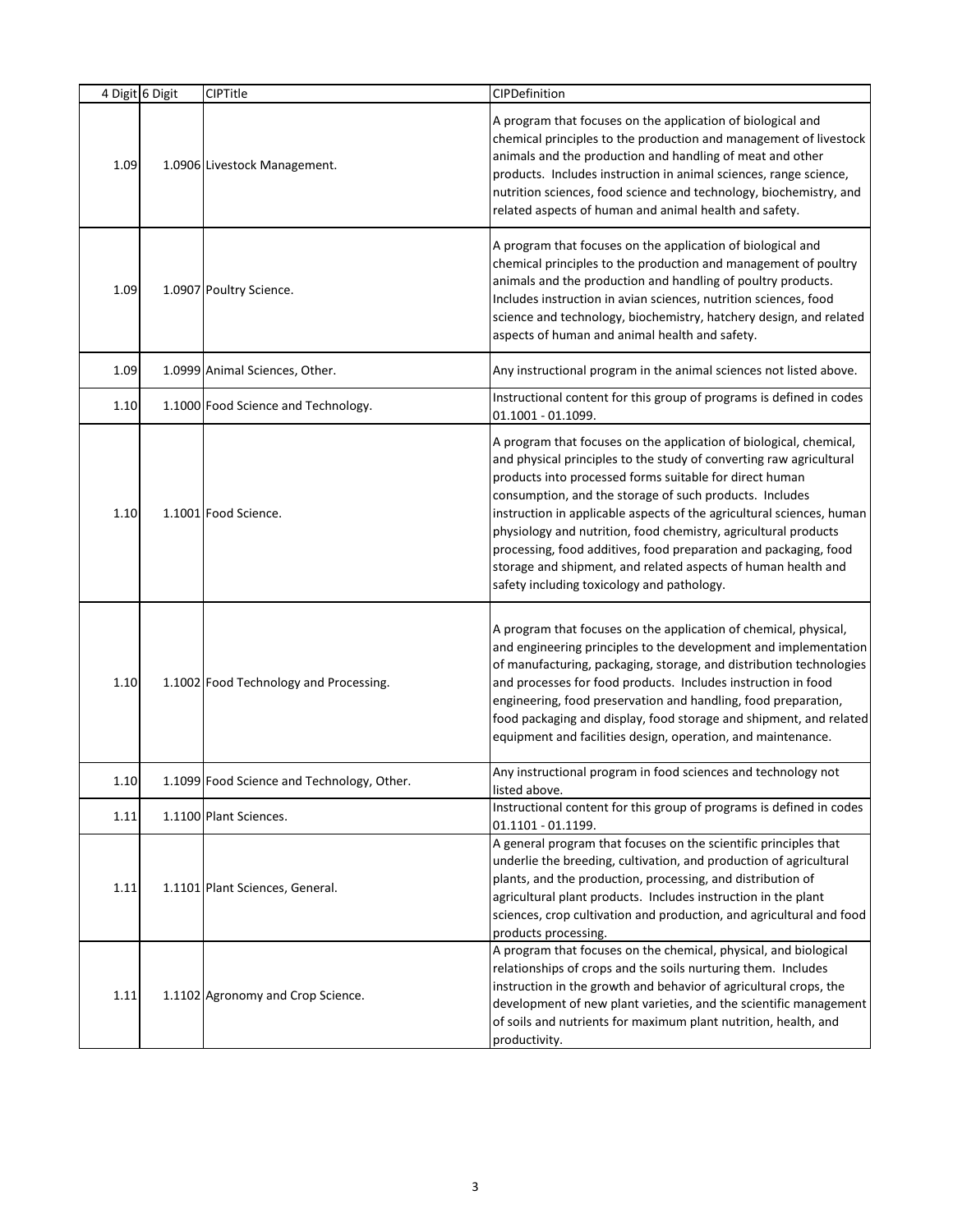|      | 4 Digit 6 Digit | <b>CIPTitle</b>                                         | CIPDefinition                                                                                                                                                                                                                                                                                                                                                                                                                                                                                                                                                         |
|------|-----------------|---------------------------------------------------------|-----------------------------------------------------------------------------------------------------------------------------------------------------------------------------------------------------------------------------------------------------------------------------------------------------------------------------------------------------------------------------------------------------------------------------------------------------------------------------------------------------------------------------------------------------------------------|
| 1.11 |                 | 1.1103 Horticultural Science.                           | A program that focuses on the scientific principles related to the<br>cultivation of garden and ornamental plants, including fruits,<br>vegetables, flowers, and landscape and nursery crops. Includes<br>instruction in specific types of plants, such as citrus; breeding<br>horticultural varieties; physiology of horticultural species; and the<br>scientific management of horticultural plant development and<br>production through the life cycle.                                                                                                            |
| 1.11 |                 | 1.1104 Agricultural and Horticultural Plant Breeding.   | A program that focuses on the application of genetics and genetic<br>engineering to the improvement of agricultural plant health, the<br>development of new plant varieties, and the selective improvement<br>of agricultural plant populations. Includes instruction in genetics,<br>genetic engineering, population genetics, agronomy, plant<br>protection, and biotechnology.                                                                                                                                                                                     |
| 1.11 |                 | 1.1105 Plant Protection and Integrated Pest Management. | A program that focuses on the application of scientific principles to<br>the control of animal, insect and weed infestation of domesticated<br>plant populations and other settings, including agricultural crops;<br>the prevention/reduction of attendant economic loss; and the<br>control of environmental pollution and degradation related to pest<br>infestation and pest control measures. Includes instruction in<br>entomology, applicable animal sciences, plant pathology and<br>physiology, weed science, crop science, and environmental<br>toxicology. |
| 1.11 |                 | 1.1106 Range Science and Management.                    | A program that focuses on the scientific study of rangelands, arid<br>regions, grasslands, and other areas of low productivity, as well as<br>the principles of managing such resources for maximum benefit<br>and environmental balance. Includes instruction in livestock<br>management, wildlife biology, plant sciences, ecology, soil science,<br>and hydrology.                                                                                                                                                                                                 |
| 1.11 |                 | 1.1199 Plant Sciences, Other.                           | Any instructional program in plant sciences not listed above.                                                                                                                                                                                                                                                                                                                                                                                                                                                                                                         |
| 1.12 |                 | 1.1200 Soil Sciences.                                   | Instructional content for this group of programs is defined in codes<br>01.1201 - 01.1299.                                                                                                                                                                                                                                                                                                                                                                                                                                                                            |
| 1.12 |                 | 1.1201 Soil Science and Agronomy, General.              | A program that generally focuses on the scientific classification of<br>soils, soil properties, and their relationship to agricultural crops.<br>Includes instruction in soil chemistry, soil physics, soil biology, soil<br>fertility, morphogenesis, mineralogy, hydrology, agronomy, and soil<br>conservation and management.                                                                                                                                                                                                                                      |
| 1.12 |                 | 1.1202 Soil Chemistry and Physics.                      | A program that focuses on the application of chemical and physical<br>principles to research and analysis concerning the nature and<br>properties of soils and the conservation and management of soils.<br>Includes instruction in soil and fluid mechanics, mineralogy,<br>sedimentology, thermodynamics, geomorphology, environmental<br>systems, analytical methods, and organic and inorganic chemistry.                                                                                                                                                         |
| 1.12 |                 | 1.1203 Soil Microbiology.                               | A program that focuses on application of microbiological theory<br>and methods to the study of the organismic properties of soils, soil-<br>plant and soil-animal interactions, and the biological components<br>and effects of soil management strategies. Includes instruction in<br>microbiology and related biological sciences, applicable animal and<br>plant sciences, soil chemistry and physics as related to biological<br>characteristics, and environmental science.                                                                                      |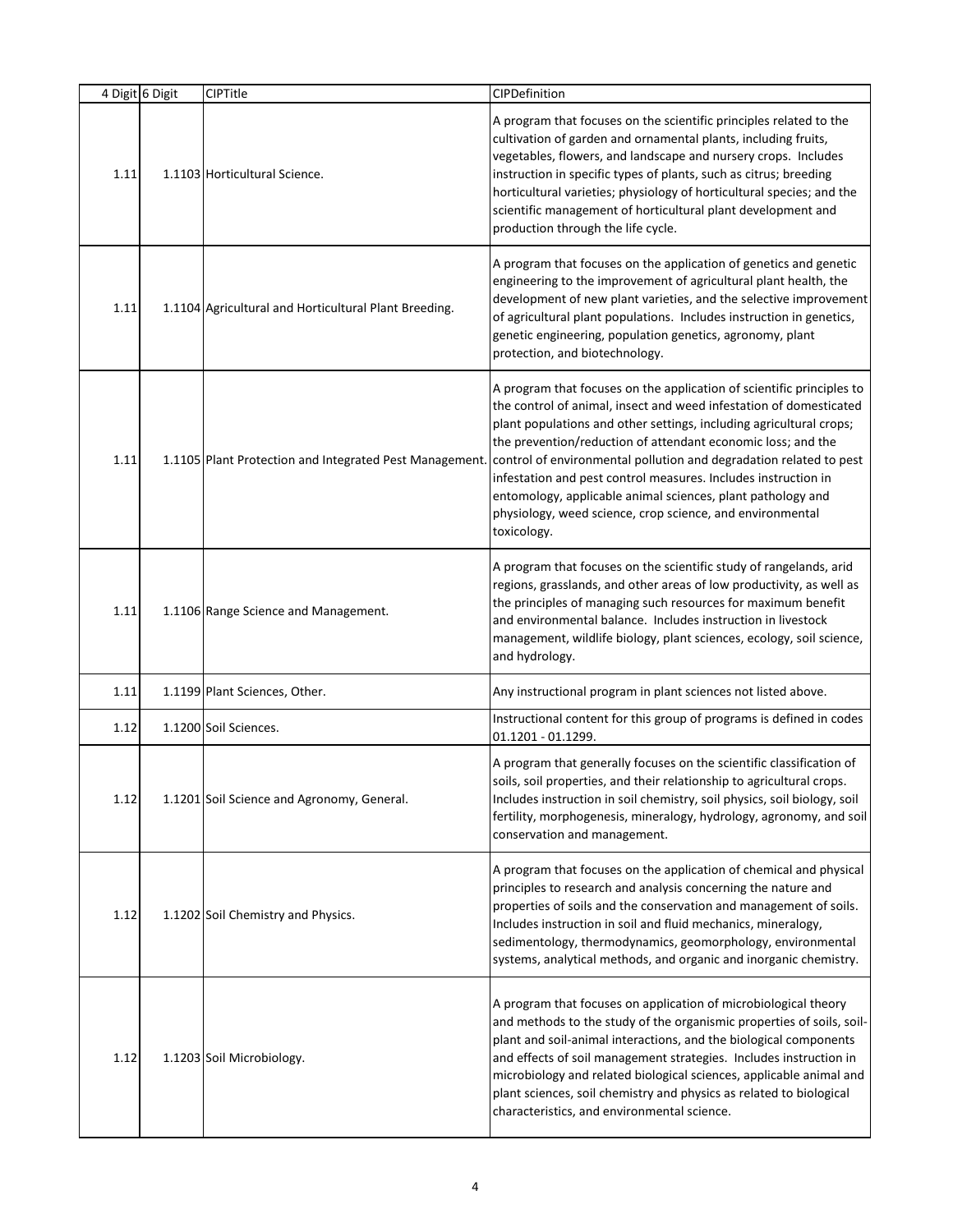|      | 4 Digit 6 Digit | CIPTitle                                               | CIPDefinition                                                                                                                                                                                                                                                                                                                                                                                                                                                                                                                                                                                        |
|------|-----------------|--------------------------------------------------------|------------------------------------------------------------------------------------------------------------------------------------------------------------------------------------------------------------------------------------------------------------------------------------------------------------------------------------------------------------------------------------------------------------------------------------------------------------------------------------------------------------------------------------------------------------------------------------------------------|
| 1.12 |                 | 1.1299 Soil Sciences, Other.                           | Any instructional program in the soil sciences not listed above.                                                                                                                                                                                                                                                                                                                                                                                                                                                                                                                                     |
| 3.01 |                 | 3.0100 Natural Resources Conservation and Research.    | Instructional content for this group of programs is defined in codes<br>03.0101 - 03.0199.                                                                                                                                                                                                                                                                                                                                                                                                                                                                                                           |
| 3.01 |                 | 3.0101 Natural Resources/Conservation, General.        | A general program that focuses on the studies and activities<br>relating to the natural environment and its conservation, use, and<br>improvement. Includes instruction in subjects such as climate, air,<br>soil, water, land, fish and wildlife, and plant resources; in the basic<br>principles of environmental science and natural resources<br>management; and the recreational and economic uses of<br>renewable and nonrenewable natural resources.                                                                                                                                          |
| 3.01 |                 | 3.0103 Environmental Studies.                          | A program that focuses on environment-related issues using<br>scientific, social scientific, or humanistic approaches or a<br>combination. Includes instruction in the basic principles of ecology<br>and environmental science and related subjects such as policy,<br>politics, law, economics, social aspects, planning, pollution control,<br>natural resources, and the interactions of human beings and<br>nature.                                                                                                                                                                             |
| 3.01 |                 | 3.0104 Environmental Science.                          | A program that focuses on the application of biological, chemical,<br>and physical principles to the study of the physical environment<br>and the solution of environmental problems, including subjects<br>such as abating or controlling environmental pollution and<br>degradation; the interaction between human society and the<br>natural environment; and natural resources management. Includes<br>instruction in biology, chemistry, physics, geosciences, climatology,<br>statistics, and mathematical modeling.                                                                           |
| 3.01 | 3.0199          | Natural Resources Conservation and Research,<br>Other. | Any instructional program in natural resources conservation and<br>research not listed above.                                                                                                                                                                                                                                                                                                                                                                                                                                                                                                        |
| 3.02 |                 | 3.0200 Natural Resources Management and Policy.        | Instructional content for this group of programs is defined in codes<br>03.0201 - 03.0299.                                                                                                                                                                                                                                                                                                                                                                                                                                                                                                           |
| 3.02 |                 | 3.0201 Natural Resources Management and Policy.        | A program that prepares individuals to plan, develop, manage, and<br>evaluate programs to protect and regulate natural habitats and<br>renewable natural resources. Includes instruction in the principles<br>of wildlife and conservation biology, environmental science, animal<br>population surveying, natural resource economics, management<br>techniques for various habitats, applicable law and policy,<br>administrative and communications skills, and public relations.                                                                                                                  |
| 3.02 |                 | 3.0204 Natural Resource Economics.                     | A program that focuses on the application of economic concepts<br>and methods to the analysis of issues such as air and water<br>pollution, land use planning, waste disposal, invasive species and<br>pest control, conservation policies, and related environmental<br>problems. Includes instruction in cost-benefit analysis,<br>environmental impact assessment, evaluation and assessment of<br>alternative resource management strategies, policy evaluation and<br>monitoring, and descriptive and analytic tools for studying how<br>environmental developments affect the economic system. |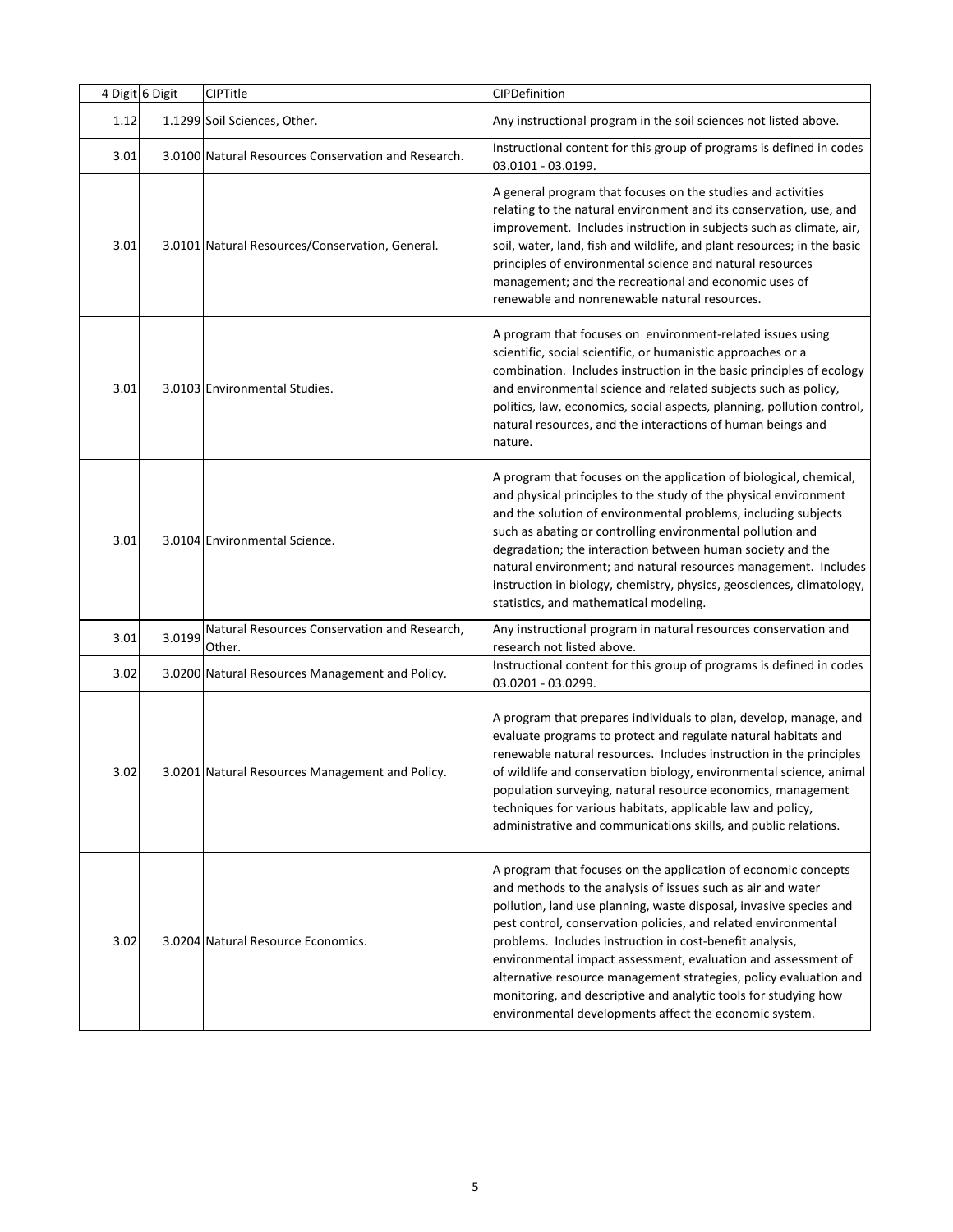| 4 Digit 6 Digit |        | CIPTitle                                                      | CIPDefinition                                                                                                                                                                                                                                                                                                                                                                                                                                                                                                                                                                                                                                                                                                                                                                                                                                                                                                                    |
|-----------------|--------|---------------------------------------------------------------|----------------------------------------------------------------------------------------------------------------------------------------------------------------------------------------------------------------------------------------------------------------------------------------------------------------------------------------------------------------------------------------------------------------------------------------------------------------------------------------------------------------------------------------------------------------------------------------------------------------------------------------------------------------------------------------------------------------------------------------------------------------------------------------------------------------------------------------------------------------------------------------------------------------------------------|
| 3.02            | 3.0205 | Water, Wetlands, and Marine Resources<br>Management.          | A program that prepares individuals to apply the principles of<br>marine/aquatic biology, oceanography, natural resource<br>economics, and natural resources management to the<br>development, conservation, and management of freshwater and<br>saltwater environments. Includes instruction in subjects such as<br>wetlands, riverine, lacustrian, coastal, and oceanic water resources;<br>water conservation and use; flood control; pollution control; water<br>supply logistics; wastewater management; aquatic and marine<br>ecology; aquatic and marine life conservation; and the economic<br>and recreational uses of water resources.                                                                                                                                                                                                                                                                                 |
| 3.02            | 3.0206 | Land Use Planning and<br>Management/Development.              | A program that focuses on how public and/or private land and<br>associated resources can be preserved, developed, and used for<br>maximum social, economic, and environmental benefit. Includes<br>instruction in natural resources management, natural resource<br>economics, public policy, regional and land use planning,<br>environmental impact assessment, applicable law and regulations,<br>government and politics, principles of business and real estate land<br>use, statistical and analytical tools, computer applications, mapping<br>and report preparation, site analysis, cost analysis, and<br>communications skills.                                                                                                                                                                                                                                                                                        |
| 3.02            |        | 3.0207 Natural Resource Recreation and Tourism.               | A program that prepares individuals to plan, develop, and manage<br>tourism in a natural resource setting, with an emphasis on applying<br>environmentally sound, culturally sensitive, and economically<br>sustainable principles. Includes instruction in environmental<br>studies; natural resource management and interpretation; tourism<br>planning, management, and policies; public land use management<br>and policies; communications; marketing; and public relations.                                                                                                                                                                                                                                                                                                                                                                                                                                                |
| 3.02            | 3.0208 | Natural Resources Law Enforcement and<br>Protective Services. | A program that prepares individuals to enforce natural resource<br>and environmental protection regulations and laws; and to perform<br>emergency duties to protect human life, property and natural<br>resources, including fire prevention and control measures, and<br>emergency and rescue procedures. Includes instruction in natural<br>and physical sciences, natural resource management, outdoor field<br>skills, firearms and outdoor equipment and vehicle operation,<br>evidence collection and environmental sampling and monitoring,<br>natural resource legislation, environmental compliance techniques,<br>patrol procedures, investigation and report writing, interpersonal<br>skills and crisis intervention, community liaison, public safety,<br>public education, and public relations. Note: this program was re-<br>instated after being deleted from CIP 2000; previously, it was coded<br>as 03.0203. |
| 3.02            |        | 3.0299 Natural Resources Management and Policy, Other.        | Any instructional program in natural resources management and<br>policy not listed above.                                                                                                                                                                                                                                                                                                                                                                                                                                                                                                                                                                                                                                                                                                                                                                                                                                        |
| 3.05            |        | 3.0500 Forestry.                                              | Instructional content for this group of programs is defined in codes<br>03.0501 - 03.0599.                                                                                                                                                                                                                                                                                                                                                                                                                                                                                                                                                                                                                                                                                                                                                                                                                                       |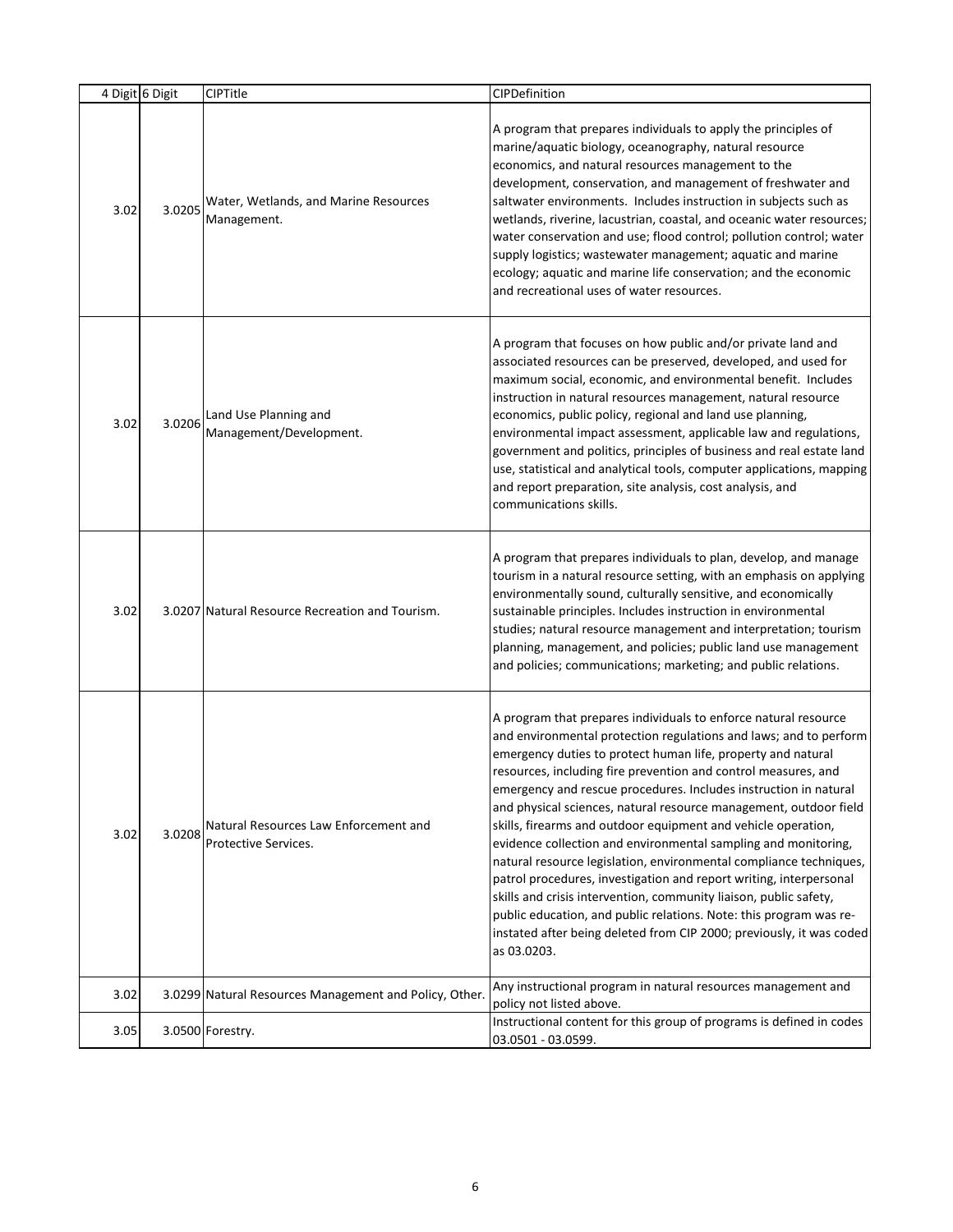|      | 4 Digit 6 Digit | CIPTitle                                                     | CIPDefinition                                                                                                                                                                                                                                                                                                                                                                                                                                                                                                                      |
|------|-----------------|--------------------------------------------------------------|------------------------------------------------------------------------------------------------------------------------------------------------------------------------------------------------------------------------------------------------------------------------------------------------------------------------------------------------------------------------------------------------------------------------------------------------------------------------------------------------------------------------------------|
| 3.05 |                 | 3.0501 Forestry, General.                                    | A program that generally prepares individuals to manage and<br>develop forest areas for economic, recreational, and ecological<br>purposes. Includes instruction in forest-related sciences, mapping,<br>statistics, harvesting and production technology, natural resources<br>management and economics, wildlife sciences, administration, and<br>public relations.                                                                                                                                                              |
| 3.05 |                 | 3.0502 Forest Sciences and Biology.                          | A program that focuses on the application of one or more forest-<br>related sciences to the study of environmental factors affecting<br>forests and the growth and management of forest resources.<br>Includes instruction in forest biology, forest hydrology, forest<br>mensuration, silviculture, forest soils, water resources,<br>environmental science, forest resources management, and wood<br>science.                                                                                                                    |
| 3.05 | 3.0506          | Forest Management/Forest Resources<br>Management.            | A program that prepares individuals to apply principles of forestry<br>and natural resources management to the administration of forest<br>lands and related resources. Includes instruction in silviculture,<br>forest mensuration, forest protection, inventorying, biometrics,<br>geographic information systems, remote sensing, photogrammetry,<br>forest policy and economics, forest land use planning, fire<br>protection and management, and related administrative skills.                                               |
| 3.05 |                 | 3.0508 Urban Forestry.                                       | A program that prepares individuals to apply the principles of<br>forestry and related sciences to the development, care, and<br>maintenance of individual trees and forested areas within or close<br>to areas of dense human habitation. Includes instruction in urban<br>environments; effects of pollution on tree species; environmental<br>design and landscaping; urban pest infestation; urban forest<br>management; and applicable policies and regulations.                                                              |
| 3.05 | 3.0509          | Wood Science and Wood Products/Pulp and Paper<br>Technology. | A program that focuses on the application of chemical, physical,<br>and engineering principles to the analysis of the properties and<br>behavior of wood and wood products and the development of<br>processes for converting wood into paper and other products.<br>Includes instruction in wood classification and testing, product<br>development, manufacturing and processing technologies, and the<br>design and development of related equipment and systems.                                                               |
| 3.05 |                 | 3.0510 Forest Resources Production and Management.           | A program that focuses on the application of forestry principles to<br>the production, harvesting, and processing of forest resources and<br>that prepares individuals to perform associated technical and<br>managerial functions. Includes instruction in forest production and<br>utilization, industrial forestry, agroforestry, transplantation, timber<br>harvesting, selection and identification of trees, processing<br>technologies and systems, equipment operations and maintenance,<br>and related management skills. |
| 3.05 |                 | 3.0511 Forest Technology/Technician.                         | A program that prepares individuals to assist foresters in the<br>management and production of forest resources. Includes<br>instruction in woods and field skills, tree identification, timber<br>measurement, logging and timber harvesting, forest propagation<br>and regeneration, forest fire-fighting, resource management,<br>equipment operation and maintenance, record-keeping, sales and<br>purchasing operations, and personnel supervision.                                                                           |
| 3.05 |                 | 3.0599 Forestry, Other.                                      | Any program in forestry not listed above.                                                                                                                                                                                                                                                                                                                                                                                                                                                                                          |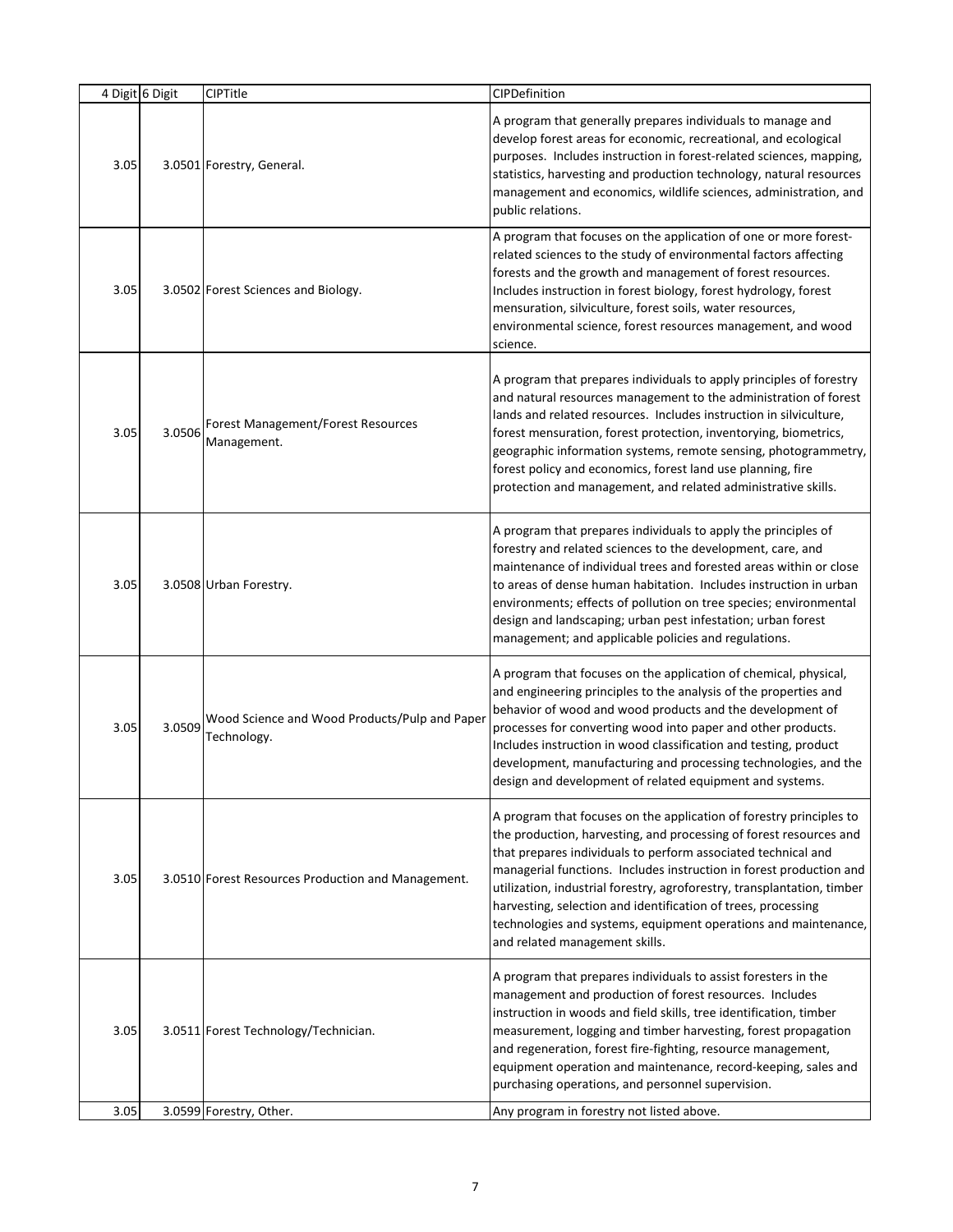|      | 4 Digit 6 Digit | CIPTitle                                                | CIPDefinition                                                                                                                                                                                                                                                                                                                                                                                                                                                                                                                                                                                                                                                 |
|------|-----------------|---------------------------------------------------------|---------------------------------------------------------------------------------------------------------------------------------------------------------------------------------------------------------------------------------------------------------------------------------------------------------------------------------------------------------------------------------------------------------------------------------------------------------------------------------------------------------------------------------------------------------------------------------------------------------------------------------------------------------------|
| 3.06 |                 | 3.0600 Wildlife and Wildlands Science and Management.   | Instructional content is defined in code 03.0601.                                                                                                                                                                                                                                                                                                                                                                                                                                                                                                                                                                                                             |
| 3.06 | 3.0601          | Wildlife, Fish and Wildlands Science and<br>Management. | A program that prepares individuals to conserve and manage<br>wilderness areas and the flora, marine and aquatic life therein, and<br>manage wildlife reservations and zoological/aquarium facilities for<br>recreational, commercial, and ecological purposes. Includes<br>instruction in wildlife biology, marine/aquatic biology,<br>environmental science, freshwater and saltwater ecosystems,<br>natural resources management and policy, outdoor recreation and<br>parks management, the design and operation of natural and<br>artificial wildlife habitats, applicable law and regulations, and<br>related administrative and communications skills. |
| 4.09 |                 | 4.0900 Architectural Sciences and Technology.           | Instructional content for this group of programs is defined in codes<br>04.0901 - 04.0999.                                                                                                                                                                                                                                                                                                                                                                                                                                                                                                                                                                    |
| 4.09 |                 | 4.0901 Architectural Technology/Technician.             | A program that prepares individuals to assist architects in<br>developing plans and related documentation and in performing<br>architectural office services. Includes instruction in architectural<br>drafting, computer-assisted drafting and design, construction<br>methods and materials, environmental systems, building codes and<br>standards, structural principles, cost estimation, planning<br>documentation, visual communication skills, display production,<br>and architectural office management.                                                                                                                                            |
| 4.09 |                 | 4.0902 Architectural and Building Sciences/Technology.  | A program that focuses on the application of advanced technology<br>to building design and construction, retrofitting existing buildings,<br>and efficient operation of buildings, including lighting and daylight<br>design, acoustics, solar design, building conservation, and energy-<br>conscious design. Includes instruction in architecture, building<br>technology, civil and structural engineering, mechanical<br>engineering, environmental control systems, sustainability, and<br>computer tools and applications.                                                                                                                              |
| 4.09 |                 | 4.0999 Architectural Sciences and Technology, Other.    | Any instructional program in architectural sciences and technology<br>not listed above.                                                                                                                                                                                                                                                                                                                                                                                                                                                                                                                                                                       |
| 9.07 |                 | 9.0700 Radio, Television, and Digital Communication.    | Instructional content for this group of programs is defined in codes<br>09.0701 - 09.0799.                                                                                                                                                                                                                                                                                                                                                                                                                                                                                                                                                                    |
| 9.07 |                 | 9.0701 Radio and Television.                            | A program that focuses on the theories, methods, and techniques<br>used to plan, produce, and distribute audio and video programs<br>and messages, and that prepares individuals to function as staff,<br>producers, directors, and managers of radio and television shows<br>and media organizations. Includes instruction in media aesthetics;<br>planning, scheduling, and production; writing and editing;<br>performing and directing; personnel and facilities management;<br>marketing and distribution; media regulations, law, and policy; and<br>principles of broadcast technology.                                                                |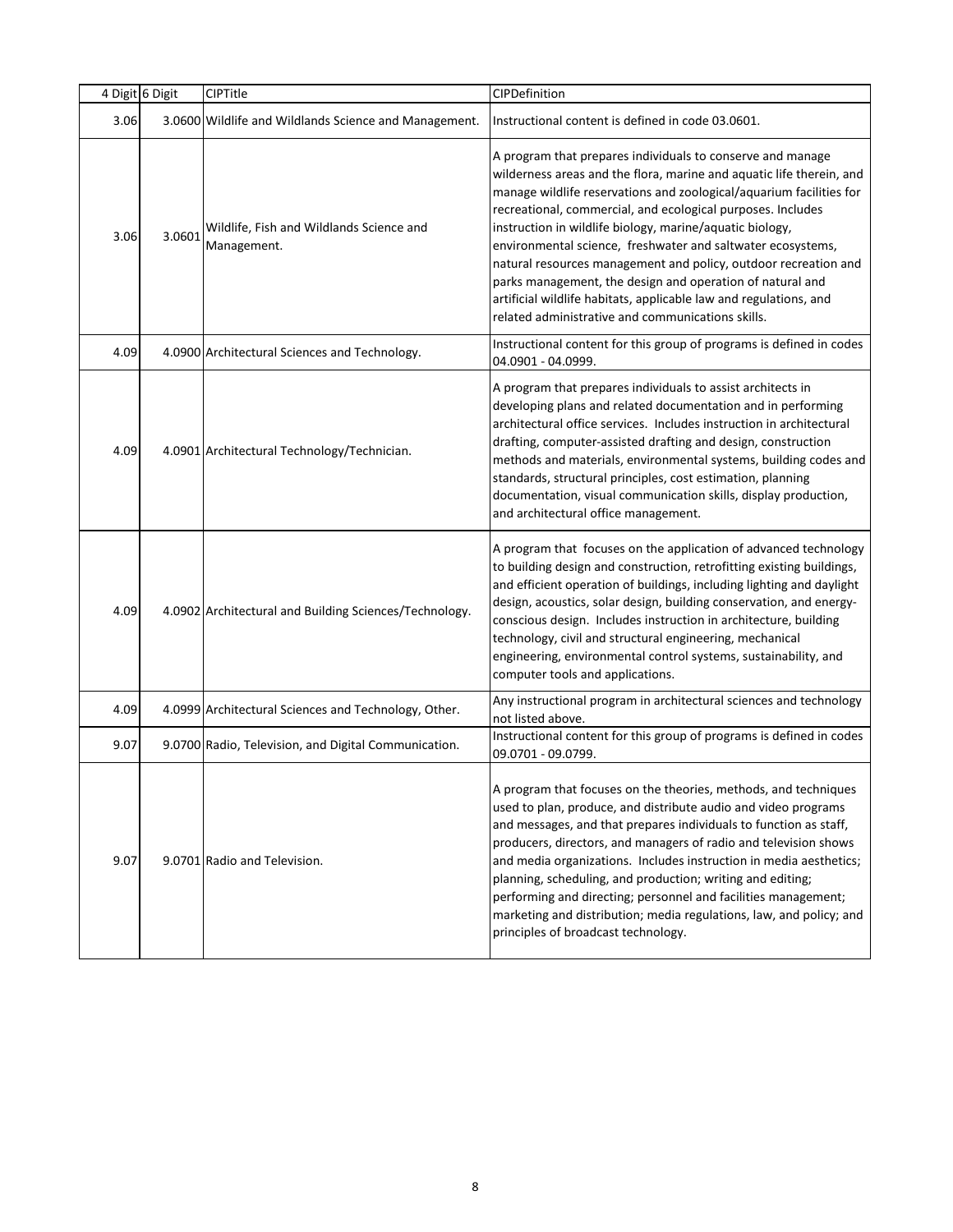|       | 4 Digit 6 Digit | CIPTitle                                                                  | CIPDefinition                                                                                                                                                                                                                                                                                                                                                                                                                                                                                                                                                                                                        |
|-------|-----------------|---------------------------------------------------------------------------|----------------------------------------------------------------------------------------------------------------------------------------------------------------------------------------------------------------------------------------------------------------------------------------------------------------------------------------------------------------------------------------------------------------------------------------------------------------------------------------------------------------------------------------------------------------------------------------------------------------------|
| 9.07  |                 | 9.0702 Digital Communication and Media/Multimedia.                        | A program that focuses on the development, use, critical<br>evaluation, and regulation of new electronic communication<br>technologies using computer applications; and that prepares<br>individuals to function as developers and managers of digital<br>communications media. Includes instruction in computer and<br>telecommunications technologies and processes; design and<br>development of digital communications; marketing and<br>distribution; digital communications regulation, law, and policy; the<br>study of human interaction with, and use of, digital media; and<br>emerging trends and issues. |
| 9.07  | 9.0799          | Radio, Television, and Digital Communication,<br>Other.                   | Any instructional program in radio, television, and digital<br>communications not listed above.                                                                                                                                                                                                                                                                                                                                                                                                                                                                                                                      |
| 10.03 |                 | 10.0300 Graphic Communications.                                           | Instructional content for this group of programs is defined in codes<br>10.0301 - 10.0399.                                                                                                                                                                                                                                                                                                                                                                                                                                                                                                                           |
| 10.03 |                 | 10.0301 Graphic Communications, General.                                  | A program that generally prepares individuals to apply technical<br>knowledge and skills in the manufacture and distribution or<br>transmission of graphic communications products. Includes<br>instruction in the prepress, press, and postpress phases of<br>production operations and processes such as offset lithography,<br>flexography, gravure, letterpress, screen printing, foil stamping,<br>digital imaging, and other reproduction methods.                                                                                                                                                             |
| 10.03 |                 | 10.0302 Printing Management.                                              | A program that prepares individuals to apply technical and<br>managerial knowledge and skills to the processes and procedures<br>of managing printing operations from initial design through finished<br>product distribution. Includes instruction in the principles of<br>graphic communications design and production; quality control;<br>printing operations management; computerization; printing plant<br>management; business finance and marketing; logistics and<br>distribution; personnel supervision and leadership; and<br>professional standards in the graphic communications industry.              |
| 10.03 |                 | 10.0303 Prepress/Desktop Publishing and Digital Imaging<br>Design.        | A program that prepares individuals to apply technical knowledge<br>and skills to the layout, design and typographic arrangement of<br>printed and/or electronic graphic and textual products. Includes<br>instruction in printing and lithographic equipment and operations,<br>computer hardware and software, digital imaging, print<br>preparation, page layout and design, desktop publishing, and<br>applicable principles of graphic design and web page design.                                                                                                                                              |
| 10.03 | 10.0304         | Animation, Interactive Technology, Video Graphics<br>and Special Effects. | A program that prepares individuals to use computer applications<br>and related visual and sound imaging techniques to manipulate<br>images and information originating as film, video, still photographs,<br>digital copy, soundtracks, and physical objects in order to<br>communicate messages simulating real-world content. Includes<br>instruction in specialized camerawork and equipment operation<br>and maintenance, image capture, computer programming, dubbing,<br>CAD applications, and applications to specific commercial,<br>industrial, and entertainment needs.                                   |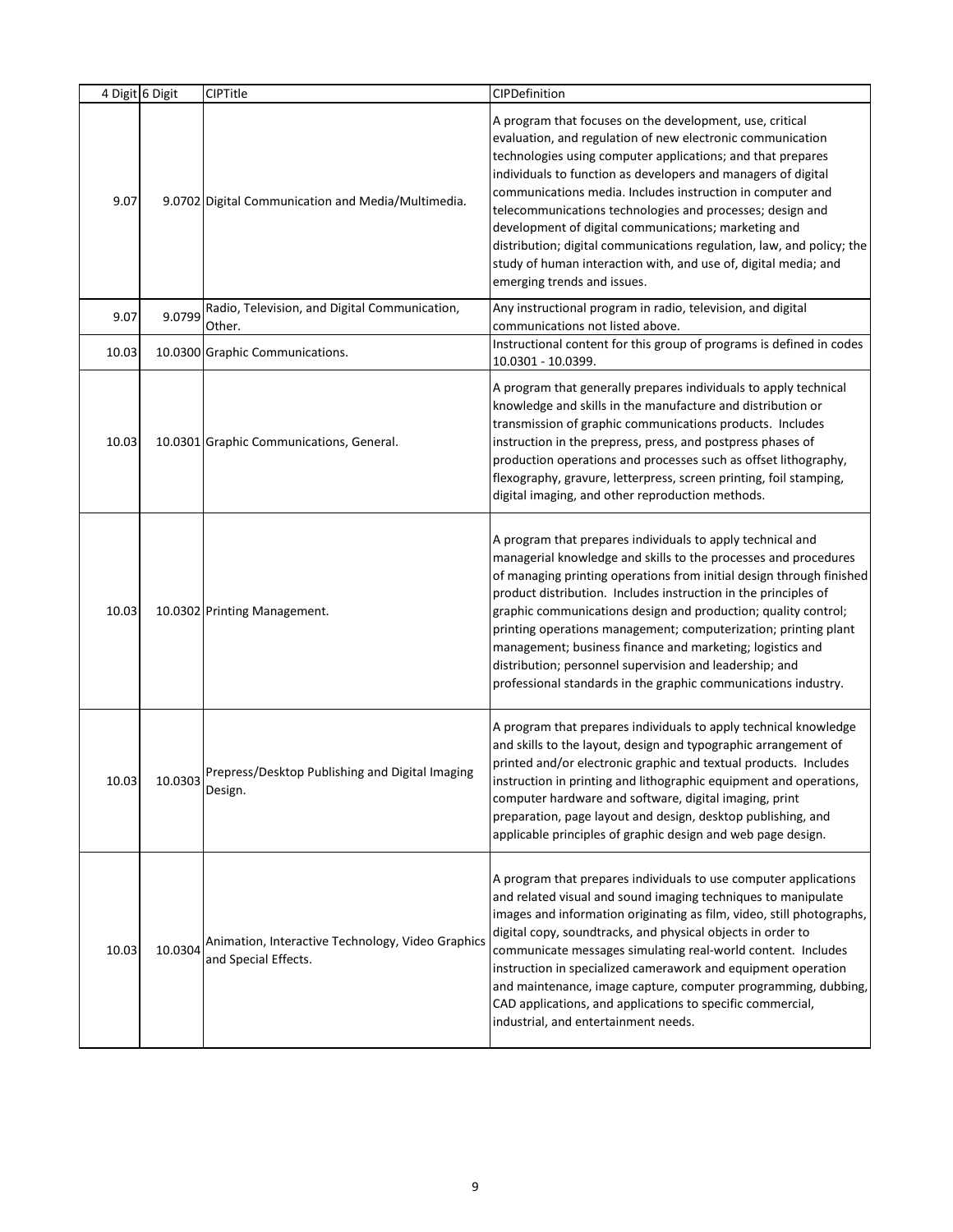|       | 4 Digit 6 Digit | CIPTitle                                                        | CIPDefinition                                                                                                                                                                                                                                                                                                                                                                                                                                  |
|-------|-----------------|-----------------------------------------------------------------|------------------------------------------------------------------------------------------------------------------------------------------------------------------------------------------------------------------------------------------------------------------------------------------------------------------------------------------------------------------------------------------------------------------------------------------------|
| 10.03 | 10.0305         | Graphic and Printing Equipment Operator, General<br>Production. | A program that generally prepares individuals to apply technical<br>knowledge and skills to plan, prepare, and execute a variety of<br>commercial and industrial graphic communications jobs. Includes<br>instruction in the operation and maintenance of mechanical,<br>electronic, and digital graphic, printing, and finishing equipment;<br>and related processes.                                                                         |
| 10.03 |                 | 10.0306 Platemaker/Imager.                                      | A program that prepares individuals to apply technical knowledge<br>and skills to prepare film, digital data, and surfaces to reproduce<br>printed or graphic images. Includes instruction in platemaking,<br>stripping, camerawork, imposition, digital imaging, computer direct-<br>to-plate and direct-to-press, and related processes.                                                                                                     |
| 10.03 |                 | 10.0307 Printing Press Operator.                                | A program that prepares individuals to apply technical knowledge<br>and skills to set up, operate, and maintain printing presses.                                                                                                                                                                                                                                                                                                              |
| 10.03 | 10.0308         | Computer Typography and Composition<br>Equipment Operator.      | A program that prepares individuals to apply technical knowledge<br>and skills to design and execute page formats, layouts and text<br>composition, and to make typographical selections using computer<br>graphics and other computer-assisted design programs.                                                                                                                                                                               |
| 10.03 |                 | 10.0399 Graphic Communications, Other.                          | Any instructional program in graphic communications not listed<br>above.                                                                                                                                                                                                                                                                                                                                                                       |
| 11.01 |                 | 11.0100 Computer and Information Sciences, General.             | Instructional content for this group of programs is defined in codes<br>11.0101 - 11.0199.                                                                                                                                                                                                                                                                                                                                                     |
| 11.01 |                 | 11.0101 Computer and Information Sciences, General.             | A general program that focuses on computing, computer science,<br>and information science and systems. Such programs are<br>undifferentiated as to title and content and are not to be confused<br>with specific programs in computer science, information science, or<br>related support services.                                                                                                                                            |
| 11.01 |                 | 11.0102 Artificial Intelligence.                                | A program that focuses on the symbolic inference, representation,<br>and simulation by computers and software of human learning and<br>reasoning processes and capabilities, and the computer modeling<br>of human motor control and motion. Includes instruction in<br>computing theory, cybernetics, human factors, natural language<br>processing, and applicable aspects of engineering, technology, and<br>specific end-use applications. |
| 11.01 |                 | 11.0103 Information Technology.                                 | A program that focuses on the design of technological information<br>systems, including computing systems, as solutions to business and<br>research data and communications support needs. Includes<br>instruction in the principles of computer hardware and software<br>components, algorithms, databases, telecommunications, user<br>tactics, application testing, and human interface design.                                             |
| 11.01 |                 | 11.0104 Informatics.                                            | A program that focuses on computer systems from a user-centered<br>perspective and studies the structure, behavior and interactions of<br>natural and artificial systems that store, process and communicate<br>information. Includes instruction in information sciences, human<br>computer interaction, information system analysis and design,<br>telecommunications structure and information architecture and<br>management.              |
| 11.01 |                 | 11.0199 Computer and Information Sciences, Other.               | Any instructional program in computer science not listed above.                                                                                                                                                                                                                                                                                                                                                                                |
| 11.02 |                 | 11.0200 Computer Programming.                                   | Instructional content for this group of programs is defined in codes<br>11.0201 - 11.0299.                                                                                                                                                                                                                                                                                                                                                     |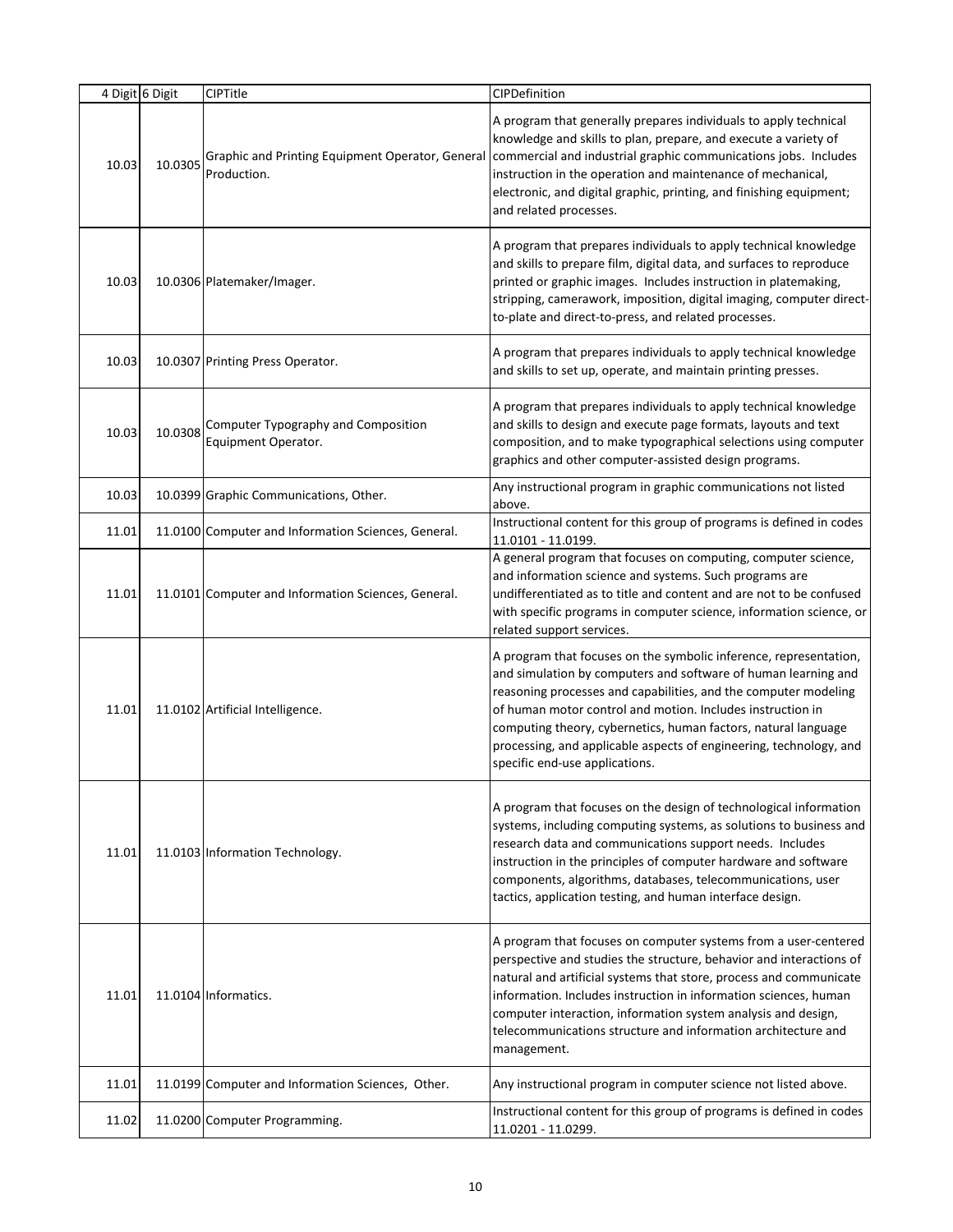|       | 4 Digit 6 Digit | CIPTitle                                                      | CIPDefinition                                                                                                                                                                                                                                                                                                                                                                                                                                                                                                                                                                |
|-------|-----------------|---------------------------------------------------------------|------------------------------------------------------------------------------------------------------------------------------------------------------------------------------------------------------------------------------------------------------------------------------------------------------------------------------------------------------------------------------------------------------------------------------------------------------------------------------------------------------------------------------------------------------------------------------|
| 11.02 |                 | 11.0201 Computer Programming/Programmer, General.             | A program that focuses on the general writing and implementation<br>of generic and customized programs to drive operating systems and<br>that generally prepares individuals to apply the methods and<br>procedures of software design and programming to software<br>installation and maintenance. Includes instruction in software<br>design, low- and high-level languages and program writing;<br>program customization and linking; prototype testing;<br>troubleshooting; and related aspects of operating systems and<br>networks.                                    |
| 11.02 |                 | 11.0202 Computer Programming, Specific Applications.          | A program that prepares individuals to apply the knowledge and<br>skills of general computer programming to the solution of specific<br>operational problems and customization requirements presented<br>by individual software users and organizational users. Includes<br>training in specific types of software and its installation and<br>maintenance.                                                                                                                                                                                                                  |
| 11.02 | 11.0203         | Computer Programming, Vendor/Product<br>Certification.        | A program that prepares individuals to fulfill the requirements set<br>by vendors for professional qualification as certified installation,<br>customization, and maintenance engineers for specific software<br>products and/or processes. Includes training in specific vendor-<br>supported software products and their installation and<br>maintenance.                                                                                                                                                                                                                  |
| 11.02 |                 | 11.0299 Computer Programming, Other.                          | Any instructional program in computer programming not listed<br>above.                                                                                                                                                                                                                                                                                                                                                                                                                                                                                                       |
| 11.03 |                 | 11.0300 Data Processing.                                      | Instructional content is defined in code 11.0301.                                                                                                                                                                                                                                                                                                                                                                                                                                                                                                                            |
| 11.03 | 11.0301         | Data Processing and Data Processing<br>Technology/Technician. | A program that prepares individuals to master and use computer<br>software programs and applications for inputting, verifying,<br>organizing, storing, retrieving, transforming (changing, updating,<br>and deleting), and extracting information. Includes instruction in<br>using various operating system configurations and in types of data<br>entry such as word processing, spreadsheets, calculators,<br>management programs, design programs, database programs, and<br>research programs.                                                                          |
| 11.04 |                 | 11.0400 Information Science/Studies.                          | Instructional content is defined in code 11.0401.                                                                                                                                                                                                                                                                                                                                                                                                                                                                                                                            |
| 11.04 |                 | 11.0401 Information Science/Studies.                          | A program that focuses on the theory, organization, and process of<br>information collection, transmission, and utilization in traditional<br>and electronic forms. Includes instruction in information<br>classification and organization; information storage and processing;<br>transmission, transfer, and signaling; communications and<br>networking; systems planning and design; human interfacing and<br>use analysis; database development; information policy analysis;<br>and related aspects of hardware, software, economics, social<br>factors, and capacity. |
| 11.05 |                 | 11.0500 Computer Systems Analysis.                            | Instructional content is defined in code 11.0501.                                                                                                                                                                                                                                                                                                                                                                                                                                                                                                                            |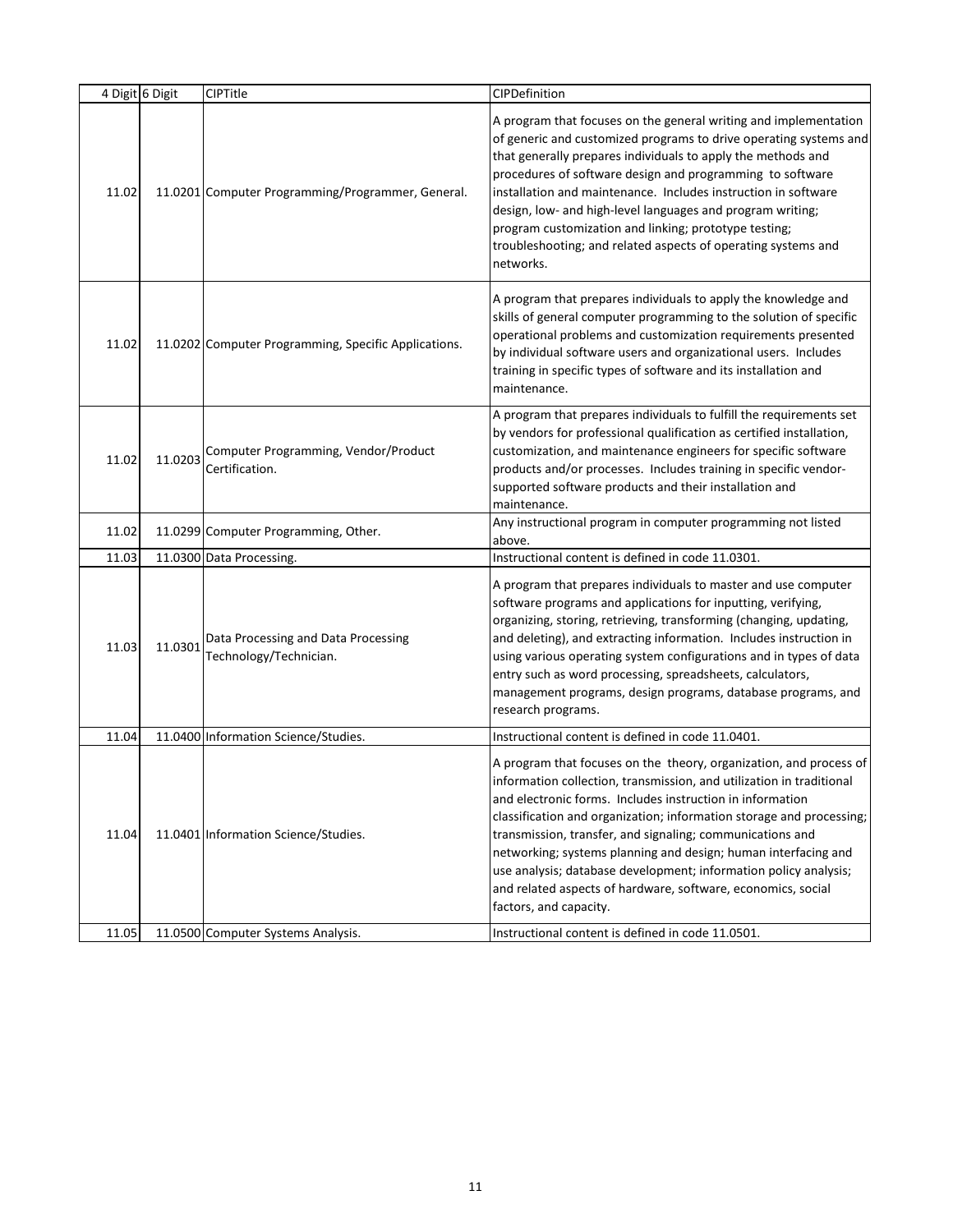|       | 4 Digit 6 Digit | CIPTitle                                                          | CIPDefinition                                                                                                                                                                                                                                                                                                                                                                                                                                                                                                                                                                                                                                                                                        |
|-------|-----------------|-------------------------------------------------------------------|------------------------------------------------------------------------------------------------------------------------------------------------------------------------------------------------------------------------------------------------------------------------------------------------------------------------------------------------------------------------------------------------------------------------------------------------------------------------------------------------------------------------------------------------------------------------------------------------------------------------------------------------------------------------------------------------------|
| 11.05 |                 | 11.0501 Computer Systems Analysis/Analyst.                        | A program that prepares individuals to apply programming and<br>systems analysis principles to the selection, implementation, and<br>troubleshooting of customized computer and software installations<br>across the life cycle. Includes instruction in computer hardware<br>and software; compilation, composition, execution, and operating<br>systems; low- and high-level languages and language programming;<br>programming and debugging techniques; installation and<br>maintenance testing and documentation; process and data flow<br>analysis; user needs analysis and documentation; cost-benefit<br>analysis; and specification design.                                                 |
| 11.07 |                 | 11.0700 Computer Science.                                         | Instructional content is defined in code 11.0701.                                                                                                                                                                                                                                                                                                                                                                                                                                                                                                                                                                                                                                                    |
| 11.07 |                 | 11.0701 Computer Science.                                         | A program that focuses on computer theory, computing problems<br>and solutions, and the design of computer systems and user<br>interfaces from a scientific perspective. Includes instruction in the<br>principles of computational science, computer development and<br>programming, and applications to a variety of end-use situations.                                                                                                                                                                                                                                                                                                                                                           |
| 11.08 |                 | 11.0800 Computer Software and Media Applications.                 | Instructional content for this group of programs is defined in codes<br>11.0801 - 11.0899.                                                                                                                                                                                                                                                                                                                                                                                                                                                                                                                                                                                                           |
| 11.08 | 11.0801         | Web Page, Digital/Multimedia and Information<br>Resources Design. | A program that prepares individuals to apply HTML, XML,<br>Javascript, graphics applications, and other authoring tools to the<br>design, editing, and publishing (launching) of documents, images,<br>graphics, sound, and multimedia products on the World Wide Web.<br>Includes instruction in Internet theory, web page standards and<br>policies, elements of web page design, user interfaces, vector tools,<br>special effects, interactive and multimedia components, search<br>engines, navigation, morphing, e-commerce tools, and emerging<br>web technologies.                                                                                                                           |
| 11.08 | 11.0802         | Data Modeling/Warehousing and Database<br>Administration.         | A program that prepares individuals to design and manage the<br>construction of databases and related software programs and<br>applications, including the linking of individual data sets to create<br>complex searchable databases (warehousing) and the use of<br>analytical search tools (mining). Includes instruction in database<br>theory, logic, and semantics; operational and warehouse modeling;<br>dimensionality; attributes and hierarchies; data definition; technical<br>architecture; access and security design; integration; formatting<br>and extraction; data delivery; index design; implementation<br>problems; planning and budgeting; and client and networking<br>issues. |
| 11.08 |                 | 11.0803 Computer Graphics.                                        | A program that focuses on the software, hardware, and<br>mathematical tools used to represent, display, and manipulate<br>topological, two-, and three-dimensional objects on a computer<br>screen and that prepares individuals to function as computer<br>graphics specialists. Includes instruction in graphics software and<br>systems; digital multimedia; graphic design; graphics devices,<br>processors, and standards; attributes and transformations;<br>projections; surface identification and rendering; color theory and<br>application; and applicable geometry and algorithms.                                                                                                       |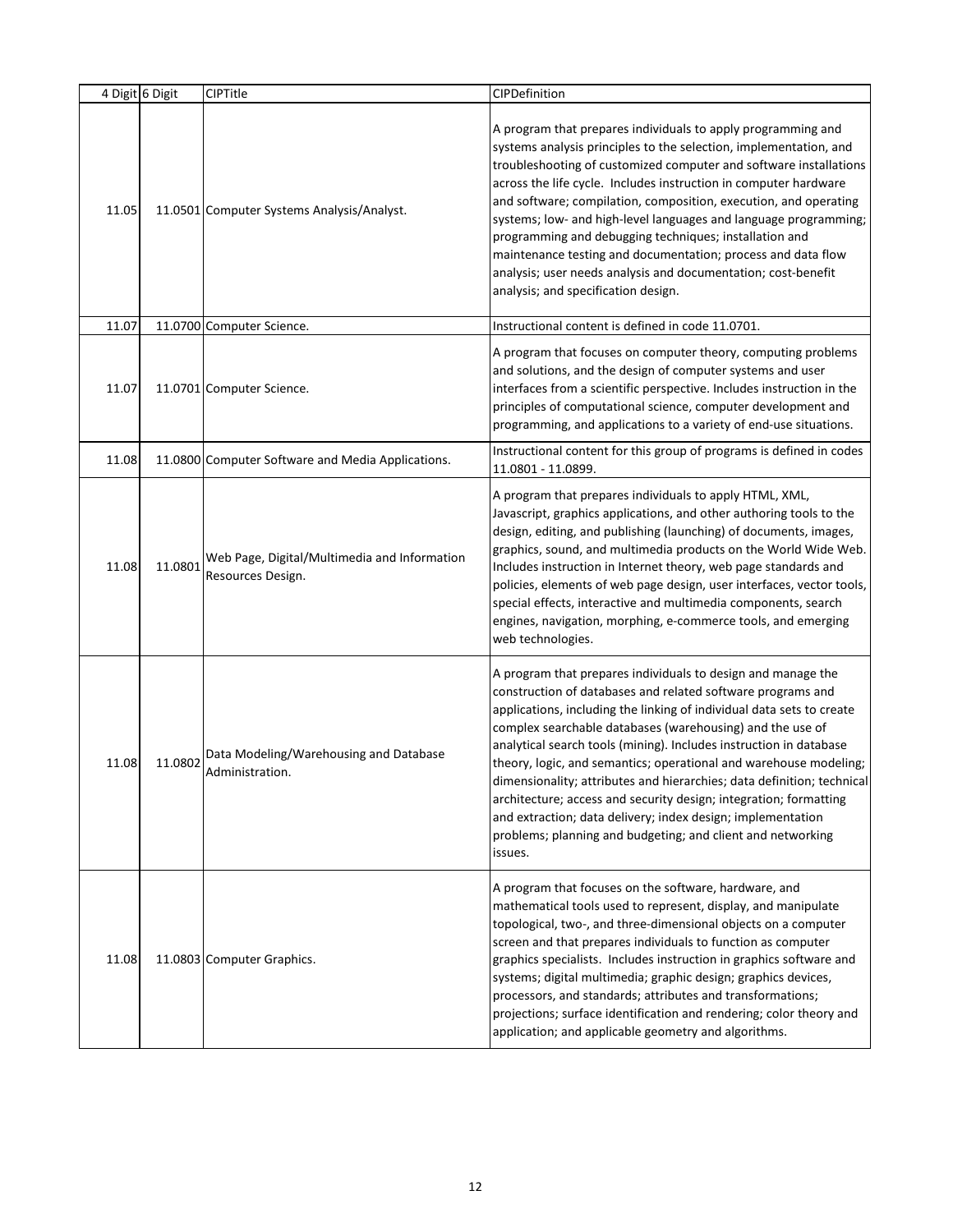|       | 4 Digit 6 Digit | <b>CIPTitle</b>                                                            | CIPDefinition                                                                                                                                                                                                                                                                                                                                                                                                                                                                                                                                                              |
|-------|-----------------|----------------------------------------------------------------------------|----------------------------------------------------------------------------------------------------------------------------------------------------------------------------------------------------------------------------------------------------------------------------------------------------------------------------------------------------------------------------------------------------------------------------------------------------------------------------------------------------------------------------------------------------------------------------|
| 11.08 |                 | 11.0804 Modeling, Virtual Environments and Simulation.                     | A program focusing on the principles of applied visual simulation<br>technology and the application of quantitative analyses to human-<br>computer interaction. Includes instruction in object-oriented<br>programming, artificial intelligence, computer communications and<br>networks, computer graphics, virtual worlds and simulation<br>systems, probability, statistics, stochastic modeling, data analysis,<br>human-performance evaluation, and human-behavior modeling.                                                                                          |
| 11.08 | 11.0899         | Computer Software and Media Applications,<br>Other.                        | Any instructional program in computer software and media<br>applications not listed above.                                                                                                                                                                                                                                                                                                                                                                                                                                                                                 |
| 11.09 | 11.0900         | Computer Systems Networking and<br>Telecommunications.                     | Instructional content is defined in code 11.0901.                                                                                                                                                                                                                                                                                                                                                                                                                                                                                                                          |
| 11.09 | 11.0901         | Computer Systems Networking and<br>Telecommunications.                     | A program that focuses on the design, implementation, and<br>management of linked systems of computers, peripherals, and<br>associated software to maximize efficiency and productivity, and<br>that prepares individuals to function as network specialists and<br>managers at various levels. Includes instruction in operating<br>systems and applications; systems design and analysis; networking<br>theory and solutions; types of networks; network management and<br>control; network and flow optimization; security; configuring; and<br>troubleshooting.        |
| 11.10 | 11.1000         | Computer/Information Technology Administration<br>and Management.          | Instructional content for this group of programs is defined in codes<br>11.1001 - 11.1099.                                                                                                                                                                                                                                                                                                                                                                                                                                                                                 |
| 11.10 | 11.1001         | Network and System<br>Administration/Administrator.                        | A program that prepares individuals to manage the computer<br>operations and control the system configurations emanating from a<br>specific site or network hub. Includes instruction in computer<br>hardware and software and applications; local area (LAN) and wide<br>area (WAN) networking; principles of information systems security;<br>disk space and traffic load monitoring; data backup; resource<br>allocation; and setup and takedown procedures.                                                                                                            |
| 11.10 | 11.1002         | System, Networking, and LAN/WAN<br>Management/Manager.                     | A program that prepares individuals to oversee and regulate the<br>computer system and performance requirements of an entire<br>organization or network of satellite users. Includes instruction in<br>performance balancing; redundancy; local area (LAN) and wide area<br>(WAN) network management; system migration and upgrading;<br>outage control; problem diagnosis and troubleshooting; and system<br>maintenance, budgeting, and management.                                                                                                                      |
| 11.10 | 11.1003         | <b>Computer and Information Systems</b><br>Security/Information Assurance. | A program that prepares individuals to assess the security needs of<br>computer and network systems, recommend safeguard solutions,<br>and manage the implementation and maintenance of security<br>devices, systems, and procedures. Includes instruction in computer<br>architecture, programming, and systems analysis; networking;<br>telecommunications; cryptography; security system design;<br>applicable law and regulations; risk assessment and policy analysis;<br>contingency planning; user access issues; investigation techniques;<br>and troubleshooting. |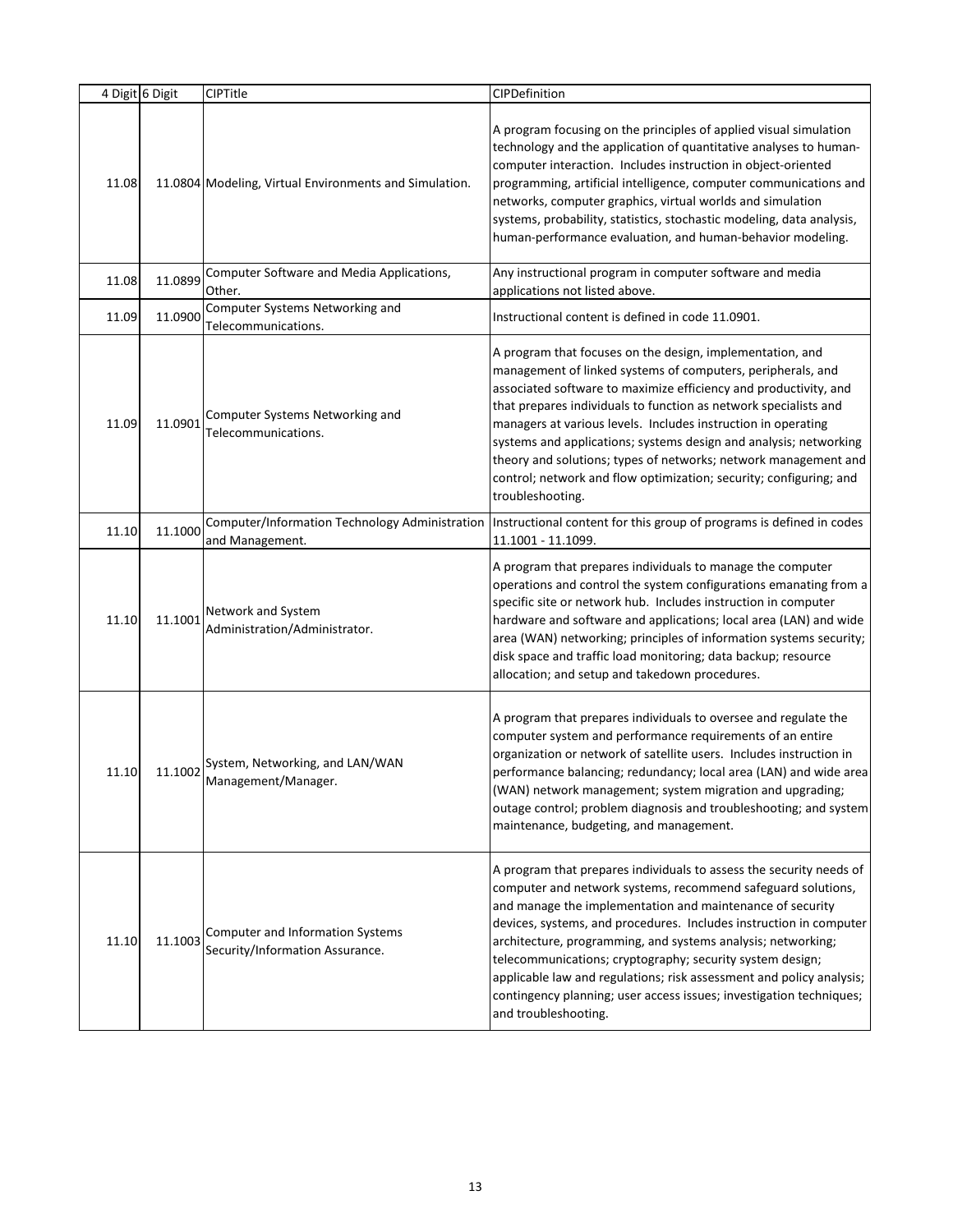|       | 4 Digit 6 Digit | <b>CIPTitle</b>                                                                          | CIPDefinition                                                                                                                                                                                                                                                                                                                                                                                                                                                                                                                            |
|-------|-----------------|------------------------------------------------------------------------------------------|------------------------------------------------------------------------------------------------------------------------------------------------------------------------------------------------------------------------------------------------------------------------------------------------------------------------------------------------------------------------------------------------------------------------------------------------------------------------------------------------------------------------------------------|
| 11.10 |                 | 11.1004 Web/Multimedia Management and Webmaster.                                         | A program that prepares individuals to develop and maintain web<br>servers and the hosted web pages at one or a group of web sites,<br>and to function as designated webmasters. Includes instruction in<br>computer systems and networks, server installation and<br>maintenance, web page design and editing, information resources<br>management, web policy and procedures, Internet applications of<br>information systems security, user interfacing and usability<br>research, and relevant management and communications skills. |
| 11.10 |                 | 11.1005 Information Technology Project Management.                                       | A program that prepares individuals to design, develop, and<br>manage information technology projects in a variety of companies<br>and organizations. Includes instruction in principles of project<br>management, risk management, procurement and contract<br>management, information security management, software<br>management, organizational principles and behavior,<br>communications, quality assurance, financial analysis, leadership,<br>and team effectiveness.                                                            |
| 11.10 |                 | 11.1006 Computer Support Specialist.                                                     | A program that prepares individuals to provide technical assistance,<br>support, and advice to computer users to help troubleshoot<br>software and hardware problems. Includes instruction in computer<br>concepts, information systems, networking, operating systems,<br>computer hardware, the Internet, software applications, help desk<br>concepts and problem solving, and principles of customer service.                                                                                                                        |
| 11.10 | 11.1099         | <b>Computer/Information Technology Services</b><br>Administration and Management, Other. | Any instructional program in computer/information technology<br>services administration and management not listed above.                                                                                                                                                                                                                                                                                                                                                                                                                 |
| 13.05 |                 | 13.0500 Educational/Instructional Media Design.                                          | Instructional content is defined in code 13.0501.                                                                                                                                                                                                                                                                                                                                                                                                                                                                                        |
| 13.05 |                 | 13.0501 Educational/Instructional Technology.                                            | A program that focuses on integrating technology into educational<br>curricula. Includes instruction in foundations of educational<br>technology, computer applications, utilizing technology for<br>assessment, multimedia instruction, web-based instruction,<br>distance education, and designing and producing educational<br>software and materials.                                                                                                                                                                                |
| 13.06 | 13.0600         | Educational Assessment, Evaluation, and<br>Research.                                     | Instructional content for this group of programs is defined in codes<br>13.0601 - 13.0699.                                                                                                                                                                                                                                                                                                                                                                                                                                               |
| 13.06 |                 | 13.0601 Educational Evaluation and Research.                                             | A program that focuses on the principles and procedures for<br>generating information about educational programs, personnel and<br>methods, and the analysis of such information for planning<br>purposes. Includes instruction in evaluation theory, evaluation<br>research design and planning, administering evaluations and<br>related data collection activities, data reporting requirements, data<br>analysis and interpretation, and related economic and policy issues.                                                         |
| 13.06 |                 | 13.0603 Educational Statistics and Research Methods.                                     | A program that focuses on the application of statistics to the<br>analysis and solution of educational research problems, and the<br>development of technical designs for research studies. Includes<br>instruction in mathematical statistics, research design, computer<br>applications, instrument design, research methodologies, and<br>applications to research problems in specific education subjects.                                                                                                                           |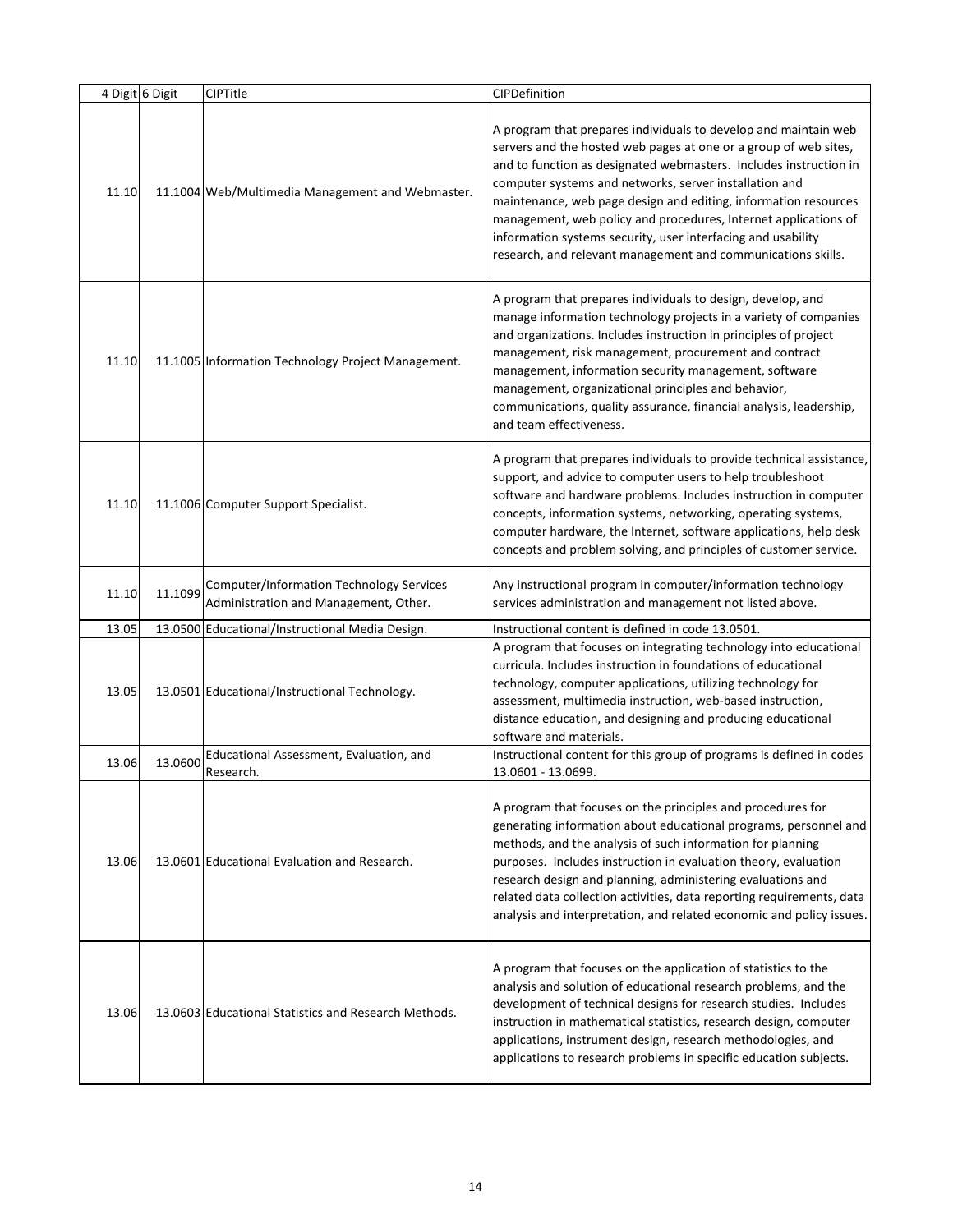|       | 4 Digit 6 Digit | <b>CIPTitle</b>                                                 | CIPDefinition                                                                                                                                                                                                                                                                                                                                                                                                                                                                                                                                                                                                                                                        |
|-------|-----------------|-----------------------------------------------------------------|----------------------------------------------------------------------------------------------------------------------------------------------------------------------------------------------------------------------------------------------------------------------------------------------------------------------------------------------------------------------------------------------------------------------------------------------------------------------------------------------------------------------------------------------------------------------------------------------------------------------------------------------------------------------|
| 13.06 | 13.0604         | Educational Assessment, Testing, and<br>Measurement.            | A program that focuses on the principles and procedures for<br>designing, developing, implementing and evaluating tests and other<br>mechanisms used to measure learning, evaluate student progress,<br>and assess the performance of specific teaching tools, strategies<br>and curricula. Includes instruction in psychometric measurement,<br>instrument design, test implementation techniques, research<br>evaluation, data reporting requirements, and data analysis and<br>interpretation.                                                                                                                                                                    |
| 13.06 |                 | 13.0607 Learning Sciences.                                      | A program that focuses on the multiple aspects of learning in<br>different environments, including specific aspects of the content to<br>be mastered, cognitive aspects of the student, the instructional<br>environment and materials, the preparation and activities of the<br>instructor, socio-cultural and linguistic components, and<br>assessment outcomes. Includes instruction in the social,<br>organizational, and cultural dynamics of learning; learning and<br>cognition; learning strategies; educational psychology; educational<br>testing and measurement; instructional design and technology; and<br>statistical design of educational research. |
| 13.06 | 13.0699         | Educational Assessment, Evaluation, and<br>Research, Other.     | Any instructional program in educational evaluation, research and<br>statistics not listed above.                                                                                                                                                                                                                                                                                                                                                                                                                                                                                                                                                                    |
| 14.00 |                 | 14.0000 ENGINEERING.                                            | Instructional programs that prepare individuals to apply<br>scientific principles to the solution of practical<br>mathematical and<br>problems.                                                                                                                                                                                                                                                                                                                                                                                                                                                                                                                      |
| 14.01 |                 | 14.0100 Engineering, General.                                   | Instructional content for this group of programs is defined in codes<br>14.0101 - 14.0102.                                                                                                                                                                                                                                                                                                                                                                                                                                                                                                                                                                           |
| 14.01 |                 | 14.0101 Engineering, General.                                   | A program that generally prepares individuals to apply<br>mathematical and scientific principles to solve a wide variety of<br>practical problems in industry, social organization, public works,<br>and commerce. Includes instruction in undifferentiated and<br>individualized programs in engineering.                                                                                                                                                                                                                                                                                                                                                           |
| 14.01 |                 | 14.0102 Pre-Engineering.                                        | A program that prepares individuals for admission or transfer to a<br>baccalaureate-level program in any of the fields of engineering.                                                                                                                                                                                                                                                                                                                                                                                                                                                                                                                               |
| 14.02 | 14.0200         | Aerospace, Aeronautical and Astronautical<br>Engineering.       | Instructional content is defined in code 14.0201.                                                                                                                                                                                                                                                                                                                                                                                                                                                                                                                                                                                                                    |
| 14.02 | 14.0201         | Aerospace, Aeronautical and Astronautical/Space<br>Engineering. | A program that prepares individuals to apply mathematical and<br>scientific principles to the design, development and operational<br>evaluation of aircraft, missiles, space vehicles, and their systems;<br>applied research on flight and orbital characteristics; and the<br>development of systems and procedures for the launching,<br>guidance, and control of air and space vehicles.                                                                                                                                                                                                                                                                         |
| 14.03 |                 | 14.0300 Agricultural Engineering.                               | Instructional content is defined in code 14.0301.                                                                                                                                                                                                                                                                                                                                                                                                                                                                                                                                                                                                                    |
| 14.03 |                 | 14.0301 Agricultural Engineering.                               | A program that prepares individuals to apply mathematical and<br>scientific principles to the design, development and operational<br>evaluation of systems, equipment and facilities for production,<br>processing, storage, handling, distribution and use of food, feed,<br>and fiber. Includes applications to aquaculture, forestry, human and<br>natural resources.                                                                                                                                                                                                                                                                                             |
| 14.04 |                 | 14.0400 Architectural Engineering.                              | Instructional content is defined in code 14.0401.                                                                                                                                                                                                                                                                                                                                                                                                                                                                                                                                                                                                                    |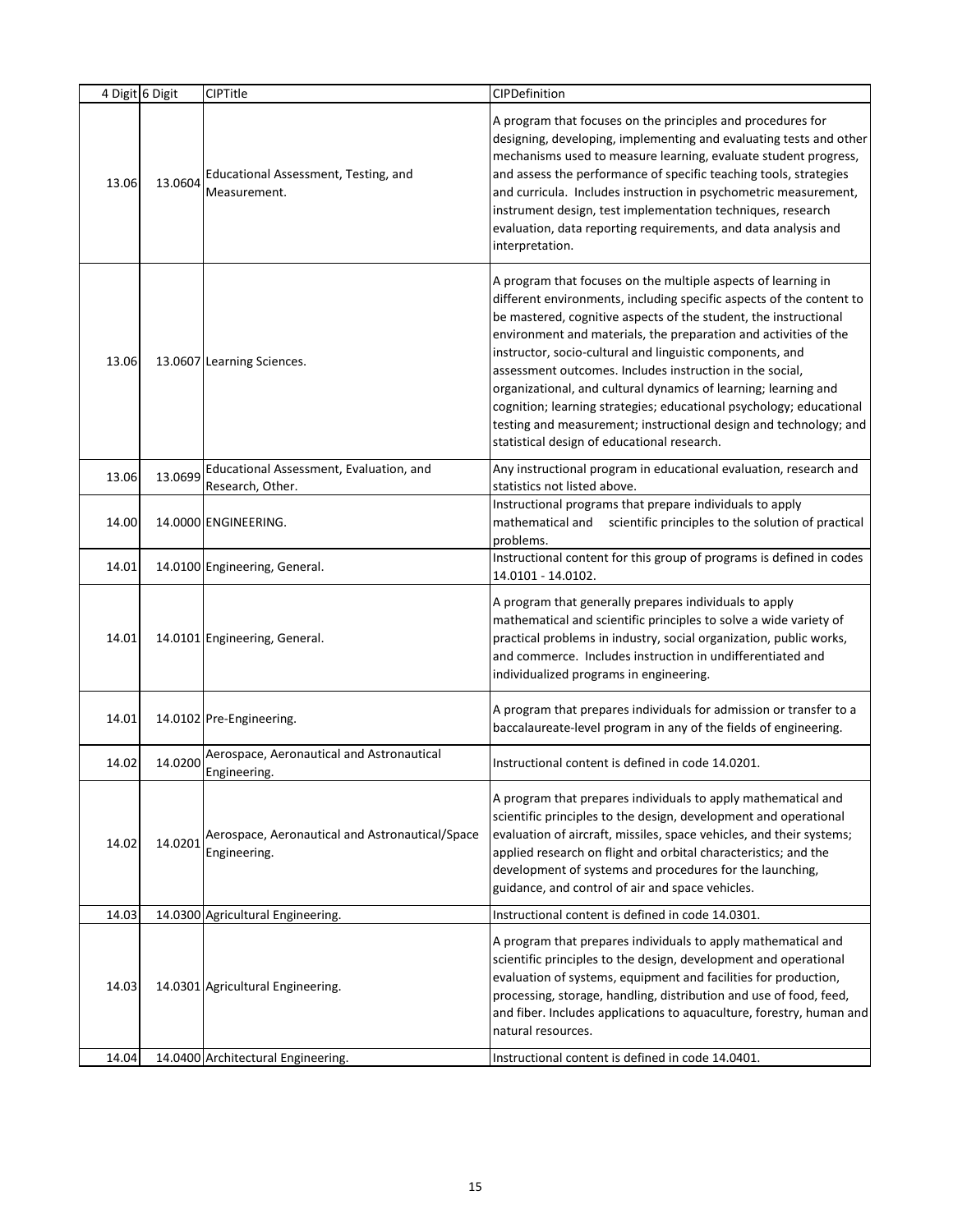|       | 4 Digit 6 Digit | CIPTitle                                           | CIPDefinition                                                                                                                                                                                                                                                                                                                                                                                                                                                                                                                                                                                                                                             |
|-------|-----------------|----------------------------------------------------|-----------------------------------------------------------------------------------------------------------------------------------------------------------------------------------------------------------------------------------------------------------------------------------------------------------------------------------------------------------------------------------------------------------------------------------------------------------------------------------------------------------------------------------------------------------------------------------------------------------------------------------------------------------|
| 14.04 |                 | 14.0401 Architectural Engineering.                 | A program that prepares individuals to apply mathematical and<br>scientific principles to the design, development and operational<br>evaluation of materials, systems, and methods used to construct<br>and equip buildings intended for human habitation or other<br>purposes.                                                                                                                                                                                                                                                                                                                                                                           |
| 14.05 |                 | 14.0500 Biomedical/Medical Engineering.            | Instructional content is defined in code 14.0501.                                                                                                                                                                                                                                                                                                                                                                                                                                                                                                                                                                                                         |
| 14.05 |                 | 14.0501 Bioengineering and Biomedical Engineering. | A program that prepares individuals to apply mathematical and<br>scientific principles to the design, development and operational<br>evaluation of biomedical and health systems and products such as<br>integrated biomedical systems, instrumentation, medical<br>information systems, artificial organs and prostheses, and health<br>management and care delivery systems.                                                                                                                                                                                                                                                                            |
| 14.06 |                 | 14.0600 Ceramic Sciences and Engineering.          | Instructional content is defined in code 14.0601.                                                                                                                                                                                                                                                                                                                                                                                                                                                                                                                                                                                                         |
| 14.06 |                 | 14.0601 Ceramic Sciences and Engineering.          | A program that prepares individuals to apply mathematical and<br>scientific principles to the design, development and operational<br>evaluation of inorganic non-metallic materials, such as porcelains,<br>cements, industrial ceramics, ceramic superconductors, abrasive,<br>and related materials and systems.                                                                                                                                                                                                                                                                                                                                        |
| 14.07 |                 | 14.0700 Chemical Engineering.                      | Instructional content for this group of programs is defined in codes<br>14.0701 - 14.0799.                                                                                                                                                                                                                                                                                                                                                                                                                                                                                                                                                                |
| 14.07 |                 | 14.0701 Chemical Engineering.                      | A program that prepares individuals to apply mathematical and<br>scientific principles to the design, development and operational<br>evaluation of systems employing chemical processes, such as<br>chemical reactors, kinetic systems, electrochemical systems, energy<br>conservation processes, heat and mass transfer systems, and<br>separation processes; and the applied analysis of chemical<br>problems such as corrosion, particle abrasion, energy loss,<br>pollution, and fluid mechanics.                                                                                                                                                    |
| 14.07 |                 | 14.0702 Chemical and Biomolecular Engineering.     | A program that prepares individuals to apply mathematical and<br>scientific principles to the design, development and operational<br>evaluation of systems at the interface of chemical engineering and<br>biology, with an emphasis at the molecular level, such as<br>biopharmaceutical processes, protein engineering, metabolic<br>engineering, gene therapy, biomaterials, cell and tissue<br>engineering, and drug delivery. Includes instruction in chemical<br>engineering, thermodynamics, organic chemistry, biochemistry,<br>momentum and heat transfer, cellular and molecular<br>biotechnology, process design, and chemical reactor design. |
| 14.07 |                 | 14.0799 Chemical Engineering, Other.               | Any instructional program in chemical engineering not listed above.                                                                                                                                                                                                                                                                                                                                                                                                                                                                                                                                                                                       |
| 14.08 |                 | 14.0800 Civil Engineering.                         | Instructional content for this group of programs is defined in codes<br>14.0801 - 14.0899.                                                                                                                                                                                                                                                                                                                                                                                                                                                                                                                                                                |
| 14.08 |                 | 14.0801 Civil Engineering, General.                | A program that generally prepares individuals to apply<br>mathematical and scientific principles to the design, development<br>and operational evaluation of structural, load-bearing, material<br>moving, transportation, water resource, and material control<br>systems; and environmental safety measures.                                                                                                                                                                                                                                                                                                                                            |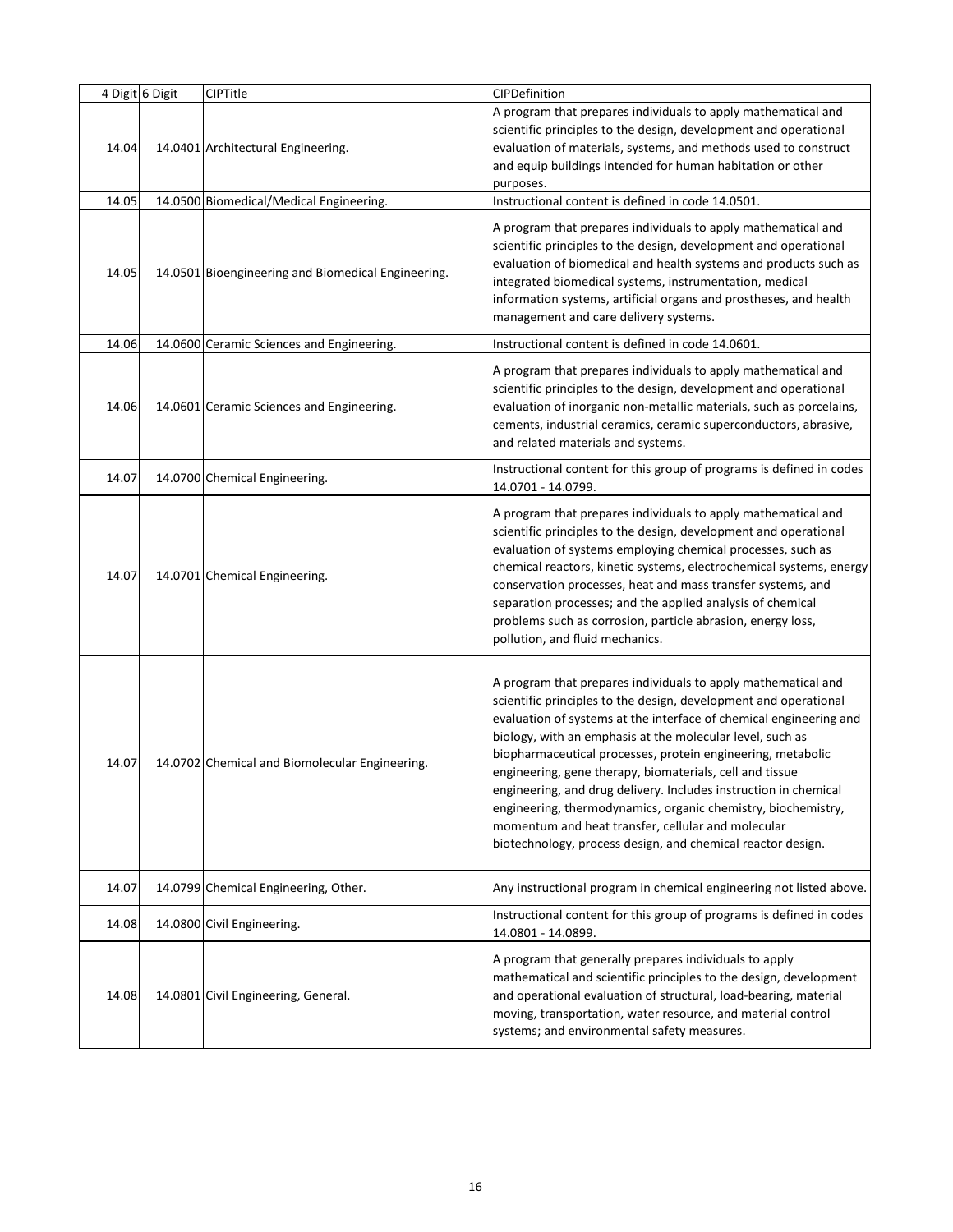|       | 4 Digit 6 Digit | CIPTitle                                               | CIPDefinition                                                                                                                                                                                                                                                                                                                                                                                                                                                                                                                                                                                                                                                    |
|-------|-----------------|--------------------------------------------------------|------------------------------------------------------------------------------------------------------------------------------------------------------------------------------------------------------------------------------------------------------------------------------------------------------------------------------------------------------------------------------------------------------------------------------------------------------------------------------------------------------------------------------------------------------------------------------------------------------------------------------------------------------------------|
| 14.08 |                 | 14.0802 Geotechnical and Geoenvironmental Engineering. | A program that prepares individuals to apply geotechnical<br>engineering methods, which deal with the analysis, design and<br>construction of earth and earth supported structures, to the<br>application of environmental problems, such as waste<br>containment, waste disposal, construction of land fills, soil<br>permeation, soil analysis, and soil improvement. Includes<br>instruction in soil mechanics, soil dynamics, soil behavior, waste<br>management and containment systems, geosynthetics,<br>geochemistry, earth structures, geoenvironmental engineering,<br>geotechnical engineering, earthquake engineering, and foundation<br>engineering |
| 14.08 |                 | 14.0803 Structural Engineering.                        | A program that prepares individuals to apply mathematical and<br>scientific principles to the design, development and operational<br>evaluation of materials and systems used in building load-bearing<br>structures for various purposes and in different environments,<br>including buildings, roads, rail lines, bridges, dams, conduits,<br>offshore platforms and work stations, and other structural shells;<br>and the analysis of structural problems such as, failure, fabrication,<br>safety, and natural hazards.                                                                                                                                     |
| 14.08 |                 | 14.0804 Transportation and Highway Engineering.        | A program that prepares individuals to apply mathematical and<br>scientific principles to the design, development and operational<br>evaluation of total systems for the physical movement of people,<br>materials and information, including general network design and<br>planning, facilities planning, site evaluation, transportation<br>management systems, needs projections and analysis, and analysis<br>of costs.                                                                                                                                                                                                                                      |
| 14.08 |                 | 14.0805 Water Resources Engineering.                   | A program that prepares individuals to apply mathematical and<br>scientific principles to the design, development and operational<br>evaluation of systems for collecting, storing, moving, conserving<br>and controlling surface- and groundwater, including water quality<br>control, water cycle management, management of human and<br>industrial water requirements, water delivery, and flood control.                                                                                                                                                                                                                                                     |
| 14.08 |                 | 14.0899 Civil Engineering, Other.                      | Any instructional program in civil engineering not listed above.                                                                                                                                                                                                                                                                                                                                                                                                                                                                                                                                                                                                 |
| 14.09 |                 | 14.0900 Computer Engineering.                          | Instructional content for this group of programs is defined in codes<br>14.0901 - 14.0999.                                                                                                                                                                                                                                                                                                                                                                                                                                                                                                                                                                       |
| 14.09 |                 | 14.0901 Computer Engineering, General.                 | A program that generally prepares individuals to apply<br>mathematical and scientific principles to the design, development<br>and operational evaluation of computer hardware and software<br>systems and related equipment and facilities; and the analysis of<br>specific problems of computer applications to various tasks.                                                                                                                                                                                                                                                                                                                                 |
| 14.09 |                 | 14.0902 Computer Hardware Engineering.                 | A program that prepares individuals to apply mathematical and<br>scientific principles to the design, development, and evaluation of<br>computer hardware and related peripheral equipment. Includes<br>instruction in computer circuit and chip design, circuitry, computer<br>systems design, computer equipment design, computer layout<br>planning, testing procedures, and related computer theory and<br>software topics.                                                                                                                                                                                                                                  |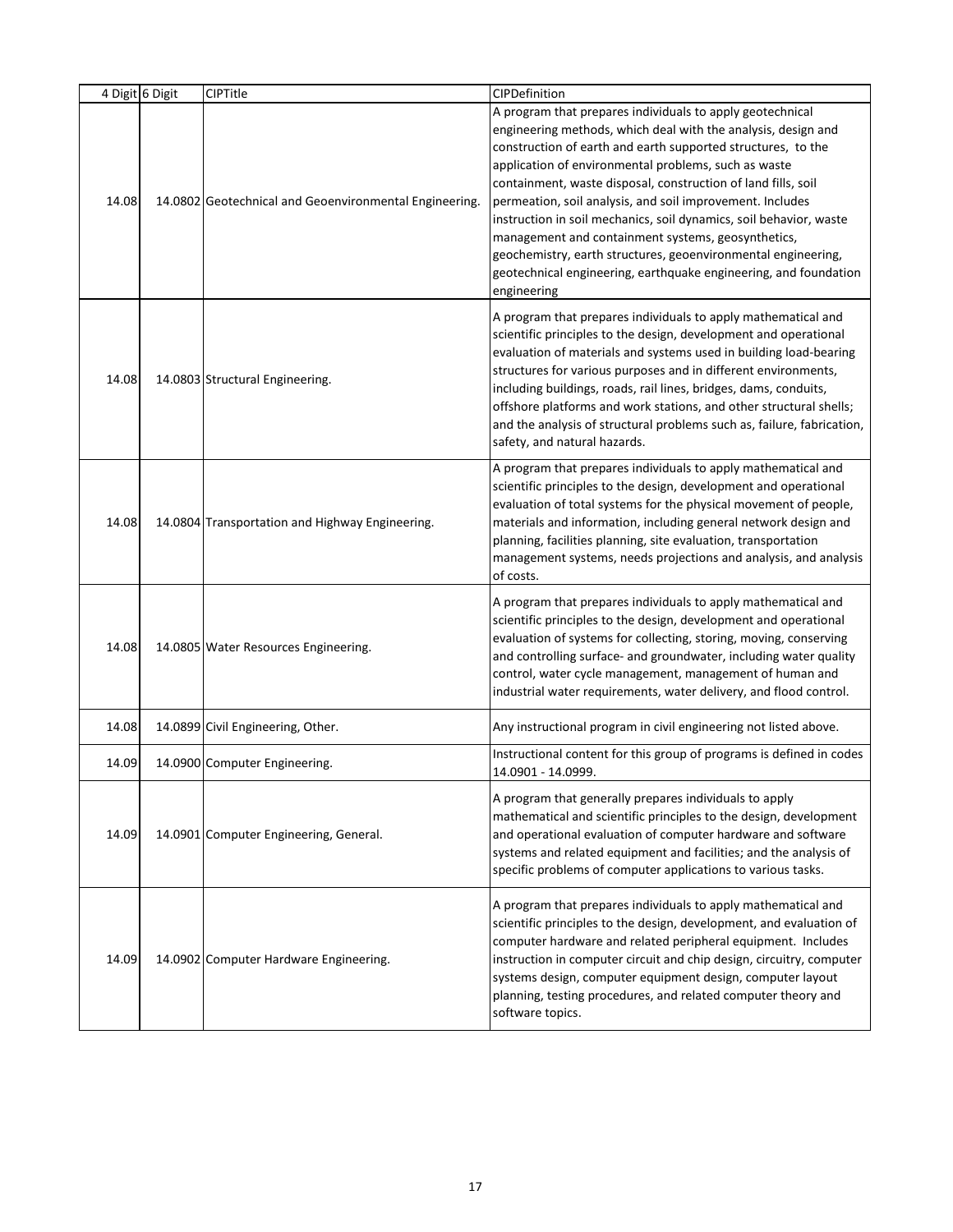|       | 4 Digit 6 Digit | CIPTitle                                       | CIPDefinition                                                         |
|-------|-----------------|------------------------------------------------|-----------------------------------------------------------------------|
|       |                 |                                                | A program that prepares individuals to apply scientific and           |
|       |                 |                                                | mathematical principles to the design, analysis, verification,        |
|       |                 |                                                | validation, implementation, and maintenance of computer               |
| 14.09 |                 | 14.0903 Computer Software Engineering.         | software systems using a variety of computer languages. Includes      |
|       |                 |                                                | instruction in discrete mathematics, probability and statistics,      |
|       |                 |                                                | computer science, managerial science, and applications to complex     |
|       |                 |                                                | computer systems.                                                     |
|       |                 |                                                | Any instructional program in computer engineering not listed          |
| 14.09 |                 | 14.0999 Computer Engineering, Other.           | above.                                                                |
|       |                 | Electrical, Electronics and Communications     | Instructional content for this group of programs is defined in codes  |
| 14.10 | 14.1000         | Engineering.                                   | 14.1001 - 14.1099.                                                    |
|       |                 |                                                | A program that prepares individuals to apply mathematical and         |
|       |                 |                                                | scientific principles to the design, development and operational      |
|       |                 |                                                | evaluation of electrical and electronic systems and their             |
| 14.10 |                 | 14.1001 Electrical and Electronics Engineering | components, including electrical power generation systems; and        |
|       |                 |                                                | the analysis of problems such as superconductor, wave                 |
|       |                 |                                                | propagation, energy storage and retrieval, and reception and          |
|       |                 |                                                | amplification.                                                        |
|       |                 |                                                |                                                                       |
|       |                 |                                                | A program that prepares individuals to apply mathematical and         |
|       |                 |                                                | scientific principles to the design, development and operational      |
|       |                 |                                                | evaluation of optical systems, lasers and related electronic devices. |
| 14.10 |                 | 14.1003 Laser and Optical Engineering.         | Includes instruction in wave theory and mechanics,                    |
|       |                 |                                                | electromagnetic applications, linear and non-linear optics, photon    |
|       |                 |                                                | detecting, laser beam properties, directed energy, harmonic           |
|       |                 |                                                | generation, optical systems, shielding and the design and             |
|       |                 |                                                | implementation of related systems and equipment.                      |
|       |                 |                                                | A program that prepares individuals to apply mathematical and         |
|       |                 |                                                | scientific principles to the design, development, and maintenance     |
|       |                 |                                                | of telecommunications technology, networks, and systems.              |
| 14.10 |                 | 14.1004 Telecommunications Engineering.        | Includes instruction in telecommunications, computer networking,      |
|       |                 |                                                | communications networks and systems, signals, circuits, fiber         |
|       |                 |                                                | optics, and wireless systems and technology.                          |
|       |                 |                                                |                                                                       |
| 14.10 | 14.1099         | Electrical, Electronics and Communications     | Any instructional program in electrical, electronics and              |
|       |                 | Engineering, Other.                            | communications engineering not listed above.                          |
| 14.11 |                 | 14.1100 Engineering Mechanics.                 | Instructional content is defined in code 14.1101.                     |
|       |                 |                                                | A program with a general focus on the application of the              |
|       |                 |                                                | mathematical and scientific principles of classical mechanics to the  |
| 14.11 |                 | 14.1101 Engineering Mechanics.                 | analysis and evaluation of the behavior of structures, forces and     |
|       |                 |                                                | materials in engineering problems. Includes instruction in statics,   |
|       |                 |                                                | kinetics, dynamics, kinematics, celestial mechanics, stress and       |
|       |                 |                                                | failure, and electromagnetism.                                        |
| 14.12 |                 | 14.1200 Engineering Physics.                   | Instructional content is defined in code 14.1201.                     |
|       |                 |                                                |                                                                       |
|       |                 |                                                | A program focusing on the use of physics principles in the analysis   |
|       |                 |                                                | and evaluation of engineering problems and other scientific           |
| 14.12 |                 | 14.1201 Engineering Physics/Applied Physics.   | applications. Includes instruction in high- and low-temperature       |
|       |                 |                                                | phenomena, computational physics, superconductivity, applied          |
|       |                 |                                                | thermodynamics, molecular and particle physics applications, and      |
|       |                 |                                                | space science research.                                               |
| 14.13 |                 | 14.1300 Engineering Science.                   | Instructional content is defined in code 14.1301.                     |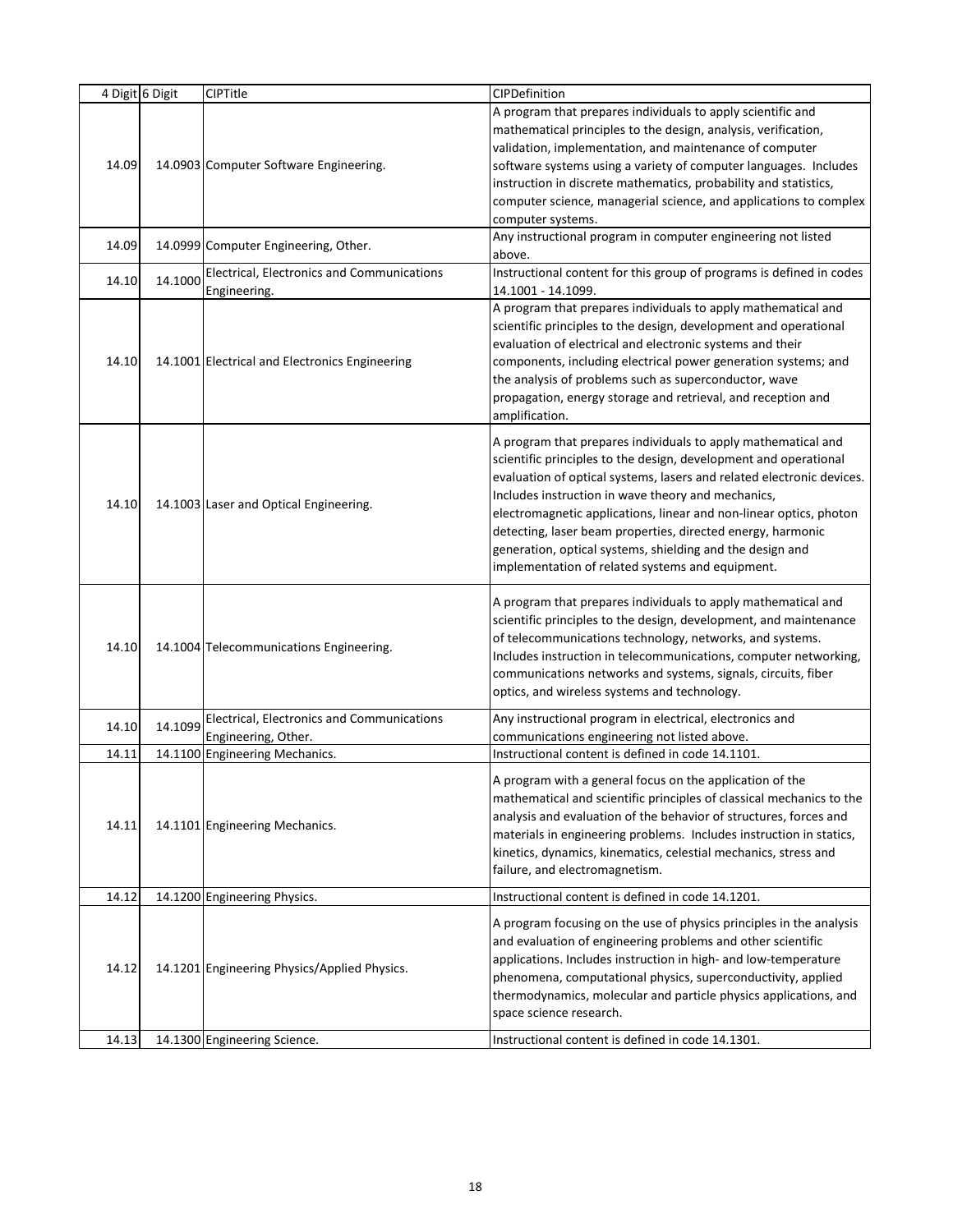|       | 4 Digit 6 Digit | CIPTitle                                                | CIPDefinition                                                                                                                                                                                                                                                                                                                                                                                                                                                                                                                                                        |
|-------|-----------------|---------------------------------------------------------|----------------------------------------------------------------------------------------------------------------------------------------------------------------------------------------------------------------------------------------------------------------------------------------------------------------------------------------------------------------------------------------------------------------------------------------------------------------------------------------------------------------------------------------------------------------------|
| 14.13 |                 | 14.1301 Engineering Science.                            | A program with a general focuses on the general application of<br>various combinations of mathematical and scientific principles to<br>the analysis and evaluation of engineering problems, including<br>applied research in human behavior, statistics, biology, chemistry,<br>the earth and planetary sciences, atmospherics and meteorology,<br>and computer applications.                                                                                                                                                                                        |
| 14.14 |                 | 14.1400 Environmental/Environmental Health Engineering. | Instructional content is defined in code 14.1401.                                                                                                                                                                                                                                                                                                                                                                                                                                                                                                                    |
| 14.14 |                 | 14.1401 Environmental/Environmental Health Engineering. | A program that prepares individuals to apply mathematical and<br>scientific principles to the design, development and operational<br>evaluation of systems for controlling contained living environments<br>and for monitoring and controlling factors in the external natural<br>environment, including pollution control, waste and hazardous<br>material disposal, health and safety protection, conservation, life<br>support, and requirements for protection of special materials and<br>related work environments.                                            |
| 14.18 |                 | 14.1800 Materials Engineering                           | Instructional content is defined in code 14.1801.                                                                                                                                                                                                                                                                                                                                                                                                                                                                                                                    |
| 14.18 |                 | 14.1801 Materials Engineering.                          | A program that prepares individuals to apply mathematical and<br>materials science principles to the design, development and<br>operational evaluation of materials and related processes used in<br>manufacturing in a wide variety of settings; the synthesis of new<br>industrial materials, including marrying and bonding composites;<br>analysis of materials requirements and specifications; and related<br>problems of system design dependent on materials factors.                                                                                        |
| 14.19 |                 | 14.1900 Mechanical Engineering.                         | Instructional content is defined in code 14.1901.                                                                                                                                                                                                                                                                                                                                                                                                                                                                                                                    |
| 14.19 |                 | 14.1901 Mechanical Engineering.                         | A program that prepares individuals to apply mathematical and<br>scientific principles to the design, development and operational<br>evaluation of physical systems used in manufacturing and end-<br>product systems used for specific uses, including machine tools, jigs<br>and other manufacturing equipment; stationary power units and<br>appliances; engines; self-propelled vehicles; housings and<br>containers; hydraulic and electric systems for controlling<br>movement; and the integration of computers and remote control<br>with operating systems. |
| 14.20 |                 | 14.2000 Metallurgical Engineering.                      | Instructional content is defined in code 14.2001.                                                                                                                                                                                                                                                                                                                                                                                                                                                                                                                    |
| 14.20 |                 | 14.2001 Metallurgical Engineering.                      | A program that prepares individuals to apply mathematical and<br>metallurgical principles to the design, development and operational<br>evaluation of metal components of structural, load-bearing, power,<br>transmission, and moving systems; and the analysis of engineering<br>problems such as stress, creep, failure, alloy behavior,<br>environmental fluctuations, stability, electromagnetic and<br>thermodynamic characteristics, optimal manufacturing processes,<br>and related design considerations.                                                   |
| 14.21 |                 | 14.2100 Mining and Mineral Engineering.                 | Instructional content is defined in code 14.2101.                                                                                                                                                                                                                                                                                                                                                                                                                                                                                                                    |
| 14.21 |                 | 14.2101 Mining and Mineral Engineering.                 | A program that prepares individuals to apply mathematical and<br>scientific principles to the design, development and operational<br>evaluation of mineral extraction, processing and refining systems,<br>including open pit and shaft mines, prospecting and site analysis<br>equipment and instruments, environmental and safety systems,<br>mine equipment and facilities, mineral processing and refining<br>methods and systems, and logistics and communications systems.                                                                                     |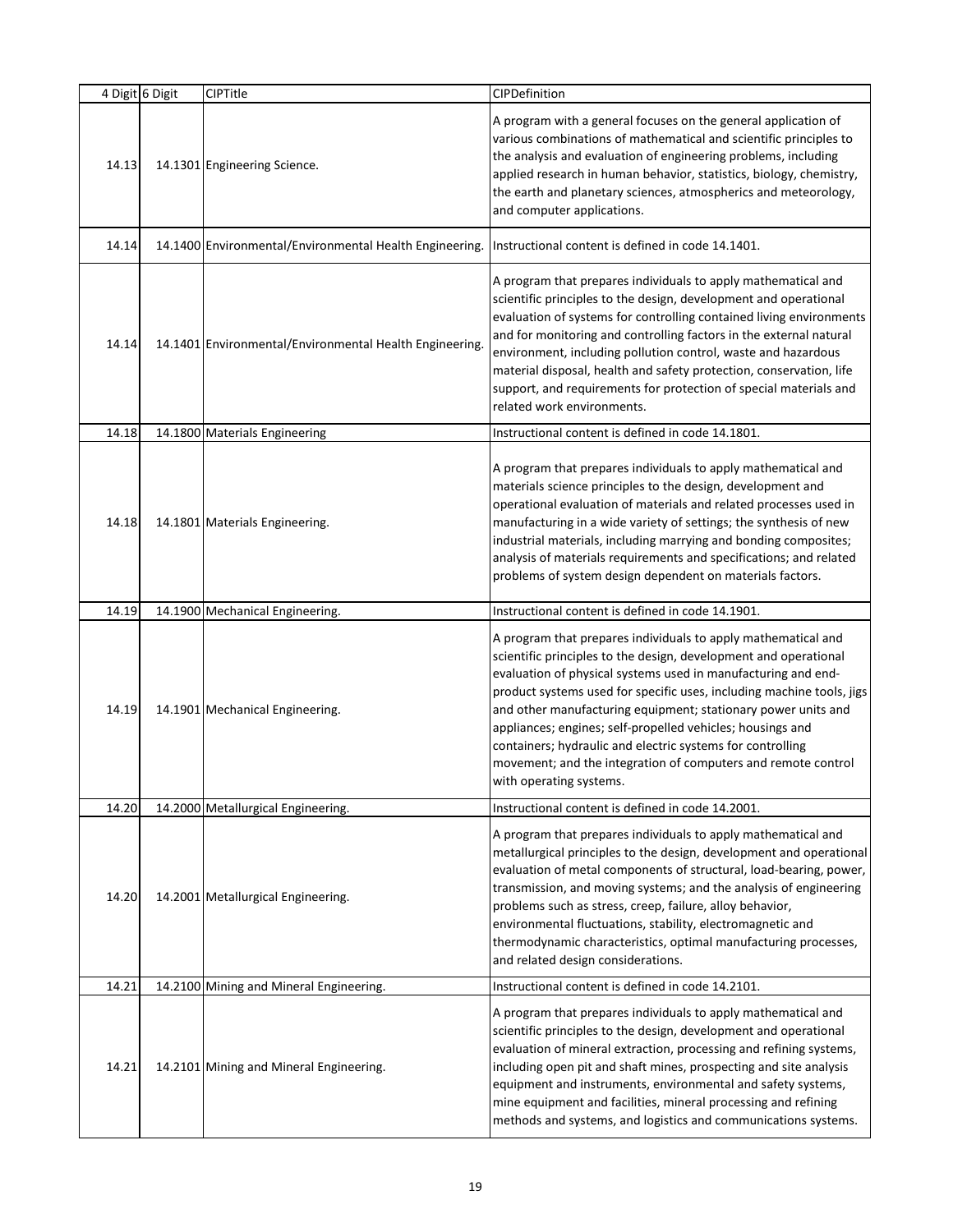|       | 4 Digit 6 Digit | CIPTitle                                           | CIPDefinition                                                                                                                                                                                                                                                                                                                                                                                                                                                                                                                                                                                                                                                                                                                                 |
|-------|-----------------|----------------------------------------------------|-----------------------------------------------------------------------------------------------------------------------------------------------------------------------------------------------------------------------------------------------------------------------------------------------------------------------------------------------------------------------------------------------------------------------------------------------------------------------------------------------------------------------------------------------------------------------------------------------------------------------------------------------------------------------------------------------------------------------------------------------|
| 14.22 |                 | 14.2200 Naval Architecture and Marine Engineering. | Instructional content is defined in code 14.2201.                                                                                                                                                                                                                                                                                                                                                                                                                                                                                                                                                                                                                                                                                             |
| 14.22 |                 | 14.2201 Naval Architecture and Marine Engineering. | A program that prepares individuals to apply mathematical and<br>scientific principles to the design, development and operational<br>evaluation of self-propelled, stationary, or towed vessels operating<br>on or under the water, including inland, coastal and ocean<br>environments; and the analysis of related engineering problems<br>such as corrosion, power transfer, pressure, hull efficiency, stress<br>factors, safety and life support, environmental hazards and factors,<br>and specific use requirements.                                                                                                                                                                                                                   |
| 14.23 |                 | 14.2300 Nuclear Engineering.                       | Instructional content is defined in code 14.2301.                                                                                                                                                                                                                                                                                                                                                                                                                                                                                                                                                                                                                                                                                             |
| 14.23 |                 | 14.2301 Nuclear Engineering.                       | A program that prepares individuals to apply mathematical and<br>scientific principles to the design, development and operational<br>evaluation of systems for controlling and manipulating nuclear<br>energy, including nuclear power plant design, fission reactor<br>design, fusion reactor design, reactor control and safety systems<br>design, power transfer systems, containment vessels and structures<br>design; and the analysis of related engineering problems such as<br>fission and fusion processes, human and environmental factors,<br>construction, and operational considerations.                                                                                                                                        |
| 14.24 |                 | 14.2400 Ocean Engineering.                         | Instructional content is defined in code 14.2401.                                                                                                                                                                                                                                                                                                                                                                                                                                                                                                                                                                                                                                                                                             |
| 14.24 |                 | 14.2401 Ocean Engineering.                         | A program that prepares individuals to apply mathematical and<br>scientific principles to the design, development and operational<br>evaluation of systems to monitor, control, manipulate and operate<br>within coastal or ocean environments, such as underwater<br>platforms, flood control systems, dikes, hydroelectric power<br>systems, tide and current control and warning systems, and<br>communications equipment; the planning and design of total<br>systems for working and functioning in water or underwater<br>environments; and the analysis of related engineering problems<br>such as the action of water properties and behavior on physical<br>systems and people, tidal forces, current movements, and wave<br>motion. |
| 14.25 |                 | 14.2500 Petroleum Engineering.                     | Instructional content is defined in code 14.2501.                                                                                                                                                                                                                                                                                                                                                                                                                                                                                                                                                                                                                                                                                             |
| 14.25 |                 | 14.2501 Petroleum Engineering.                     | A program that prepares individuals to apply mathematical and<br>scientific principles to the design, development and operational<br>evaluation of systems for locating, extracting, processing and<br>refining crude petroleum and natural gas, including prospecting<br>instruments and equipment, mining and drilling systems,<br>processing and refining systems and facilities, storage facilities,<br>transportation systems, and related environmental and safety<br>systems.                                                                                                                                                                                                                                                          |
| 14.27 |                 | 14.2700 Systems Engineering.                       | Instructional content is defined in code 14.2701.                                                                                                                                                                                                                                                                                                                                                                                                                                                                                                                                                                                                                                                                                             |
| 14.27 |                 | 14.2701 Systems Engineering.                       | A program that prepares individuals to apply mathematical and<br>scientific principles to the design, development and operational<br>evaluation of total systems solutions to a wide variety of<br>engineering problems, including the integration of human, physical,<br>energy, communications, management, and information<br>requirements as needed, and the application of requisite analytical<br>methods to specific situations.                                                                                                                                                                                                                                                                                                       |
| 14.28 |                 | 14.2800 Textile Sciences and Engineering.          | Instructional content is defined in code 14.2801. These CIP codes<br>are not valid for IPEDS reporting.                                                                                                                                                                                                                                                                                                                                                                                                                                                                                                                                                                                                                                       |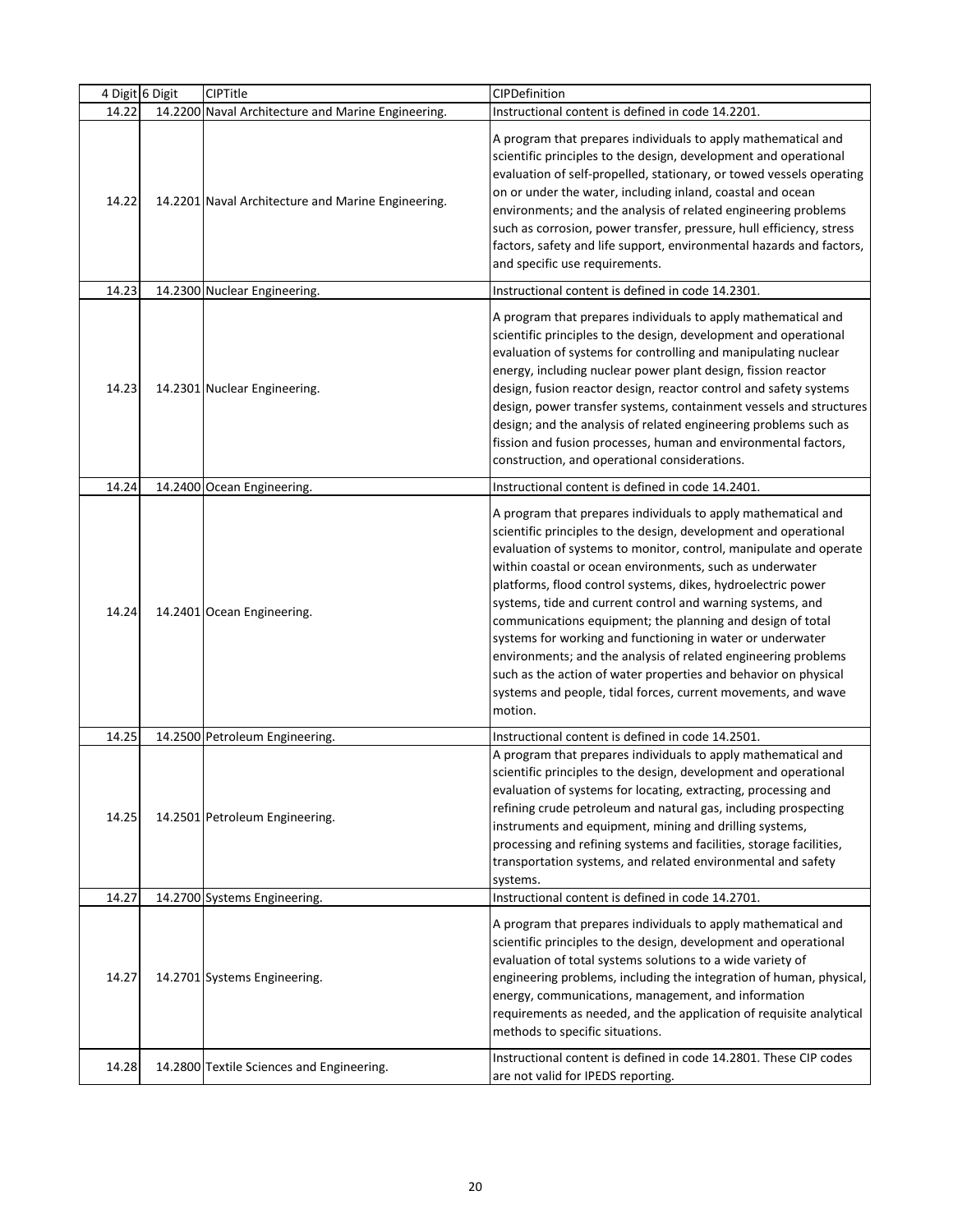|       | 4 Digit 6 Digit | CIPTitle                                  | CIPDefinition                                                                                                                                                                                                                                                                                                                                                                                                                                                                                                                             |
|-------|-----------------|-------------------------------------------|-------------------------------------------------------------------------------------------------------------------------------------------------------------------------------------------------------------------------------------------------------------------------------------------------------------------------------------------------------------------------------------------------------------------------------------------------------------------------------------------------------------------------------------------|
| 14.28 |                 | 14.2801 Textile Sciences and Engineering. | A program that prepares individuals to apply mathematical and<br>scientific principles to the design, development and operational<br>evaluation of systems to test and manufacture fibers and fiber<br>products, both synthetic and natural; to develop new and improved<br>fibers, textiles and their uses; and to the analysis of related<br>engineering problems such as structural factors, molecular<br>synthesis, chemical manufacturing, weaves, strength and stress,<br>useful life, dyes, and applications to composite systems. |
| 14.31 |                 | 14.3100 Materials Science.                | Moved from 14.31 to 40.10                                                                                                                                                                                                                                                                                                                                                                                                                                                                                                                 |
| 14.31 |                 | 14.3101 Materials Science.                | Moved from 14.3101 to 40.1001                                                                                                                                                                                                                                                                                                                                                                                                                                                                                                             |
| 14.32 |                 | 14.3200 Polymer/Plastics Engineering.     | Instructional content is defined in code 14.3201.                                                                                                                                                                                                                                                                                                                                                                                                                                                                                         |
| 14.32 |                 | 14.3201 Polymer/Plastics Engineering.     | A program that prepares individuals to apply mathematical and<br>scientific principles to the design, development and operational<br>evaluation of synthesized macromolecular compounds and their<br>application to specific engineering uses, including the development<br>of industrial materials with tailored properties, the design of<br>lightweight structural components, the use of liquid or solid<br>polymers, and the analysis and control of polymerization processes.                                                       |
| 14.33 |                 | 14.3300 Construction Engineering.         | Instructional content is defined in code 14.3301.                                                                                                                                                                                                                                                                                                                                                                                                                                                                                         |
| 14.33 |                 | 14.3301 Construction Engineering.         | A program that prepares individuals to apply scientific,<br>mathematical, and management principles to the planning, design,<br>and building of facilities and structures. Includes instruction in civil<br>engineering, structural principles, site analysis, computer-assisted<br>design, geology, evaluation and testing, materials, contracting,<br>project management, graphic communications, and applicable laws<br>and regulations.                                                                                               |
| 14.34 |                 | 14.3400 Forest Engineering.               | Instructional content is defined in code 14.3401.                                                                                                                                                                                                                                                                                                                                                                                                                                                                                         |
| 14.34 |                 | 14.3401 Forest Engineering.               | A program that prepares individuals to apply scientific,<br>mathematical, and forestry principles to the design of mechanical<br>devices and processes for efficient forest management, timber<br>production and related forest logistics systems. Includes<br>instruction in forest products processing, forest management,<br>forest harvesting, timber structure design, production analysis,<br>road and bridge construction, vehicle adaptation and design, and<br>harvesting equipment design.                                      |
| 14.35 |                 | 14.3500 Industrial Engineering.           | Instructional content is defined in code 14.3501.                                                                                                                                                                                                                                                                                                                                                                                                                                                                                         |
| 14.35 |                 | 14.3501 Industrial Engineering.           | A program that prepares individuals to apply scientific and<br>mathematical principles to the design, improvement, and<br>installation of integrated systems of people, material, information,<br>and energy. Includes instruction in applied mathematics, physical<br>sciences, the social sciences, engineering analysis, systems design,<br>computer applications, and forecasting and evaluation<br>methodology.                                                                                                                      |
| 14.36 |                 | 14.3600 Manufacturing Engineering.        | Instructional content is defined in code 14.3601.                                                                                                                                                                                                                                                                                                                                                                                                                                                                                         |
| 14.36 |                 | 14.3601 Manufacturing Engineering.        | A program that prepares individuals to apply scientific and<br>mathematical principles to the design, development, and<br>implementation of manufacturing systems. Includes instruction in<br>materials science and engineering, manufacturing processes,<br>process engineering, assembly and product engineering,<br>manufacturing systems design, and manufacturing<br>competitiveness.                                                                                                                                                |
| 14.37 |                 | 14.3700 Operations Research.              | Instructional content is defined in code 14.3701.                                                                                                                                                                                                                                                                                                                                                                                                                                                                                         |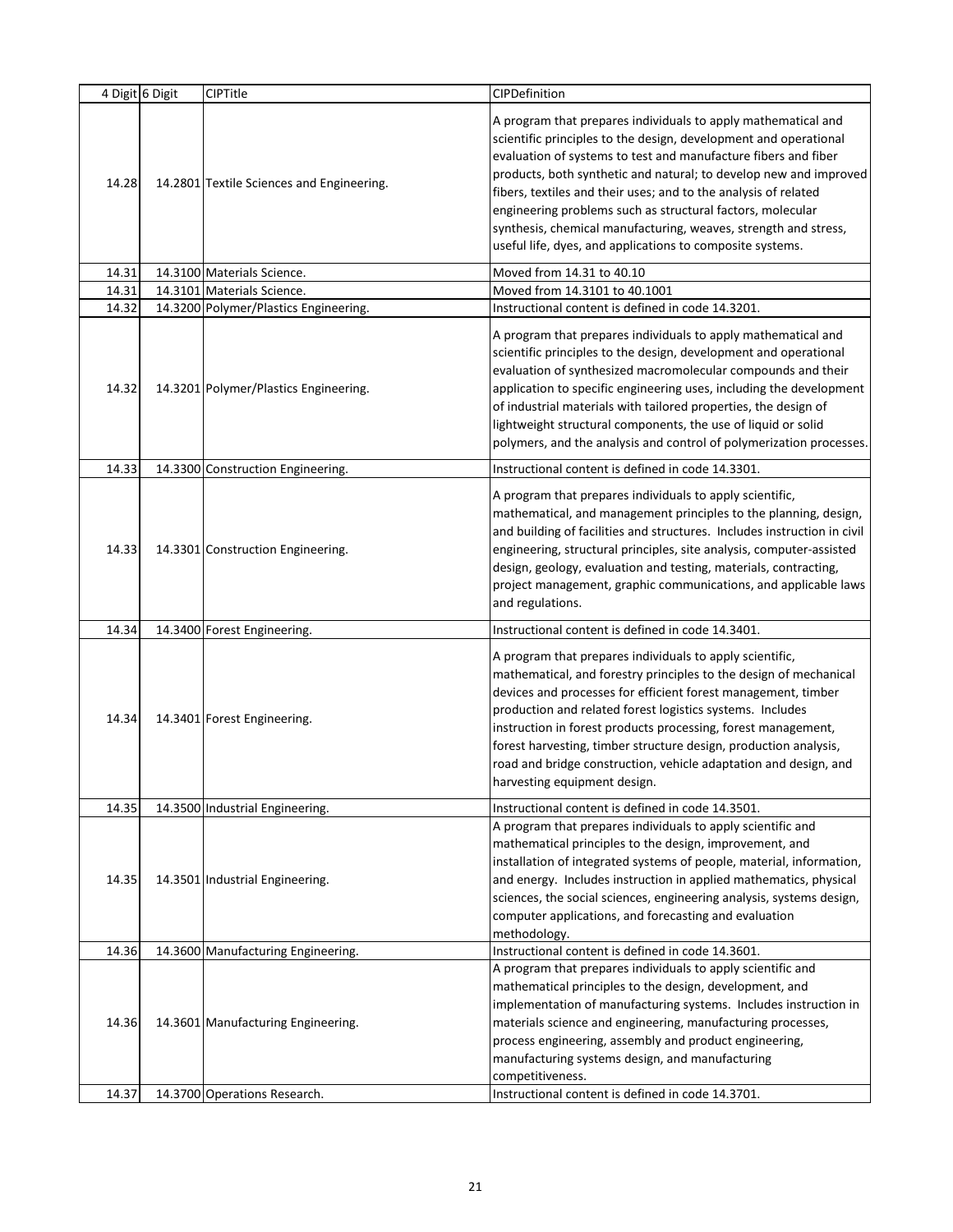|                | 4 Digit 6 Digit | CIPTitle                                                                                   | CIPDefinition                                                                                                                                                                                                                                                                                                                                                                                                                                                                                                                                                                |
|----------------|-----------------|--------------------------------------------------------------------------------------------|------------------------------------------------------------------------------------------------------------------------------------------------------------------------------------------------------------------------------------------------------------------------------------------------------------------------------------------------------------------------------------------------------------------------------------------------------------------------------------------------------------------------------------------------------------------------------|
| 14.37          |                 | 14.3701 Operations Research.                                                               | A program that focuses on the development and application of<br>complex mathematical or simulation models to solve problems<br>involving operational systems, where the system concerned is<br>subject to human intervention. Includes instruction in advanced<br>multivariate analysis, application of judgment and statistical tests,<br>optimization theory and techniques, resource allocation theory,<br>mathematical modeling, control theory, statistical analysis, and<br>applications to specific research problems.                                                |
| 14.38          |                 | 14.3800 Surveying Engineering.                                                             | Instructional content is defined in code 14.3801.                                                                                                                                                                                                                                                                                                                                                                                                                                                                                                                            |
| 14.38          |                 | 14.3801 Surveying Engineering.                                                             | A program that prepares individuals to apply scientific and<br>mathematical principles to the determination of the location,<br>elevations, and alignment of natural and manmade topographic<br>features. Includes instruction in property line location, surveying,<br>surface measurement, aerial and terrestrial photogrammetry,<br>remote sensing, satellite imagery, global positioning systems,<br>computer applications, and photographic data processing.                                                                                                            |
| 14.39          |                 | 14.3900 Geological/Geophysical Engineering.                                                | Instructional content is defined in code 14.3901.                                                                                                                                                                                                                                                                                                                                                                                                                                                                                                                            |
| 14.39          |                 | 14.3901 Geological/Geophysical Engineering.                                                | A program that prepares individuals to apply mathematical and<br>geological principles to the analysis and evaluation of engineering<br>problems, including the geological evaluation of construction sites,<br>the analysis of geological forces acting on structures and systems,<br>the analysis of potential natural resource recovery sites, and<br>applied research on geological phenomena.                                                                                                                                                                           |
| 14.40          |                 | 14.4000 Paper Science and Engineering.                                                     | Instructional content is defined in code 14.4001.                                                                                                                                                                                                                                                                                                                                                                                                                                                                                                                            |
| 14.40          |                 | 14.4001 Paper Science and Engineering.                                                     | A program that prepares individuals to apply mathematical and<br>scientific principles to the design, development, and manufacturing<br>of pulp and paper products. Includes instruction in pulp and paper<br>science, pulping and bleaching processes, paper structure and<br>processes, pulp and paper manufacturing, coating technology,<br>surface and colloid science, and fibers.                                                                                                                                                                                      |
| 14.41          |                 | 14.4100 Electromechanical Engineering.                                                     | Instructional content is defined in code 14.4101.                                                                                                                                                                                                                                                                                                                                                                                                                                                                                                                            |
| 14.41          |                 | 14.4101 Electromechanical Engineering.                                                     | A program that prepares individuals to apply scientific and<br>mathematical principles to the problems associated with combining<br>electrical and mechanical components with special emphasis on<br>manufacturing and automated processes. Includes instruction in<br>applied mechanics, instrumentation and monitoring, machine<br>design, automated control techniques, fluid and thermal dynamics,<br>circuit analysis, and solid state electronics.                                                                                                                     |
| 14.42          | 14.4200         | Mechatronics, Robotics, and Automation<br>Engineering.                                     | Instructional content is defined in code 14.4201.                                                                                                                                                                                                                                                                                                                                                                                                                                                                                                                            |
| 14.42<br>14.43 | 14.4201         | Mechatronics, Robotics, and Automation<br>Engineering.<br>14.4300 Biochemical Engineering. | A program that prepares individuals to apply mathematical and<br>scientific principles to the design, development and operational<br>evaluation of computer controlled electro-mechanical systems and<br>products with embedded electronics, sensors, and actuators; and<br>which includes, but is not limited to, automata, robots and<br>automation systems. Includes instruction in mechanical<br>engineering, electronic and electrical engineering, computer and<br>software engineering, and control engineering.<br>Instructional content is defined in code 14.4301. |
|                |                 |                                                                                            |                                                                                                                                                                                                                                                                                                                                                                                                                                                                                                                                                                              |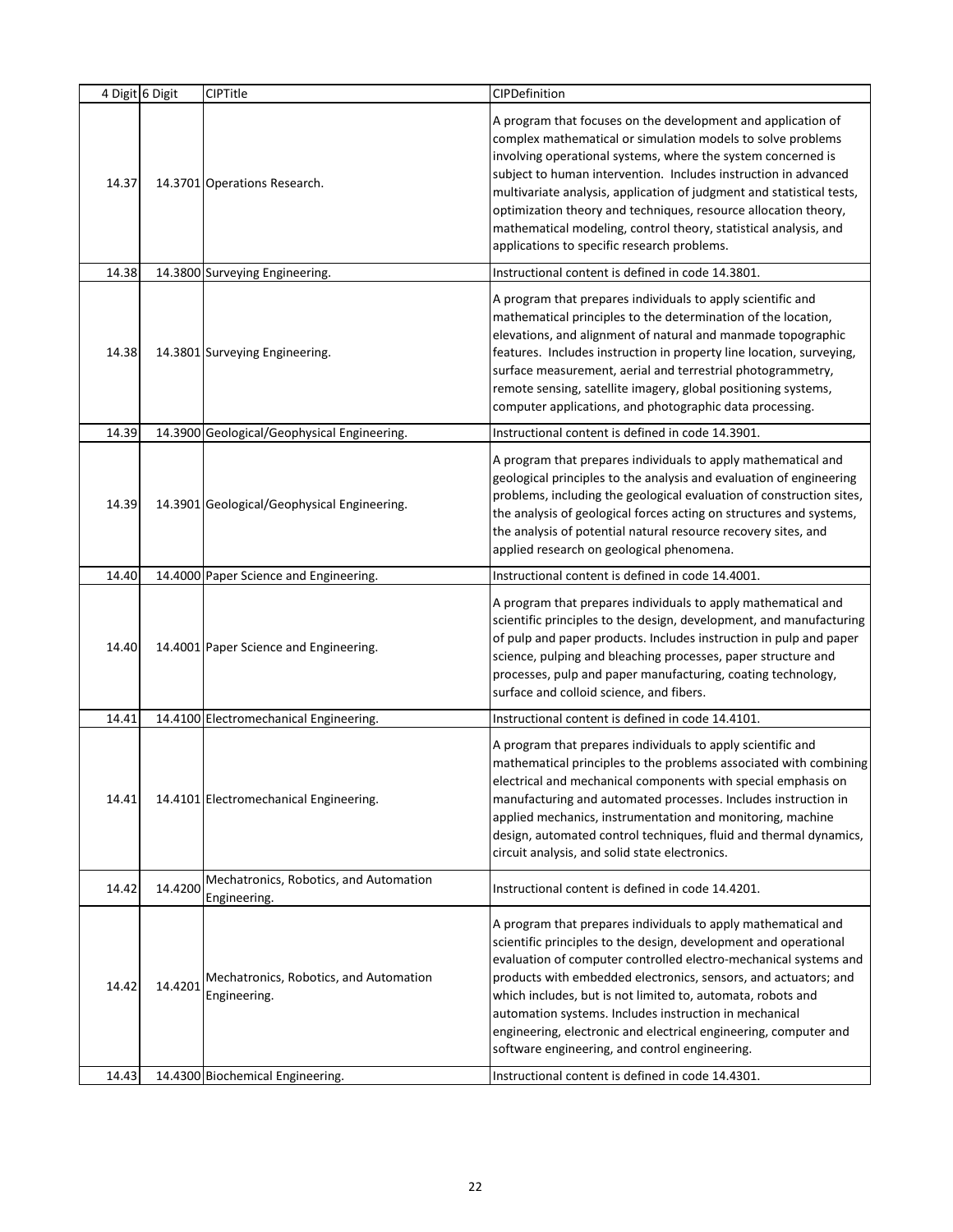|                | 4 Digit 6 Digit | <b>CIPTitle</b>                                                                                                 | CIPDefinition                                                                                                                                                                                                                                                                                                                                                                                                                                                                                                                                                                                             |
|----------------|-----------------|-----------------------------------------------------------------------------------------------------------------|-----------------------------------------------------------------------------------------------------------------------------------------------------------------------------------------------------------------------------------------------------------------------------------------------------------------------------------------------------------------------------------------------------------------------------------------------------------------------------------------------------------------------------------------------------------------------------------------------------------|
| 14.43          |                 | 14.4301 Biochemical Engineering.                                                                                | A program that prepares individuals to apply mathematical and<br>scientific principles to the study of biochemical processes in living<br>organisms, properties of biological materials, and processes using<br>biochemical agents such as cells, enzymes, and antibodies. Includes<br>instruction in biology, chemistry, physics, biochemistry,<br>thermodynamics, fluid dynamics, bioprocesses, and chemical<br>engineering.                                                                                                                                                                            |
| 14.44          |                 | 14.4400 Engineering Chemistry.                                                                                  | Instructional content is defined in code 14.4401.                                                                                                                                                                                                                                                                                                                                                                                                                                                                                                                                                         |
| 14.44          |                 | 14.4401 Engineering Chemistry.                                                                                  | A program that focuses on the general application of chemical<br>principles to the analysis and evaluation of engineering problems,<br>such as development of electronic materials, solid-state science<br>and technology, polymers, ceramics, and biomaterials. Includes<br>instruction in physical chemistry, organic chemistry, materials<br>science, chemical processes and systems, chemical reaction<br>engineering, biochemical engineering, engineering mathematics,<br>classical and modern physics, and computer science.                                                                       |
| 14.45          |                 | 14.4500 Biological/Biosystems Engineering.                                                                      | Instructional content is defined in code 14.4501.                                                                                                                                                                                                                                                                                                                                                                                                                                                                                                                                                         |
| 14.45          |                 | 14.4501 Biological/Biosystems Engineering.                                                                      | A program that prepares individuals to apply mathematical and<br>scientific principles to the design, development and management<br>of biological systems; and includes applications to biology,<br>biochemistry, ecology, and microbiology. Includes instruction in<br>organic chemistry; microbiology; biochemistry; chemical, biological,<br>biochemical, and process engineering; thermodynamics; process<br>control; kinetics and reactor design; electric circuits; biosystem<br>modeling; and bioelectronics and instrumentation.                                                                  |
| 14.99          |                 | 14.9900 Engineering, Other.                                                                                     | Instructional content is defined in code 14.9999.                                                                                                                                                                                                                                                                                                                                                                                                                                                                                                                                                         |
| 14.99          |                 | 14.9999 Engineering, Other.                                                                                     | Any instructional program in engineering not listed above.                                                                                                                                                                                                                                                                                                                                                                                                                                                                                                                                                |
| 15.00          | 15.0000         | ENGINEERING TECHNOLOGIES AND ENGINEERING<br><b>RELATED FIELDS.</b>                                              | Instructional programs that prepare individuals to apply basic<br>engineering principles and technical skills in support of engineering<br>and related projects or to prepare for engineering-related fields.                                                                                                                                                                                                                                                                                                                                                                                             |
| 15.00          |                 | 15.0000 Engineering Technology, General.                                                                        | Instructional content is defined in code 15.0000.                                                                                                                                                                                                                                                                                                                                                                                                                                                                                                                                                         |
| 15.00          |                 | 15.0000 Engineering Technology, General.                                                                        | A program that generally prepares individuals to apply basic<br>engineering principles and technical skills in support of engineers<br>engaged in a wide variety of projects. Includes instruction in<br>various engineering support functions for research, production, and<br>operations, and applications to specific engineering specialties.                                                                                                                                                                                                                                                         |
| 15.01          | 15.0100         | Architectural Engineering<br>Technologies/Technicians.                                                          | Instructional content is defined in code 15.0101.                                                                                                                                                                                                                                                                                                                                                                                                                                                                                                                                                         |
| 15.01<br>15.02 |                 | 15.0101 Architectural Engineering Technology/Technician.<br>15.0200 Civil Engineering Technologies/Technicians. | A program that prepares individuals to apply basic engineering<br>principles and technical skills in support of architects, engineers<br>and planners engaged in designing and developing buildings, urban<br>complexes, and related systems. Includes instruction in design<br>testing procedures, building site analysis, model building and<br>computer graphics, engineering drawing, structural systems testing,<br>analysis of prototype mechanical and interior systems, test<br>equipment operation and maintenance, and report preparation.<br>Instructional content is defined in code 15.0201. |
|                |                 |                                                                                                                 |                                                                                                                                                                                                                                                                                                                                                                                                                                                                                                                                                                                                           |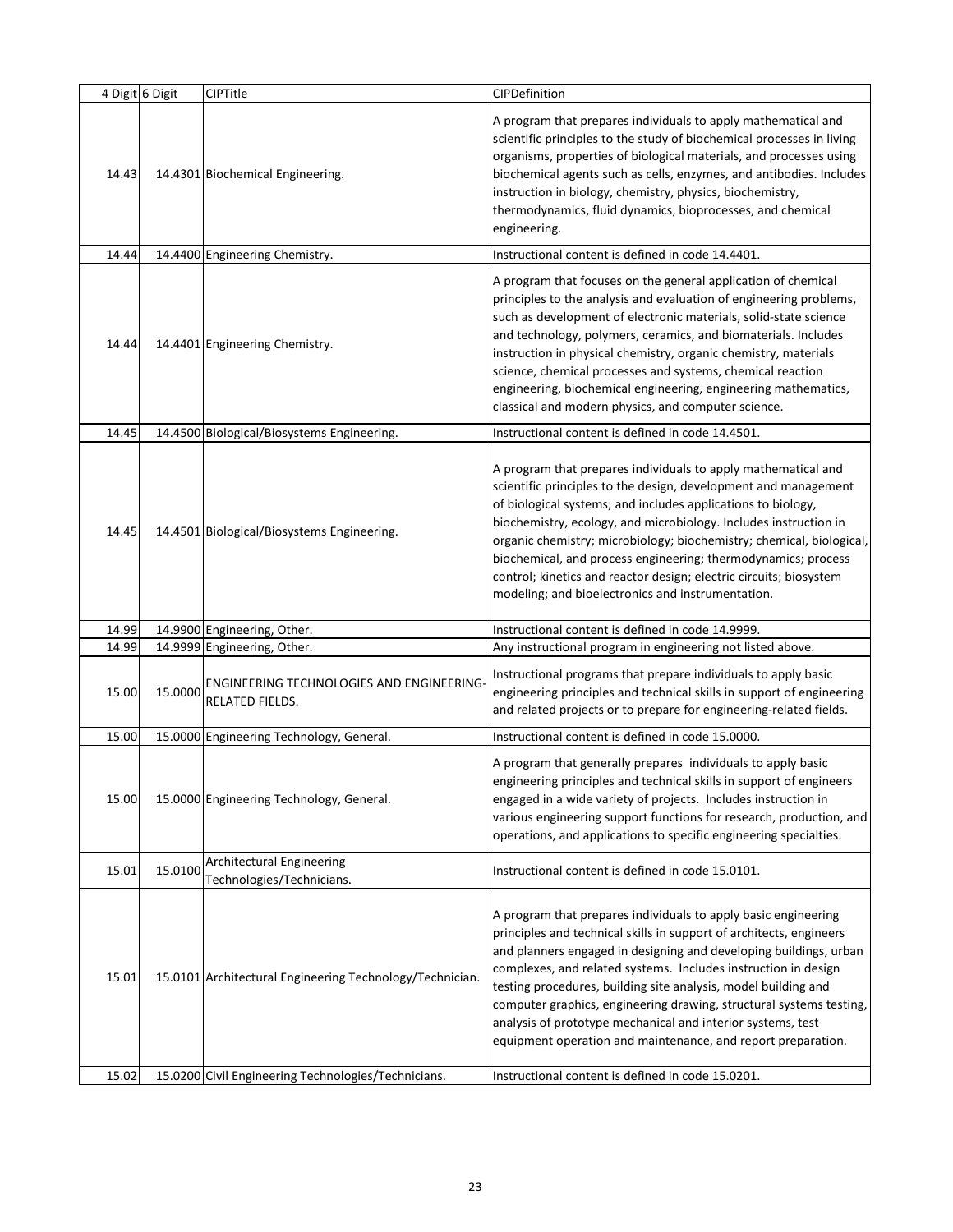|       | 4 Digit 6 Digit | <b>CIPTitle</b>                                                                  | CIPDefinition                                                                                                                                                                                                                                                                                                                                                                                                                                                                               |
|-------|-----------------|----------------------------------------------------------------------------------|---------------------------------------------------------------------------------------------------------------------------------------------------------------------------------------------------------------------------------------------------------------------------------------------------------------------------------------------------------------------------------------------------------------------------------------------------------------------------------------------|
| 15.02 |                 | 15.0201 Civil Engineering Technology/Technician.                                 | A program that prepares individuals to apply basic engineering<br>principles and technical skills in support of civil engineers engaged<br>in designing and executing public works projects such as highways,<br>dams, bridges, tunnels and other facilities. Includes instruction in<br>site analysis, structural testing procedures, field and laboratory<br>testing procedures, plan and specification preparation, test<br>equipment operation and maintenance, and report preparation. |
| 15.03 |                 | 15.0300 Electrical Engineering Technologies/Technicians.                         | Instructional content for this group of programs is defined in codes<br>15.0303 - 15.0399.                                                                                                                                                                                                                                                                                                                                                                                                  |
| 15.03 | 15.0303         | Electrical, Electronic and Communications<br>Engineering Technology/Technician.  | A program that prepares individuals to apply basic engineering<br>principles and technical skills in support of electrical, electronics<br>and communication engineers. Includes instruction in electrical<br>circuitry, prototype development and testing, systems analysis and<br>testing, systems maintenance, instrument calibration, and report<br>preparation.                                                                                                                        |
| 15.03 |                 | 15.0304 Laser and Optical Technology/Technician.                                 | A program that prepares individuals to apply basic engineering<br>principles and technical skills in support of engineers and other<br>professionals engaged in developing and using lasers and other<br>optical for commercial or research purposes. Includes instruction<br>in laser and optical principles, testing and maintenance procedures,<br>safety precautions, specific applications to various tasks, and report<br>preparation.                                                |
| 15.03 |                 | 15.0305 Telecommunications Technology/Technician.                                | A program that prepares individuals to apply basic engineering<br>principles and technical skills to help design and implement<br>telecommunications systems. Includes instruction in<br>communications protocol, data networking, digital compression<br>algorithms, digital signal processing, Internet access, object-<br>oriented and relational databases, and programming languages.                                                                                                  |
| 15.03 |                 | 15.0306 Integrated Circuit Design.                                               | A program that prepares individuals to apply basic engineering<br>principles and technical skills to design circuits in microelectronics.<br>Includes instruction in circuit design, circuit layout, circuit analysis,<br>computer-aided drafting, and semi-conductor technologies.                                                                                                                                                                                                         |
| 15.03 | 15.0399         | <b>Electrical and Electronic Engineering</b><br>Technologies/Technicians, Other. | Any instructional program in electrical and electronic engineering-<br>related technologies not listed above.                                                                                                                                                                                                                                                                                                                                                                               |
| 15.04 | 15.0400         | Electromechanical Instrumentation and<br>Maintenance Technologies/Technicians.   | Instructional content for this group of programs is defined in codes<br>15.0401 - 15.0499.                                                                                                                                                                                                                                                                                                                                                                                                  |
| 15.04 |                 | 15.0401 Biomedical Technology/Technician.                                        | A program that prepares individuals to apply basic engineering<br>principles and technical skills in support of engineers engaged in<br>developing biological or medical systems and products. Includes<br>instruction in instrument calibration, design and installation testing,<br>system safety and maintenance procedures, procurement and<br>installation procedures, and report preparation.                                                                                         |
| 15.04 | 15.0403         | Electromechanical Technology/Electromechanical<br>Engineering Technology.        | A program that prepares individuals to apply basic engineering<br>principles and technical skills in support of engineers engaged in<br>developing and testing automated, servomechanical, and other<br>electromechanical systems. Includes instruction in prototype<br>testing, manufacturing and operational testing, systems analysis<br>and maintenance procedures, and report preparation.                                                                                             |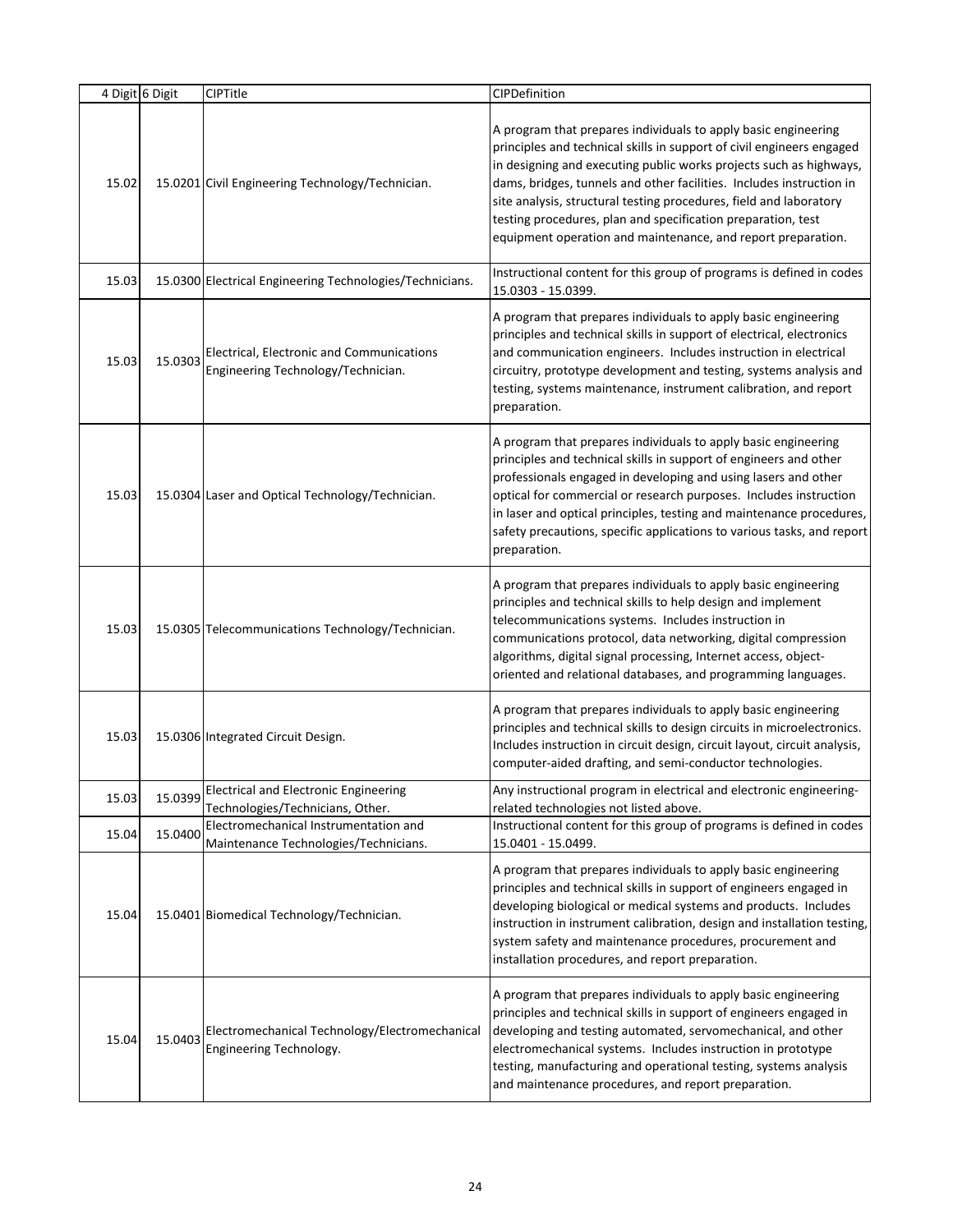|       | 4 Digit 6 Digit | CIPTitle                                                                                       | CIPDefinition                                                                                                                                                                                                                                                                                                                                                                                                                                                                                                                                                       |
|-------|-----------------|------------------------------------------------------------------------------------------------|---------------------------------------------------------------------------------------------------------------------------------------------------------------------------------------------------------------------------------------------------------------------------------------------------------------------------------------------------------------------------------------------------------------------------------------------------------------------------------------------------------------------------------------------------------------------|
| 15.04 |                 | 15.0404 Instrumentation Technology/Technician.                                                 | A program that prepares individuals to apply basic engineering<br>principles and technical skills in support of engineers engaged in<br>developing control and measurement systems and procedures.<br>Includes instruction in instrumentation design and maintenance,<br>calibration, design and production testing and scheduling,<br>automated equipment functions, applications to specific industrial<br>tasks, and report preparation.                                                                                                                         |
| 15.04 |                 | 15.0405 Robotics Technology/Technician.                                                        | A program that prepares individuals to apply basic engineering<br>principles and technical skills in support of engineers and other<br>professionals engaged in developing and using robots. Includes<br>instruction in the principles of robotics, design and operational<br>testing, system maintenance and repair procedures, robot<br>computer systems and control language, specific system types and<br>applications to specific industrial tasks, and report preparation.                                                                                    |
| 15.04 |                 | 15.0406 Automation Engineer Technology/Technician.                                             | A program that prepares individuals to apply basic engineering<br>principles and technical skills in support of engineers and other<br>professionals engaged in developing, installing, calibrating,<br>modifying and maintaining automated systems. Includes instruction<br>in computer systems; electronics and instrumentation;<br>programmable logic controllers (PLCs); electric, hydraulic and<br>pneumatic control systems; actuator and sensor systems; process<br>control; robotics; applications to specific industrial tasks; and<br>report preparation. |
| 15.04 | 15.0499         | Electromechanical and Instrumentation and<br>Maintenance Technologies/Technicians, Other.      | Any instructional program in electromechanical instrumentation<br>and maintenance technologies not listed above.                                                                                                                                                                                                                                                                                                                                                                                                                                                    |
| 15.05 |                 | 15.0500 Environmental Control Technologies/Technicians.                                        | Instructional content for this group of programs is defined in codes<br>15.0501 - 15.0599.                                                                                                                                                                                                                                                                                                                                                                                                                                                                          |
| 15.05 | 15.0501         | Heating, Ventilation, Air Conditioning and<br>Refrigeration Engineering Technology/Technician. | A program that prepares individuals to apply basic engineering<br>principles and technical skills in support of engineers and other<br>professionals engaged in developing and using air conditioning,<br>refrigeration, ventilation, and heating systems. Includes instruction<br>in principles of heating and cooling technology, design and<br>operational testing, inspection and maintenance procedures,<br>installation and operation procedures, and report preparation.                                                                                     |
| 15.05 | 15.0503         | <b>Energy Management and Systems</b><br>Technology/Technician.                                 | A program that prepares individuals to apply basic engineering<br>principles and technical skills in support of engineers and other<br>professionals engaged in developing energy-efficient systems or<br>monitoring energy use. Includes instruction in principles of energy<br>conservation, instrumentation calibration, monitoring systems and<br>test procedures, energy loss inspection procedures, energy<br>conservation techniques, and report preparation.                                                                                                |
| 15.05 |                 | 15.0505 Solar Energy Technology/Technician.                                                    | A program that prepares individuals to apply basic engineering<br>principles and technical skills in support of engineers and other<br>professionals engaged in developing solar-powered energy<br>systems. Includes instruction in solar energy principles, energy<br>storage and transfer technologies, testing and inspection<br>procedures, system maintenance procedures, and report<br>preparation.                                                                                                                                                           |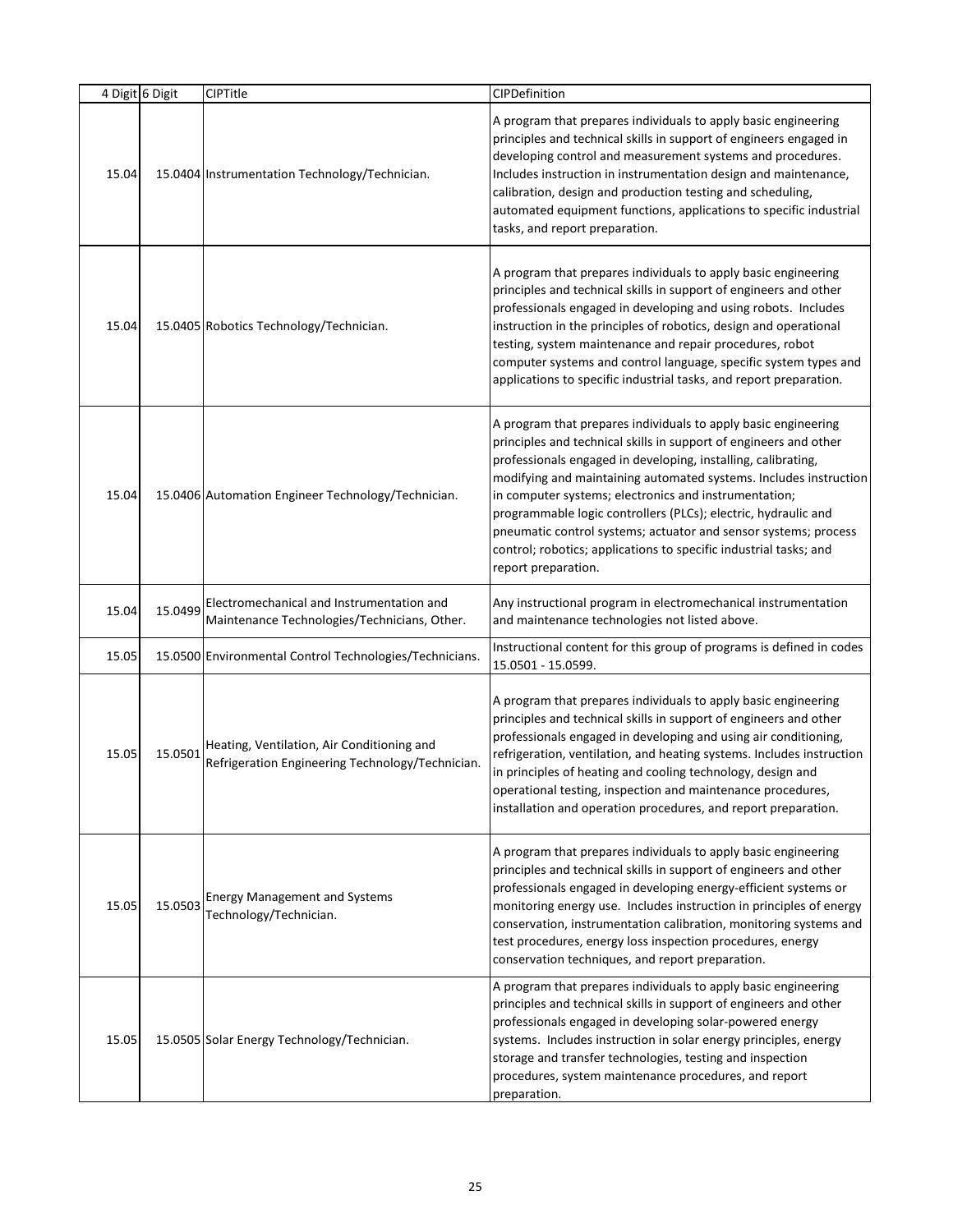|       | 4 Digit 6 Digit | CIPTitle                                                                                             | CIPDefinition                                                                                                                                                                                                                                                                                                                                                                                                                                                                                                                              |
|-------|-----------------|------------------------------------------------------------------------------------------------------|--------------------------------------------------------------------------------------------------------------------------------------------------------------------------------------------------------------------------------------------------------------------------------------------------------------------------------------------------------------------------------------------------------------------------------------------------------------------------------------------------------------------------------------------|
| 15.05 |                 | Water Quality and Wastewater Treatment<br>15.0506 Management and Recycling<br>Technology/Technician. | A program that prepares individuals to apply basic engineering<br>principles and technical skills in support of engineers and other<br>professionals engaged in developing and using water storage,<br>waterpower, and wastewater treatment systems. Includes<br>instruction in water storage, power and/or treatment systems and<br>equipment; testing and inspection procedures; system<br>maintenance procedures; and report preparation.                                                                                               |
| 15.05 | 15.0507         | <b>Environmental Engineering</b><br>Technology/Environmental Technology.                             | A program that prepares individuals to apply basic engineering<br>principles and technical skills in support of engineers and other<br>professionals engaged in developing and using indoor and outdoor<br>environmental pollution control systems. Includes instruction in<br>environmental safety principles, testing and sampling procedures,<br>laboratory techniques, instrumentation calibration, safety and<br>protection procedures, equipment maintenance, and report<br>preparation.                                             |
| 15.05 | 15.0508         | Hazardous Materials Management and Waste<br>Technology/Technician.                                   | A program that prepares individuals to apply basic engineering<br>principles and technical skills in support of engineers and other<br>professionals engaged in identifying and disposing of hazardous<br>materials. Includes instruction in environmental safety principles,<br>biohazard identification, testing and sampling procedures,<br>laboratory techniques, instrumentation calibration, hazardous<br>waste disposal procedures and systems, safety and protection<br>procedures, equipment maintenance, and report preparation. |
| 15.05 | 15.0599         | Environmental Control Technologies/Technicians,<br>Other.                                            | Any instructional program in environmental control technologies<br>not listed above.                                                                                                                                                                                                                                                                                                                                                                                                                                                       |
| 15.06 |                 | 15.0600 Industrial Production Technologies/Technicians.                                              | Instructional content for this group of programs is defined in codes<br>15.0607 - 15.0699.                                                                                                                                                                                                                                                                                                                                                                                                                                                 |
| 15.06 | 15.0607         | Plastics and Polymer Engineering<br>Technology/Technician.                                           | A program that prepares individuals to apply basic engineering<br>principles and technical skills in support of engineers and other<br>professionals engaged in developing and using industrial polymers.<br>Includes instruction in the principles of macromolecular chemistry,<br>polymerization and plastic manufacturing processes and<br>equipment, design and operational testing procedures, equipment<br>maintenance and repair procedures, safety procedures,<br>applications to specific products, and report preparation.       |
| 15.06 |                 | 15.0611 Metallurgical Technology/Technician.                                                         | A program that prepares individuals to apply basic engineering<br>principles and technical skills in support of engineers and<br>metallurgists engaged in developing and using industrial metals and<br>manufacturing processes. Includes instruction in principles of<br>metallurgy, related manufacturing systems, laboratory techniques,<br>testing and inspection procedures, instrument calibration, system<br>and equipment maintenance and repair, applications to specific<br>processes, and report preparation.                   |
| 15.06 |                 | 15.0612 Industrial Technology/Technician.                                                            | A program that prepares individuals to apply basic engineering<br>principles and technical skills in support of industrial engineers and<br>managers. Includes instruction in optimization theory, human<br>factors, organizational behavior, industrial processes, industrial<br>planning procedures, computer applications, and report and<br>presentation preparation.                                                                                                                                                                  |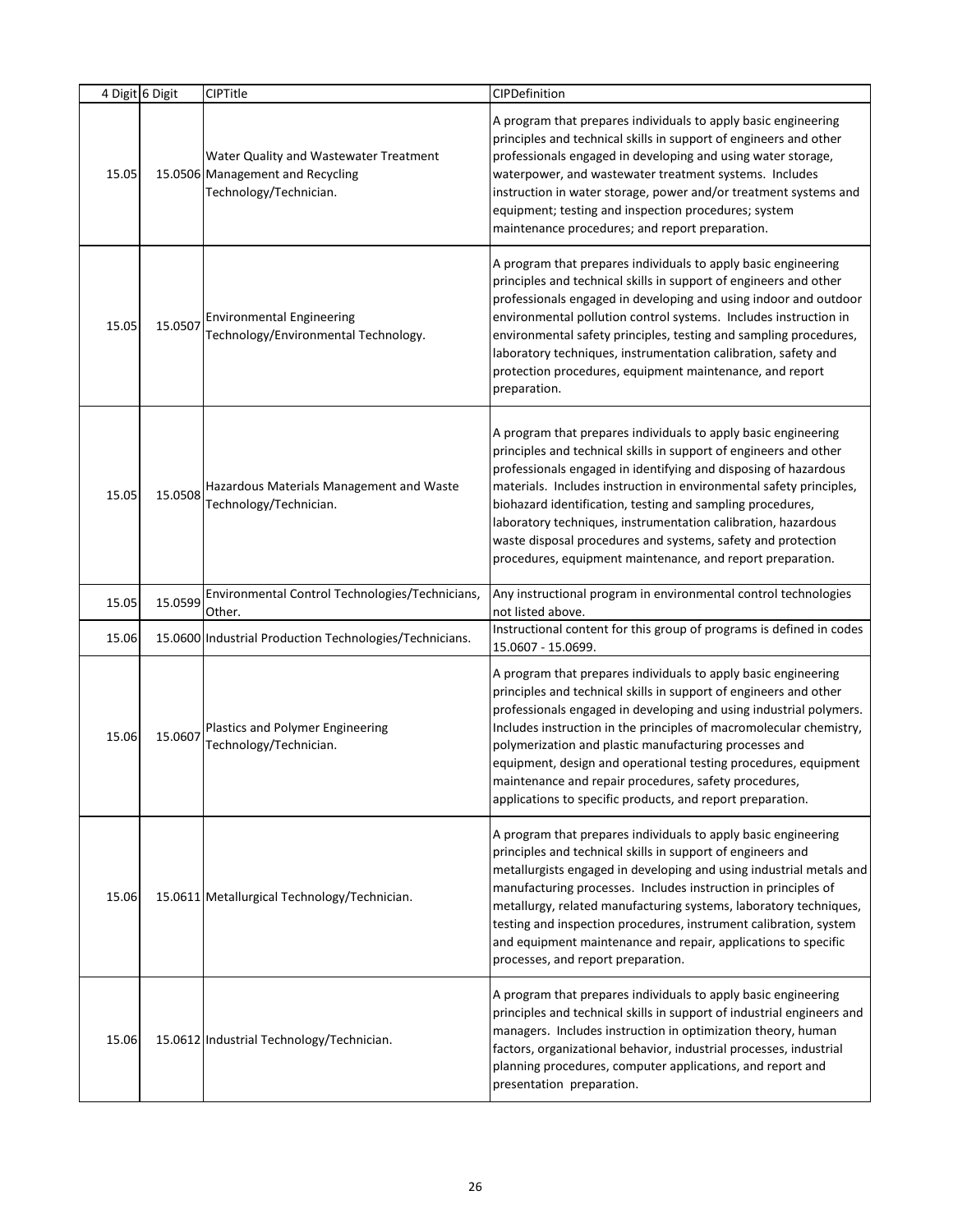|       | 4 Digit 6 Digit | CIPTitle                                                   | CIPDefinition                                                                                                                                                                                                                                                                                                                                                                                                                                                                                                                                                    |
|-------|-----------------|------------------------------------------------------------|------------------------------------------------------------------------------------------------------------------------------------------------------------------------------------------------------------------------------------------------------------------------------------------------------------------------------------------------------------------------------------------------------------------------------------------------------------------------------------------------------------------------------------------------------------------|
| 15.06 | 15.0613         | <b>Manufacturing Engineering</b><br>Technology/Technician. | A program that prepares individuals to apply basic engineering<br>principles and technical skills to the identification and resolution of<br>production problems in the manufacture of products. Includes<br>instruction in machine operations, production line operations,<br>engineering analysis, systems analysis, instrumentation, physical<br>controls, automation, computer-aided manufacturing (CAM),<br>manufacturing planning, quality control, and informational<br>infrastructure.                                                                   |
| 15.06 |                 | 15.0614 Welding Engineering Technology/Technician.         | A program that prepares individuals to apply basic engineering<br>principles and technical skills to the design and engineering of<br>welding and joining systems and the implementation of welding<br>processes. Includes instruction in materials science; computer-<br>aided design; welding design; welding processes; welding<br>metallurgy; automation and robotics; and codes, inspections,<br>testing, and quality assurance.                                                                                                                            |
| 15.06 |                 | 15.0615 Chemical Engineering Technology/Technician.        | A program that prepares individuals to apply basic engineering<br>principles and technical skills in support of engineers and other<br>professionals engaged in the production and utilization of<br>chemicals on an industrial scale. Includes instruction in organic<br>chemistry, inorganic chemistry, analytical chemistry, biochemistry,<br>thermodynamics, fluid mechanics, industrial processes,<br>instrumental analysis, sampling and monitoring, and chemical and<br>environmental safety.                                                             |
| 15.06 |                 | 15.0616 Semiconductor Manufacturing Technology.            | A program that prepares individuals to apply basic engineering<br>principles and technical skills to operate and monitor equipment<br>for the fabrication of semiconductors or microchips from silicon<br>wafers, and to troubleshoot, maintain, and repair the specialized<br>equipment used in this process. Includes instruction in AC and DC<br>circuits, digital fundamentals, solid state devices, manufacturing<br>processes, vacuum principles and technology, industrial electronics,<br>quality assurance, and semiconductor manufacturing technology. |
| 15.06 | 15.0699         | Industrial Production Technologies/Technicians,<br>Other.  | Any instructional program in industrial production technologies not<br>listed above.                                                                                                                                                                                                                                                                                                                                                                                                                                                                             |
| 15.07 | 15.0700         | Quality Control and Safety<br>Technologies/Technicians.    | Instructional content for this group of programs is defined in codes<br>15.0701 - 15.0799.                                                                                                                                                                                                                                                                                                                                                                                                                                                                       |
| 15.07 | 15.0701         | Occupational Safety and Health<br>Technology/Technician.   | A program that prepares individuals to apply basic engineering<br>principles and technical skills in support of engineers and other<br>professionals engaged in maintaining job-related health and safety<br>standards. Includes instruction in safety engineering principles,<br>inspection and monitoring procedures, testing and sampling<br>procedures, laboratory techniques, applications to specific work<br>environments, and report preparation.                                                                                                        |
| 15.07 |                 | 15.0702 Quality Control Technology/Technician.             | A program that prepares individuals to apply basic engineering<br>principles and technical skills in support of engineers and other<br>professionals engaged in maintaining consistent manufacturing and<br>construction standards. Includes instruction in quality control<br>systems management principles, technical standards applicable to<br>specific engineering and manufacturing projects, testing<br>procedures, inspection procedures, related instrumentation and<br>equipment operation and maintenance, and report preparation.                    |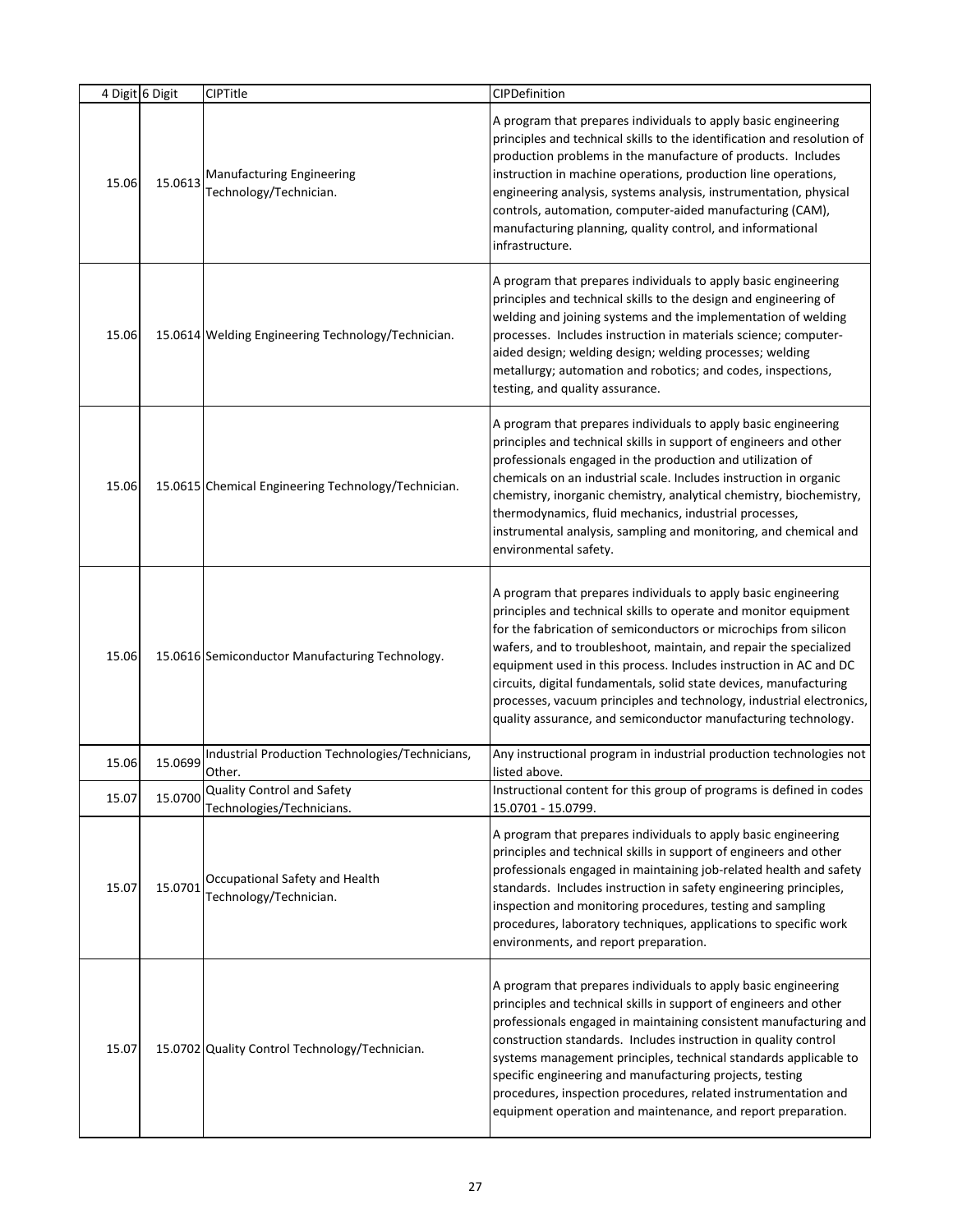|       | 4 Digit 6 Digit | CIPTitle                                                           | CIPDefinition                                                                                                                                                                                                                                                                                                                                                                                                                                                                                                                                             |
|-------|-----------------|--------------------------------------------------------------------|-----------------------------------------------------------------------------------------------------------------------------------------------------------------------------------------------------------------------------------------------------------------------------------------------------------------------------------------------------------------------------------------------------------------------------------------------------------------------------------------------------------------------------------------------------------|
| 15.07 |                 | 15.0703 Industrial Safety Technology/Technician.                   | A program that prepares individuals to apply basic engineering<br>principles and technical skills to assist engineers and other<br>professionals in implementing and enforcing industrial safety<br>standards. Includes instruction in industrial processes, industrial<br>hygiene, toxicology, ergonomics, system and process safety, safety<br>performance measurement, human factors, human behavior, and<br>applicable law and regulations.                                                                                                           |
| 15.07 | 15.0704         | Hazardous Materials Information Systems<br>Technology/Technician.  | A program that prepares individuals to apply basic engineering<br>principles and technical skills to assist engineers and other<br>professionals in implementing, monitoring, and enforcing<br>hazardous materials management and removal. Includes<br>instruction in environmental science, environmental health, human<br>behavior, economics, management science, information systems<br>and applications, and communication skills.                                                                                                                   |
| 15.07 | 15.0799         | Quality Control and Safety<br>Technologies/Technicians, Other.     | Any instructional program in quality control and safety<br>technologies not listed above.                                                                                                                                                                                                                                                                                                                                                                                                                                                                 |
| 15.08 | 15.0800         | <b>Mechanical Engineering Related</b><br>Technologies/Technicians. | Instructional content for this group of programs is defined in codes<br>15.0801 - 15.0899.                                                                                                                                                                                                                                                                                                                                                                                                                                                                |
| 15.08 | 15.0801         | Aeronautical/Aerospace Engineering<br>Technology/Technician.       | A program that prepares individuals to apply basic engineering<br>principles and technical skills in support of engineers and other<br>professionals engaged in developing, manufacturing and testing<br>aircraft, spacecraft and their systems. Includes instruction in<br>aircraft/spacecraft systems technology, design and development<br>testing, prototype and operational testing, inspection and<br>maintenance procedures, instrument calibration, test equipment<br>operation and maintenance, and report preparation.                          |
| 15.08 |                 | 15.0803 Automotive Engineering Technology/Technician.              | A program that prepares individuals to apply basic engineering<br>principles and technical skills in support of engineers and other<br>professionals engaged in developing, manufacturing and testing<br>self-propelled ground vehicles and their systems. Includes<br>instruction in vehicular systems technology, design and<br>development testing, prototype and operational testing, inspection<br>and maintenance procedures, instrument calibration, test<br>equipment operation and maintenance, and report preparation.                          |
| 15.08 | 15.0805         | Mechanical Engineering/Mechanical<br>Technology/Technician.        | A program that prepares individuals to apply basic engineering<br>principles and technical skills in support of engineers engaged in<br>the design and development phases of a wide variety of projects<br>involving mechanical systems. Includes instruction in principles of<br>mechanics, applications to specific engineering systems, design<br>testing procedures, prototype and operational testing and<br>inspection procedures, manufacturing system-testing procedures,<br>test equipment operation and maintenance, and report<br>preparation. |
| 15.08 | 15.0899         | Mechanical Engineering Related<br>Technologies/Technicians, Other. | Any instructional program in mechanical engineering-related<br>technologies not listed above.                                                                                                                                                                                                                                                                                                                                                                                                                                                             |
| 15.09 |                 | 15.0900 Mining and Petroleum Technologies/Technicians.             | Instructional content for this group of programs is defined in codes<br>15.0901 - 15.0999.                                                                                                                                                                                                                                                                                                                                                                                                                                                                |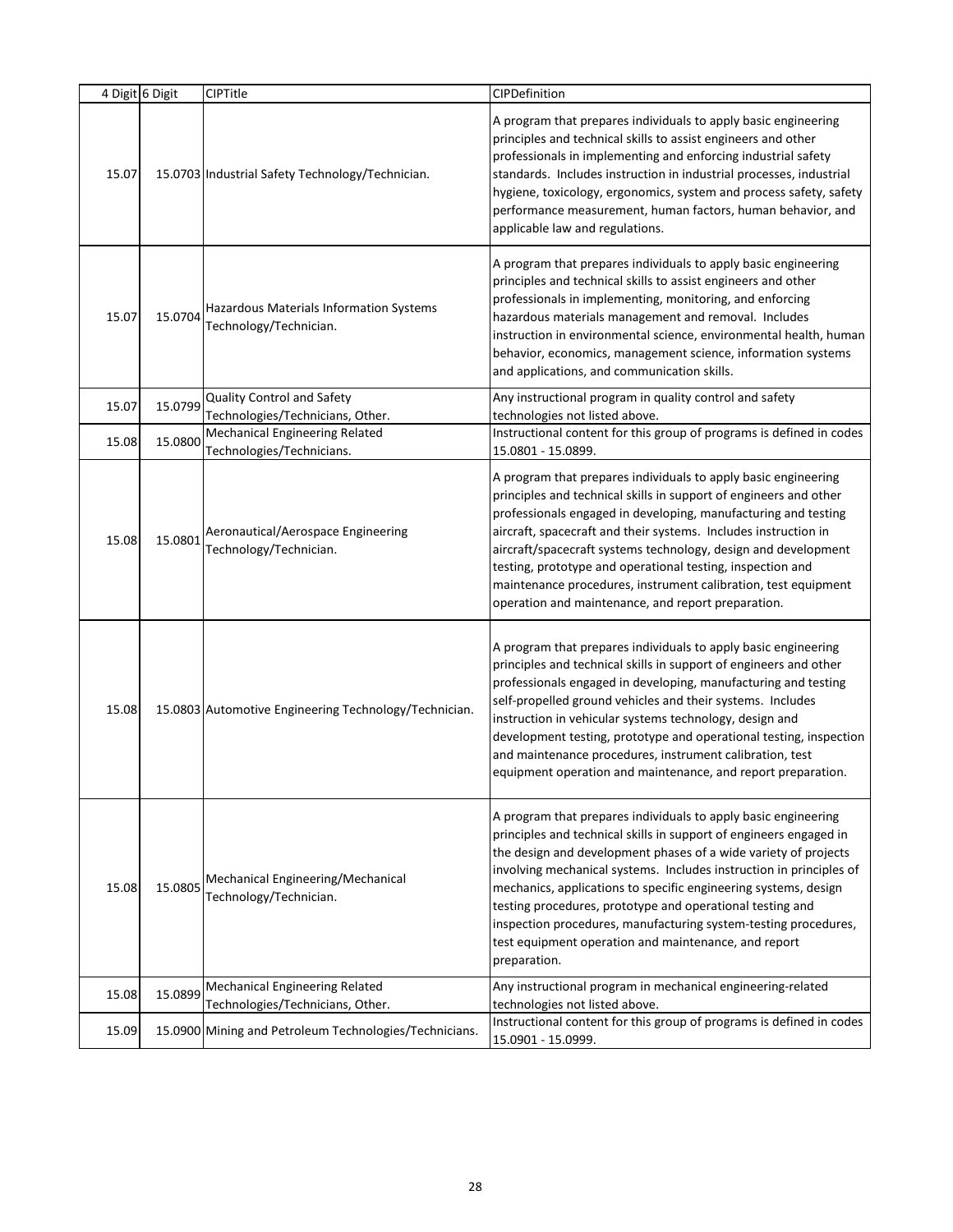|       | 4 Digit 6 Digit | CIPTitle                                                    | CIPDefinition                                                                                                                                                                                                                                                                                                                                                                                                                                                                                                                                                                                                                                                           |
|-------|-----------------|-------------------------------------------------------------|-------------------------------------------------------------------------------------------------------------------------------------------------------------------------------------------------------------------------------------------------------------------------------------------------------------------------------------------------------------------------------------------------------------------------------------------------------------------------------------------------------------------------------------------------------------------------------------------------------------------------------------------------------------------------|
| 15.09 |                 | 15.0901 Mining Technology/Technician.                       | A program that prepares individuals to apply basic engineering<br>principles and technical skills in support of engineers and other<br>professionals engaged in the development and operation of mines<br>and related mineral processing facilities. Includes instruction in<br>principles of mineral extraction and related geology, mineral field<br>mapping and site analysis, testing and sampling methods,<br>instrument calibration, assay analysis, test equipment operation<br>and maintenance, mine environment and safety monitoring<br>procedures, mine inspection procedures, and report preparation.                                                       |
| 15.09 |                 | 15.0903 Petroleum Technology/Technician.                    | A program that prepares individuals to apply basic engineering<br>principles and technical skills in support of engineers and other<br>professionals engaged in the development and operation of oil and<br>natural gas extraction and processing facilities. Includes instruction<br>in principles of petroleum extraction and related geology,<br>petroleum field mapping and site analysis, testing and sampling<br>methods, instrument calibration, laboratory analysis, test<br>equipment operation and maintenance, environment and safety<br>monitoring procedures for oil/gas fields and facilities, facility<br>inspection procedures, and report preparation. |
| 15.09 | 15.0999         | Mining and Petroleum Technologies/Technicians,<br>Other.    | Any instructional program in mining and petroleum engineering<br>technologies not listed above.                                                                                                                                                                                                                                                                                                                                                                                                                                                                                                                                                                         |
| 15.10 |                 | 15.1000 Construction Engineering Technologies.              | Instructional content is defined in code 15.1001.                                                                                                                                                                                                                                                                                                                                                                                                                                                                                                                                                                                                                       |
| 15.10 |                 | 15.1001 Construction Engineering Technology/Technician.     | A program that prepares individuals to apply basic engineering<br>principles and technical skills in support of engineers, engineering<br>contractors and other professionals engaged in the construction of<br>buildings and related structures. Includes instruction in basic<br>structural engineering principles and construction techniques,<br>building site inspection, site supervision, construction personnel<br>supervision, plan and specification interpretation, supply logistics<br>and procurement, applicable building codes, and report<br>preparation.                                                                                               |
| 15.11 |                 | 15.1100 Engineering-Related Technologies.                   | Instructional content for this group of programs is defined in codes<br>15.1102 - 15.1199.                                                                                                                                                                                                                                                                                                                                                                                                                                                                                                                                                                              |
| 15.11 |                 | 15.1102 Surveying Technology/Surveying.                     | A program that prepares individuals to apply mathematical and<br>scientific principles to the delineation, determination, planning and<br>positioning of land tracts, land and water boundaries, land contours<br>and features; and the preparation of related maps, charts and<br>reports. Includes instruction in applied geodesy, computer<br>graphics, photointerpretation, plane and geodetic surveying,<br>mensuration, traversing, survey equipment operation and<br>maintenance, instrument calibration, and basic cartography.                                                                                                                                 |
| 15.11 | 15.1103         | <b>Hydraulics and Fluid Power</b><br>Technology/Technician. | A program that prepares individuals to apply basic engineering<br>principles and technical skills in support of engineers and other<br>professionals engaged in developing and using fluid power and<br>transportation systems. Includes instruction in fluid mechanics and<br>hydraulics principles, fluid power systems, pipeline and pumping<br>systems, design and operational testing, inspection and<br>maintenance procedures, related instrumentation, and report<br>preparation.                                                                                                                                                                               |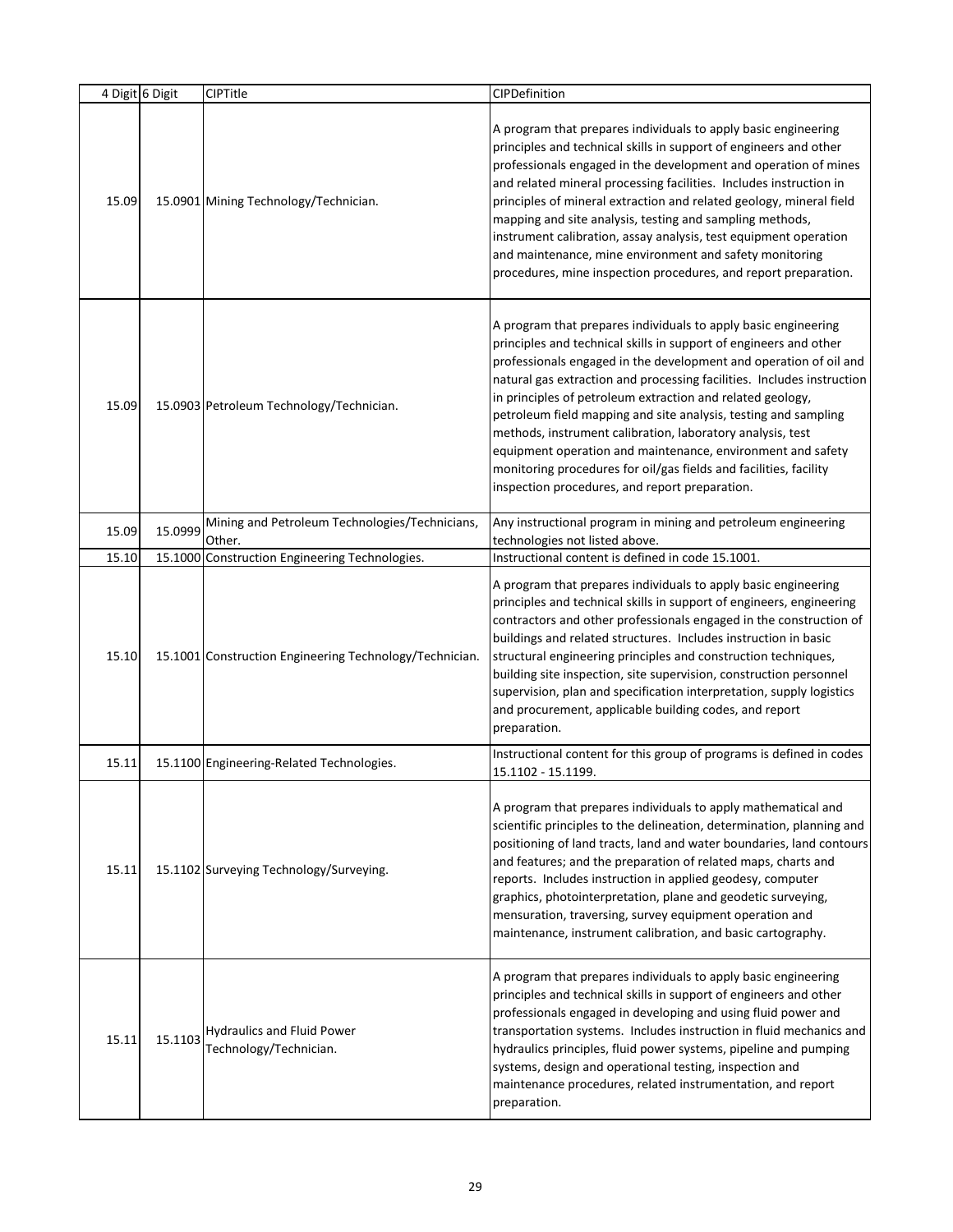|       | 4 Digit 6 Digit | CIPTitle                                                  | CIPDefinition                                                                                                                                                                                                                                                                                                                                                                                                                                                     |
|-------|-----------------|-----------------------------------------------------------|-------------------------------------------------------------------------------------------------------------------------------------------------------------------------------------------------------------------------------------------------------------------------------------------------------------------------------------------------------------------------------------------------------------------------------------------------------------------|
| 15.11 |                 | 15.1199 Engineering-Related Technologies, Other.          | Any programs in engineering-related technologies and technicians<br>not listed above.                                                                                                                                                                                                                                                                                                                                                                             |
| 15.12 |                 | 15.1200 Computer Engineering Technologies/Technicians.    | Instructional content for this group of programs is defined in codes<br>15.1201 - 15.1299.                                                                                                                                                                                                                                                                                                                                                                        |
| 15.12 |                 | 15.1201 Computer Engineering Technology/Technician.       | A program that prepares individuals to apply basic engineering<br>principles and technical skills in support of computer engineers<br>engaged in designing and developing computer systems and<br>installations. Includes instruction in computer electronics and<br>programming, prototype development and testing, systems<br>installation and testing, solid state and microminiature circuitry,<br>peripheral equipment, and report preparation.              |
| 15.12 | 15.1202         | Computer Technology/Computer Systems<br>Technology.       | A program that prepares individuals to apply basic engineering<br>principles and technical skills in support of professionals who use<br>computer systems. Includes instruction in basic computer design<br>and architecture, programming, problems of specific computer<br>applications, component and system maintenance and inspection<br>procedures, hardware and software problem diagnosis and repair,<br>and report preparation.                           |
| 15.12 |                 | 15.1203 Computer Hardware Technology/Technician.          | A program that prepares individuals to apply basic engineering<br>principles and technical skills to support engineers in designing<br>computer hardware and peripheral systems. Includes instruction in<br>computer systems design, computer architecture, computer<br>electronics, processors, peripherals, testing equipment, and<br>computer manufacturing processes.                                                                                         |
| 15.12 |                 | 15.1204 Computer Software Technology/Technician.          | A program that prepares individuals to apply basic engineering<br>principles and technical skills to support engineers in developing,<br>implementing, and evaluating computer software and program<br>applications. Includes instruction in computer programming,<br>programming languages, databases, user interfaces, networking<br>and warehousing, encryption and security, software testing and<br>evaluation, and customization.                           |
| 15.12 | 15.1299         | Computer Engineering Technologies/Technicians,<br>Other.  | Any instructional program in computer engineering technologies<br>not listed above.                                                                                                                                                                                                                                                                                                                                                                               |
| 15.13 | 15.1300         | Drafting/Design Engineering<br>Technologies/Technicians.  | Instructional content for this group of programs is defined in codes<br>15.1301 - 15.1399.                                                                                                                                                                                                                                                                                                                                                                        |
| 15.13 | 15.1301         | Drafting and Design Technology/Technician,<br>General.    | A program that prepares individuals to generally apply technical<br>skills to create working drawings and computer simulations for a<br>variety of applications. Includes instruction in specification<br>interpretation, dimensioning techniques, drafting calculations,<br>material estimation, technical communications, computer<br>applications, and interpersonal communications.                                                                           |
| 15.13 | 15.1302         | CAD/CADD Drafting and/or Design<br>Technology/Technician. | A program that prepares individuals to apply technical skills and<br>advanced computer software and hardware to the creation of<br>graphic representations and simulations in support of engineering<br>projects. Includes instruction in engineering graphics, two-<br>dimensional and three-dimensional engineering design, solids<br>modeling, engineering animation, computer-aided drafting (CAD),<br>computer-aided design (CADD), and auto-CAD techniques. |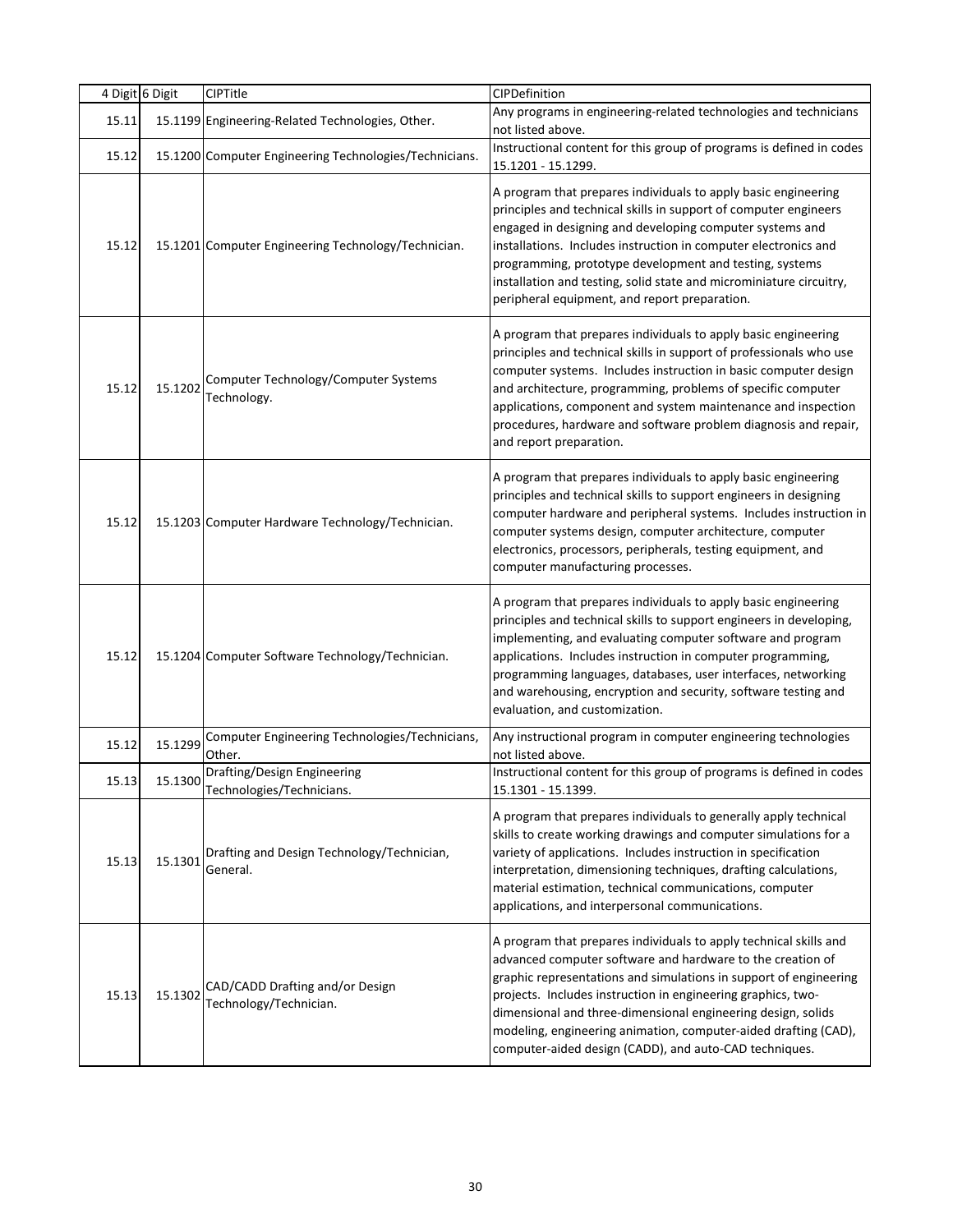|       | 4 Digit 6 Digit | <b>CIPTitle</b>                                                         | CIPDefinition                                                                                                                                                                                                                                                                                                                                                                                                                                                                                                                                                                  |
|-------|-----------------|-------------------------------------------------------------------------|--------------------------------------------------------------------------------------------------------------------------------------------------------------------------------------------------------------------------------------------------------------------------------------------------------------------------------------------------------------------------------------------------------------------------------------------------------------------------------------------------------------------------------------------------------------------------------|
| 15.13 | 15.1303         | Architectural Drafting and Architectural<br>CAD/CADD.                   | A program that prepares individuals to apply technical knowledge<br>and skills to develop working drawings and electronic simulations<br>for architectural and related construction projects. Includes<br>instruction in basic construction and structural design, architectural<br>rendering, architectural-aided drafting (CAD), layout and designs,<br>architectural blueprint interpretation, building materials, and basic<br>structural wiring diagramming.                                                                                                              |
| 15.13 |                 | 15.1304 Civil Drafting and Civil Engineering CAD/CADD.                  | A program that prepares individuals to apply technical knowledge<br>and skills to develop working drawing and electronic simulations in<br>support of civil engineers, geological engineers, and related<br>professionals. Includes instruction in basic civil engineering<br>principles, geological and seismographic mapping, machine<br>drafting, computer-aided drafting (CAD), pipe drafting, survey<br>interpretation, and blueprint reading.                                                                                                                            |
| 15.13 | 15.1305         | Electrical/Electronics Drafting and<br>Electrical/Electronics CAD/CADD. | A program that prepares individuals to apply technical knowledge<br>and skills to develop working schematics and representations in<br>support of electrical/electronic engineers, computer engineers, and<br>related professionals. Includes instruction in basic electronics,<br>electrical systems and computer layouts; electrode-mechanical<br>drafting; manufacturing circuitry; computer-aided drafting (CAD);<br>and electrical systems specification interpretation.                                                                                                  |
| 15.13 | 15.1306         | Mechanical Drafting and Mechanical Drafting<br>CAD/CADD.                | A program that prepares individuals to apply technical knowledge<br>and skills to develop working drawings and electronic simulations<br>in support of mechanical and industrial engineers, and related<br>professionals. Includes instruction in manufacturing materials and<br>processes, mechanical drafting, electrode-mechanical drafting,<br>basic metallurgy, geometric dimensioning and tolerancing,<br>blueprint reading, and technical communication.                                                                                                                |
| 15.13 | 15.1399         | Drafting/Design Engineering<br>Technologies/Technicians, Other.         | Any instructional program in drafting/design engineering<br>technologies not listed above.                                                                                                                                                                                                                                                                                                                                                                                                                                                                                     |
| 15.14 |                 | 15.1400 Nuclear Engineering Technologies/Technicians.                   | Instructional content is defined in code 15.1401.                                                                                                                                                                                                                                                                                                                                                                                                                                                                                                                              |
| 15.14 |                 | 15.1401 Nuclear Engineering Technology/Technician.                      | A program that prepares individuals to apply basic engineering,<br>knowledge and technical skills in support of engineer and other<br>professionals operating nuclear facilities and engaged in nuclear<br>applications and safety procedures. Includes instruction in physics,<br>nuclear science, nuclear systems, nuclear plant and systems design,<br>radiological safety, radiological applications, and applicable law and<br>regulations.                                                                                                                               |
| 15.15 |                 | 15.1500 Engineering-Related Fields.                                     | Instructional content for this group of programs is defined in codes<br>15.1501 - 15.1599.                                                                                                                                                                                                                                                                                                                                                                                                                                                                                     |
| 15.15 |                 | 15.1501 Engineering/Industrial Management.                              | A program that focuses on the application of engineering principles<br>to the planning and operational management of industrial and<br>manufacturing operations, and prepares individuals to plan and<br>manage such operations. Includes instruction in accounting,<br>engineering economy, financial management, industrial and human<br>resources management, industrial psychology, management<br>information systems, mathematical modeling and optimization,<br>quality control, operations research, safety and health issues, and<br>environmental program management. |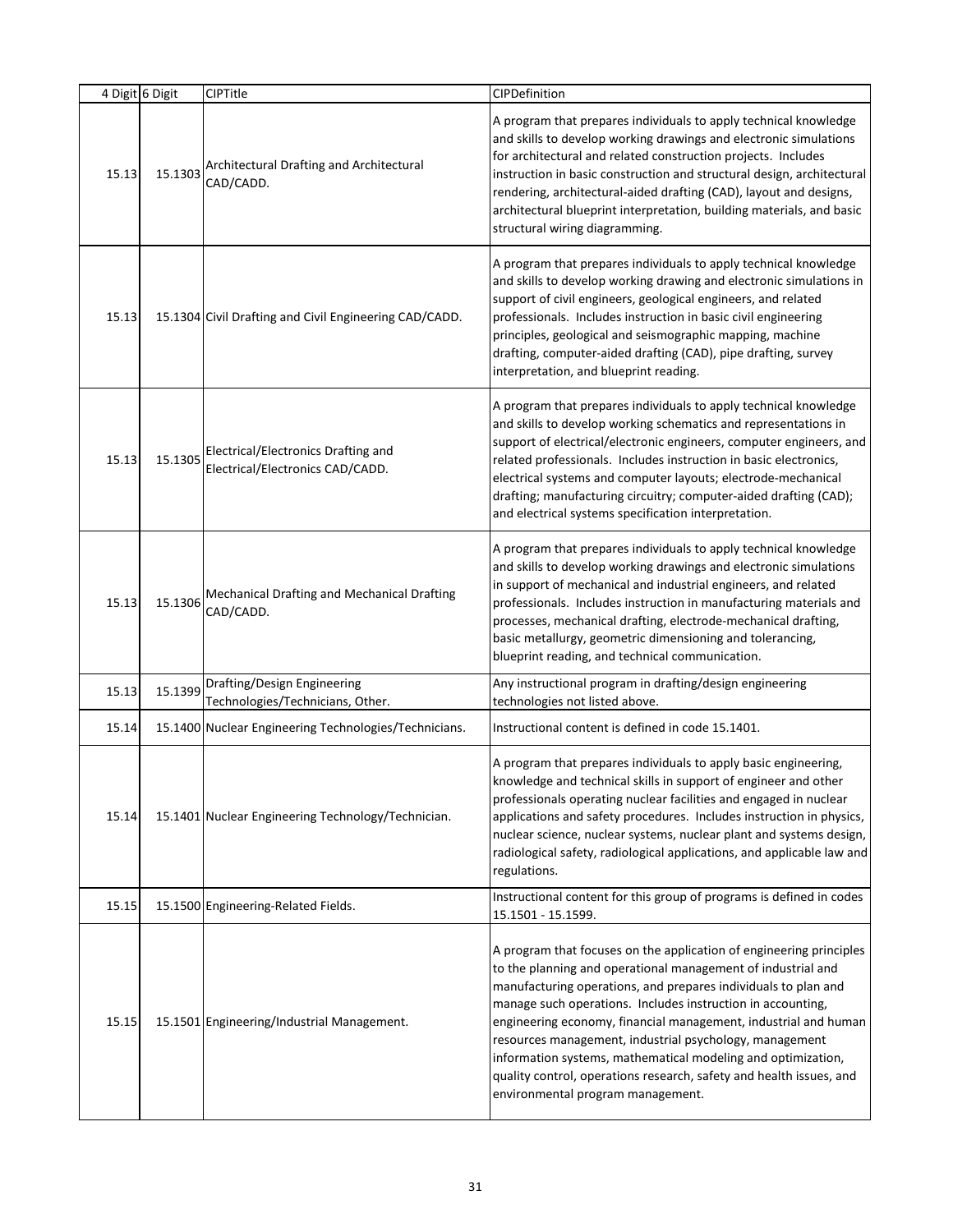|       | 4 Digit 6 Digit | CIPTitle                                                           | CIPDefinition                                                                                                                                                                                                                                                                                                                                                                                                                                                                                                                                                                                                                                                                                          |
|-------|-----------------|--------------------------------------------------------------------|--------------------------------------------------------------------------------------------------------------------------------------------------------------------------------------------------------------------------------------------------------------------------------------------------------------------------------------------------------------------------------------------------------------------------------------------------------------------------------------------------------------------------------------------------------------------------------------------------------------------------------------------------------------------------------------------------------|
| 15.15 |                 | 15.1502 Engineering Design.                                        | An instructional program that prepares individuals to apply<br>mathematical and scientific principles to engineering problems<br>involving marrying or coordinating multiple dissimilar systems to<br>carry out single functions or achieve common purposes, organizing<br>system components for maximum flexibility and utility, planning<br>engineering projects involving multiple tasks and design solutions,<br>planning design testing and evaluation procedures, resolving<br>specification and requirement conflicts, and choosing among<br>competing theoretical solutions. Note: this program was re-<br>instated after being deleted from CIP 2000; previously, it was coded<br>as 14.2901. |
| 15.15 |                 | 15.1503 Packaging Science.                                         | A program that focuses on the application of scientific,<br>technological, design, and business principles to the development<br>of packages and packaging materials, including raw material<br>production, conversion of raw materials into usable forms, design,<br>distribution, and post-use recycling and reuse. Includes instruction<br>in principles of packaging, materials sciences, distribution and<br>transportation, engineering and technology, graphic design,<br>packaging regulations, and business and marketing.                                                                                                                                                                    |
| 15.15 |                 | 15.1599 Engineering-Related Fields, Other.                         | Any instructional program in engineering-related fields not listed<br>above.                                                                                                                                                                                                                                                                                                                                                                                                                                                                                                                                                                                                                           |
| 15.16 |                 | 15.1600 Nanotechnology.                                            | Instructional content is defined in code 15.1601.                                                                                                                                                                                                                                                                                                                                                                                                                                                                                                                                                                                                                                                      |
| 15.16 |                 | 15.1601 Nanotechnology.                                            | A program that prepares individuals to apply mathematical,<br>scientific, and engineering principles and technical skills to<br>manipulate matter at the atomic and molecular level (in the range<br>of 1-100 nanometers) and to design, fabricate, and integrate<br>nanoscale structures, devices, and systems. Includes instruction in<br>materials science, thermodynamics, nanomaterials,<br>nanoelectronics, and nano/micro device fabrication and testing.                                                                                                                                                                                                                                       |
| 15.99 |                 | 15.9900 Engineering Technologies/Technicians, Other.               | Instructional content is defined in code 15.9999.                                                                                                                                                                                                                                                                                                                                                                                                                                                                                                                                                                                                                                                      |
| 15.99 | 15.9999         | Engineering Technologies and Engineering-Related<br>Fields, Other. | Any instructional program in engineering technologies and<br>engineering-related fields not listed above.                                                                                                                                                                                                                                                                                                                                                                                                                                                                                                                                                                                              |
| 26.00 |                 | 26.0000 BIOLOGICAL AND BIOMEDICAL SCIENCES.                        | Instructional programs that focus on the biological sciences and the<br>non-clinical biomedical sciences, and that prepare individuals for<br>research and professional careers as biologists and biomedical<br>scientists.                                                                                                                                                                                                                                                                                                                                                                                                                                                                            |
| 26.01 |                 | 26.0100 Biology, General.                                          | Instructional content for this group of programs is defined in codes<br>26.0101 - 26.0102.                                                                                                                                                                                                                                                                                                                                                                                                                                                                                                                                                                                                             |
| 26.01 |                 | 26.0101 Biology/Biological Sciences, General.                      | A general program of biology at the introductory, basic level or a<br>program in biology or the biological sciences that is<br>undifferentiated as to title or content. Includes instruction in<br>general biology and programs covering a variety of biological<br>specializations.                                                                                                                                                                                                                                                                                                                                                                                                                   |
| 26.01 |                 | 26.0102 Biomedical Sciences, General.                              | A general, program that focuses on the integrative scientific study<br>of biological issues related to health and medicine, or a program in<br>one or more of the biomedical sciences that is undifferentiated as<br>to title. Includes instruction in any of the basic medical sciences at<br>the research level; biological science research in biomedical<br>faculties; and general studies encompassing a variety of the<br>biomedical disciplines.<br>Instructional content for this group of programs is defined in codes                                                                                                                                                                        |
| 26.02 |                 | 26.0200 Biochemistry, Biophysics and Molecular Biology.            | 26.0202 - 26.0299.                                                                                                                                                                                                                                                                                                                                                                                                                                                                                                                                                                                                                                                                                     |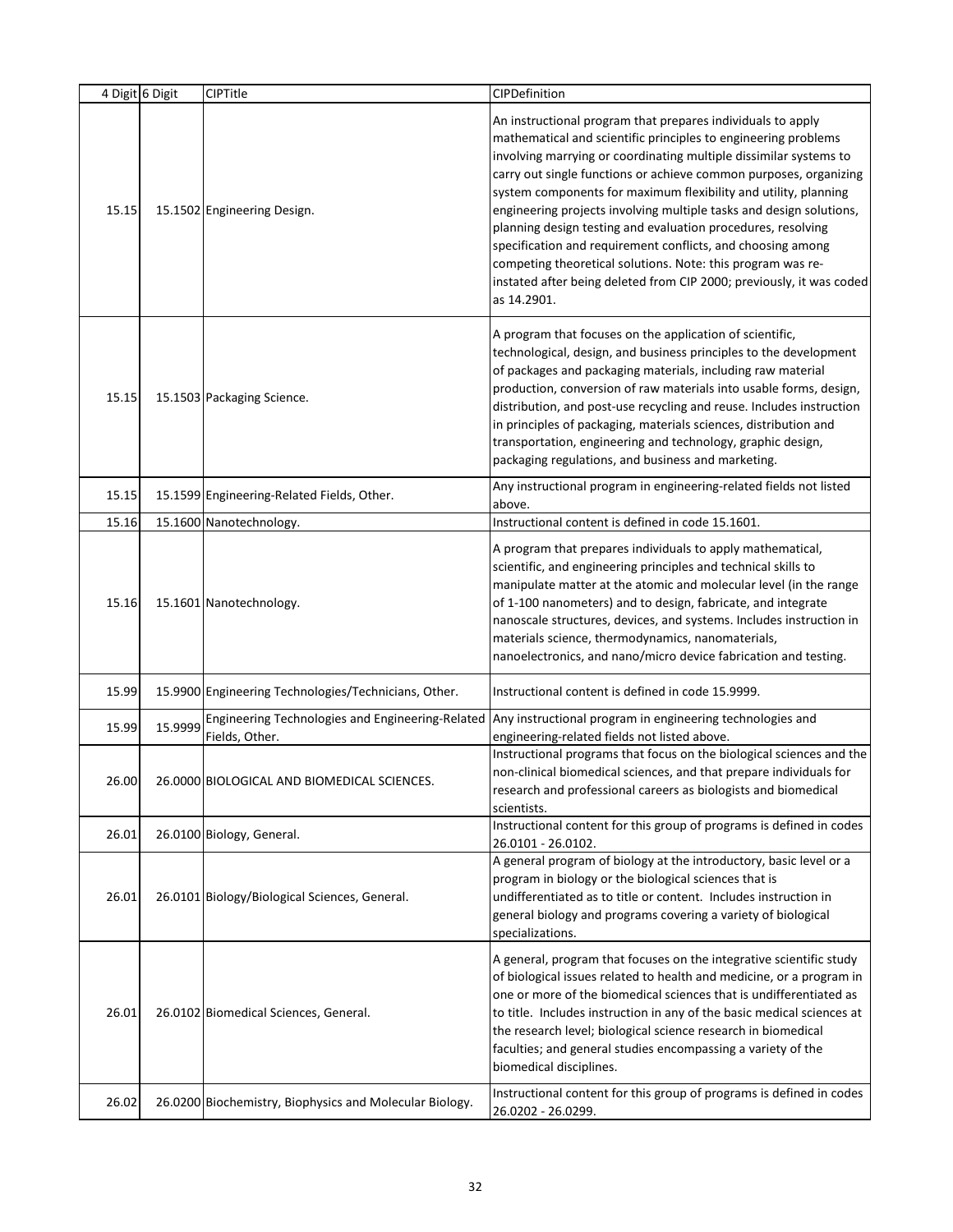|       | 4 Digit 6 Digit | <b>CIPTitle</b>                 | CIPDefinition                                                                                                                                                                                                                                                                                                                                                                                                                                                                                                                                                                                             |
|-------|-----------------|---------------------------------|-----------------------------------------------------------------------------------------------------------------------------------------------------------------------------------------------------------------------------------------------------------------------------------------------------------------------------------------------------------------------------------------------------------------------------------------------------------------------------------------------------------------------------------------------------------------------------------------------------------|
| 26.02 |                 | 26.0202 Biochemistry.           | A program that focuses on the scientific study of the chemistry of<br>living systems, their fundamental chemical substances and<br>reactions, and their chemical pathways and information transfer<br>systems, with particular reference to carbohydrates, proteins,<br>lipids, and nucleic acids. Includes instruction in bio-organic<br>chemistry, protein chemistry, bioanalytical chemistry,<br>bioseparations, regulatory biochemistry, enzymology, hormonal<br>chemistry, calorimetry, and research methods and equipment<br>operation.                                                             |
| 26.02 |                 | 26.0203 Biophysics.             | A program that focuses on the application of physics principles to<br>the scientific study of the mechanisms of biological processes and<br>assemblies at all levels of complexity. Includes instruction in<br>research methods and equipment operation and applications to<br>subjects such as bioenergetics, biophysical theory and modeling,<br>electrophysics, membrane biology, channels, receptors and<br>transporters, contractility and muscle function, protein shaping and<br>folding, molecular and supramolecular structures and assemblies,<br>and computational science.                    |
| 26.02 |                 | 26.0204 Molecular Biology.      | A program that focuses on the scientific study of the structure and<br>function of biological macromolecules and the role of molecular<br>constituents and mechanisms in supramolecular assemblies and<br>cells. Includes instruction in such topics as molecular signaling and<br>transduction, regulation of cell growth, enzyme substrates and<br>mechanisms of enzyme action, DNA-protein interaction, and<br>applications to fields such as biotechnology, genetics, cell biology,<br>and physiology.                                                                                                |
| 26.02 |                 | 26.0205 Molecular Biochemistry. | A program that focuses on the scientific relationship of<br>physiological function to the structure and actions of<br>macromolecules and supramolecular assemblies such as<br>multienzyme complexes, membranes, and viruses. Includes<br>instruction in the chemical mechanisms of regulation and catalysis,<br>protein synthesis and other syntheses, and biomolecular chemical<br>reactions.                                                                                                                                                                                                            |
| 26.02 |                 | 26.0206 Molecular Biophysics.   | A scientific program that focuses on the dynamics and interactions<br>of macromolecules and other three-dimensional ultrastructures,<br>the architecture of supramolecular structures, and energy transfer<br>in biomolecular systems. Includes instruction in energy<br>transduction, structural dynamics, mechanisms of electron and<br>proton transfer in biological systems, bioinformatics, automated<br>analysis, and specialized research techniques.                                                                                                                                              |
| 26.02 |                 | 26.0207 Structural Biology.     | A program that focuses on the scientific study of submolecular and<br>molecular components and assemblies of living systems and how<br>they are organized into functional units such as cells and anatomic<br>tissues. Includes instruction in glycoprotein, carbohydrate, protein,<br>and nucleic acid structures and chemistry; cytoskeletal structure;<br>nuclear and intracellular structures; molecular recognition;<br>molecular chaperones; transcription and folding; multicellular<br>organization; microtubules and microfilaments; cell differentiation;<br>immunophysics; and DNA sequencing. |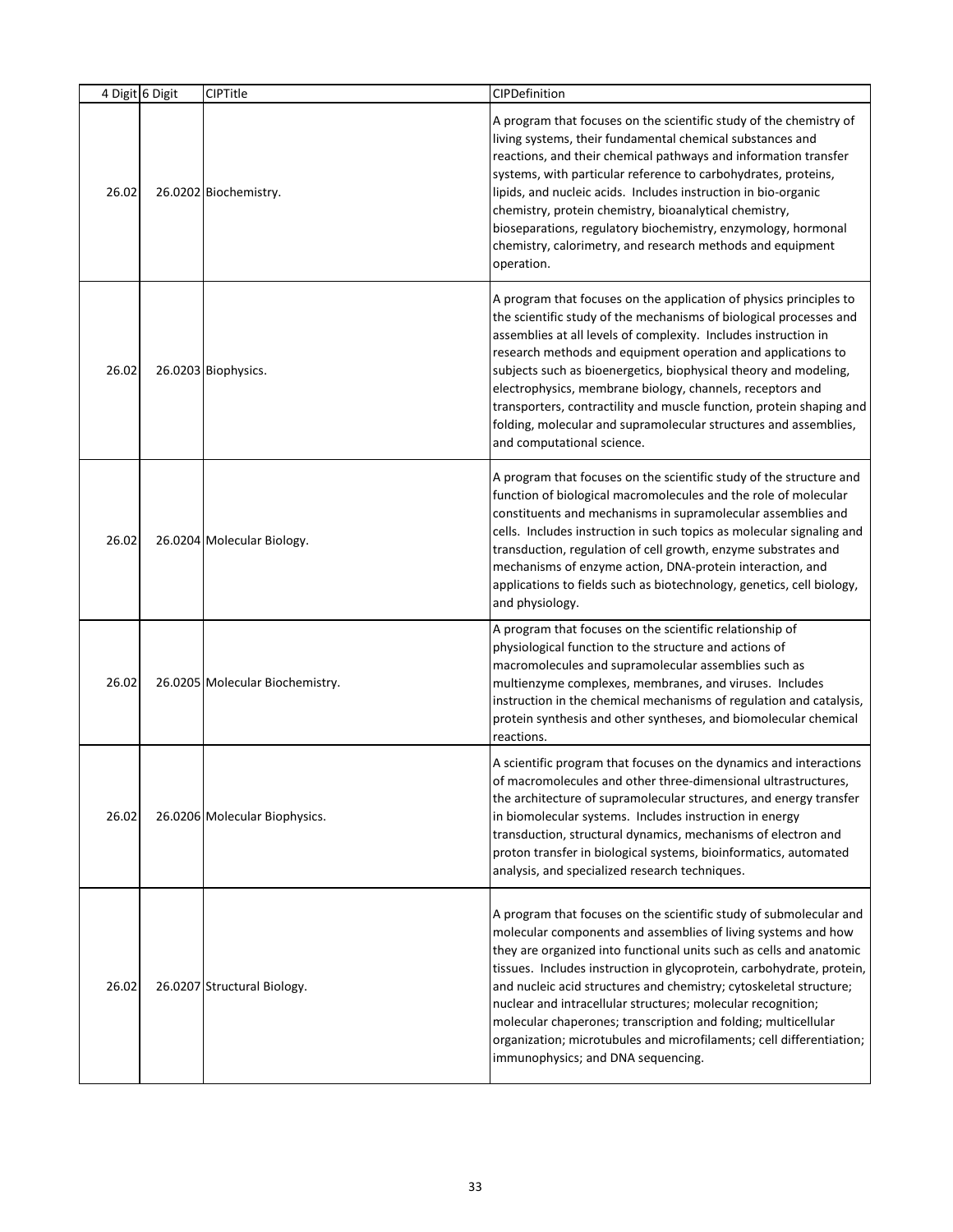|       | 4 Digit 6 Digit | CIPTitle                                                  | CIPDefinition                                                                                                                                                                                                                                                                                                                                                                                                                                                                                                                                                        |
|-------|-----------------|-----------------------------------------------------------|----------------------------------------------------------------------------------------------------------------------------------------------------------------------------------------------------------------------------------------------------------------------------------------------------------------------------------------------------------------------------------------------------------------------------------------------------------------------------------------------------------------------------------------------------------------------|
| 26.02 |                 | 26.0208 Photobiology.                                     | A program that focuses on the scientific study of the effects of light<br>energy on living organisms, the manufacture and processing of<br>luminescence by organisms, and the uses of light in biological<br>research. Includes instruction in bioluminescence, chronobiology,<br>photomedicine, environmental photobiology, organic<br>photochemistry, photomorphogenesis, photoreceptors and<br>photosensitization, molecular mechanics of photosynthesis,<br>phototechnology, vision, ultraviolet radiation, radiation physics,<br>and spectral research methods. |
| 26.02 |                 | 26.0209 Radiation Biology/Radiobiology.                   | A program that focuses on the effects of radiation on organisms<br>and biological systems. Includes instruction in particle physics,<br>ionization, and biophysics of radiation perturbations, cellular and<br>organismic repair systems, genetic and pathological effects of<br>radiation, and the measurement of radiation dosages.                                                                                                                                                                                                                                |
| 26.02 |                 | 26.0210 Biochemistry and Molecular Biology.               | A program of study that combines the biological sub-disciplines of<br>biochemistry and molecular biology. Includes instruction in general<br>biology, general and organic chemistry, physics, biochemistry,<br>molecular biology, immunology, microbiology, genetics, and<br>cellular biology.                                                                                                                                                                                                                                                                       |
| 26.02 | 26.0299         | Biochemistry, Biophysics and Molecular Biology,<br>Other. | Any instructional program in biochemistry, biophysics and<br>molecular biology not listed above.                                                                                                                                                                                                                                                                                                                                                                                                                                                                     |
| 26.03 |                 | 26.0300 Botany/Plant Biology.                             | Instructional content for this group of programs is defined in codes<br>26.0301 - 26.0399.                                                                                                                                                                                                                                                                                                                                                                                                                                                                           |
| 26.03 |                 | 26.0301 Botany/Plant Biology.                             | A program that focuses on the scientific study of plants, related<br>microbial organisms, and plant habitats and ecosystem relations.<br>Includes instruction in plant anatomy and structure,<br>phytochemistry, cytology, plant genetics, plant morphology and<br>physiology, plant ecology, plant taxonomy and systematics,<br>paleobotany, and applications of biophysics and molecular biology.                                                                                                                                                                  |
| 26.03 |                 | 26.0305 Plant Pathology/Phytopathology.                   | A program that focuses on the scientific study of plant diseases and<br>plant health, and the development of disease control mechanisms.<br>Includes instruction in plant anatomy and physiology, pathogenesis,<br>molecular plant virology, molecular genetics, bacterial<br>epidemiology, causal agent identification, host/agent interactions,<br>disease resistance and response mechanisms, developing plant<br>disease treatments, disease prevention, and disease physiology and<br>control.                                                                  |
| 26.03 |                 | 26.0307 Plant Physiology.                                 | A program that focuses on the scientific study of plant internal<br>dynamics and systems, plant-environment interaction, and plant<br>life cycles and processes. Includes instruction in cell and molecular<br>biology; plant nutrition; plant respiration; plant growth, behavior,<br>and reproduction; photosynthesis; plant systemics; and ecology.                                                                                                                                                                                                               |
| 26.03 |                 | 26.0308 Plant Molecular Biology.                          | A program that focuses on the application of molecular biology,<br>biochemistry, and biophysics to the study of biomolecular<br>structures, functions, and processes specific to plants and plant<br>substances. Includes instruction in the biochemistry of plant cells,<br>nuclear-cytoplasmic interactions, molecular cytostructures,<br>photosynthesis, plant molecular genetics, and the molecular<br>biology of plant diseases.                                                                                                                                |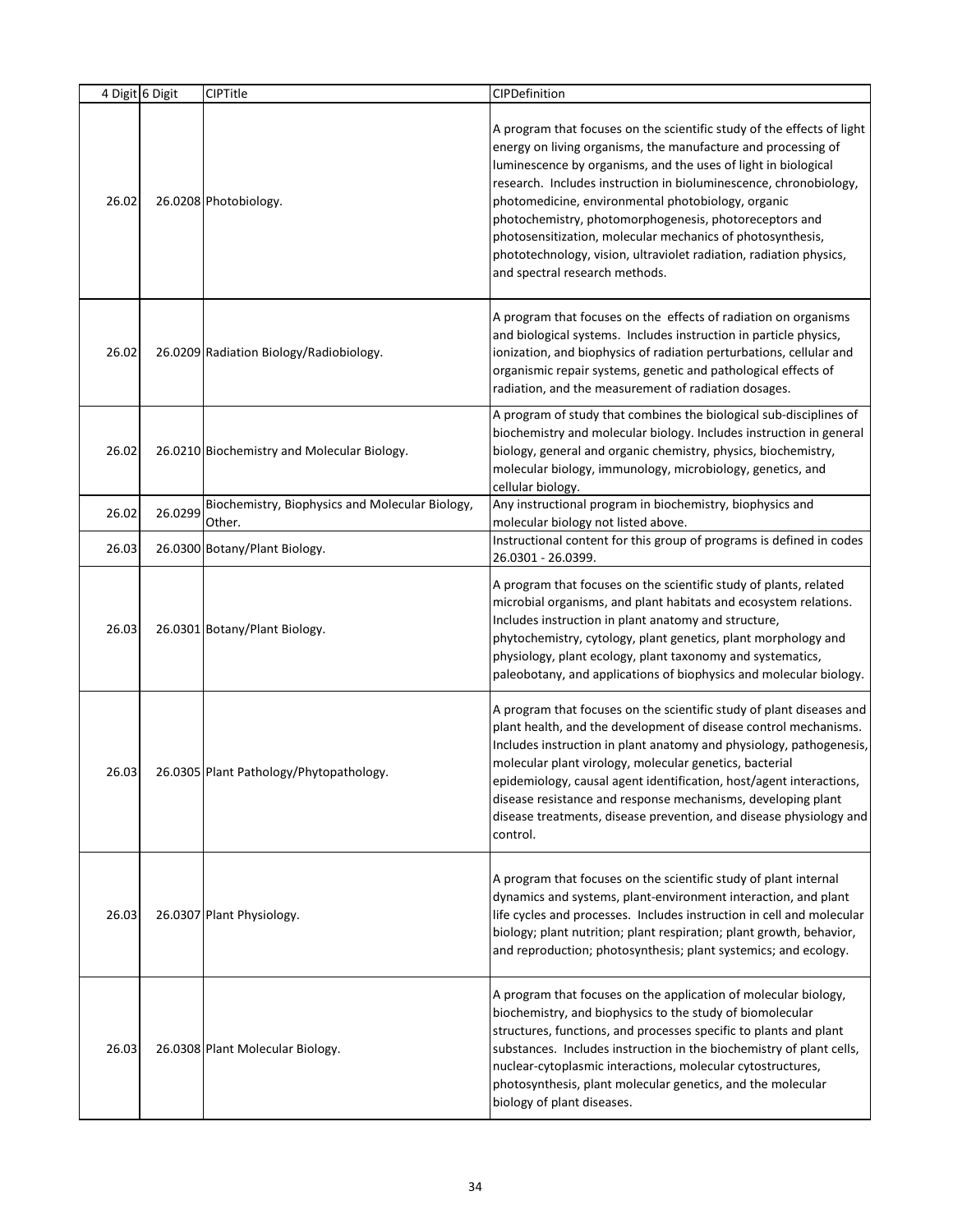|       | 4 Digit 6 Digit | CIPTitle                                                 | CIPDefinition                                                                                                                                                                                                                                                                                                                                                                                                                                                                                                                                                                                                       |
|-------|-----------------|----------------------------------------------------------|---------------------------------------------------------------------------------------------------------------------------------------------------------------------------------------------------------------------------------------------------------------------------------------------------------------------------------------------------------------------------------------------------------------------------------------------------------------------------------------------------------------------------------------------------------------------------------------------------------------------|
| 26.03 |                 | 26.0399 Botany/Plant Biology, Other.                     | Any instructional program in botany/plant biology not listed above.                                                                                                                                                                                                                                                                                                                                                                                                                                                                                                                                                 |
| 26.04 |                 | 26.0400 Cell/Cellular Biology and Anatomical Sciences.   | Instructional content for this group of programs is defined in codes<br>26.0401 - 26.0499.                                                                                                                                                                                                                                                                                                                                                                                                                                                                                                                          |
| 26.04 |                 | 26.0401 Cell/Cellular Biology and Histology.             | A program that focuses on the scientific study of the structure,<br>function, and regulation of cells as individual units and as<br>components of larger systems. Includes instruction in cell<br>chemistry, cellular dynamics, cellular replication and reproduction,<br>cell anatomy, membrane function, organelles, cell adhesion and<br>extracellular matrices, cell dynamics and motility, meiosis and<br>mytosis, signal transduction, regulation, recognition and defense<br>mechanisms, the cell cycle, cell metabolism and respiration, gene<br>expression, and studies of cell types and characteristics. |
| 26.04 |                 | 26.0403 Anatomy.                                         | A program that focuses on the scientific study of organ systems,<br>tissue structures, and whole bodies together with their cellular and<br>structural components and dynamics. Includes instruction in cell<br>biology and histology, structural biology, molecular mechanics,<br>regional and gross anatomy, embryology, neuroanatomy,<br>endocrinology and secretory dynamics, and applications to such<br>topics as aging and disease conditions.                                                                                                                                                               |
| 26.04 |                 | 26.0404 Developmental Biology and Embryology.            | A program that focuses on the scientific study of embryology,<br>development, and growth of animals and human beings. Includes<br>instruction in fertilization, oogenesis, histogenesis, gastrulation,<br>and cell differentiation; embryological development including<br>organ and pattern formation, morphogenesis, gene regulation, cell<br>lineage, and fate maps; disease and defect studies; transgenic and<br>evolutionary models of growth and development; and applications<br>to specific organisms and phyla.                                                                                           |
| 26.04 |                 | 26.0405 Neuroanatomy.                                    | Moved from 26.0405 to 26.1502                                                                                                                                                                                                                                                                                                                                                                                                                                                                                                                                                                                       |
| 26.04 |                 | 26.0406 Cell/Cellular and Molecular Biology.             | An integrated, combined program that focuses on the scientific<br>study of cells, cellular systems, and the molecular basis of cell<br>structure and function. Includes instruction in cell biology, cell<br>chemistry, molecular biology, biophysics, and structural biology.                                                                                                                                                                                                                                                                                                                                      |
| 26.04 |                 | 26.0407 Cell Biology and Anatomy.                        | An integrated, combined program that focuses on the scientific<br>study of cell structure, function, and dynamics within the context of<br>organismic, regional, and gross anatomical systems. Includes<br>instruction in molecular biology, cell biology and histology,<br>structural biology, anatomy, embryology, endocrinology, and<br>applications to specific systems, diseases, defects, and processes.                                                                                                                                                                                                      |
| 26.04 | 26.0499         | Cell/Cellular Biology and Anatomical Sciences,<br>Other. | Any instructional program in cell/cellular biology and anatomical<br>sciences not listed above.                                                                                                                                                                                                                                                                                                                                                                                                                                                                                                                     |
| 26.05 |                 | 26.0500 Microbiological Sciences and Immunology.         | Instructional content for this group of programs is defined in codes<br>26.0502 - 26.0599.                                                                                                                                                                                                                                                                                                                                                                                                                                                                                                                          |
| 26.05 |                 | 26.0502 Microbiology, General.                           | A program that focuses on the scientific study of unicellular<br>organisms and colonies, and subcellular genetic matter and their<br>ecological interactions with human beings and other life. Includes<br>instruction in microbial genetics, cell biology, cell physiology,<br>virology, pathogenic microbiology, environmental microbiology,<br>immunology, biostatistics, bioinformatics, and laboratory methods<br>including microscopy.                                                                                                                                                                        |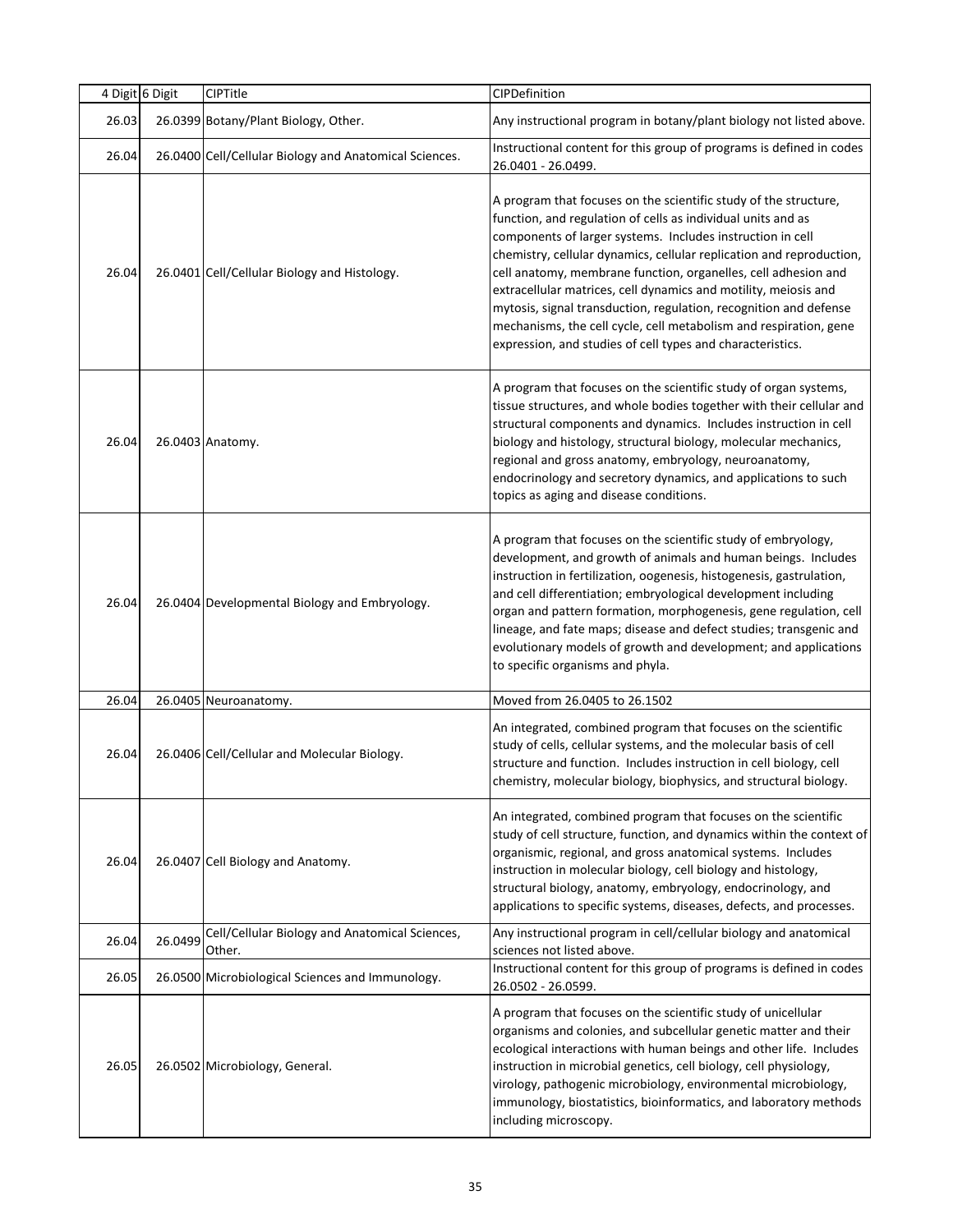|       | 4 Digit 6 Digit | CIPTitle                                                | CIPDefinition                                                                                                                                                                                                                                                                                                                                                                                                                                                                                                                                                                                                                                                       |
|-------|-----------------|---------------------------------------------------------|---------------------------------------------------------------------------------------------------------------------------------------------------------------------------------------------------------------------------------------------------------------------------------------------------------------------------------------------------------------------------------------------------------------------------------------------------------------------------------------------------------------------------------------------------------------------------------------------------------------------------------------------------------------------|
| 26.05 |                 | 26.0503 Medical Microbiology and Bacteriology.          | A program that focuses on the scientific study of pathogenic<br>bacteria that are significant factors in causing or facilitating human<br>disease. Includes instruction in the pathogenesis of bacterial<br>diseases, bacterial genetics and physiology, bacterial anatomy and<br>structure, antigens, bacterial reproduction, bacterial adhesion,<br>phagocytes, and the identification of new or mutated bacteria and<br>bacterial agents.                                                                                                                                                                                                                        |
| 26.05 |                 | 26.0504 Virology.                                       | A program that focuses on the scientific study of subcellular pieces<br>of genetic material, called viruses, that inhabit living cells in<br>parasitical relationships and their role in disease. Includes<br>instruction in virus taxonomy and systematics, viral structures, viral<br>genetics, prions, virus/host cell interaction, viral pathogenesis, and<br>applications to specific topics such as cancer biology.                                                                                                                                                                                                                                           |
| 26.05 |                 | 26.0505 Parasitology.                                   | A program that focuses on the scientific study of biological<br>organisms living in ecologically exploitative and competitive<br>relationships with host organisms, and the role of parasites in<br>causing injury, disease, and environmental damage. Includes<br>instruction in vector biology, immunoparasitology, medical<br>parasitology, molecular biology of parasitical associations,<br>veterinary and comparative parasitology, chemotherapeutics, and<br>ecological and systematic parasitology.                                                                                                                                                         |
| 26.05 |                 | 26.0506 Mycology.                                       | A program that focuses on the scientific study of fungi, lichenous<br>plants, eukaryotic microorganisms, myxomycetes, and<br>plasmodiophorales and their relationship to diseases in higher<br>plants, animals, and human beings as well as to pharmacologically<br>useful products. Includes instruction in cell and molecular biology;<br>histopathology; fungal growth and behavior; environmental<br>mycology; antifungal sensitivity; mycoses; pathogens and<br>pathogenesis; pharmacological properties; and computer and<br>laboratory research methods.                                                                                                     |
| 26.05 |                 | 26.0507 Immunology.                                     | A program that focuses on scientific study of the biological<br>mechanisms involved in the pathogenesis of disease, host-<br>pathogen interactions, and host response to disease. Includes<br>instruction in antigen and antibody structure and function, effector<br>mechanisms, receptors, histocompatibility, host-pathogen<br>recognition, disease modeling, autoimmune systems, antibody<br>formation, cytotoxic responses, regulation of immune response,<br>virulence determinants, intercellular signaling, immunosuppression,<br>immunotherapy, immunogenetics, disease markers,<br>transplantation, antibody humanization, and microbial<br>pathogenesis. |
| 26.05 |                 | 26.0508 Microbiology and Immunology.                    | A program that focuses on the scientific study of the<br>microorganisms that cause disease and the host immune response<br>to them. Includes instruction in microbiology, microbial genetics,<br>molecular virology, pathogenic bacteriology, disease mechanisms,<br>immunology, immunogenetics, autoimmunity, and bioinformatics.                                                                                                                                                                                                                                                                                                                                  |
| 26.05 |                 | 26.0599 Microbiological Sciences and Immunology, Other. | Any instructional program in the microbiological sciences and<br>immunology not listed above.                                                                                                                                                                                                                                                                                                                                                                                                                                                                                                                                                                       |
| 26.07 |                 | 26.0700 Zoology/Animal Biology.                         | Instructional content for this group of programs is defined in codes<br>26.0701 - 26.0799.                                                                                                                                                                                                                                                                                                                                                                                                                                                                                                                                                                          |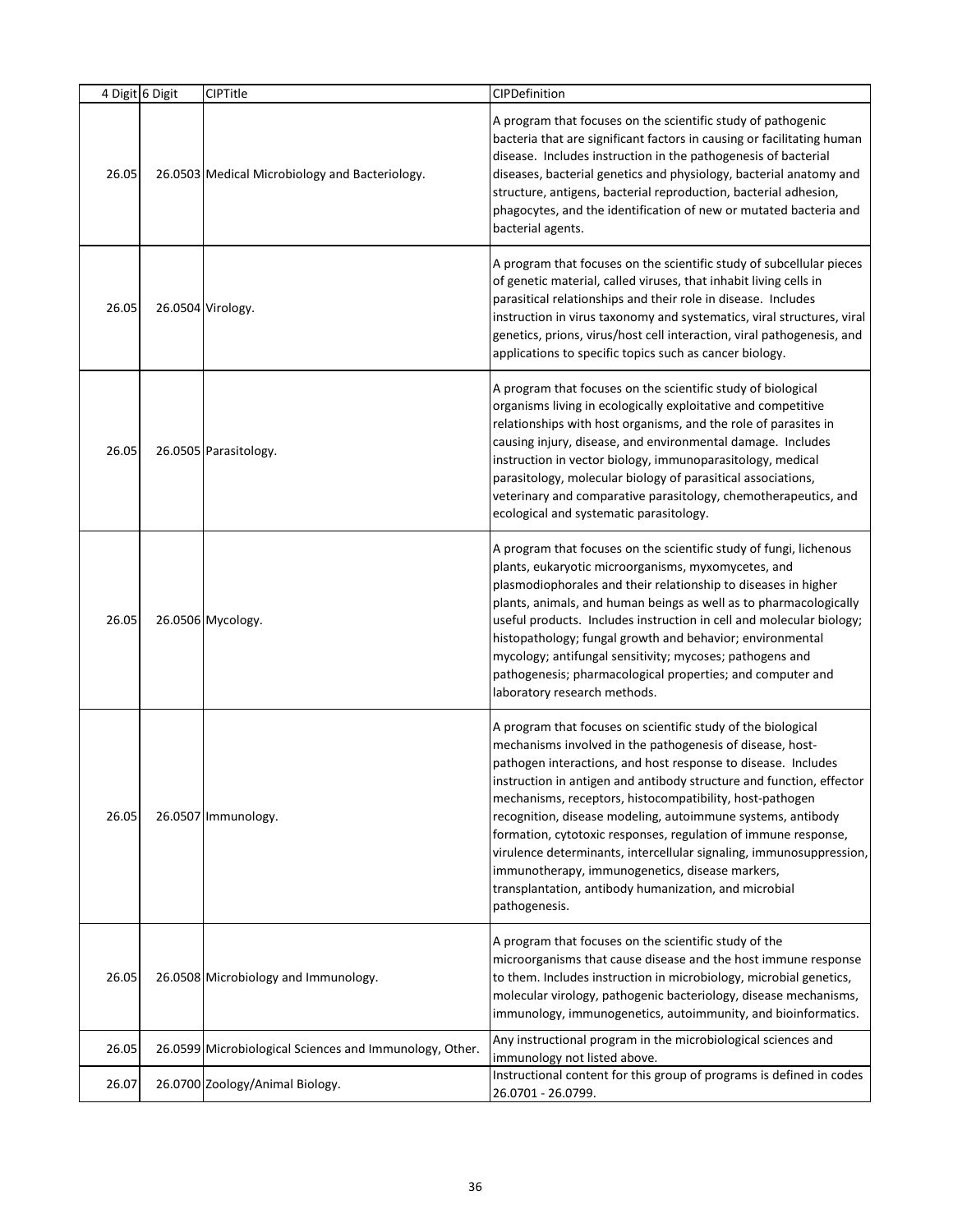|       | 4 Digit 6 Digit | CIPTitle                               | CIPDefinition                                                                                                                                                                                                                                                                                                                                                                                                                                                                                                                                                                                             |
|-------|-----------------|----------------------------------------|-----------------------------------------------------------------------------------------------------------------------------------------------------------------------------------------------------------------------------------------------------------------------------------------------------------------------------------------------------------------------------------------------------------------------------------------------------------------------------------------------------------------------------------------------------------------------------------------------------------|
| 26.07 |                 | 26.0701 Zoology/Animal Biology.        | A general program that focuses on the scientific study of the<br>biology of animal species and phyla, with reference to their<br>molecular and cellular systems, anatomy, physiology, and behavior.<br>Includes instruction in molecular and cell biology, microbiology,<br>anatomy and physiology, ecology and behavior, evolutionary<br>biology, and applications to specific species and phyla.                                                                                                                                                                                                        |
| 26.07 |                 | 26.0702 Entomology.                    | A program that focuses on the scientific study of insect species and<br>populations in respect of their life cycles, morphology, genetics,<br>physiology, ecology, taxonomy, population dynamics, and<br>environmental and economic impacts. Includes instruction in<br>applicable biological and physical sciences as well as insect<br>toxicology and the biochemical control of insect populations.                                                                                                                                                                                                    |
| 26.07 |                 | 26.0707 Animal Physiology.             | A program that focuses on the scientific study of function,<br>morphology, regulation, and intercellular communications and<br>dynamics within vertebrate and invertebrate in animal species, with<br>comparative applications to homo sapiens and its relatives and<br>antecedents. Includes instruction in reproduction, growth,<br>lactation, digestion, performance, behavioral adaptation, sensory<br>perception, motor action, phylogenetics, biotic and abiotic<br>function, membrane biology, and related aspects of biochemistry<br>and biophysics.                                              |
| 26.07 |                 | 26.0708 Animal Behavior and Ethology.  | A program that focuses on the scientific study of the psychological<br>and neurological bases of animal sensation, perception, cognition,<br>behavior, and behavioral interactions within and outside the<br>species. Includes instruction in ethology, behavioral neuroscience,<br>neurobiology, behavioral evolution, cognition and sensory<br>perception, motivators, learning and instinct, hormonal controls,<br>reproductive and developmental biology, community ecology,<br>functional behavior, and applications to specific behaviors and<br>patterns as well as to specific phyla and species. |
| 26.07 |                 | 26.0709 Wildlife Biology.              | A program that focuses on the application of biological principles to<br>the study of vertebrate wildlife, wildlife habitats, and related<br>ecosystems in remote and urban areas. Includes instruction in<br>animal ecology; adaptational biology; urban ecosystems; natural<br>and artificial habitat management; limnology; wildlife pathology;<br>and vertebrate zoological specializations such as mammalogy,<br>herpetology, ichthyology, ornithology, and others.                                                                                                                                  |
| 26.07 |                 | 26.0799 Zoology/Animal Biology, Other. | Any instructional program in zoology/animal biology not listed<br>above.                                                                                                                                                                                                                                                                                                                                                                                                                                                                                                                                  |
| 26.08 |                 | 26.0800 Genetics.                      | Instructional content for this group of programs is defined in codes<br>26.0801 - 26.0899.                                                                                                                                                                                                                                                                                                                                                                                                                                                                                                                |
| 26.08 |                 | 26.0801 Genetics, General.             | A general program that focuses on the scientific study of the<br>organization, recombination, function, regulation, and transmission<br>of heritable information in biological organisms at all levels of<br>complexity. Includes instruction in Mendelian genetics,<br>mechanisms of gene regulation, chromosome structure and<br>replication, epigenetic phenomena, DNA repair and recombination,<br>sex determination, genetic interactions between genomes, and<br>molecular evolution.                                                                                                               |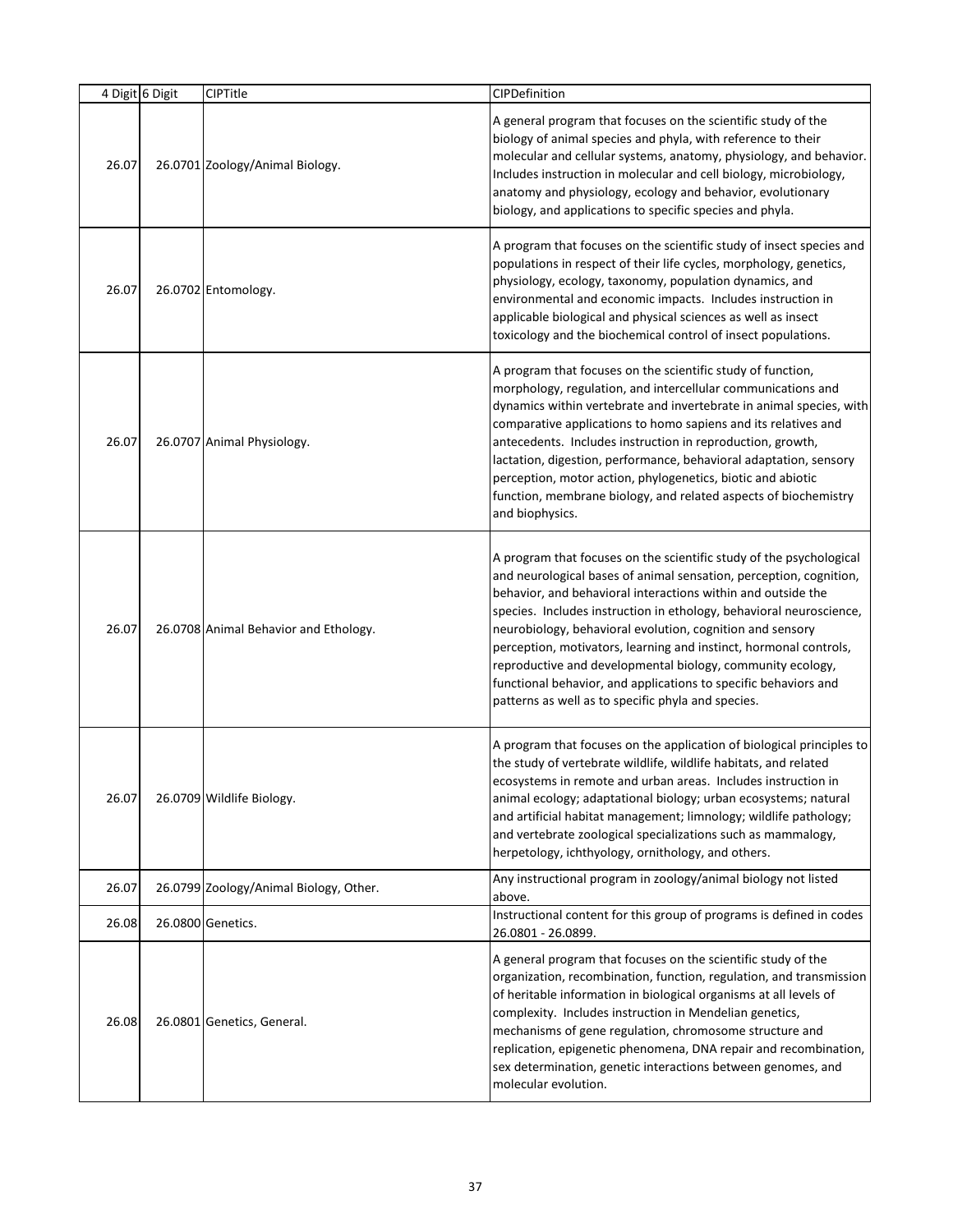|       | 4 Digit 6 Digit | CIPTitle                                            | <b>CIPDefinition</b>                                                                                                                                                                                                                                                                                                                                                                                                                                                                                                                                                                                                 |
|-------|-----------------|-----------------------------------------------------|----------------------------------------------------------------------------------------------------------------------------------------------------------------------------------------------------------------------------------------------------------------------------------------------------------------------------------------------------------------------------------------------------------------------------------------------------------------------------------------------------------------------------------------------------------------------------------------------------------------------|
| 26.08 |                 | 26.0802 Molecular Genetics.                         | A program that focuses on the scientific study of genetic structures<br>and mechanisms of organisms, including bacteria, phages, and<br>viruses. Includes instruction in the replication, expression, transfer,<br>structure, maintenance, and stability of heritable information in<br>DNA, RNA, and proteins; the regulation of these processes; and<br>neurogenetics.                                                                                                                                                                                                                                             |
| 26.08 |                 | 26.0803 Microbial and Eukaryotic Genetics.          | A program that focuses on the scientific study of the genetics of<br>viruses, infectious agents, organelles, nuclear genomes, eubacteria,<br>archaebacteria, and eukaryotic organisms. Includes instruction in<br>molecular genetics and evolution, parasitic and symbiotic<br>interaction at the genetic level, epigenetic phenomena, microbial<br>interactions, and genomics.                                                                                                                                                                                                                                      |
| 26.08 |                 | 26.0804 Animal Genetics.                            | A program that focuses on the scientific study of the genetics of<br>multicellular animal life forms from the experimental, comparative,<br>and clinical (veterinary and medical) viewpoints. Includes<br>instruction in molecular genetics, gene expression, gene regulation,<br>genomics, epigenetic phenomena, DNA recombination and repair,<br>genetic interactions at the microbial and higher levels, and<br>molecular evolution.                                                                                                                                                                              |
| 26.08 |                 | 26.0805 Plant Genetics.                             | A program that focuses on the scientific study of the genetics of<br>multicellular plants and fungi as related to botanical research as<br>well as to applications in comparative genetics, ecology and<br>evolutionary studies, clinical studies, and industrial research.<br>Includes instruction in molecular genetics, gene expression, gene<br>regulation, genomics, epigenetic phenomena, DNA recombination<br>and repair, genetic interactions at the microbial and higher levels,<br>and molecular evolution.                                                                                                |
| 26.08 |                 | 26.0806 Human/Medical Genetics.                     | A program that focuses on the scientific study of human genetics<br>from the standpoint of medical applications such as clinical<br>diagnosis, genetic engineering and therapy, transplantation, and<br>the study of genetic diseases and disabilities and their defense.<br>Includes instruction in human molecular genetics; genetic factors<br>causing disease; changes in gene expression during development,<br>differentiation, and pathogenesis; recombinant DNA; gene therapy;<br>clinical genetics; genetic epidemiology; immunogenetics;<br>cytogenetics; and genetics of specific disorders and diseases. |
| 26.08 |                 | 26.0807 Genome Sciences/Genomics.                   | A program that focuses on the scientific study of whole genome<br>sequences and patterns of gene expression. Includes instruction in<br>molecular and cellular biology, genetics, protein technologies,<br>genomic sciences and techniques, bioinformatics, and scientific and<br>research ethics.                                                                                                                                                                                                                                                                                                                   |
| 26.08 |                 | 26.0899 Genetics, Other.                            | Any instructional program in genetics not listed above.                                                                                                                                                                                                                                                                                                                                                                                                                                                                                                                                                              |
| 26.09 |                 | 26.0900 Physiology, Pathology and Related Sciences. | Instructional content for this group of programs is defined in codes<br>26.0901 - 26.0999.                                                                                                                                                                                                                                                                                                                                                                                                                                                                                                                           |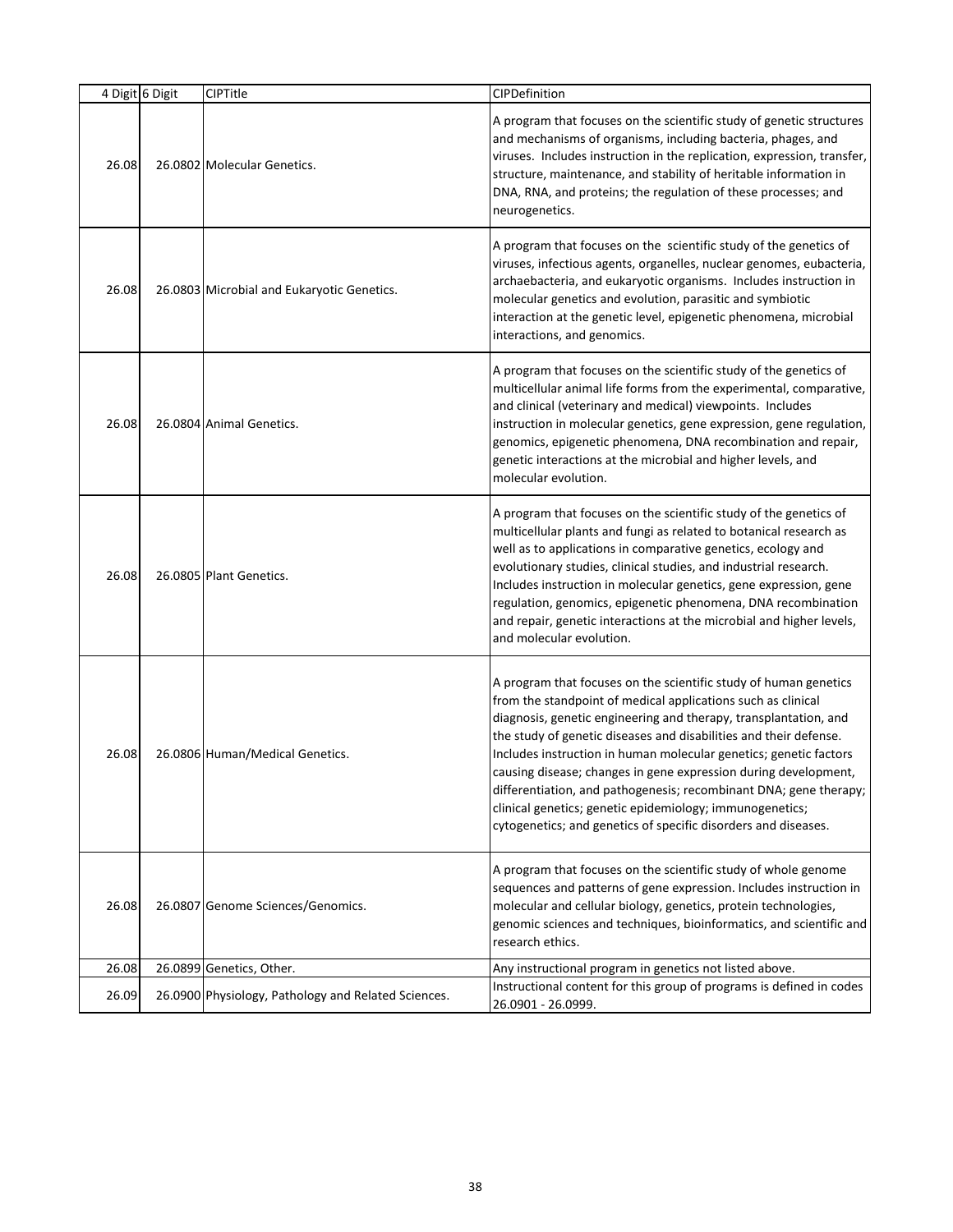|       | 4 Digit 6 Digit | CIPTitle                                  | CIPDefinition                                                                                                                                                                                                                                                                                                                                                                                                                                                                                                                                                                                                                                         |
|-------|-----------------|-------------------------------------------|-------------------------------------------------------------------------------------------------------------------------------------------------------------------------------------------------------------------------------------------------------------------------------------------------------------------------------------------------------------------------------------------------------------------------------------------------------------------------------------------------------------------------------------------------------------------------------------------------------------------------------------------------------|
| 26.09 |                 | 26.0901 Physiology, General.              | A general program that focuses on the scientific study of the<br>functional dynamics, morphology, and biochemical and biophysical<br>communications within organisms and between living systems at all<br>levels of complexity and integration. Includes instruction in<br>reproduction, growth, hormonal action, vascular function,<br>respiration, digestion, sensory perception and processing,<br>sensorimotor integration, signal encoding and conveyance,<br>homeostasis, physical function and malfunction, evolutionary<br>physiology, and disease processes.                                                                                 |
| 26.09 |                 | 26.0902 Molecular Physiology.             | A program that focuses on the scientific study of dynamic<br>interactive processes and biochemical communications at the<br>subcellular level. Includes instruction in ion channels and<br>transporters, molecular signaling pathways, endocrine control and<br>regulation, genetic information transfer, homeostasis and<br>molecular control systems, electrophysiology and sensory<br>mechanisms, protein synthesis, and applicable research methods<br>and technologies.                                                                                                                                                                          |
| 26.09 |                 | 26.0903 Cell Physiology.                  | A program that focuses on the scientific study of physiological<br>processes operating within and among cells, and intracellular<br>communication and behavior, in the context of larger systems and<br>whole organisms. Includes instruction in cell and molecular<br>biology, molecular physiology, cell cycle control, signal<br>transduction, protein structure, membrane biochemistry and<br>structure, ion channel physics, cell respiration and digestion,<br>secretory functions, cell adhesion and communication, information<br>encoding and decoding, and the relation of cell physiology to<br>tissue, organ, and organismic functioning. |
| 26.09 |                 | 26.0904 Endocrinology.                    | A program that focuses on the scientific study of the composition,<br>manufacture, and secretion of protein compounds by cells and<br>glands and the role of endocrine substances in bodily processes.<br>Includes instruction in protein chemistry, protein secretion,<br>membrane biogenesis and transfer methods, cellular<br>communication, gene and cell regulation, cytochemistry,<br>fractionation, radioautography, and applications such as<br>neuroendocrinology.                                                                                                                                                                           |
| 26.09 |                 | 26.0905 Reproductive Biology.             | A program that focuses on the scientific study of reproductive<br>processes and biogenesis in animals and human beings. Includes<br>instruction in reproductive ecology and behavior, reproductive<br>system physiology, endocrinology, developmental biology,<br>neuroendocrinology, evolution and types of reproductive systems,<br>reproductive genetics, physiopathology of reproductive processes,<br>and applications of molecular biology and biophysics to the study<br>of reproductive physiology.                                                                                                                                           |
| 26.09 |                 | 26.0906 Neurobiology and Neurophysiology. | Moved from 26.0906 to 26.1503                                                                                                                                                                                                                                                                                                                                                                                                                                                                                                                                                                                                                         |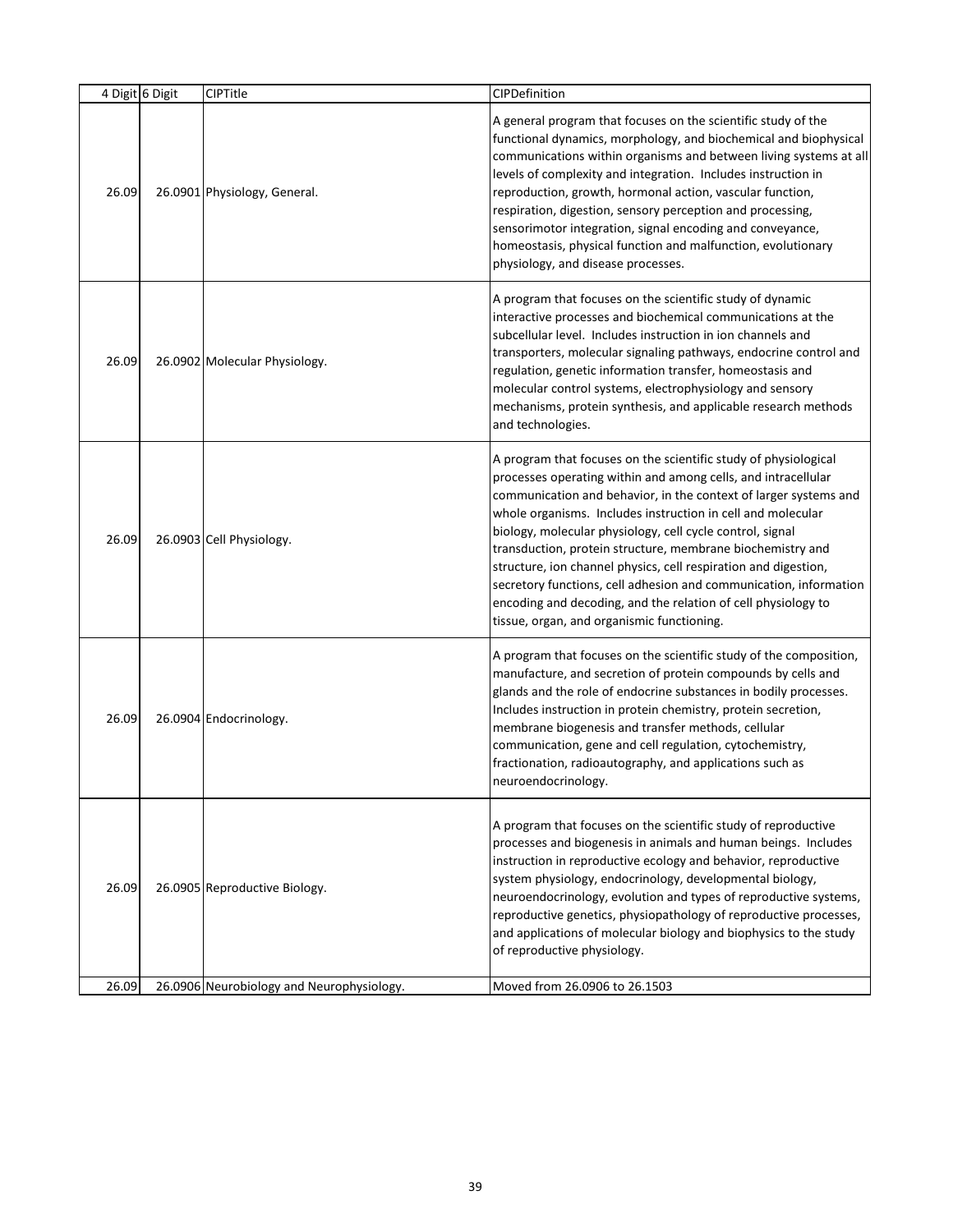|       | 4 Digit 6 Digit | CIPTitle                                     | CIPDefinition                                                                                                                                                                                                                                                                                                                                                                                                                                                                                                                                                                                                                                                                                                      |
|-------|-----------------|----------------------------------------------|--------------------------------------------------------------------------------------------------------------------------------------------------------------------------------------------------------------------------------------------------------------------------------------------------------------------------------------------------------------------------------------------------------------------------------------------------------------------------------------------------------------------------------------------------------------------------------------------------------------------------------------------------------------------------------------------------------------------|
| 26.09 |                 | 26.0907 Cardiovascular Science.              | A program that focuses on the scientific study of the structure and<br>functioning of the heart, vascular system, and blood in animals and<br>human beings and the disorders and diseases associated with the<br>cardiovascular system. Includes instruction in cardiovascular<br>physiology, blood physiology, vasculature, vascular metabolism,<br>neural control of cardiovascular function, microvascular<br>permeability and membrane transport, cardiac contraction<br>mechanisms, homeostasis, and applications to topics such as<br>arteriosclerosis, heart disease, diabetes, vascular remodeling,<br>transplantation, transfusion, and pacemakers and artificial organs.                                 |
| 26.09 |                 | 26.0908 Exercise Physiology.                 | A program that focuses on the scientific study of the physiological<br>processes involved in physical or motor activity, including<br>sensorimotor interactions, response mechanisms, and the effects<br>of injury, disease, and disability. Includes instruction in muscular<br>and skeletal anatomy; molecular and cellular basis of muscle<br>contraction; fuel utilization; neurophysiology of motor mechanics;<br>systemic physiological responses (respiration, blood flow,<br>endocrine secretions, and others); fatigue and exhaustion; muscle<br>and body training; physiology of specific exercises and activities;<br>physiology of injury; and the effects of disabilities and disease.                |
| 26.09 |                 | 26.0909 Vision Science/Physiological Optics. | A program that focuses on the scientific study of vision, visual<br>processes, and related phenomena and clinical research and<br>treatment modalities. Includes instruction in ocular anatomy and<br>physiology, microbiology of the eye, electrophysiology,<br>neurophysiology, corneal physiology, photochemistry,<br>psychophysics, visual biophysics and motor systems, sensory<br>mechanisms and photoreception, eye circulation and metabolism,<br>geometric and physical optics, ocular development across the life<br>span, visual stimuli and perception, color vision, eye motility,<br>biometrics and measurement techniques, visual pathology, and<br>environmental issues.                           |
| 26.09 |                 | 26.0910 Pathology/Experimental Pathology.    | A program that focuses on the scientific study of the expression,<br>initiation, maintenance and progression of tissue injury and<br>disease, including death, and the relationship of pathogenesis to<br>fundamental molecular and cellular mechanisms. Includes<br>instruction in immunology, microbiology, gene expression,<br>inflammation, cell injury, apoptosis, immunopathology, molecular<br>markers of disease and toxins, neoplasia, growth regulation, and<br>organ- and system-specific investigations.                                                                                                                                                                                               |
| 26.09 |                 | 26.0911 Oncology and Cancer Biology.         | A program that focuses on the scientific study of carcinogens; the<br>onset of malignancy in cells, tissues, blood, and organs; the<br>genetics of cancer; the anatomy and physiology of cancer cells; and<br>the study of cancer behaviors and treatments. Includes instruction<br>in gene expression; oncogenes and tumor suppressor genes; viral<br>genes and cancer proliferation; regulation of signal transduction;<br>cancer proteins; hormonal and growth factors in cancer cells;<br>tumor promotion, progression, and metastasis; carcinogen<br>receptors and metabolism; carcinogen ecology; immunological<br>targeting; and studies of genetic, chemical, radiologic and other<br>treatment therapies. |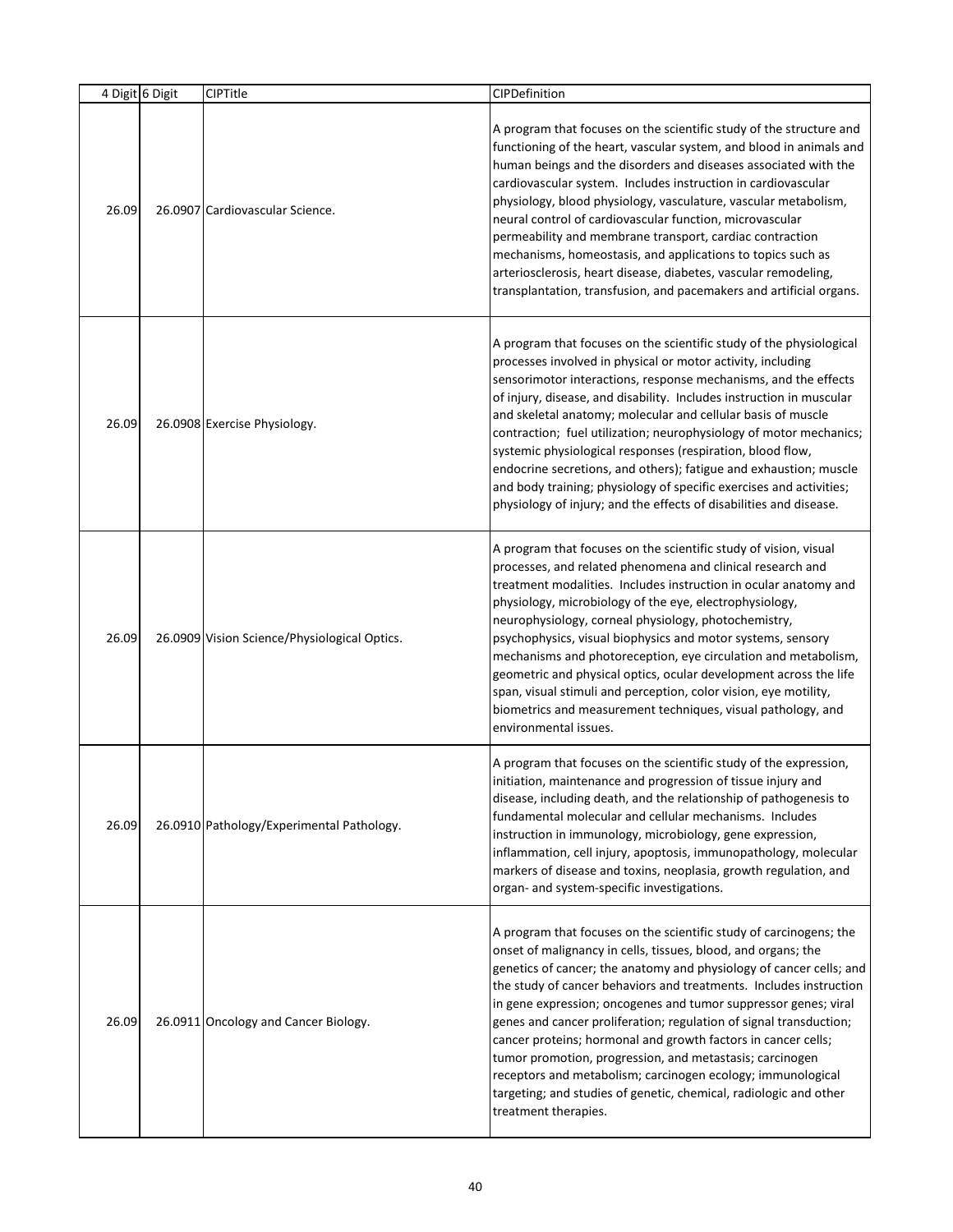|       | 4 Digit 6 Digit | <b>CIPTitle</b>                                        | CIPDefinition                                                                                                                                                                                                                                                                                                                                                                                                                                                                                                                                                                                                                                                                                                                                                                                       |
|-------|-----------------|--------------------------------------------------------|-----------------------------------------------------------------------------------------------------------------------------------------------------------------------------------------------------------------------------------------------------------------------------------------------------------------------------------------------------------------------------------------------------------------------------------------------------------------------------------------------------------------------------------------------------------------------------------------------------------------------------------------------------------------------------------------------------------------------------------------------------------------------------------------------------|
| 26.09 |                 | 26.0912 Aerospace Physiology and Medicine.             | A program that focuses on the scientific study of the physiological<br>processes involved in low and high-altitude flight and living in space<br>and related low-pressure and low-gravity environments, including<br>sensorimotor interactions, response mechanisms, and the effects<br>of injury, disease, and disability. Includes instruction in anatomy,<br>molecular and cellular basis of muscle contraction, fuel utilization,<br>neurophysiology of motor mechanics, systemic physiological<br>responses (respiration, blood flow, endocrine secretions, and<br>others), fatigue and exhaustion, systemic environmental<br>pathologies, muscle and body training, physiology of specific<br>exercises and activities, physiology of injury, and the effects of<br>disabilities and disease. |
| 26.09 | 26.0999         | Physiology, Pathology, and Related Sciences,<br>Other. | Any instructional program in physiology, pathology, and related<br>sciences not listed above.                                                                                                                                                                                                                                                                                                                                                                                                                                                                                                                                                                                                                                                                                                       |
| 26.10 |                 | 26.1000 Pharmacology and Toxicology.                   | Instructional content for this group of programs is defined in codes<br>26.1001 - 26.1099.                                                                                                                                                                                                                                                                                                                                                                                                                                                                                                                                                                                                                                                                                                          |
| 26.10 |                 | 26.1001 Pharmacology.                                  | A program that focuses on the scientific study of drug interactions<br>on biological systems and organisms and the sources, chemical<br>properties, biological effects, and therapeutic uses of drugs.<br>Includes instruction in pharmacodynamics, pharmacokinetics,<br>toxicology, drug therapeutics, drug action, bodily responses to drug<br>events, biochemical proliferation and differentiation, apoptosis, cell<br>biology, medicinal chemistry, and studies of specific drugs and drug<br>interactions.                                                                                                                                                                                                                                                                                    |
| 26.10 |                 | 26.1002 Molecular Pharmacology.                        | A program that focuses on the scientific study of the biochemical<br>and biophysical characteristics of drugs at the molecular level and<br>their interaction with, and effects on, biological macromolecules<br>and cellular structures and processes. Includes instruction in<br>molecular biology and biophysics; pharmacology of signal<br>transduction, transmitters, and protein synthesis and release;<br>receptors, protein interaction and binding; drug discovery and<br>recognition; molecular toxicology; drug design; pharmacodynamics;<br>developmental genetics; and studies of therapeutic strategies.                                                                                                                                                                              |
| 26.10 |                 | 26.1003 Neuropharmacology.                             | A program that focuses on the scientific study of drugs that modify<br>the function of the brain and central nervous system, the effects of<br>such drugs on health, disease, perception, motor action, and<br>behavior; and the development of countermeasures and treatment<br>therapies. Includes instruction in neuroanatomy, neurophysiology,<br>behavioral neuroscience, neurobiochemistry, neuropathology, the<br>mechanisms of brain function, medicinal chemistry, pharmaceutics,<br>and studies of specific drugs and drug therapies.                                                                                                                                                                                                                                                     |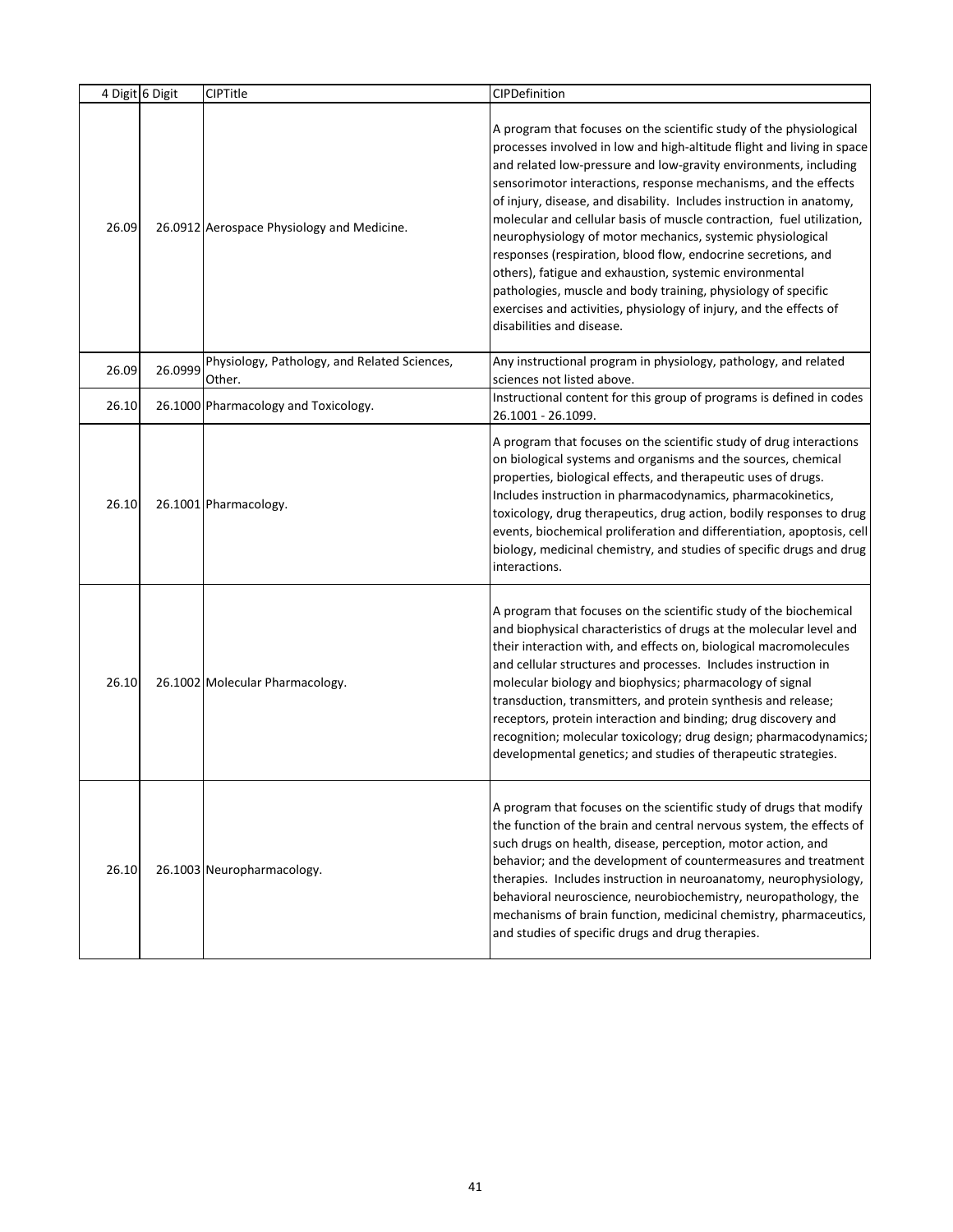|       | 4 Digit 6 Digit | <b>CIPTitle</b>                                               | CIPDefinition                                                                                                                                                                                                                                                                                                                                                                                                                                                                                                                                                                                                                                                                                                                                                                            |
|-------|-----------------|---------------------------------------------------------------|------------------------------------------------------------------------------------------------------------------------------------------------------------------------------------------------------------------------------------------------------------------------------------------------------------------------------------------------------------------------------------------------------------------------------------------------------------------------------------------------------------------------------------------------------------------------------------------------------------------------------------------------------------------------------------------------------------------------------------------------------------------------------------------|
| 26.10 |                 | 26.1004 Toxicology.                                           | A program that focuses on the scientific study of poisons and other<br>biohazards; their interactions with organisms and their food and<br>respiratory systems; and their prevention, management, and<br>counteraction. Includes instruction in toxicological biochemistry,<br>toxic agents and transporters, toxin fate, toxicokinetics and<br>metabolism, toxin classification, molecular toxic mechanisms,<br>extracellular matrices and cell function, bacterial pathogenesis and<br>mutagenesis, pathophysiology and apoptosis, cell stress and injury,<br>studies of specific toxins, and studies of specific organ systems and<br>physiological functions in relation to toxicological problems.                                                                                  |
| 26.10 |                 | 26.1005 Molecular Toxicology.                                 | A program that focuses on the scientific study of the genetic<br>determinants of susceptibility to external pollutants and poisons;<br>the interaction of toxic agents with biological systems at the<br>molecular and cellular levels; and the development of<br>countermeasures and treatments. Includes instruction in<br>pharmacogenetics, biomolecular structure, gene expression and<br>regulation, transgenic modeling, toxic events signaling,<br>transcriptional activation, mutagenesis and carcinogenesis,<br>pulmonary toxicology, xenobiotic metabolism, oxidative stress, risk<br>assessment, molecular dosimetry, and studies of specific toxins and<br>treatment therapies.                                                                                              |
| 26.10 |                 | 26.1006 Environmental Toxicology.                             | A program that focuses on the scientific study of the health effects<br>associated with exposure to toxic chemicals and systems occurring<br>in the natural, work, and living environments; the management of<br>environmental toxins and toxicity; and the development of<br>protections for humans, animals, and plants. Includes instruction in<br>applied ecology; microbiology; toxin transport, fate, and<br>degradation; dermal toxicology; reproductive and genetic<br>toxicology; atmospheric and environmental chemistry; metals<br>toxicology; environmental mutagens and biotransformation;<br>nutrient interaction; chemical sensitivity, disorders, and disease;<br>risk assessment; animal waste management; environmental health;<br>and hazardous materials management. |
| 26.10 |                 | 26.1007 Pharmacology and Toxicology.                          | A program with an integrated, combined approach to the study of<br>pharmacological and toxicological issues in biology and the<br>biomedical sciences. Includes instruction in topics such as solvents,<br>xenobiotic metabolism, chemical toxicity, neurotoxicology,<br>immunopharmacology, biotransformation, tissue culture and in<br>vitro studies, biomolecular analysis, bioactivation and inactivation,<br>enzyme regulation, chemoprevention and chemotherapy, industrial<br>and chemical studies, radiation health, and bioinformatics.                                                                                                                                                                                                                                         |
| 26.10 |                 | 26.1099 Pharmacology and Toxicology, Other.                   | Any instructional program in pharmacology and toxicology not<br>listed above.                                                                                                                                                                                                                                                                                                                                                                                                                                                                                                                                                                                                                                                                                                            |
| 26.11 | 26.1100         | Biomathematics, Bioinformatics, and<br>Computational Biology. | Instructional content for this group of programs is defined in codes<br>26.1101 - 26.1199.                                                                                                                                                                                                                                                                                                                                                                                                                                                                                                                                                                                                                                                                                               |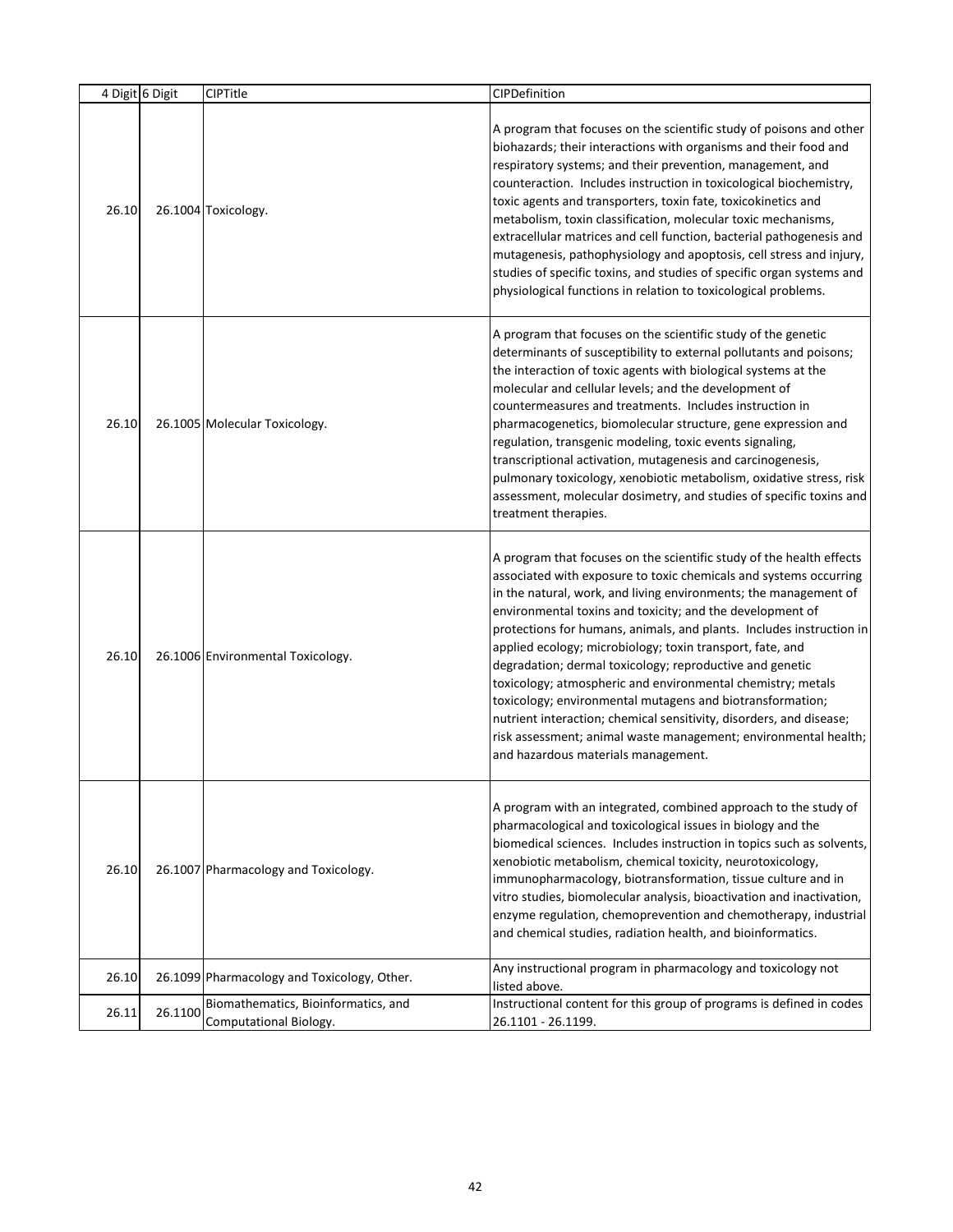|       | 4 Digit 6 Digit | <b>CIPTitle</b>                                                      | CIPDefinition                                                                                                                                                                                                                                                                                                                                                                                                                                                                                                                                                                                                                                                                                                          |
|-------|-----------------|----------------------------------------------------------------------|------------------------------------------------------------------------------------------------------------------------------------------------------------------------------------------------------------------------------------------------------------------------------------------------------------------------------------------------------------------------------------------------------------------------------------------------------------------------------------------------------------------------------------------------------------------------------------------------------------------------------------------------------------------------------------------------------------------------|
| 26.11 |                 | 26.1101 Biometry/Biometrics.                                         | A program that focuses on the application of statistics and other<br>computational methods to the study of problems in the biological<br>sciences and related fields in agriculture and natural resources.<br>Includes instruction in computational biology, mathematical<br>statistics, matrix algebra, applied calculus, experimental design,<br>linear modeling, sampling theory, stochastic processes, spatial and<br>temporal analysis, longitudinal analysis, sparse/unbalanced data<br>and complex error, and applications to such topics as population<br>genetics, animal breeding, forest genetics, population dynamics,<br>wildlife biometry, ecology, and agricultural and natural resource<br>management. |
| 26.11 |                 | 26.1102 Biostatistics.                                               | A program that focuses on the application of descriptive and<br>inferential statistics to biomedical research and clinical, public<br>health, and industrial issues related to human populations.<br>Includes instruction in mathematical statistics, modeling, clinical<br>trials methodology, disease and survival analysis, longitudinal<br>analysis, missing data analysis, spatial analysis, computer<br>tomography, biostatistics consulting, and applications to such<br>topics as genetics, oncology, pharmacokinetics, physiology,<br>neurobiology, and biophysics.                                                                                                                                           |
| 26.11 |                 | 26.1103 Bioinformatics.                                              | A program that focuses on the application of computer-based<br>technologies and services to biological, biomedical, and<br>biotechnology research. Includes instruction in algorithms,<br>network architecture, principles of software design, human<br>interface design, usability studies, search strategies, database<br>management and data mining, digital image processing, computer<br>graphics and animation, CAD, computer programming, and<br>applications to experimental design and analysis and to specific<br>quantitative, modeling, and analytical studies in the various<br>biological specializations.                                                                                               |
| 26.11 |                 | 26.1104 Computational Biology.                                       | A program that focuses on computational theoretical approaches<br>to understanding biological systems, including computational<br>models of biological processes, computational management of<br>large-scale projects, database development and data-algorithm<br>development, and high-performance computing, as well as<br>statistical and mathematical analyses.                                                                                                                                                                                                                                                                                                                                                    |
| 26.11 | 26.1199         | Biomathematics, Bioinformatics, and<br>Computational Biology, Other. | Any instructional program in biomathematics, bioinformatics, and<br>computational biology not listed above.                                                                                                                                                                                                                                                                                                                                                                                                                                                                                                                                                                                                            |
| 26.12 |                 | 26.1200 Biotechnology.                                               | Instructional content is defined in code 26.1201.                                                                                                                                                                                                                                                                                                                                                                                                                                                                                                                                                                                                                                                                      |
| 26.12 |                 | 26.1201 Biotechnology.                                               | A program that focuses on the application of the biological<br>sciences, biochemistry, and genetics to the preparation of new and<br>enhanced agricultural, environmental, clinical, and industrial<br>products, including the commercial exploitation of microbes,<br>plants, and animals. Includes instruction in bioinformatics, gene<br>identification, phylogenetics and comparative genomics,<br>bioinorganic chemistry, immunoassaying, DNA sequencing,<br>xenotransplantation, genetic engineering, industrial microbiology,<br>drug and biologic development, enzyme-based production<br>processes, patent law, biotechnology management and marketing,<br>applicable regulations, and biotechnology ethics.  |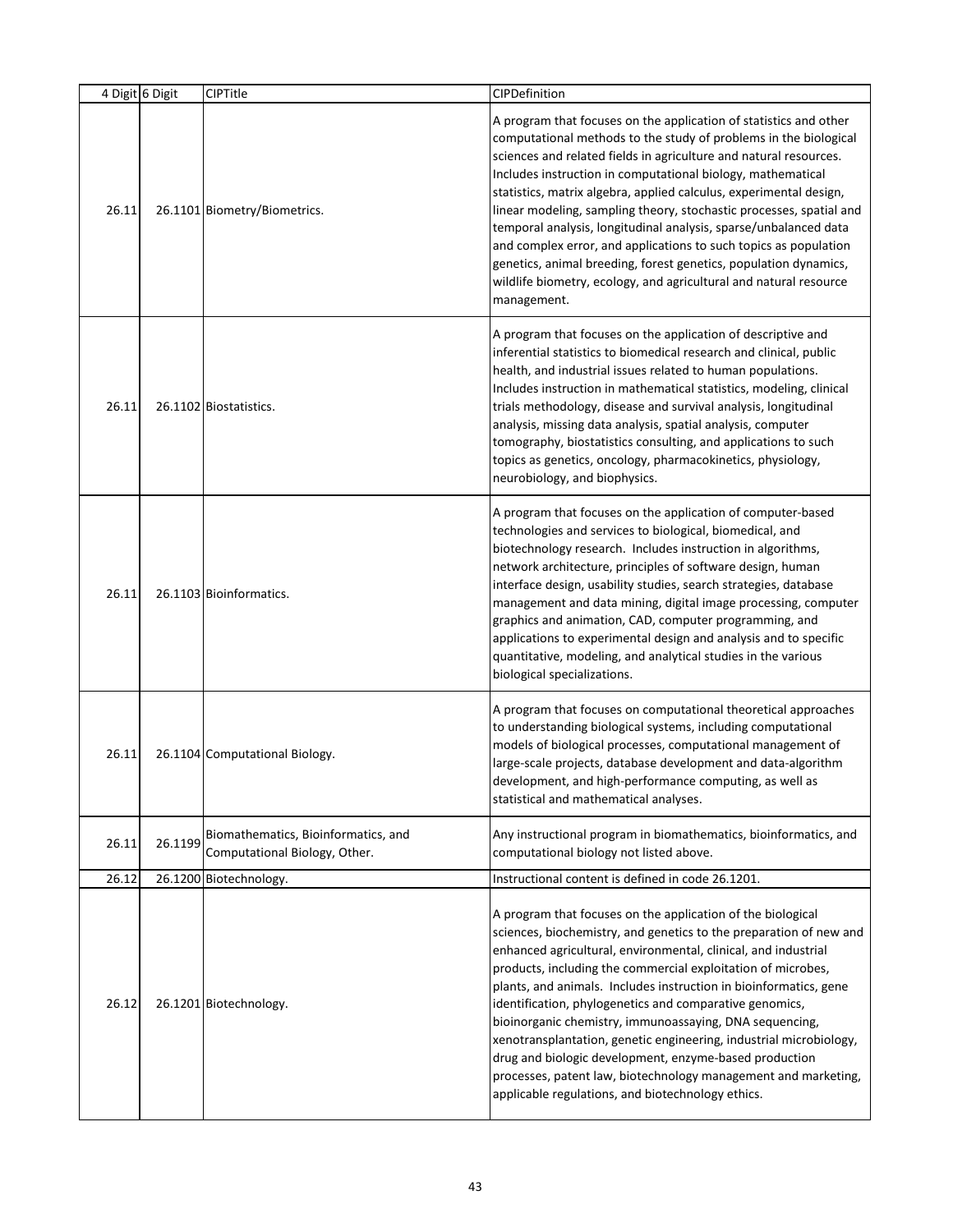|       | 4 Digit 6 Digit | CIPTitle                                            | CIPDefinition                                                                                                                                                                                                                                                                                                                                                                                                                                                                                                                                                                                                                                                                                          |
|-------|-----------------|-----------------------------------------------------|--------------------------------------------------------------------------------------------------------------------------------------------------------------------------------------------------------------------------------------------------------------------------------------------------------------------------------------------------------------------------------------------------------------------------------------------------------------------------------------------------------------------------------------------------------------------------------------------------------------------------------------------------------------------------------------------------------|
| 26.13 | 26.1300         | Ecology, Evolution, Systematics, and Population     | Instructional content for this group of programs is defined in codes                                                                                                                                                                                                                                                                                                                                                                                                                                                                                                                                                                                                                                   |
|       |                 | Biology.                                            | 26.1301 - 26.1399.                                                                                                                                                                                                                                                                                                                                                                                                                                                                                                                                                                                                                                                                                     |
| 26.13 |                 | 26.1301 Ecology.                                    | A program that focuses on the scientific study of the relationships<br>and interactions of small-scale biological systems, such as<br>organisms, to each other, to complex and whole systems, and to<br>the physical and other non-biological aspects of their<br>environments. Includes instruction in biogeochemistry; landscape<br>and/or marine/aquatic dynamics; decomposition; global and<br>regional elemental budgets; biotic and abiotic regulation of<br>nutrient cycles; ecophysiology; ecosystem resilience, disturbance,<br>and succession; community and habitat dynamics; organismal<br>interactions (co-evolution, competition, predation); paleoecology;<br>and evolutionary ecology. |
| 26.13 |                 | 26.1302 Marine Biology and Biological Oceanography. | A program that focuses on the scientific study of the ecology and<br>behavior of microbes, plants, and animals inhabiting oceans,<br>coastal waters, and saltwater wetlands and their interactions with<br>the physical environment. Includes instruction in chemical,<br>physical, and geological oceanography; molecular, cellular, and<br>biochemical studies; marine microbiology; marine botany;<br>ichthyology; mammalogy; marine population dynamics and<br>biodiversity; reproductive biology; studies of specific species, phyla,<br>habitats, and ecosystems; marine paleocology and palentology; and<br>applications to fields such as fisheries science and biotechnology.                 |
| 26.13 |                 | 26.1303 Evolutionary Biology.                       | A program that focuses on the scientific study of the genetic,<br>developmental, functional, and morphological patterns and<br>processes, and theoretical principles; and the emergence and<br>mutation of organisms over time. Includes instruction in molecular<br>and morphological systematics; genetics and development;<br>evolutionary transformation; paleobiology and paleontology;<br>morphogenesis; mutation; locomotor, biomechanical and<br>craniodental form and function; evolutionary theory; and<br>systematic biology.                                                                                                                                                               |
| 26.13 |                 | 26.1304 Aquatic Biology/Limnology.                  | A program that focuses on the scientific study of the ecology and<br>behavior of microbes, plants, and animals inhabiting inland fresh<br>waters such as lakes, ponds, rivers, creeks, estuaries, and wetlands.<br>Includes instruction in geology and hydrology; aquatic ecosystems;<br>microbiology; mycology; botany; ichthyology; mammalogy;<br>population biology and biodiversity; studies of specific species,<br>phyla, and habitats; and applications to fields such as natural<br>resources conservation, fisheries science, and biotechnology.                                                                                                                                              |
| 26.13 |                 | 26.1305 Environmental Biology.                      | A program that focuses on the scientific study of the origins,<br>functions, relationships, interactions, and natural history of living<br>populations, communities, species, and ecosystems in relation to<br>dynamic environmental processes. Includes instruction in<br>biodiversity, molecular genetic and genomic evolution, mesoscale<br>ecology, computational biology and modeling, conservation<br>biology, local and global environmental change, and restoration<br>ecology.                                                                                                                                                                                                                |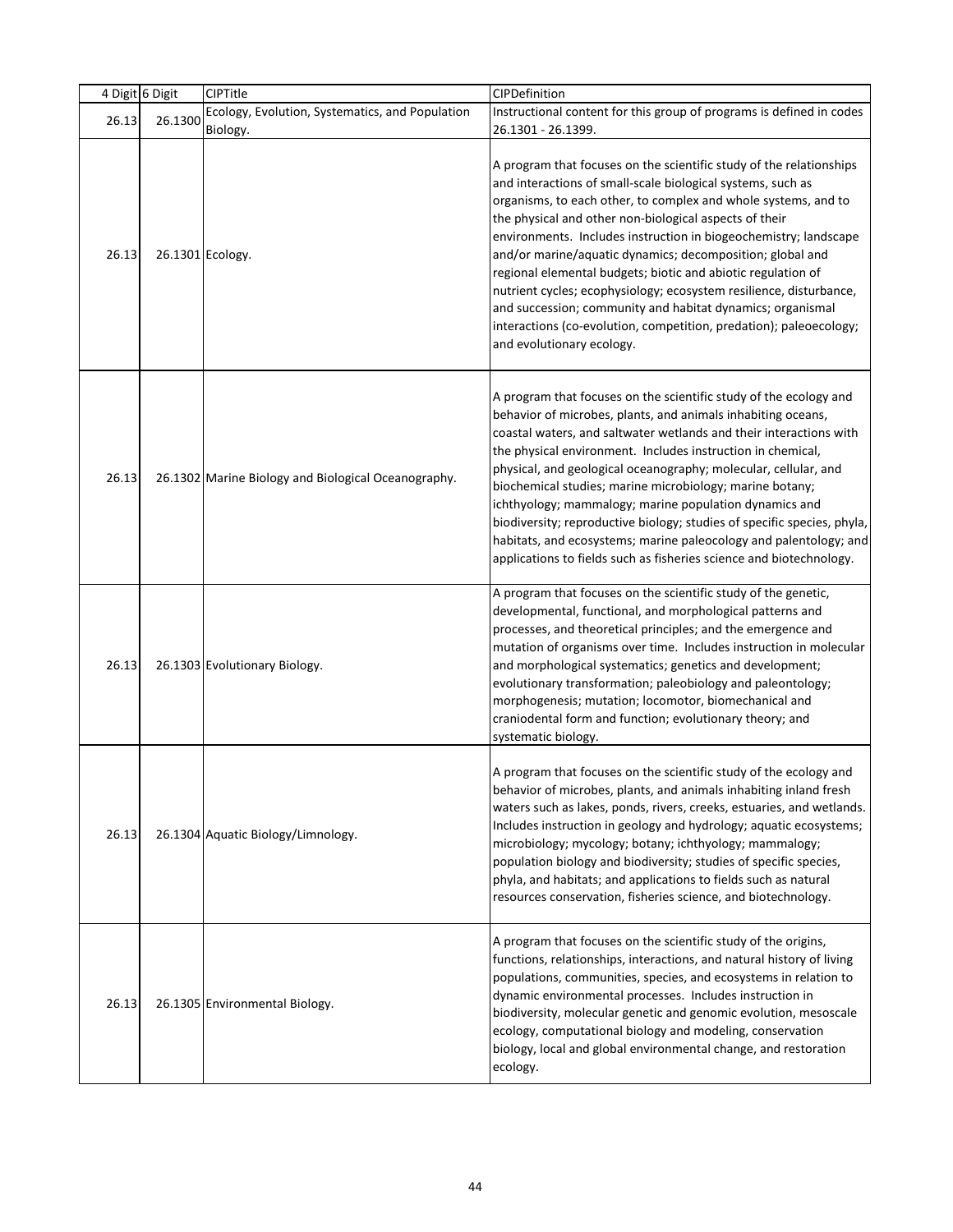|       | 4 Digit 6 Digit | CIPTitle                                                          | CIPDefinition                                                                                                                                                                                                                                                                                                                                                                                                                                                                                                                                                                                                                                                                                 |
|-------|-----------------|-------------------------------------------------------------------|-----------------------------------------------------------------------------------------------------------------------------------------------------------------------------------------------------------------------------------------------------------------------------------------------------------------------------------------------------------------------------------------------------------------------------------------------------------------------------------------------------------------------------------------------------------------------------------------------------------------------------------------------------------------------------------------------|
| 26.13 |                 | 26.1306 Population Biology.                                       | A program that focuses on the scientific study of the natural<br>history, life cycle behavior, and ecosystem dynamics of single<br>species and multi-species communities, and the patterns and<br>causes of diversity within and among such populations. Includes<br>instruction in biostatistics, population dynamics, population and<br>quantitative genetics, RNA and DNA sequences, genomics,<br>evolutionary ecology, natural adaptation and hybridization,<br>geographic differentiation, life history and life cycle studies, and<br>animal and plant demography.                                                                                                                      |
| 26.13 |                 | 26.1307 Conservation Biology.                                     | A program that focuses on the application of the biological sciences<br>to the specific problems of biodiversity, species preservation,<br>ecological sustainability, and habitat fragmentation in the face of<br>advancing human social, economic, and industrial pressures.<br>Includes instruction in ecology, environmental science, biological<br>systems, extinction theory, human-animal and human-plant<br>interaction, ecosystem science and management, wetland<br>conservation, field biology, forest and wildlife biology, and natural<br>history.                                                                                                                                |
| 26.13 |                 | 26.1308 Systematic Biology/Biological Systematics.                | A program that focuses on the theoretical and empirical study of<br>the principles and processes underlying the origin and maintenance<br>of biological taxonomic diversity; related biogeographical and<br>evolutionary patterns; and studies of the origin, diversification,<br>distribution, and extinction of species and lineages. Includes<br>instruction in phylogenetic analysis, structural development and<br>molecular evolution, classification and taxonomic theory, biological<br>nomenclature, taxonomic assignment, evolutionary theory,<br>biological surveys and inventories, computer modeling, and<br>database building.                                                  |
| 26.13 |                 | 26.1309 Epidemiology.                                             | A program that focuses on the scientific study of disease, disability,<br>and trauma patterns within and across populations and the<br>development of health management mechanisms to prevent and<br>control disease outbreaks and injurious behaviors. Includes<br>instruction in biostatistics, biochemistry, molecular biology,<br>immunology, disease and injury determinants, genetic disease and<br>disability factors, behavioral studies, health services research,<br>environmental disease and injury factors, and population studies.                                                                                                                                              |
| 26.13 |                 | 26.1310 Ecology and Evolutionary Biology.                         | A program that focuses on the scientific study of the relationships<br>and interactions across levels of biological organization--genes and<br>genomes, organisms, species, and ecosystems--and how these<br>change over time, including the origins and history of species, the<br>processes by which biodiversity has evolved, and the ecological<br>context in which this evolution takes place. Includes instruction in<br>animal, plant, population, functional, evolutionary, and ecosystem<br>ecology; ecological and evolutionary genetics; molecular evolution;<br>population and conservation biology; animal and plant diversity;<br>biometry; and scientific and research ethics. |
| 26.13 | 26.1399         | Ecology, Evolution, Systematics and Population<br>Biology, Other. | Any instructional program in ecology, evolution, and systematics<br>not listed above.                                                                                                                                                                                                                                                                                                                                                                                                                                                                                                                                                                                                         |
| 26.14 |                 | 26.1400 Molecular Medicine.                                       | Instructional content is defined in code 26.1401.                                                                                                                                                                                                                                                                                                                                                                                                                                                                                                                                                                                                                                             |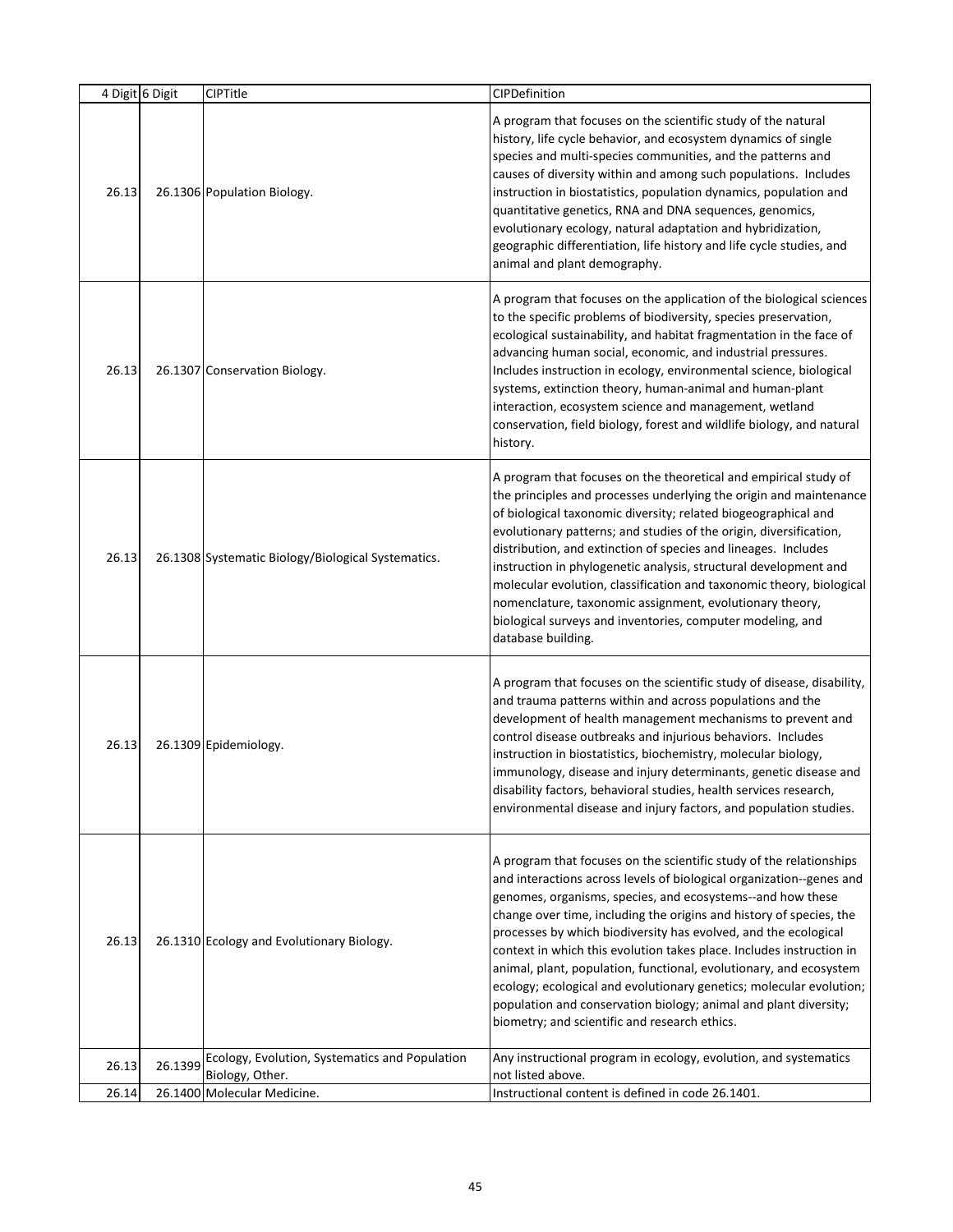|       | 4 Digit 6 Digit | CIPTitle                                           | CIPDefinition                                                                                                                                                                                                                                                                                                                                                                                                                                                                                                                                           |
|-------|-----------------|----------------------------------------------------|---------------------------------------------------------------------------------------------------------------------------------------------------------------------------------------------------------------------------------------------------------------------------------------------------------------------------------------------------------------------------------------------------------------------------------------------------------------------------------------------------------------------------------------------------------|
| 26.14 |                 | 26.1401 Molecular Medicine.                        | A program that focuses on the scientific study of the molecular and<br>cellular basis of disease, and the application of this knowledge to<br>the development of new clinical and diagnostic tools, medications,<br>and therapies. Includes instruction in cell biology, molecular<br>biology, physiology, pharmacology, biochemistry, genetics,<br>pathology, molecular immunology, research and quantitative<br>methods, and biomedical research computing.                                                                                           |
| 26.15 |                 | 26.1500 Neurobiology and Neurosciences.            | Instructional content for this group of programs is defined in codes<br>26.1501 - 26.1599.                                                                                                                                                                                                                                                                                                                                                                                                                                                              |
| 26.15 |                 | 26.1501 Neuroscience.                              | A program that focuses on the interdisciplinary scientific study of<br>the molecular, structural, physiologic, cognitive, and behavioral<br>aspects of the brain and nervous system. Includes instruction in<br>molecular and cellular neuroscience, brain science, anatomy and<br>physiology of the central nervous system, molecular and<br>biochemical bases of information processing, behavioral<br>neuroscience, biology of neuropsychiatric disorders, and<br>applications to the clinical sciences and biomedical engineering.                  |
| 26.15 |                 | 26.1502 Neuroanatomy.                              | A program that focuses on the scientific study of the structure of<br>the central and peripheral nervous system in vertebrates or the<br>nervous system of invertebrates. Includes instruction in cellular and<br>circuit anatomy, mapping of neuronal pathways, anatomical<br>distribution and mapping of neuronal signaling molecules and their<br>receptors, and the anatomical basis of central nervous system<br>diseases and disorders.                                                                                                           |
| 26.15 |                 | 26.1503 Neurobiology and Anatomy.                  | A program that focuses on the scientific study of the structure and<br>function of the central and peripheral nervous system in<br>vertebrates and invertebrates. Includes instruction in molecular<br>and cellular studies of neuronal and glial cells and circuits, neural<br>transmitters and receptors, neuronal signaling processes,<br>membrane and synapse structure and communication, autonomic<br>function, nervous system circuitry and mapping, and anatomical<br>and functional basis of central nervous system diseases and<br>disorders. |
| 26.15 |                 | 26.1504 Neurobiology and Behavior.                 | A program that focuses on the scientific study of the structure and<br>function of the central and peripheral nervous system in<br>vertebrates and invertebrates as it relates to control of behavior.<br>Includes instruction in neuronal systems and circuits, higher level<br>studies of behavior and cognition, computational neurobiology,<br>and behavioral manifestations of central nervous system diseases<br>and disorders.                                                                                                                   |
| 26.15 |                 | 26.1599 Neurobiology and Neurosciences, Other.     | Any instructional program in neurobiology and neurosciences not<br>listed above.                                                                                                                                                                                                                                                                                                                                                                                                                                                                        |
| 26.99 |                 | 26.9900 Biological and Biomedical Sciences, Other. | Instructional content is defined in code 26.9999.                                                                                                                                                                                                                                                                                                                                                                                                                                                                                                       |
| 26.99 |                 | 26.9999 Biological and Biomedical Sciences, Other. | Any instructional program in the biological and biomedical sciences<br>not listed above.                                                                                                                                                                                                                                                                                                                                                                                                                                                                |
| 27.00 |                 | 27.0000 MATHEMATICS AND STATISTICS.                | Instructional programs that focus on the systematic study of logical<br>symbolic language and its applications.                                                                                                                                                                                                                                                                                                                                                                                                                                         |
| 27.01 |                 | 27.0100 Mathematics.                               | Instructional content for this group of programs is defined in codes<br>27.0101 - 27.0199.                                                                                                                                                                                                                                                                                                                                                                                                                                                              |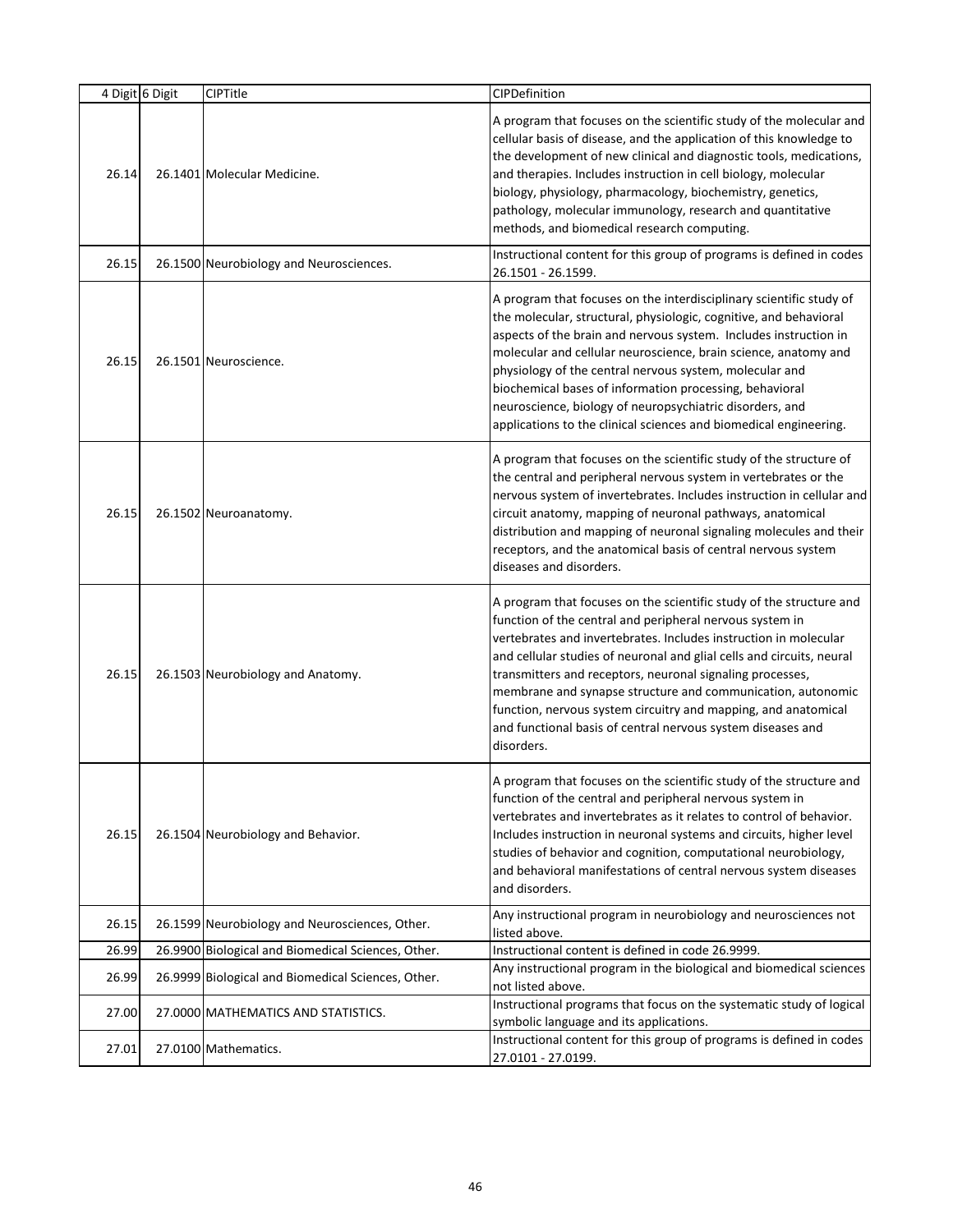|       | 4 Digit 6 Digit | <b>CIPTitle</b>                                | CIPDefinition                                                                                                                                                                                                                                                                                                                                                                                                                                                                                           |
|-------|-----------------|------------------------------------------------|---------------------------------------------------------------------------------------------------------------------------------------------------------------------------------------------------------------------------------------------------------------------------------------------------------------------------------------------------------------------------------------------------------------------------------------------------------------------------------------------------------|
| 27.01 |                 | 27.0101 Mathematics, General.                  | A general program that focuses on the analysis of quantities,<br>magnitudes, forms, and their relationships, using symbolic logic and<br>language. Includes instruction in algebra, calculus, functional<br>analysis, geometry, number theory, logic, topology and other<br>mathematical specializations.                                                                                                                                                                                               |
| 27.01 |                 | 27.0102 Algebra and Number Theory.             | A program that focuses on the expression of quantities and their<br>relationships by means of symbols, vectors, matrices, and<br>equations, and the properties of integers. Includes instruction in<br>algebraic structures, quadratic and automorphic forms,<br>combinatorics, linear algebra, and algebraic geometry.                                                                                                                                                                                 |
| 27.01 |                 | 27.0103 Analysis and Functional Analysis.      | A program that focuses on the properties and behavior of<br>equations, multivariate solutions, functions, and dynamic systems.<br>Includes instruction in differential equations, variation,<br>approximations, complex variables, integrals, harmonic analysis<br>and wavelet theory, dynamic systems, and applications to<br>mathematical physics.                                                                                                                                                    |
| 27.01 |                 | 27.0104 Geometry/Geometric Analysis.           | A program that focuses on the properties, measurements, and<br>relationships pertaining to points, lines, angles, surfaces, and solids.<br>Includes instruction in global analysis, differential geometry,<br>Euclidian and Non-Euclidian geometry, set theory, manifolds,<br>integral geometry, and applications to algebra and other topics.                                                                                                                                                          |
| 27.01 |                 | 27.0105 Topology and Foundations.              | A program that focuses on the properties of unaltered geometric<br>configurations under conditions of continuous, multi-directional<br>transformations. Includes instruction in mathematical logic, proof<br>theory, model theory, set theory, combinatorics, continua,<br>homotopy, homology, links, and transformation actions.                                                                                                                                                                       |
| 27.01 |                 | 27.0199 Mathematics, Other.                    | Any program in mathematics not listed above.                                                                                                                                                                                                                                                                                                                                                                                                                                                            |
| 27.03 |                 | 27.0300 Applied Mathematics.                   | Instructional content for this group of programs is defined in codes<br>27.0301 - 27.0399.                                                                                                                                                                                                                                                                                                                                                                                                              |
| 27.03 |                 | 27.0301 Applied Mathematics, General.          | A program that focuses on the application of mathematics and<br>statistics to the solution of functional problems in fields such as<br>engineering and the applied sciences. Includes instruction in<br>natural phenomena modeling continuum mechanics, reaction-<br>diffusion, wave propagation, dynamic systems, numerical analysis,<br>controlled theory, asymptotic methods, variation, optimization<br>theory, inverse problems, and applications to specific scientific and<br>industrial topics. |
| 27.03 |                 | 27.0303 Computational Mathematics.             | A program that focuses on the application of mathematics to the<br>theory, architecture, and design of computers, computational<br>techniques, and algorithms. Includes instruction in computer<br>theory, cybernetics, numerical analysis, algorithm development,<br>binary structures, combinatorics, advanced statistics, and related<br>topics.                                                                                                                                                     |
| 27.03 |                 | 27.0304 Computational and Applied Mathematics. | A program that focuses on the application of a broad range of<br>mathematical and computational methods to modeling, analysis,<br>algorithm development, and simulation for the solution of complex<br>scientific and engineering problems. Includes instruction in<br>numerical analysis, discrete mathematics, operations research,<br>optimization, differential equations, statistics, scientific<br>computation, and applications to specific scientific and industrial<br>topics.                 |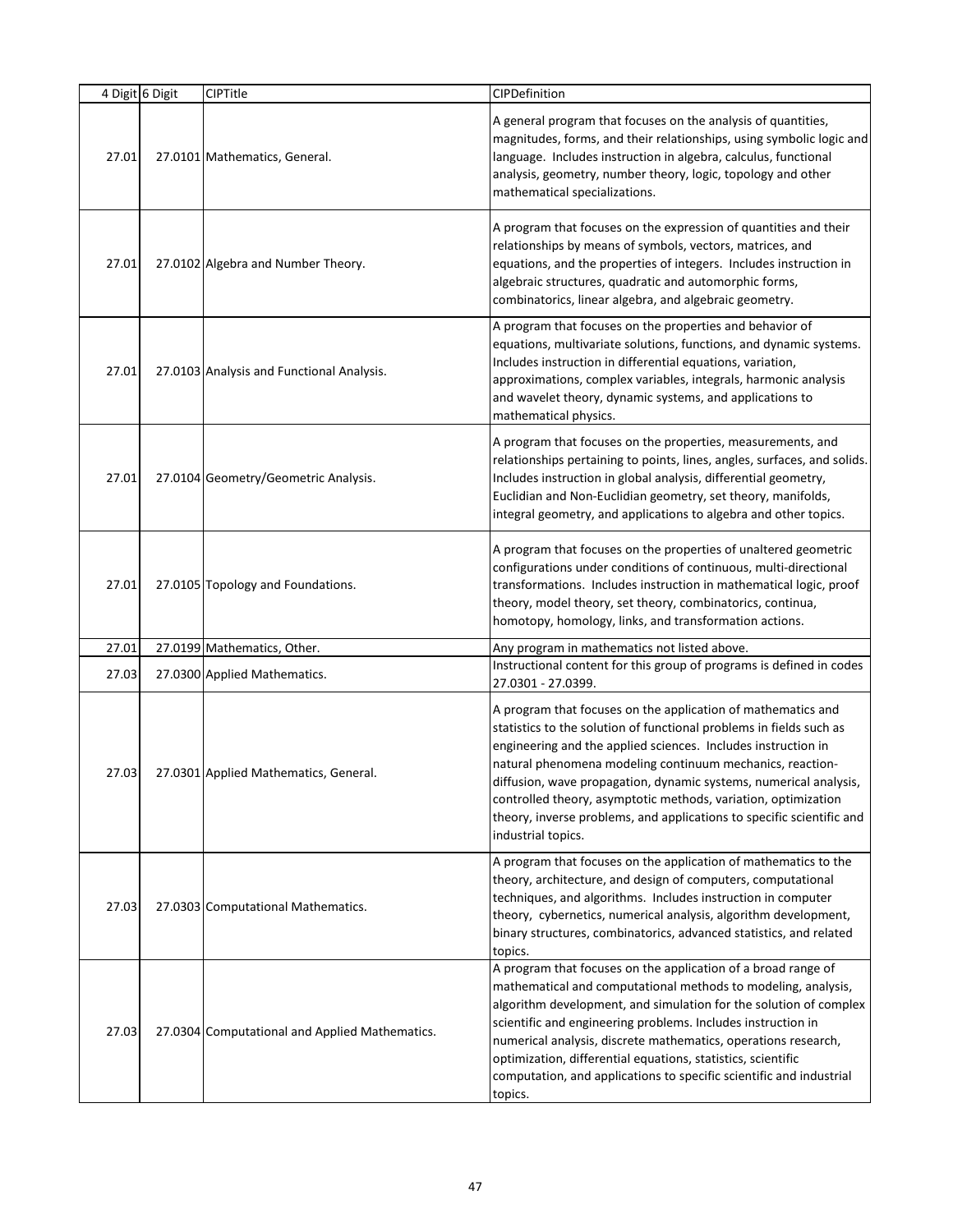|       | 4 Digit 6 Digit | CIPTitle                                          | CIPDefinition                                                                                                                                                                                                                                                                                                                                                                                                                                                                  |
|-------|-----------------|---------------------------------------------------|--------------------------------------------------------------------------------------------------------------------------------------------------------------------------------------------------------------------------------------------------------------------------------------------------------------------------------------------------------------------------------------------------------------------------------------------------------------------------------|
| 27.03 |                 | 27.0305 Financial Mathematics.                    | A program that focuses on the application of mathematics and<br>statistics to the finance industry, including the development,<br>critique, and use of various financial models. Includes instruction in<br>probability theory, statistical analysis, numerical methods,<br>computation and simulation methods, stochastic processes,<br>economics, and financial markets and applications.                                                                                    |
| 27.03 |                 | 27.0306 Mathematical Biology.                     | A program that focuses on the application of mathematics to<br>genomics, molecular modeling, structural biology, ecology,<br>evolutionary biology and systems of analysis of neurobiology,<br>physiology, and metabolism. Includes instruction in computational<br>mathematics, chaos and nonlinear systems, perturbation methods,<br>evolutionary biology, molecular biology, bioinformatics, and<br>neurobiology.                                                            |
| 27.03 |                 | 27.0399 Applied Mathematics, Other.               | Any instructional program in applied mathematics not listed above.                                                                                                                                                                                                                                                                                                                                                                                                             |
| 27.05 |                 | 27.0500 Statistics.                               | Instructional content for this group of programs is defined in codes<br>27.0501 - 27.0599.                                                                                                                                                                                                                                                                                                                                                                                     |
| 27.05 |                 | 27.0501 Statistics, General.                      | A general program that focuses on the relationships between<br>groups of measurements, and similarities and differences, using<br>probability theory and techniques derived from it. Includes<br>instruction in the principles in probability theory, binomial<br>distribution, regression analysis, standard deviation, stochastic<br>processes, Monte Carlo method, Bayesian statistics, non-<br>parametric statistics, sampling theory, and statistical techniques.         |
| 27.05 |                 | 27.0502 Mathematical Statistics and Probability.  | A program that focuses on the mathematical theory underlying<br>statistical methods and their use. Includes instruction in probability<br>theory parametric and non-parametric inference, sequential<br>analysis, multivariate analysis, Bayesian analysis, experimental<br>design, time series analysis, resampling, robust statistics, limit<br>theory, infinite particle systems, stochastic processes, martingales,<br>Markov processes, and Banach spaces.                |
| 27.05 |                 | 27.0503 Mathematics and Statistics.               | A program with a general synthesis of mathematics and statistics or<br>a specialization which draws from mathematics and statistics.<br>Includes instruction in calculus, linear algebra, numerical analysis<br>and partial differential equations, discrete mathematics, probability<br>theory, statistics, computing, and other related topics.                                                                                                                              |
| 27.05 |                 | 27.0599 Statistics, Other.                        | Any instructional program in statistics not listed above.                                                                                                                                                                                                                                                                                                                                                                                                                      |
| 27.99 |                 | 27.9900 Mathematics and Statistics, Other.        | Instructional content is defined in code 27.9999.                                                                                                                                                                                                                                                                                                                                                                                                                              |
| 27.99 |                 | 27.9999 Mathematics and Statistics, Other.        | Any instructional program in mathematics and statistics not listed<br>above.                                                                                                                                                                                                                                                                                                                                                                                                   |
| 28.05 |                 | 28.0500 Military Science and Operational Studies. | Instructional content for this group of programs is defined in codes<br>28.0501 - 28.0599. These CIP codes are not valid for IPEDS<br>reporting.                                                                                                                                                                                                                                                                                                                               |
| 28.05 |                 | 28.0501 Air Science/Airpower Studies.             | A program that focuses on the theory, doctrine and principles of<br>airpower in the tactical and strategic contexts, as well as in<br>conjunction with other armed forces. Includes instruction in air<br>warfighting, leadership and ethics, national security<br>decisionmaking, strategic studies, global security, joint and<br>coalition operations, and applicable regional or cultural studies and<br>research methods. This CIP code is not valid for IPEDS reporting. |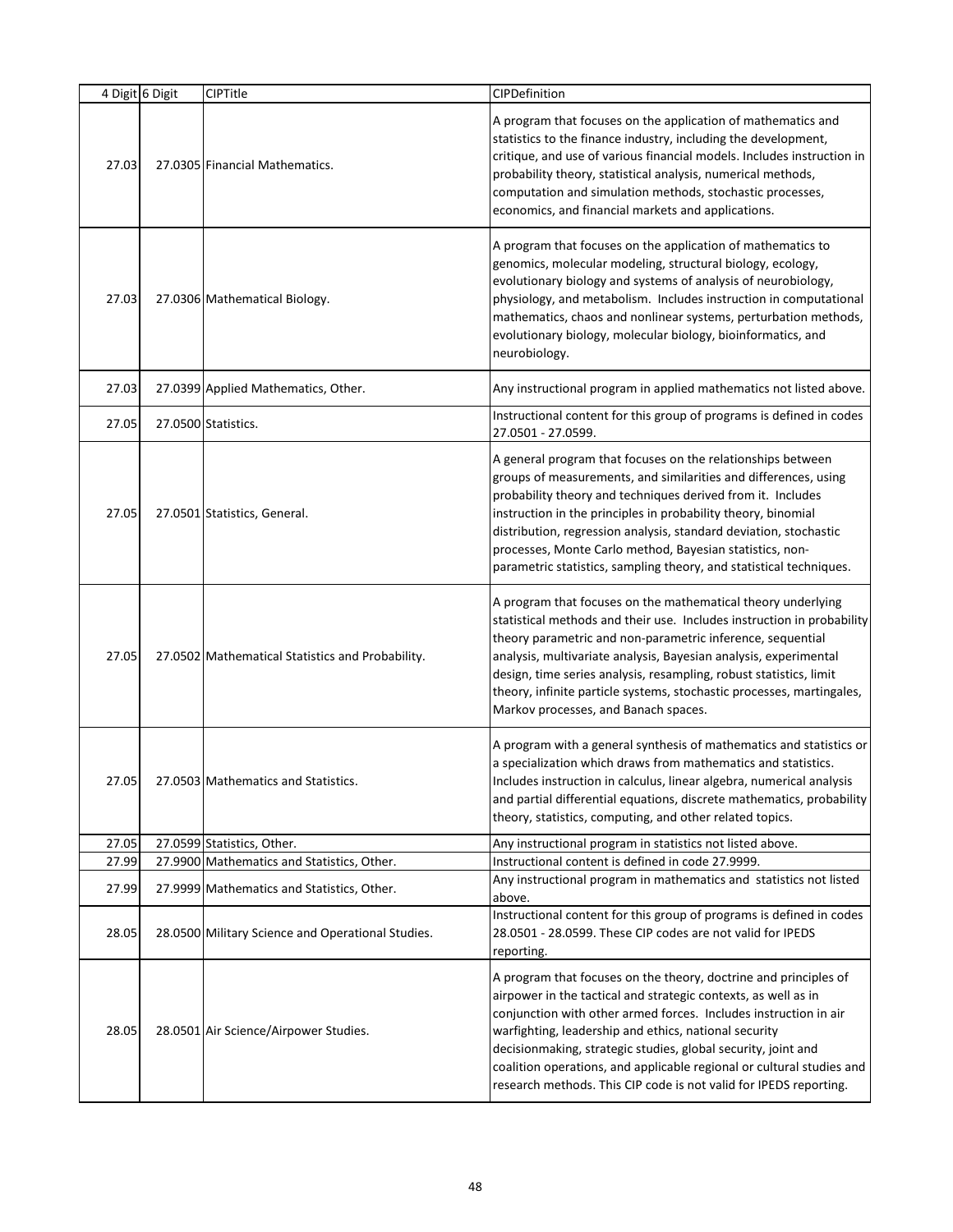|       | 4 Digit 6 Digit | CIPTitle                                                     | CIPDefinition                                                                                                                                                                                                                                                                                                                                                                                                                                                                                                                                                                                                                                                              |
|-------|-----------------|--------------------------------------------------------------|----------------------------------------------------------------------------------------------------------------------------------------------------------------------------------------------------------------------------------------------------------------------------------------------------------------------------------------------------------------------------------------------------------------------------------------------------------------------------------------------------------------------------------------------------------------------------------------------------------------------------------------------------------------------------|
| 28.05 |                 | 28.0502 Air and Space Operational Art and Science.           | A program that focuses on the principles and art of leading,<br>managing, and conducting air force operations on the ground, in<br>the air, and in space. Includes instruction in leadership, staff<br>operations, principles of command, air and space warfare,<br>expeditionary operations, campaign planning, tactics and strategy.<br>This CIP code is not valid for IPEDS reporting.                                                                                                                                                                                                                                                                                  |
| 28.05 |                 | 28.0503 Military Operational Art and Science/Studies.        | A program that focuses on the study of military operational issues<br>and the preparation of field officers for warfighting, leadership, and<br>related capabilities in land and joint operations. Includes<br>instruction in leadership studies, military culture, national security<br>policy, joint campaign planning, strategic estimation, strategic<br>logistics, tactical and strategic doctrine, force capabilities,<br>command and control, intelligence, movement, firepower, attack<br>and defense, multinational issues, space operations, and<br>applications to specific regional and operational issues. This CIP<br>code is not valid for IPEDS reporting. |
| 28.05 |                 | 28.0504 Advanced Military and Operational Studies.           | A program that focuses on military operational issues at the theatre<br>and general strategic level, emphasizing both land force operations<br>and joint operations related to peacekeeping, war, and other<br>emergencies. Includes instruction in military theory, military<br>history, national and military strategy, campaign design and<br>planning, senior leadership, theatre operational technologies and<br>communications, civil-military relations, and applications to the<br>study of specific world regions and types of operations. This CIP<br>code is not valid for IPEDS reporting.                                                                     |
| 28.05 |                 | 28.0505 Naval Science and Operational Studies.               | A program that focuses on in-depth professional study of naval<br>warfare and related combined/joint operations at the tactical,<br>operational and strategic levels. Includes instruction in maritime<br>security, naval warfighting, naval tactics, naval strategy, operational<br>art, planning and conducting joint operations, command and<br>control, civil-military relations, information networking, leadership,<br>ocean and nearshore operations, and related subjects. This CIP<br>code is not valid for IPEDS reporting.                                                                                                                                      |
| 28.05 |                 | 28.0506 Special, Irregular and Counterterrorist Operations.  | A program that focuses on the role and use of special operations<br>forces in the context of low-intensity warfare such as asymmetric<br>warfare and counterterrorism as well as irregular operations in<br>conventional warfare. Includes instruction in special operations<br>doctrine, equipment, support and strategy; the role of civilian<br>leadership and the joint staffs; mission selection and employment;<br>integration with regular forces; civil relations and psychological<br>warfare. This CIP code is not valid for IPEDS reporting.                                                                                                                    |
| 28.05 |                 | 28.0599 Military Science and Operational Studies, Other.     | Any instructional program in military science and operational<br>studies not listed above. This CIP code is not valid for IPEDS<br>reporting.                                                                                                                                                                                                                                                                                                                                                                                                                                                                                                                              |
| 29.02 | 29.0200         | Intelligence, Command Control and Information<br>Operations. | Instructional content for this group of programs is defined in codes<br>29.0201 - 29.0299.                                                                                                                                                                                                                                                                                                                                                                                                                                                                                                                                                                                 |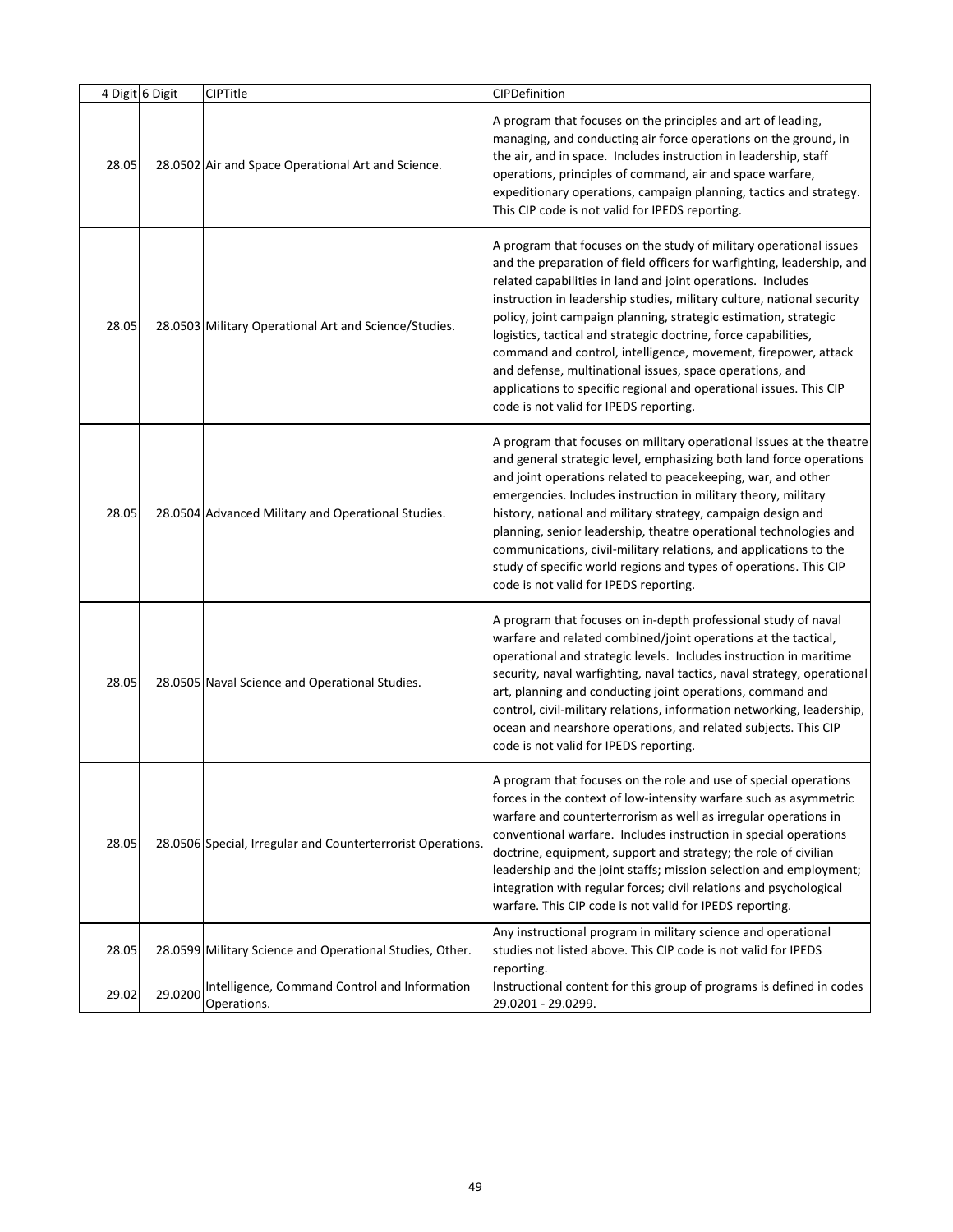| 4 Digit 6 Digit |         | CIPTitle                                                           | CIPDefinition                                                                                                                                                                                                                                                                                                                                                                                                                                                                                                                                                                  |
|-----------------|---------|--------------------------------------------------------------------|--------------------------------------------------------------------------------------------------------------------------------------------------------------------------------------------------------------------------------------------------------------------------------------------------------------------------------------------------------------------------------------------------------------------------------------------------------------------------------------------------------------------------------------------------------------------------------|
| 29.02           |         | 29.0201 Intelligence, General.                                     | A program that focuses on the principles and techniques of<br>intelligence acquisition, analysis and exploitation. Includes<br>instruction in intelligence organizations, the intelligence cycle,<br>intelligence operations planning, intelligence analysis and<br>reporting, intelligence methods, electronic and signals intelligence,<br>operations and communications security, human intelligence<br>management, intelligence chain of command, information<br>exploitation and psychological warfare, and the relationship to<br>national security policy and strategy. |
| 29.02           |         | 29.0202 Strategic Intelligence.                                    | A program that focuses on the management, analysis and use of<br>national-level, theatre-level, and international intelligence and<br>related policy issues. Includes instruction in intelligence<br>organization and management, strategic uses of intelligence,<br>management of intelligence systems and assets, command and<br>control, joint intelligence operations, electronic and signals<br>intelligence, threat assessment and estimation, intelligence analysis<br>and reporting, counterintelligence, and studies of specific regions<br>and situations.           |
| 29.02           |         | 29.0203 Signal/Geospatial Intelligence.                            | A program that focuses on the theory, technology and operational<br>aspects of collecting, processing and exploiting remote-sensed,<br>radar, acoustic and other forms of signals intelligence. Includes<br>instruction in applied physics, wave propagation and capture, radar<br>systems, acoustics and underwater systems, infrared systems,<br>synthetic aperture systems, collection and processing systems,<br>signal phenomenology, signal analysis and exploitation, and<br>applications to specific intelligence problems.                                            |
| 29.02           | 29.0204 | Command & Control (C3, C4I) Systems and<br>Operations.             | A program that focuses on the theory, technology and operational<br>use of information and decision systems in support of battlefield,<br>theatre, and global strategic operations. Includes instruction in<br>applied mathematics and statistics, computer systems, real-time<br>analysis and decision systems, surveillance and navigation systems,<br>information and communications technology, information security,<br>situational awareness, system integration, joint operations and<br>applications to specific command problems and services.                        |
| 29.02           | 29.0205 | Information Operations/Joint Information<br>Operations.            | A program that focuses on the strategic and operational use of<br>information relative to the support of military and strategic policy<br>and objectives. Includes instruction in information technology,<br>decision theory and applications, military operations, command<br>and control technology, network operations, network systems<br>integration, computer network defense, space communications<br>technology, and applications to specific military operational tasks.                                                                                              |
| 29.02           | 29.0206 | Information/Psychological Warfare and Military<br>Media Relations. | A program that focuses on the support of military and strategic<br>operations and policy via the use of information as a tool of<br>statecraft and warfighting. Includes instruction in information<br>technology and systems, information security, command and<br>control, satellite communications, global information<br>dissemination, communications and media management,<br>intelligence, psychological warfare, strategic planning, security<br>policy and doctrine, and applications to specific operations,<br>services, and scenarios.                             |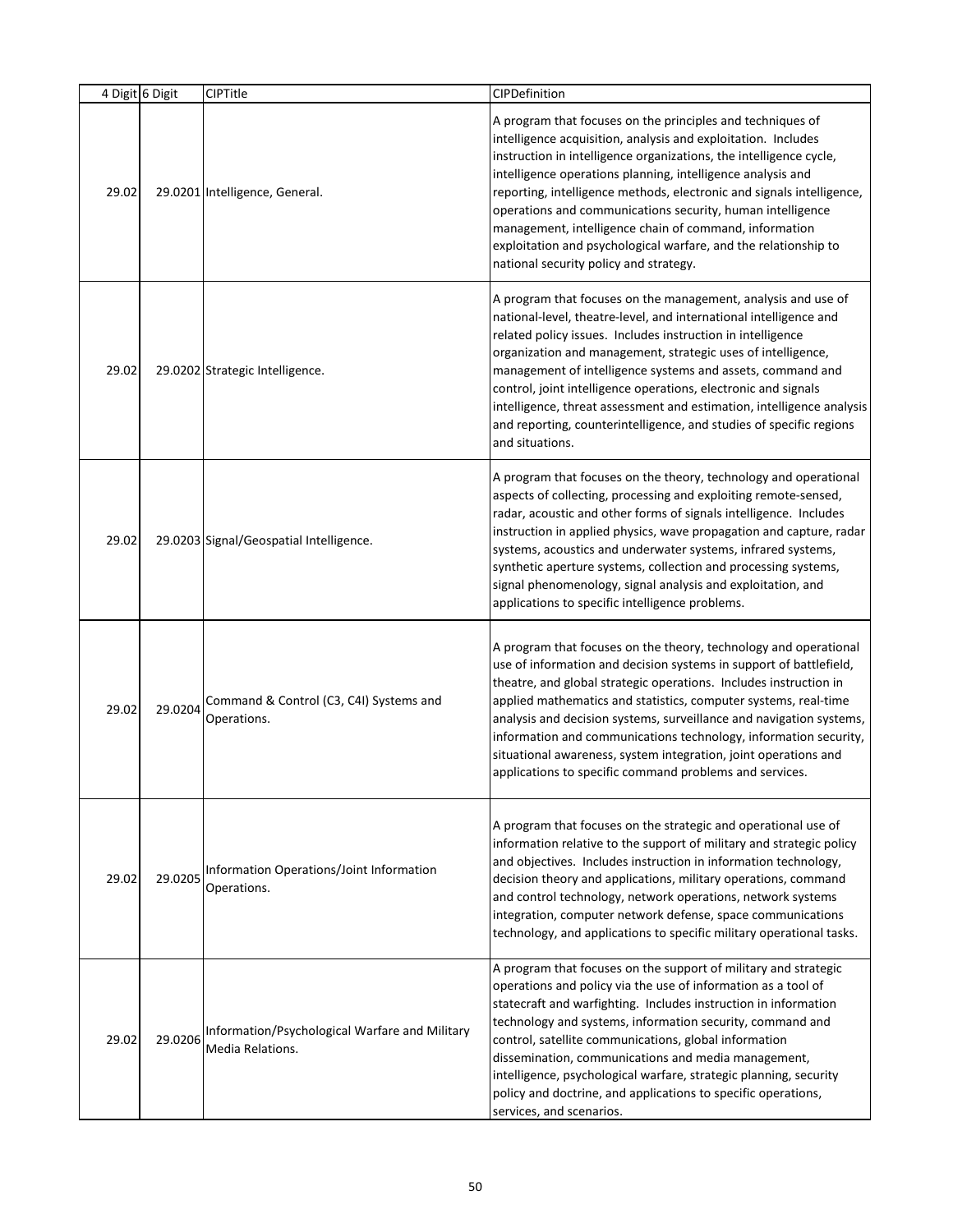|       | 4 Digit 6 Digit | <b>CIPTitle</b>                                                     | CIPDefinition                                                                                                                                                                                                                                                                                                                                                                                                                                                                                                                                                                                                                                                                                                                                        |
|-------|-----------------|---------------------------------------------------------------------|------------------------------------------------------------------------------------------------------------------------------------------------------------------------------------------------------------------------------------------------------------------------------------------------------------------------------------------------------------------------------------------------------------------------------------------------------------------------------------------------------------------------------------------------------------------------------------------------------------------------------------------------------------------------------------------------------------------------------------------------------|
| 29.02 |                 | 29.0207 Cyber/Electronic Operations and Warfare.                    | A program that focuses on the technological and operation aspects<br>of information warfare, including cyber attack and cyber defense.<br>Includes instruction in computer and network security,<br>cryptography, computer forensics, systems security engineering,<br>software applications, threat and vulnerability assessment, wireless<br>networks and satellite communications, tactical and strategic<br>planning, legal and ethical issues, and cyber warfare systems<br>development and acquisition.                                                                                                                                                                                                                                        |
| 29.02 | 29.0299         | Intelligence, Command Control and Information<br>Operations, Other. | Any instructional program in intelligence, command control and<br>information operations not listed above.                                                                                                                                                                                                                                                                                                                                                                                                                                                                                                                                                                                                                                           |
| 29.03 |                 | 29.0300 Military Applied Sciences.                                  | Instructional content for this group of programs is defined in codes<br>29.0301 - 29.0399.                                                                                                                                                                                                                                                                                                                                                                                                                                                                                                                                                                                                                                                           |
| 29.03 |                 | 29.0301 Combat Systems Engineering.                                 | A program that focuses on the application of systems engineering<br>and system architecture to the design and construction of modern<br>combat systems and their integration with each other, with host<br>platforms and with other forces into network-centric warfighting<br>systems. Includes instruction in systems engineering, computer<br>programming, chemical systems, biological systems, material<br>systems, human factors, combat environments, sensor systems,<br>threat and system risk assessment, conventional and<br>unconventional weapons, combat simulation, reliability and<br>maintenance, testing, engineering project management, strategic<br>planning and applications to aerospace, ground, and naval combat<br>systems. |
| 29.03 |                 | 29.0302 Directed Energy Systems.                                    | A program that focuses on the study of lasers and other directed<br>energy phenomena and their application to the creation of energy<br>beam weapons systems. Includes instruction in photonics, electro-<br>optics, microwave phenomena, laser chemistry, spectroscopy,<br>chemical lasers, fibre lasers, imaging and optics, laser propagation<br>and control, laser communication, infrared remote sensing,<br>modeling and simulation, and related technologies.                                                                                                                                                                                                                                                                                 |
| 29.03 |                 | 29.0303 Engineering Acoustics.                                      | A program that focuses on the application of acoustics and signals<br>processing to undersea and antisubmarine warfare. Includes<br>instruction in acoustics; electrical engineering; the generation,<br>propagation and reception of underwater sound waves; military<br>applications of underwater sound; and acoustic signal processing.                                                                                                                                                                                                                                                                                                                                                                                                          |
| 29.03 |                 | 29.0304 Low-Observables and Stealth Technology.                     | A program that focuses on the application of electromagnetic field<br>theory, electro-optics and materials science to the reduction of<br>radar, optical and acoustic signatures of weapons systems.<br>Includes instruction in computational electromagnetics, electro-<br>optics, acoustics, guided wave theory, radiation capture, antenna<br>applications in layered environments, material characterization,<br>radar cross-section analysis, sonar signature analysis, non-<br>destructive testing, remote sensing, and applications to specific<br>weapons systems and operational environments.                                                                                                                                              |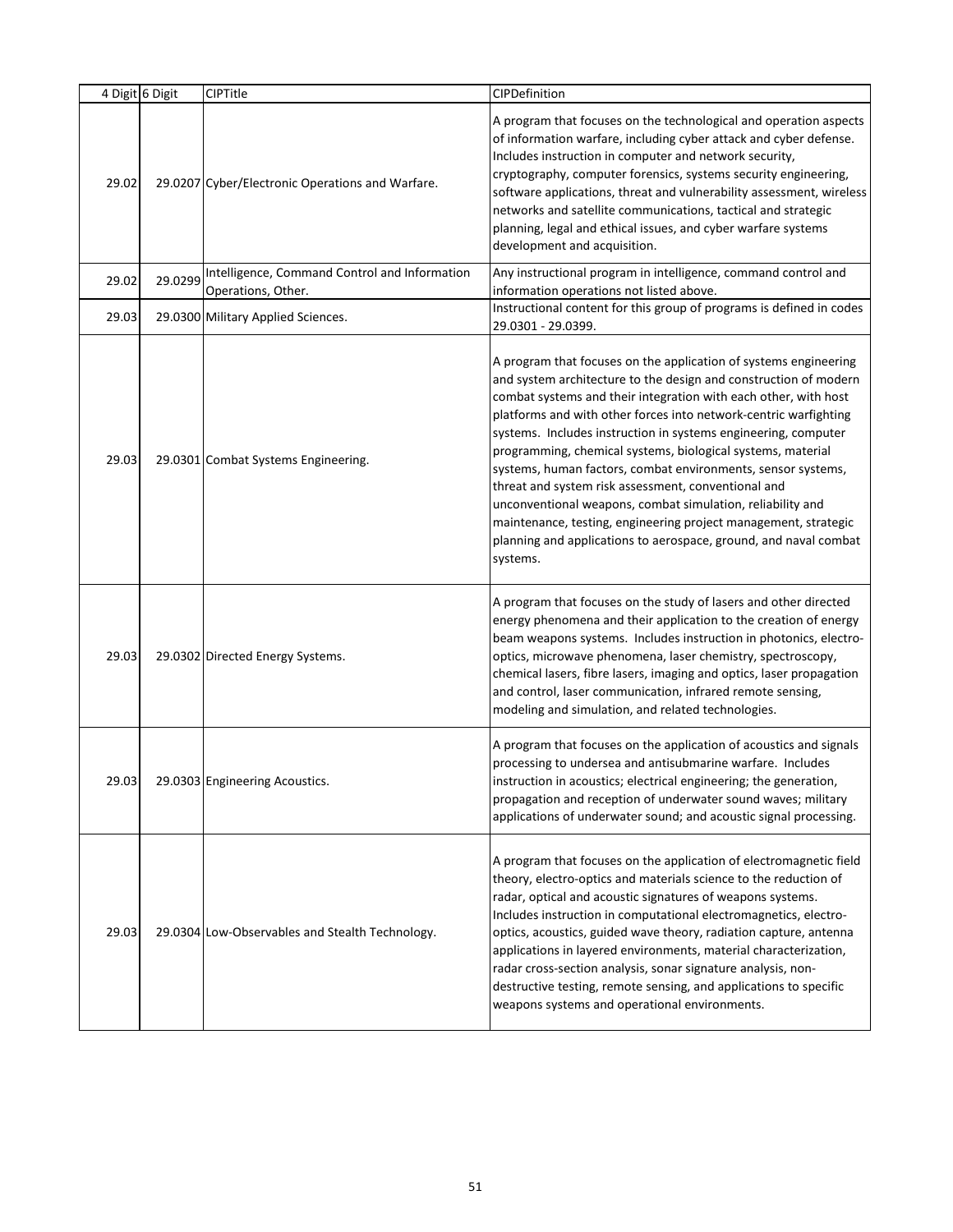|       | 4 Digit 6 Digit | <b>CIPTitle</b>                                      | CIPDefinition                                                                                                                                                                                                                                                                                                                                                                                                                                                                                                                |
|-------|-----------------|------------------------------------------------------|------------------------------------------------------------------------------------------------------------------------------------------------------------------------------------------------------------------------------------------------------------------------------------------------------------------------------------------------------------------------------------------------------------------------------------------------------------------------------------------------------------------------------|
| 29.03 |                 | 29.0305 Space Systems Operations.                    | A program that focuses on the design, development, and operation<br>of missiles, satellites and other space-based systems for military<br>purposes. Includes instruction in the military applications of space,<br>space technology, aerospace engineering, systems architecture,<br>orbital mechanics, launch and retrieval systems, ground support<br>systems, satellite communications, and space-based sensor<br>systems.                                                                                                |
| 29.03 |                 | 29.0306 Operational Oceanography.                    | A program that focuses on the study of physical oceanography as<br>applied to the naval tactical and strategic environment and the<br>support of military operations. Includes instruction in atmospheric<br>thermodynamics and radiation propagation, air-ocean fluid<br>dynamics, ocean waves, nearshore environments and processes,<br>ocean acoustics, ocean analysis, tactical oceanography, prediction,<br>and related quantitative and experimental methods.                                                          |
| 29.03 |                 | 29.0307 Undersea Warfare.                            | A program that focuses on the principles, engineering design and<br>military concepts that govern the operational employment of<br>underwater sensors and weapons systems. Includes instruction in<br>acoustics, electrical, and mechanical engineering; mathematics;<br>meteorology; oceanography; physics; operations analysis; human<br>factors; computer science; and robotics.                                                                                                                                          |
| 29.03 |                 | 29.0399 Military Applied Sciences, Other.            | Any instructional program in military applied sciences not listed<br>above.                                                                                                                                                                                                                                                                                                                                                                                                                                                  |
| 29.04 |                 | 29.0400 Military Systems and Maintenance Technology. | Instructional content for this group of programs is defined in codes<br>29.0401 - 29.0499.                                                                                                                                                                                                                                                                                                                                                                                                                                   |
| 29.04 |                 | 29.0401 Aerospace Ground Equipment Technology.       | A program that focuses on the principles, technology, and<br>maintenance of ground-based systems and equipments used to<br>support aviation flight operations and space operations. Includes<br>instruction in computer science, electronics, basic sciences and<br>quantitative methods, air conditioning and refrigeration, corrosion<br>control, fluid power, hazardous materials, industrial safety,<br>maintenance management, vehicle and equipment operation, and<br>applications to specific ground support systems. |
| 29.04 |                 | 29.0402 Air and Space Operations Technology.         | A program that focuses on the principles, technology and<br>maintenance of systems and equipment used in aerospace<br>operations. Includes instruction in astronomy and astronautics,<br>solid state theory, air and space operations, electronics, computer<br>science, aviation and space flight safety, life support systems, flight<br>operations management systems, programming, propulsion<br>systems, weaponry, maintenance management and applications to<br>specific systems and operations.                       |
| 29.04 |                 | 29.0403 Aircraft Armament Systems Technology.        | A program that focuses on the principles, technology and<br>maintenance of aircraft weapons systems and associated<br>peripherals. Includes instruction in basic science and quantitative<br>methods, computer science, electronics, engineering graphics, fluid<br>power, heavy equipment operation, armament systems, weapon<br>materials and processes, weapon safety, corrosion control, aircraft<br>systems maintenance, and maintenance management.                                                                    |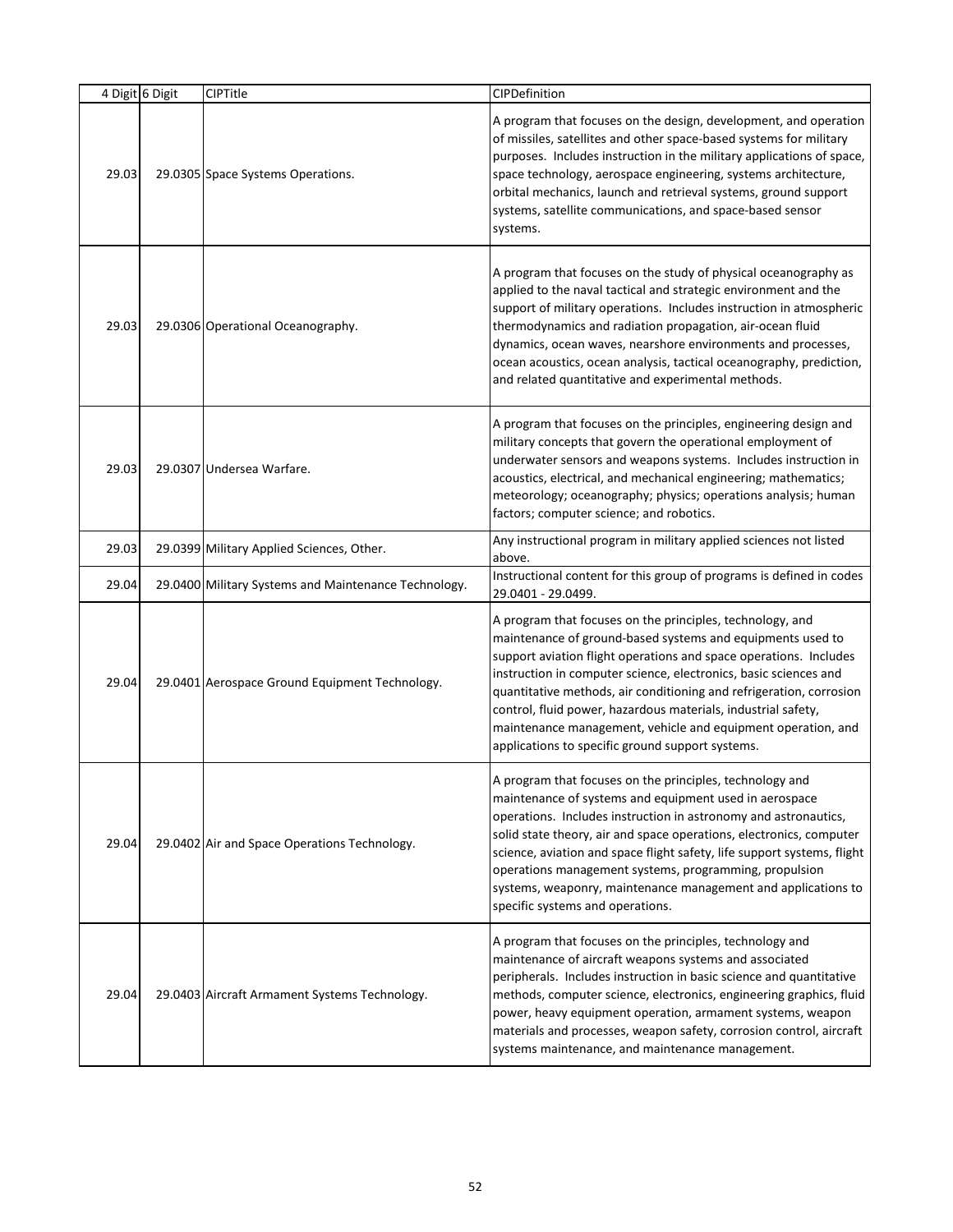|       | 4 Digit 6 Digit | <b>CIPTitle</b>                                                                                                | CIPDefinition                                                                                                                                                                                                                                                                                                                                                                                                                                                                                                                                       |
|-------|-----------------|----------------------------------------------------------------------------------------------------------------|-----------------------------------------------------------------------------------------------------------------------------------------------------------------------------------------------------------------------------------------------------------------------------------------------------------------------------------------------------------------------------------------------------------------------------------------------------------------------------------------------------------------------------------------------------|
| 29.04 |                 | 29.0404 Explosive Ordinance/Bomb Disposal.                                                                     | A program that focuses on the identification, containment, analysis<br>and neutralization of explosive devices. Includes instruction in<br>nuclear science, computer science, ordinance and bomb systems,<br>electronics, computer science, industrial radiography, non-<br>destructive testing, equipment operation, inventory management,<br>investigative techniques, forensics, schematic interpretation, safety<br>procedures, site containment and emergency medicine.                                                                        |
| 29.04 |                 | 29.0405 Joint Command/Task Force (C3, C4I) Systems.                                                            | A program that focuses on the principles, technology and<br>operational use of command and control (C3, C4I) systems as<br>applied to joint and combined military operations involving unified<br>commands. Includes instruction in information technology,<br>communications systems, network systems and architecture,<br>systems engineering, C3 and C4I doctrine and policy, C3 and C4I<br>systems management, intelligence, operational and strategic<br>planning, interagency operations, operational security and<br>deception.              |
| 29.04 |                 | 29.0406 Military Information Systems Technology.                                                               | A program that focuses on the principles, design and application of<br>computer and networking technology to the military environment.<br>Includes instruction in planning; program development; graphical<br>user interfaces; rapid prototyping; program construction; data<br>types, operations; control flow; arrays; records; file I/O; database<br>access; event-driven OOP structures; and enabling global-<br>networked communications, including databases, systems analysis<br>and design, decision support systems, and network security. |
| 29.04 |                 | 29.0407 Missile and Space Systems Technology.                                                                  | A program that focuses on the principles, technology and<br>maintenance of rocket systems, guided missiles, and space vehicles<br>as well as related systems. Includes instruction in engineering<br>mechanics, engineering graphics, materials and processes,<br>electronics, propellant and guidance systems, control systems, fluid<br>power, nuclear and conventional weapons systems, hazardous<br>materials, non-destructive inspection and testing, quality<br>assurance, safety procedures and maintenance management.                      |
| 29.04 |                 | 29.0408 Munitions Systems/Ordinance Technology.                                                                | A program that focuses on the principles, technology and<br>maintenance of ground or sea-based weapons systems, ordinance<br>and munitions. Includes instruction in basic sciences, electronics,<br>systems technology, fluid power, computer science, conventional<br>weapons systems, nuclear weapons systems, munitions systems,<br>storage and safety, equipment operation, guidance and control<br>systems, hazardous materials, corrosion control, nondestructive<br>testing and quality control, and maintenance management.                 |
| 29.04 |                 | 29.0409 Radar Communications and Systems Technology.                                                           | A program that focuses on the principles, technology and<br>maintenance of air, sea and ground-based radar systems. Includes<br>instruction in electronic principles and digital techniques,<br>transistors and solid-state component theory, radar systems;<br>maintenance technology, data processing systems, wiring and<br>circuit schematics, maintenance management, safety procedures,<br>and applications to specific systems and services.                                                                                                 |
| 29.04 | 29.0499         | Military Systems and Maintenance Technology,<br>Other.                                                         | Any instructional program in military systems and maintenance<br>technology not listed above.                                                                                                                                                                                                                                                                                                                                                                                                                                                       |
| 29.99 |                 | 29.9900 Military Technologies and Applied Sciences, Other.   Instructional content is defined in code 29.9999. |                                                                                                                                                                                                                                                                                                                                                                                                                                                                                                                                                     |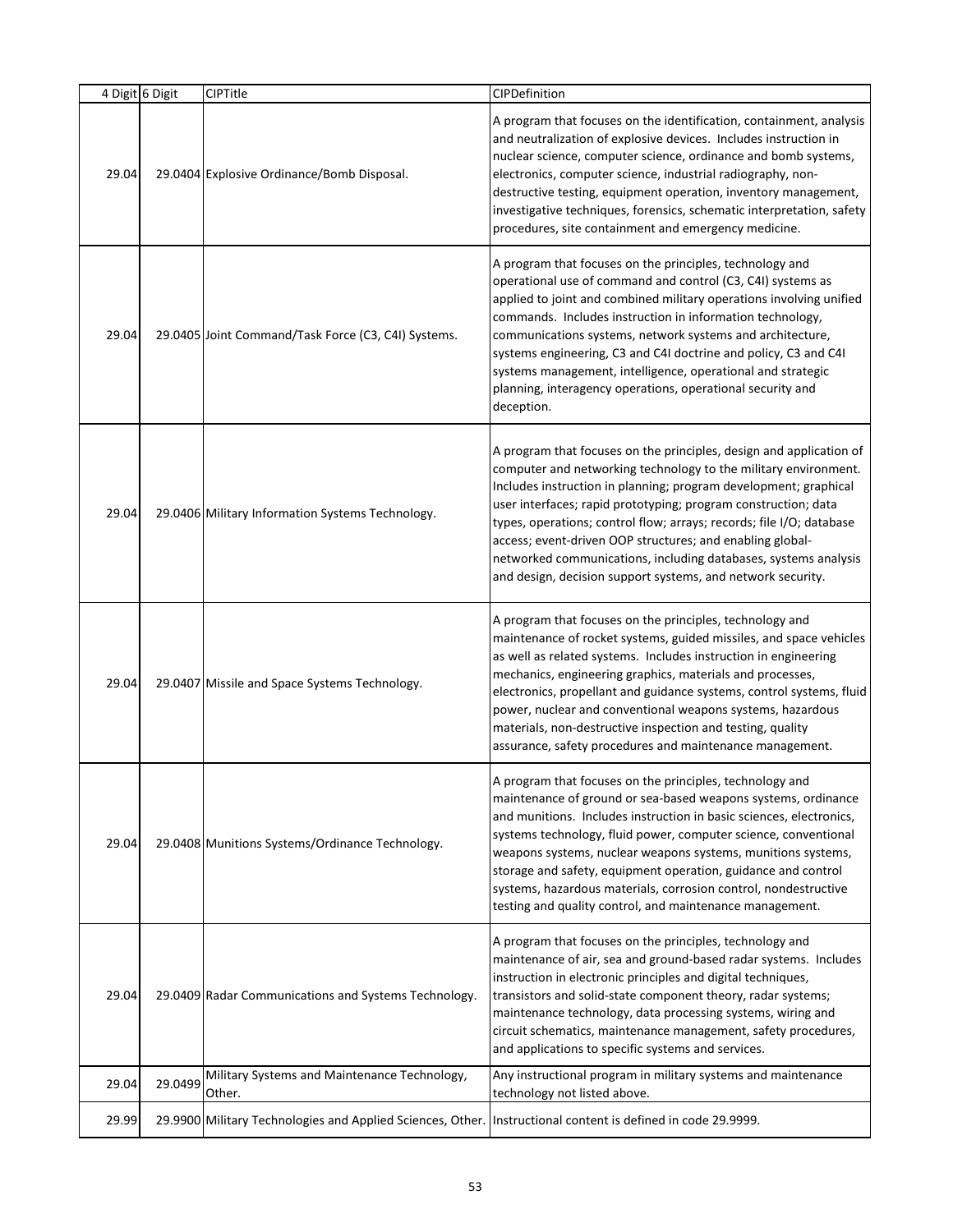|       | 4 Digit 6 Digit | <b>CIPTitle</b>                                            | CIPDefinition                                                                                                                                                                                                                                                                                                                                                                                                                                                                                                          |
|-------|-----------------|------------------------------------------------------------|------------------------------------------------------------------------------------------------------------------------------------------------------------------------------------------------------------------------------------------------------------------------------------------------------------------------------------------------------------------------------------------------------------------------------------------------------------------------------------------------------------------------|
| 29.99 |                 | 29.9999 Military Technologies and Applied Sciences, Other. | Any instructional program in military technologies and applied<br>sciences not listed above.                                                                                                                                                                                                                                                                                                                                                                                                                           |
| 30.01 |                 | 30.0100 Biological and Physical Sciences.                  | Instructional content is defined in code 30.0101.                                                                                                                                                                                                                                                                                                                                                                                                                                                                      |
| 30.01 |                 | 30.0101 Biological and Physical Sciences.                  | A program that is either a general synthesis of one or more of the<br>biological and physical sciences, or a specialization which draws<br>from the biological and physical sciences.                                                                                                                                                                                                                                                                                                                                  |
| 30.06 |                 | 30.0600 Systems Science and Theory.                        | Instructional content is defined in code 30.0601.                                                                                                                                                                                                                                                                                                                                                                                                                                                                      |
| 30.06 |                 | 30.0601 Systems Science and Theory.                        | A program with a multidisciplinary approach to the analysis and<br>solution of complex problems, requiring a combined approach<br>using data and models from the natural, social, technological,<br>behavioral and life sciences, and other specialized fields.                                                                                                                                                                                                                                                        |
| 30.08 |                 | 30.0800 Mathematics and Computer Science.                  | Instructional content is defined in code 30.0801.                                                                                                                                                                                                                                                                                                                                                                                                                                                                      |
| 30.08 |                 | 30.0801 Mathematics and Computer Science.                  | A program with a general synthesis of mathematics and computer<br>science or a specialization which draws from mathematics and<br>computer science.                                                                                                                                                                                                                                                                                                                                                                    |
| 30.10 |                 | 30.1000 Biopsychology.                                     | Instructional content is defined in code 30.1001.                                                                                                                                                                                                                                                                                                                                                                                                                                                                      |
| 30.10 |                 | 30.1001 Biopsychology.                                     | A program that focuses on biological and psychological linkages,<br>especially the linkages between biochemical and biophysical<br>activity and the functioning of the central nervous system.                                                                                                                                                                                                                                                                                                                         |
| 30.17 |                 | 30.1700 Behavioral Sciences.                               | Instructional content is defined in code 30.1701.                                                                                                                                                                                                                                                                                                                                                                                                                                                                      |
| 30.17 |                 | 30.1701 Behavioral Sciences.                               | A program with a combined or undifferentiated focus on the social<br>sciences, psychology, and biomedical sciences to study complex<br>problems of human individual and social growth and behavior.                                                                                                                                                                                                                                                                                                                    |
| 30.18 |                 | 30.1800 Natural Sciences.                                  | Instructional content is defined in code 30.1801.                                                                                                                                                                                                                                                                                                                                                                                                                                                                      |
| 30.18 |                 | 30.1801 Natural Sciences.                                  | A program with a combined or undifferentiated focus on one or<br>more of the physical and biological sciences.                                                                                                                                                                                                                                                                                                                                                                                                         |
| 30.19 |                 | 30.1900 Nutrition Sciences.                                | Instructional content is defined in code 30.1901.                                                                                                                                                                                                                                                                                                                                                                                                                                                                      |
| 30.19 |                 | 30.1901 Nutrition Sciences.                                | A scientific program that focuses on the utilization of food for<br>human growth and metabolism, in both normal and dysfunctional<br>states, from the interdisciplinary perspective of the agricultural,<br>human, biological, and biomedical sciences. Includes instruction in<br>food science, biochemistry, physiology, dietetics, food and nutrition<br>studies, biotechnology, biophysics, and the clinical sciences.                                                                                             |
| 30.25 |                 | 30.2500 Cognitive Science.                                 | Instructional content is defined in code 30.2501.                                                                                                                                                                                                                                                                                                                                                                                                                                                                      |
| 30.25 |                 | 30.2501 Cognitive Science.                                 | A program that focuses on the study of the mind and the nature of<br>intelligence from the interdisciplinary perspectives of computer<br>science, philosophy, mathematics, psychology, neuroscience, and<br>other disciplines. Includes instruction in mathematics and logic,<br>cognitive process modeling, dynamic systems, learning theories,<br>brain and cognition, neural networking, programming, and<br>applications to topics such as language acquisition, computer<br>systems, and perception and behavior. |
| 30.27 |                 | 30.2700 Human Biology.                                     | Instructional content is defined in code 30.2701.                                                                                                                                                                                                                                                                                                                                                                                                                                                                      |
| 30.27 |                 | 30.2701 Human Biology.                                     | An interdisciplinary program that focuses on understanding the<br>human being from the biological, social science, and humanities<br>perspectives and that addresses contemporary issues related to<br>biology and society, such as global health and disease,<br>environmental policy, bioethics, and biotechnology.                                                                                                                                                                                                  |
| 30.30 |                 | 30.3000 Computational Science.                             | Instructional content is defined in code 30.3001.                                                                                                                                                                                                                                                                                                                                                                                                                                                                      |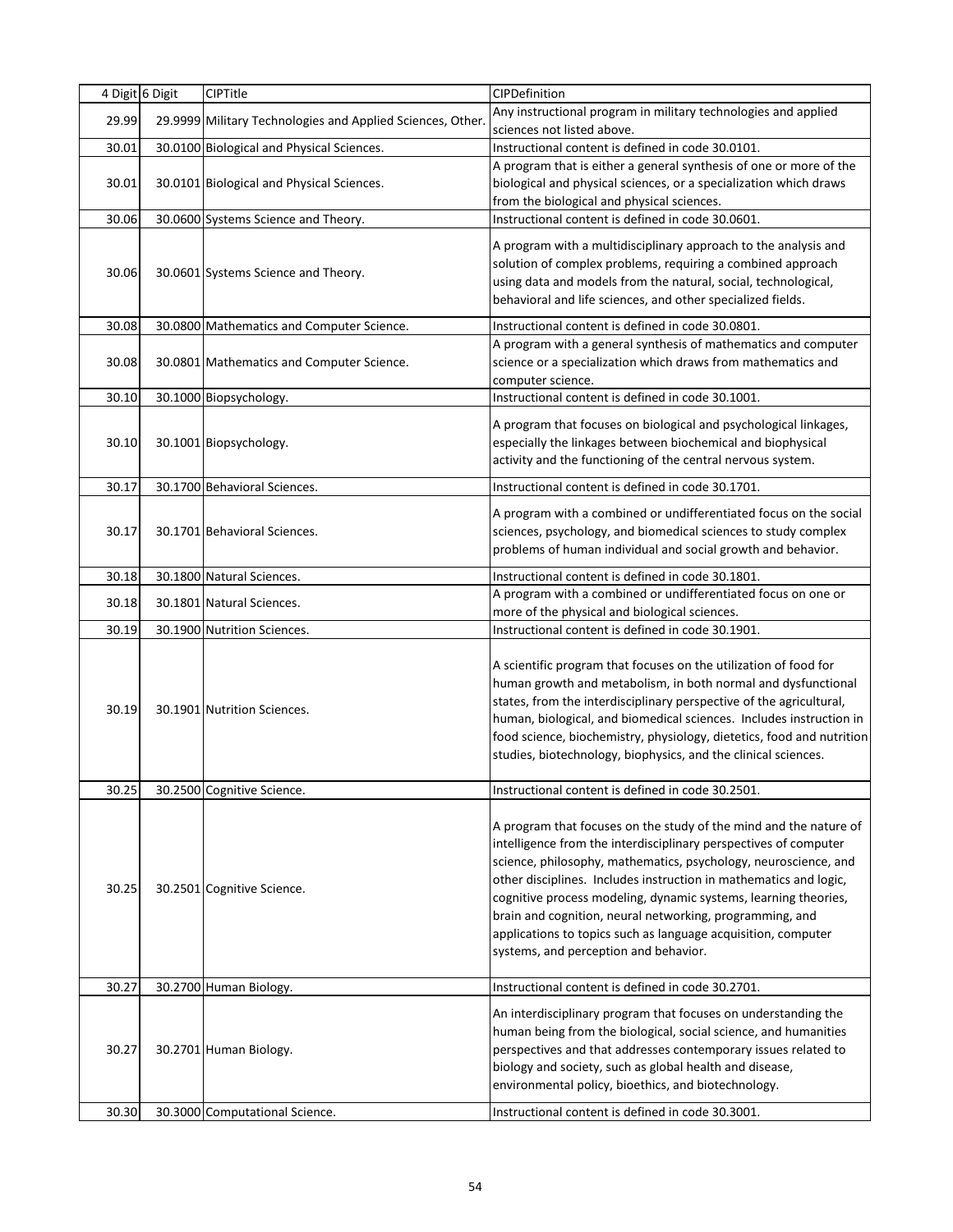|       | 4 Digit 6 Digit | <b>CIPTitle</b>                     | CIPDefinition                                                                                                                                                                                                                                                                                                                                                                                                                                                                                                                                                                     |
|-------|-----------------|-------------------------------------|-----------------------------------------------------------------------------------------------------------------------------------------------------------------------------------------------------------------------------------------------------------------------------------------------------------------------------------------------------------------------------------------------------------------------------------------------------------------------------------------------------------------------------------------------------------------------------------|
| 30.30 |                 | 30.3001 Computational Science.      | A program that focuses on the study of scientific computing and its<br>application. Includes instruction in scientific visualization, multi-<br>scale analysis, grid generation, data analysis, applied mathematics,<br>numerical algorithms, high performance parallel computing, and<br>numerical modeling and simulation with applications in science,<br>engineering and other disciplines in which computation plays an<br>integral role.                                                                                                                                    |
| 30.31 |                 | 30.3100 Human Computer Interaction. | Instructional content is defined in code 30.3101.                                                                                                                                                                                                                                                                                                                                                                                                                                                                                                                                 |
| 30.31 |                 | 30.3101 Human Computer Interaction. | An interdisciplinary program that focuses on the study of the<br>interaction between people and technology and how that<br>technology impacts society, and combines disciplines within the<br>fields of computing and information science (information systems,<br>software engineering, artificial intelligence and design) and the<br>behavior sciences (cognitive science, cognitive psychology,<br>sociology, organizational psychology, and social psychology).<br>Includes instruction in information technology, cognitive and<br>behavioral sciences, and systems design. |
| 30.32 |                 | 30.3200 Marine Sciences.            | Instructional content is defined in code 30.3201.                                                                                                                                                                                                                                                                                                                                                                                                                                                                                                                                 |
| 30.32 |                 | 30.3201 Marine Sciences.            | A program that focuses on the study of biology, chemistry, geology<br>and physics applied to marine, estuarine and coastal environments.<br>Includes instruction in marine biogeochemistry, atmosphere and<br>ocean dynamics, coastal ecology, coastal ocean processes,<br>microbial ecology, marine ecosystem modeling, and polar<br>microbiology.                                                                                                                                                                                                                               |
| 30.33 |                 | 30.3300 Sustainability Studies.     | Instructional content is defined in code 30.3301.                                                                                                                                                                                                                                                                                                                                                                                                                                                                                                                                 |
| 30.33 |                 | 30.3301 Sustainability Studies.     | A program that focuses on the concept of sustainability from an<br>interdisciplinary perspective. Includes instruction in sustainable<br>development, environmental policies, ethics, ecology, landscape<br>architecture, city and regional planning, economics, natural<br>resources, sociology, and anthropology.                                                                                                                                                                                                                                                               |
| 40.00 |                 | 40.0000 PHYSICAL SCIENCES.          | Instructional programs that focus on the scientific study of<br>inanimate objects, processes of matter and energy, and associated<br>phenomena.                                                                                                                                                                                                                                                                                                                                                                                                                                   |
| 40.01 |                 | 40.0100 Physical Sciences.          | Instructional content is defined in code 40.0101.                                                                                                                                                                                                                                                                                                                                                                                                                                                                                                                                 |
| 40.01 |                 | 40.0101 Physical Sciences.          | A program that focuses on the major topics, concepts, processes,<br>and interrelationships of physical phenomena as studied in any<br>combination of physical science disciplines.                                                                                                                                                                                                                                                                                                                                                                                                |
| 40.02 |                 | 40.0200 Astronomy and Astrophysics. | Instructional content for this group of programs is defined in codes<br>40.0201 - 40.0299.                                                                                                                                                                                                                                                                                                                                                                                                                                                                                        |
| 40.02 |                 | 40.0201 Astronomy.                  | A general program that focuses on the planetary, galactic, and<br>stellar phenomena occurring in outer space. Includes instruction in<br>celestial mechanics, cosmology, stellar physics, galactic evolution,<br>quasars, stellar distribution and motion, interstellar medium,<br>atomic and molecular constituents of astronomical phenomena,<br>planetary science, solar system evolution, and specific<br>methodologies such as optical astronomy, radioastronomy, and<br>theoretical astronomy.                                                                              |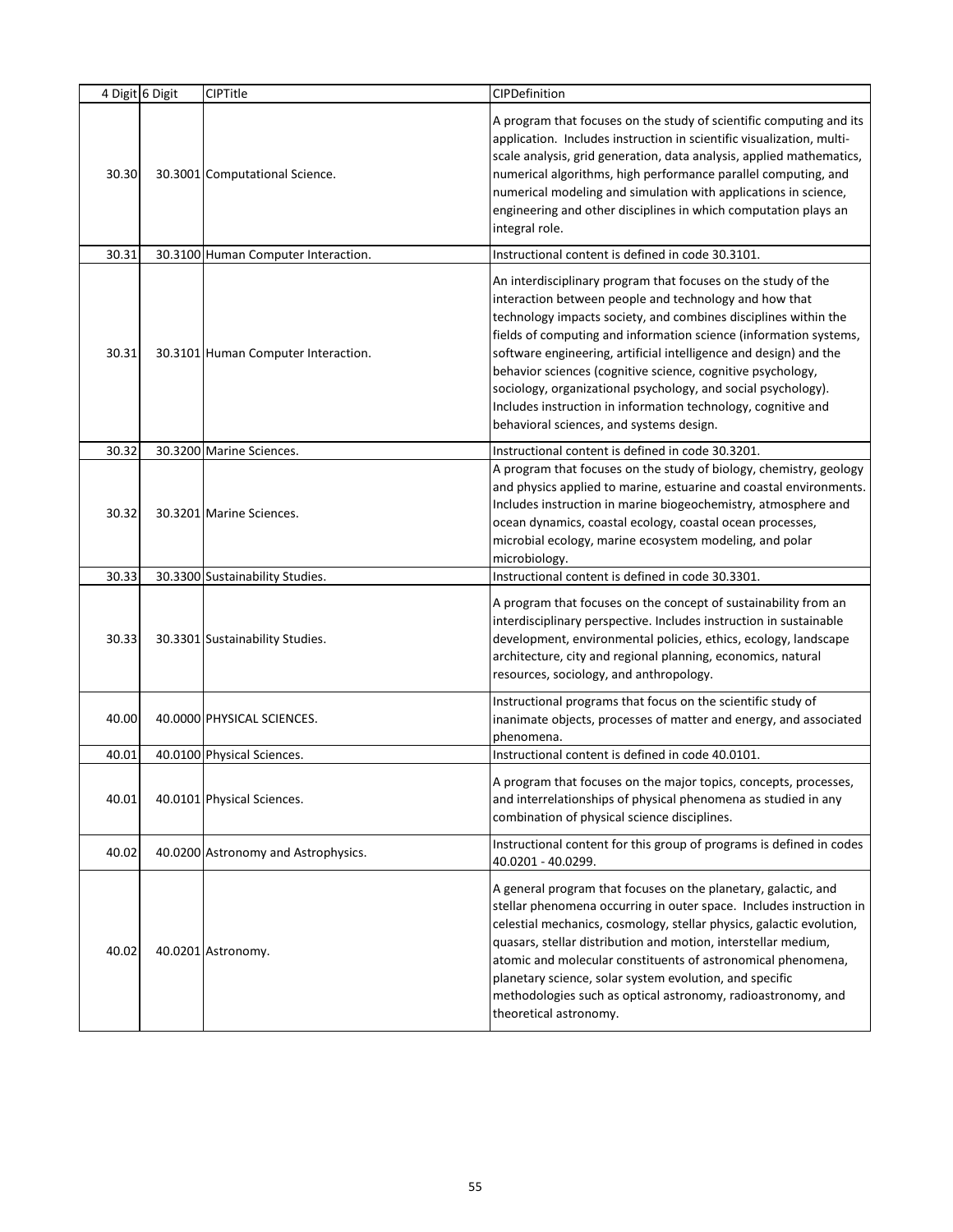|       | 4 Digit 6 Digit | <b>CIPTitle</b>                                        | CIPDefinition                                                                                                                                                                                                                                                                                                                                                                                                                                                                                                                                                                           |
|-------|-----------------|--------------------------------------------------------|-----------------------------------------------------------------------------------------------------------------------------------------------------------------------------------------------------------------------------------------------------------------------------------------------------------------------------------------------------------------------------------------------------------------------------------------------------------------------------------------------------------------------------------------------------------------------------------------|
| 40.02 |                 | 40.0202 Astrophysics.                                  | A program that focuses on the theoretical and observational study<br>of the structure, properties, and behavior of stars, star systems and<br>clusters, stellar life cycles, and related phenomena. Includes<br>instruction in cosmology, plasma kinetics, stellar physics,<br>convolution and non-equilibrium radiation transfer theory, non-<br>Euclidean geometries, mathematical modeling, galactic structure<br>theory, and relativistic astronomy.                                                                                                                                |
| 40.02 |                 | 40.0203 Planetary Astronomy and Science.               | A program that focuses on the scientific study of planets, small<br>objects, and related gravitational systems. Includes instruction in<br>the structure and composition of planetary surfaces and interiors,<br>planetary atmospheres, satellites, orbital mechanics, asteroids and<br>comets, solar system evolution and dynamics, planetary evolution,<br>gravitational physics, and radiation physics.                                                                                                                                                                              |
| 40.02 |                 | 40.0299 Astronomy and Astrophysics, Other.             | Any instructional program in astronomy and astrophysics not listed<br>above.                                                                                                                                                                                                                                                                                                                                                                                                                                                                                                            |
| 40.04 |                 | 40.0400 Atmospheric Sciences and Meteorology.          | Instructional content for this group of programs is defined in codes<br>40.0401 - 40.0499.                                                                                                                                                                                                                                                                                                                                                                                                                                                                                              |
| 40.04 |                 | 40.0401 Atmospheric Sciences and Meteorology, General. | A general program that focuses on the scientific study of the<br>composition and behavior of the atmospheric envelopes<br>surrounding the earth, the effect of earth's atmosphere on<br>terrestrial weather, and related problems of environment and<br>climate. Includes instruction in atmospheric chemistry and physics,<br>atmospheric dynamics, climatology and climate change, weather<br>simulation, weather forecasting, climate modeling and<br>mathematical theory; and studies of specific phenomena such as<br>clouds, weather systems, storms, and precipitation patterns. |
| 40.04 |                 | 40.0402 Atmospheric Chemistry and Climatology.         | A program that focuses on the scientific study of atmospheric<br>constituents, reactions, measurement techniques, and processes in<br>predictive, current, and historical contexts. Includes instruction in<br>climate modeling, gases and aerosols, trace gases, aqueous phase<br>chemistry, sinks, transport mechanisms, computer measurement,<br>climate variability, paleoclimatology, climate diagnosis, numerical<br>modeling and data analysis, ionization, recombination,<br>photoemission, and plasma chemistry.                                                               |
| 40.04 |                 | 40.0403 Atmospheric Physics and Dynamics.              | A program that focuses on the scientific study of the processes<br>governing the interactions, movement, and behavior of<br>atmospheric phenomena and related terrestrial and solar<br>phenomena. Includes instruction in cloud and precipitation<br>physics, solar radiation transfer, active and passive remote sensing,<br>atmospheric electricity and acoustics, atmospheric wave<br>phenomena, turbulence and boundary layers, solar wind,<br>geomagnetic storms, coupling, natural plasma, and energization.                                                                      |
| 40.04 |                 | 40.0404 Meteorology.                                   | A program that focuses on the scientific study of the prediction of<br>atmospheric motion and climate change. Includes instruction in<br>general circulation patterns, weather phenomena, atmospheric<br>predictability, parameterization, numerical and statistical analysis,<br>large- and mesoscale phenomena, kinematic structures,<br>precipitation processes, and forecasting techniques.                                                                                                                                                                                         |
| 40.04 |                 | 40.0499 Atmospheric Sciences and Meteorology, Other.   | Any instructional program in atmospheric sciences and<br>meteorology not listed above.                                                                                                                                                                                                                                                                                                                                                                                                                                                                                                  |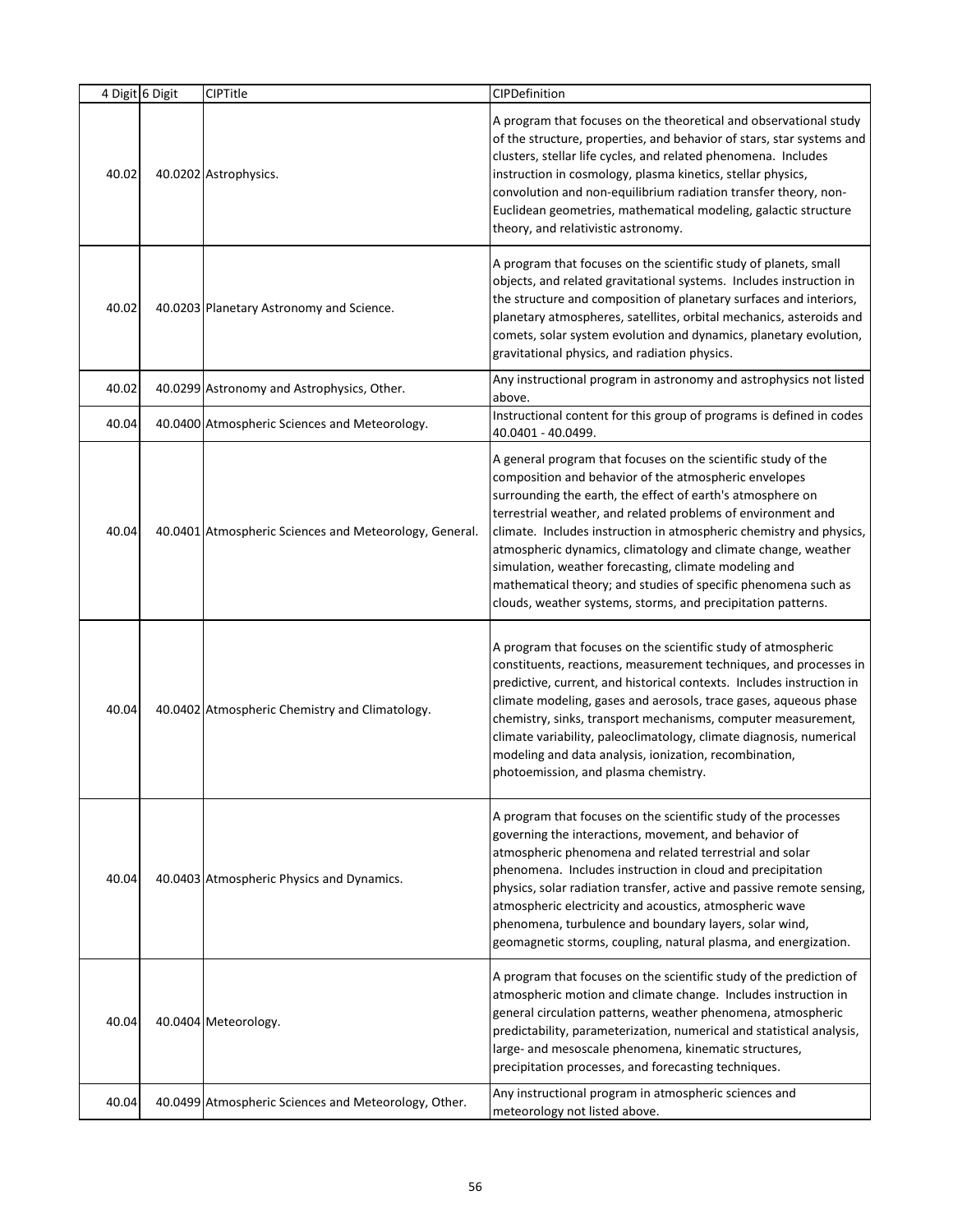|       | 4 Digit 6 Digit | CIPTitle                      | CIPDefinition                                                                                                                                                                                                                                                                                                                                                                                                                                                                                                                                              |
|-------|-----------------|-------------------------------|------------------------------------------------------------------------------------------------------------------------------------------------------------------------------------------------------------------------------------------------------------------------------------------------------------------------------------------------------------------------------------------------------------------------------------------------------------------------------------------------------------------------------------------------------------|
| 40.05 |                 | 40.0500 Chemistry.            | Instructional content for this group of programs is defined in codes<br>40.0501 - 40.0599.                                                                                                                                                                                                                                                                                                                                                                                                                                                                 |
| 40.05 |                 | 40.0501 Chemistry, General.   | A general program that focuses on the scientific study of the<br>composition and behavior of matter, including its micro- and macro-<br>structure, the processes of chemical change, and the theoretical<br>description and laboratory simulation of these phenomena.                                                                                                                                                                                                                                                                                      |
| 40.05 |                 | 40.0502 Analytical Chemistry. | A program that focuses on the scientific study of techniques for<br>analyzing and describing matter, including its precise composition<br>and the interrelationships of constituent elements and compounds.<br>Includes instruction in spectroscopy, chromatography, atomic<br>absorption, photometry, chemical modeling, mathematical<br>analysis, laboratory analysis procedures and equipment<br>maintenance, and applications to specific research, industrial and<br>health problems.                                                                 |
| 40.05 |                 | 40.0503 Inorganic Chemistry.  | A program that focuses on the scientific study of the elements and<br>their compounds, other than the hydrocarbons and their<br>derivatives. Includes instruction in the characterization and<br>synthesis of non-carbon molecules, including their structure and<br>their bonding, conductivity, and reactive properties; research<br>techniques such as spectroscopy, X-ray diffraction, and<br>photoelectron analysis; and the study of specific compounds, such<br>as transition metals, and compounds composed of inorganic and<br>organic molecules. |
| 40.05 |                 | 40.0504 Organic Chemistry.    | A program that focuses on the scientific study of the properties and<br>behavior of hydrocarbon compounds and their derivatives. Includes<br>instruction in molecular conversion and synthesis, molecular<br>synthesis and design, the molecular structure of living cells and<br>systems, the mutual reactivity of organic and inorganic compounds<br>in combination, the spectroscopic analysis of hydrocarbon<br>compounds, and applications to specific problems in research,<br>industry, and health.                                                 |
| 40.05 |                 | 40.0506 Physical Chemistry.   | A program that focuses on the scientific study of understanding and<br>predicting the behavior of chemical systems ranging from nuclear<br>particles to atoms, molecules, clusters, biological materials and<br>macroscopic assemblies. Includes instruction in quantum<br>mechanics, spectroscopy, thermodynamics, statistical mechanics,<br>reaction dynamics, group theory, collision theory, and polymer<br>science.                                                                                                                                   |
| 40.05 |                 | 40.0507 Polymer Chemistry.    | A program that focuses on the scientific study of synthesized<br>macromolecules and their interactions with other substances.<br>Includes instruction in molecular bonding theory, polymerization,<br>properties and behavior of unstable compounds, the development<br>of tailored polymers, transition phenomena, and applications to<br>specific industrial problems and technologies.                                                                                                                                                                  |
| 40.05 |                 | 40.0508 Chemical Physics.     | A program that focuses on the scientific study of structural<br>phenomena combining the disciplines of physical chemistry and<br>atomic/molecular physics. Includes instruction in heterogeneous<br>structures, alignment and surface phenomena, quantum theory,<br>mathematical physics, statistical and classical mechanics, chemical<br>kinetics, and laser physics.                                                                                                                                                                                    |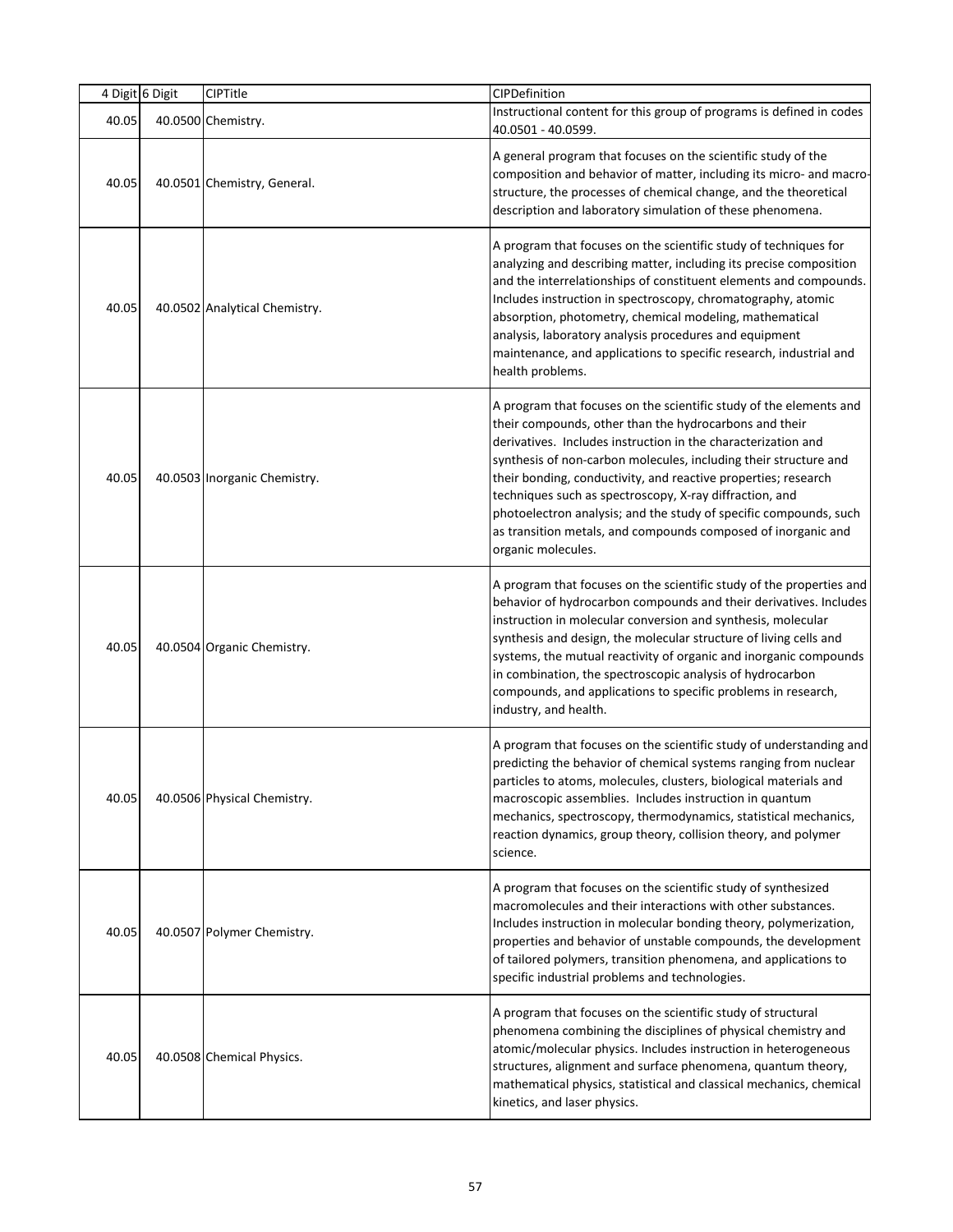|       | 4 Digit 6 Digit | <b>CIPTitle</b>                                    | CIPDefinition                                                                                                                                                                                                                                                                                                                                                                                                                                                                                                  |
|-------|-----------------|----------------------------------------------------|----------------------------------------------------------------------------------------------------------------------------------------------------------------------------------------------------------------------------------------------------------------------------------------------------------------------------------------------------------------------------------------------------------------------------------------------------------------------------------------------------------------|
| 40.05 |                 | 40.0509 Environmental Chemistry.                   | A program that focuses on the scientific study of natural systems<br>(air, water, and soil) through the use of chemical techniques and<br>instrumentation, with an emphasis on the movement and fate of<br>pollutants and chemical aspects of contaminant remediation.<br>Includes instruction in analytical, inorganic, organic, and physical<br>chemistry; aquatic, soil, and atmospheric chemistry; environmental<br>engineering; environmental toxicology; and analytical methods.                         |
| 40.05 |                 | 40.0510 Forensic Chemistry.                        | A program that focuses on the application of chemical techniques<br>and instrumentation to the analysis and evaluation of physical<br>evidence to aid in criminal investigations. Includes instruction in<br>analytical, inorganic, organic, and physical chemistry; biochemistry;<br>forensic toxicology; instrumental analysis; crime scene processing;<br>criminal investigation; forensic laboratory technology; and<br>applicable law.                                                                    |
| 40.05 |                 | 40.0511 Theoretical Chemistry.                     | A program that focuses on the study of mathematical and<br>computational methods and fundamental laws of physics to<br>describe chemical phenomena and to develop empirical models of<br>molecules and their interactions. Includes instruction in properties<br>of small, isolated molecules; dynamics of elementary chemical<br>processes; reaction pathways of organic molecules; hydrogen<br>bonding patterns in liquids; reaction rates of biological pathways;<br>and advanced computational techniques. |
| 40.05 |                 | 40.0599 Chemistry, Other.                          | Any instructional program in chemistry not listed above.                                                                                                                                                                                                                                                                                                                                                                                                                                                       |
| 40.06 |                 | 40.0600 Geological and Earth Sciences/Geosciences. | Instructional content for this group of programs is defined in codes<br>40.0601 - 40.0699.                                                                                                                                                                                                                                                                                                                                                                                                                     |
| 40.06 |                 | 40.0601 Geology/Earth Science, General.            | A program that focuses on the scientific study of the earth; the<br>forces acting upon it; and the behavior of the solids, liquids and<br>gases comprising it. Includes instruction in historical geology,<br>geomorphology, and sedimentology, the chemistry of rocks and<br>soils, stratigraphy, mineralogy, petrology, geostatistics,<br>volcanology, glaciology, geophysical principles, and applications to<br>research and industrial problems.                                                          |
| 40.06 |                 | 40.0602 Geochemistry.                              | A program that focuses on the scientific study of the chemical<br>properties and behavior of the silicates and other substances<br>forming, and formed by geomorphological processes of the earth<br>and other planets. Includes instruction in chemical<br>thermodynamics, equilibrium in silicate systems, atomic bonding,<br>isotopic fractionation, geochemical modeling, specimen analysis,<br>and studies of specific organic and inorganic substances.                                                  |
| 40.06 |                 | 40.0603 Geophysics and Seismology.                 | A program that focuses on the scientific study of the physics of<br>solids and its application to the study of the earth and other<br>planets. Includes instruction in gravimetric, seismology,<br>earthquake forecasting, magnetrometry, electrical properties of<br>solid bodies, plate tectonics, active deformation, thermodynamics,<br>remote sensing, geodesy, and laboratory simulations of geological<br>processes.                                                                                    |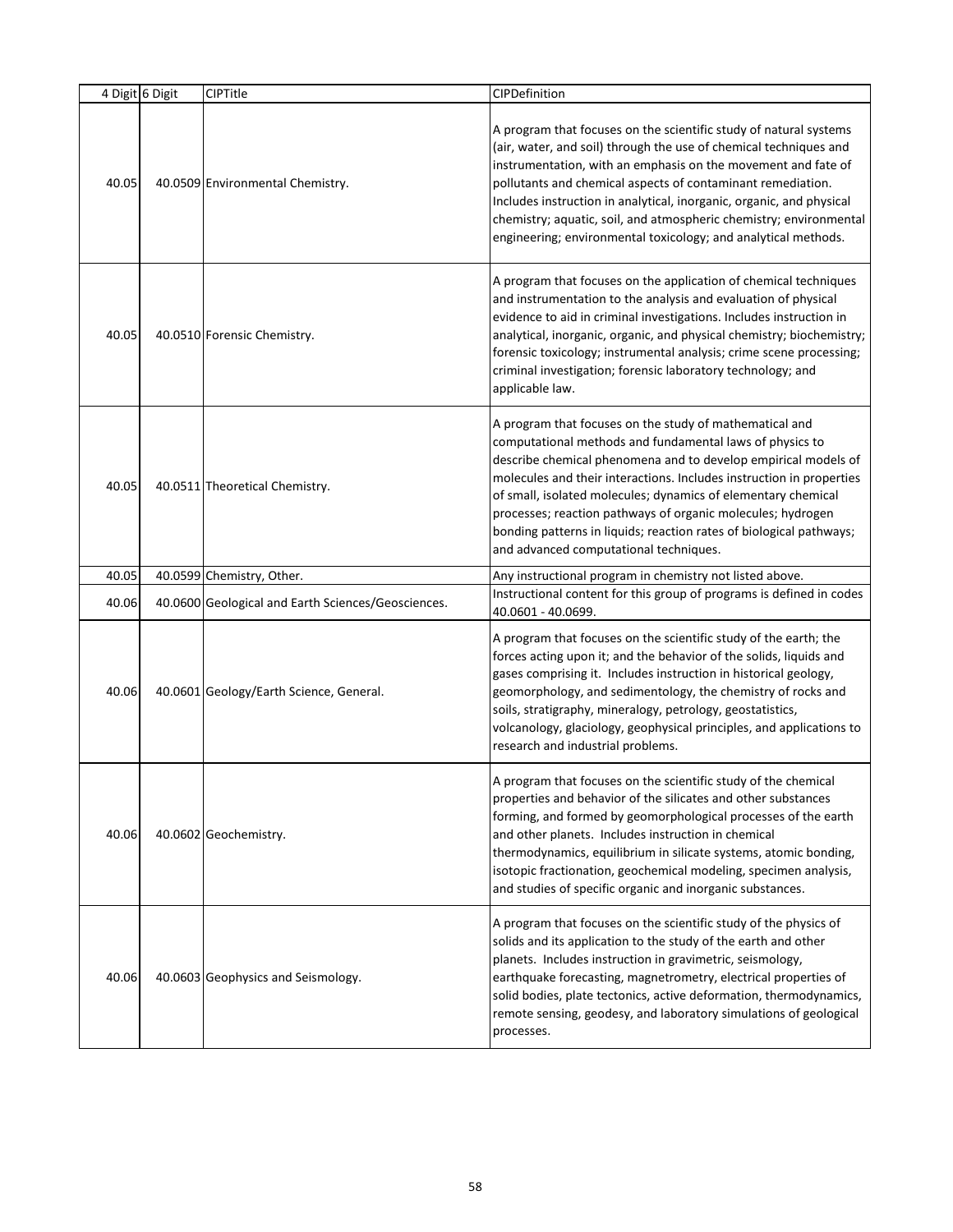|       | 4 Digit 6 Digit  | <b>CIPTitle</b>                                          | CIPDefinition                                                                                                                                                                                                                                                                                                                                                                                                                                                                                                                                     |
|-------|------------------|----------------------------------------------------------|---------------------------------------------------------------------------------------------------------------------------------------------------------------------------------------------------------------------------------------------------------------------------------------------------------------------------------------------------------------------------------------------------------------------------------------------------------------------------------------------------------------------------------------------------|
| 40.06 |                  | 40.0604 Paleontology.                                    | A program that focuses on the scientific study of extinct life forms<br>and associated fossil remains, and the reconstruction and analysis<br>of ancient life forms, ecosystems, and geologic processes. Includes<br>instruction in sedimentation and fossilization processes, fossil<br>chemistry, evolutionary biology, paleoecology, paleoclimatology,<br>trace fossils, micropaleontology, invertebrate paleontology,<br>vertebrate paleontology, paleobotany, field research methods, and<br>laboratory research and conservation methods.   |
| 40.06 |                  | 40.0605 Hydrology and Water Resources Science.           | A program that focuses on the scientific study of the occurrence,<br>circulation, distribution, chemical and physical properties, and<br>environmental interaction of surface and subsurface waters,<br>including groundwater. Includes instruction in geophysics,<br>thermodynamics, fluid mechanics, chemical physics,<br>geomorphology, mathematical modeling, hydrologic analysis,<br>continental water processes, global water balance, and<br>environmental science.                                                                        |
| 40.06 |                  | 40.0606 Geochemistry and Petrology.                      | A program that focuses on the scientific study of the igneous,<br>metamorphic, and hydrothermal processes within the earth and<br>the mineral, fluid, rock, and ore deposits resulting from them.<br>Includes instruction in mineralogy, crystallography, petrology,<br>volcanology, economic geology, meteoritics, geochemical<br>reactions, deposition, compound transformation, core studies,<br>theoretical geochemistry, computer applications, and laboratory<br>studies.                                                                   |
| 40.06 |                  | 40.0607 Oceanography, Chemical and Physical.             | A program that focuses on the scientific study of the chemical<br>components, mechanisms, structure, and movement of ocean<br>waters and their interaction with terrestrial and atmospheric<br>phenomena. Includes instruction in material inputs and outputs,<br>chemical and biochemical transformations in marine systems,<br>equilibria studies, inorganic and organic ocean chemistry,<br>oceanographic processes, sediment transport, zone processes,<br>circulation, mixing, tidal movements, wave properties, and<br>seawater properties. |
| 40.06 |                  | 40.0699 Geological and Earth Sciences/Geosciences, Other | Any instructional program in geological and related sciences not<br>listed above.                                                                                                                                                                                                                                                                                                                                                                                                                                                                 |
| 40.08 | 40.0800 Physics. |                                                          | Instructional content for this group of programs is defined in codes<br>40.0801 - 40.0899.                                                                                                                                                                                                                                                                                                                                                                                                                                                        |
| 40.08 |                  | 40.0801 Physics, General.                                | A general program that focuses on the scientific study of matter<br>and energy, and the formulation and testing of the laws governing<br>the behavior of the matter-energy continuum. Includes instruction<br>in classical and modern physics, electricity and magnetism,<br>thermodynamics, mechanics, wave properties, nuclear processes,<br>relativity and quantum theory, quantitative methods, and<br>laboratory methods.                                                                                                                    |
| 40.08 |                  | 40.0802 Atomic/Molecular Physics.                        | A program that focuses on the scientific study of the behavior of<br>matter-energy phenomena at the level of atoms and molecules.<br>Includes instruction in chemical physics, atomic forces and<br>structure, molecular orbital theory, magnetic resonance, molecular<br>bonding, phase equilibria, quantum theory of solids, and<br>applications to the study of specific elements and higher<br>compounds.                                                                                                                                     |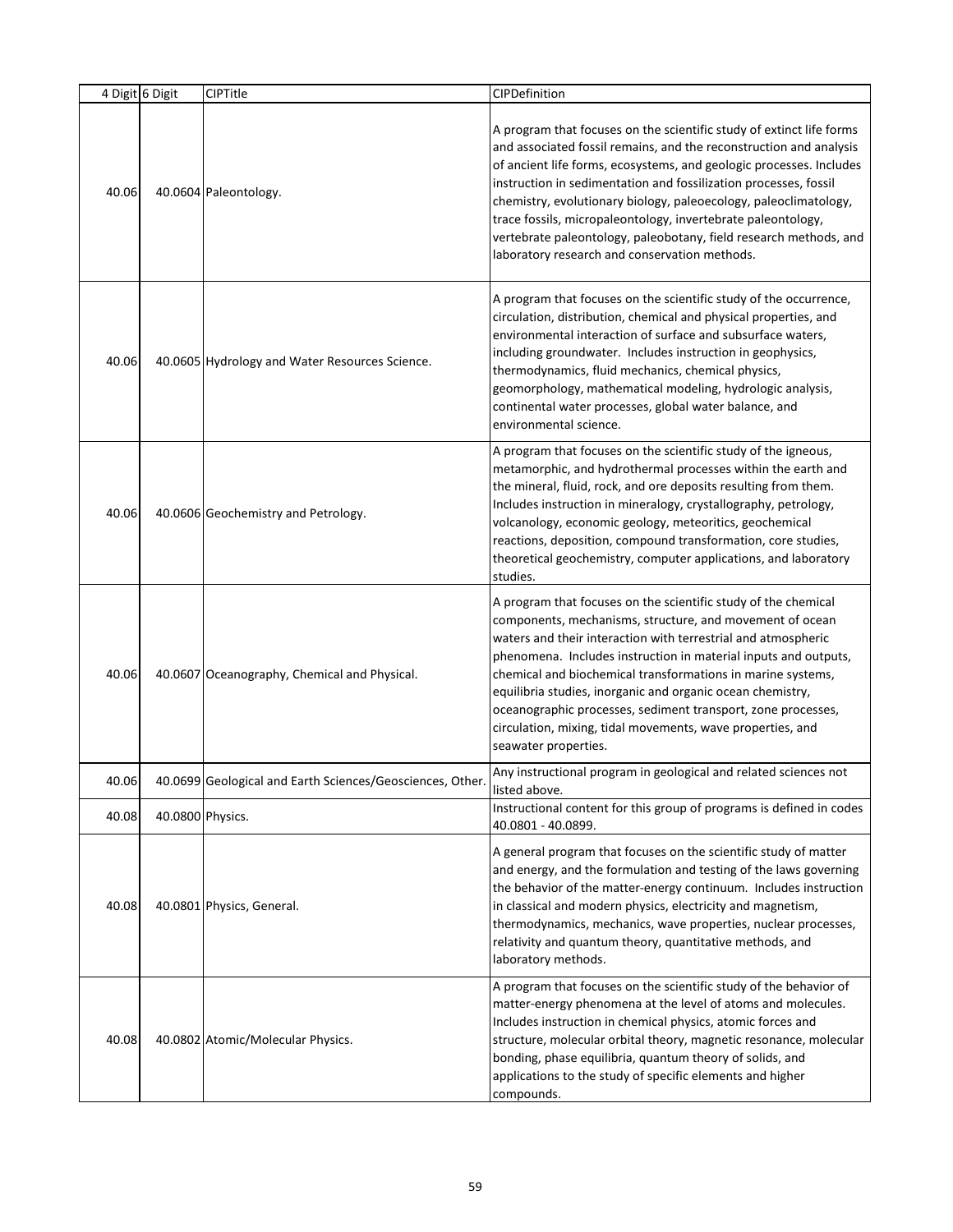| 4 Digit 6 Digit | <b>CIPTitle</b>                                 | CIPDefinition                                                                                                                                                                                                                                                                                                                                                                                                                                                                                                            |
|-----------------|-------------------------------------------------|--------------------------------------------------------------------------------------------------------------------------------------------------------------------------------------------------------------------------------------------------------------------------------------------------------------------------------------------------------------------------------------------------------------------------------------------------------------------------------------------------------------------------|
| 40.08           | 40.0804 Elementary Particle Physics.            | A program that focuses on the scientific study of the basic<br>constituents of sub-atomic matter and energy, and the forces<br>governing fundamental processes. Includes instruction in quantum<br>theory, field theory, single-particle systems, perturbation and<br>scattering theory, matter-radiation interaction, symmetry, quarks,<br>capture, Schroedinger mechanics, methods for detecting particle<br>emission and absorption, and research equipment operation and<br>maintenance.                             |
| 40.08           | 40.0805 Plasma and High-Temperature Physics.    | A program that focuses on the scientific study of properties and<br>behavior of matter at high temperatures, such that molecular and<br>atomic structures are in a disassociated ionic or electronic state.<br>Includes instruction in magnetohydrodynamics, free electron<br>phenomena, fusion theory, electromagnetic fields and dynamics,<br>plasma and non-linear wave theory, instability theory, plasma<br>shock phenomena, quantitative modeling, and research equipment<br>operation and maintenance.            |
| 40.08           | 40.0806 Nuclear Physics.                        | A program that focuses on the scientific study of the properties and<br>behavior of atomic nuclei. Includes instruction in nuclear reaction<br>theory, quantum mechanics, energy conservation, nuclear fission<br>and fusion, strong and weak forces, nuclear modeling, nuclear<br>decay, nucleon scattering, pairing, photon and electron reactions,<br>the physics of nuclear effects, statistical methods, and research<br>equipment operation and maintenance.                                                       |
| 40.08           | 40.0807 Optics/Optical Sciences.                | A program that focuses on the scientific study of light energy,<br>including its structure, properties and behavior under different<br>conditions. Includes instruction in wave theory, wave mechanics,<br>electromagnetic theory, physical optics, geometric optics, quantum<br>theory of light, photon detecting, laser theory, wall and beam<br>properties, chaotic light, non-linear optics, harmonic generation,<br>optical systems theory, and applications to engineering problems.                               |
| 40.08           | 40.0808 Condensed Matter and Materials Physics. | A program that focuses on the scientific study of macroscopic<br>physical phenomena and properties that arise from basic<br>microscopic interactions. Includes instruction in low-temperature<br>and solid-state physics, x-ray physics, liquids and soft materials,<br>including the study of semiconductors, metals, superliquids,<br>magnets, superconductors, glasses, gels, polymers, colloids, neural<br>networks, and macromolecules.                                                                             |
| 40.08           | 40.0809 Acoustics.                              | A program that focuses on the scientific study of sound, and the<br>properties and behavior of acoustic wave phenomena under<br>different conditions. Includes instruction in wave theory, the<br>acoustic wave equation, energy transformation, vibration<br>phenomena, sound reflection and transmission, scattering and<br>surface wave phenomena, singularity expansion theory, ducting,<br>and applications to specific research problems such as underwater<br>acoustics, crystallography, and health diagnostics. |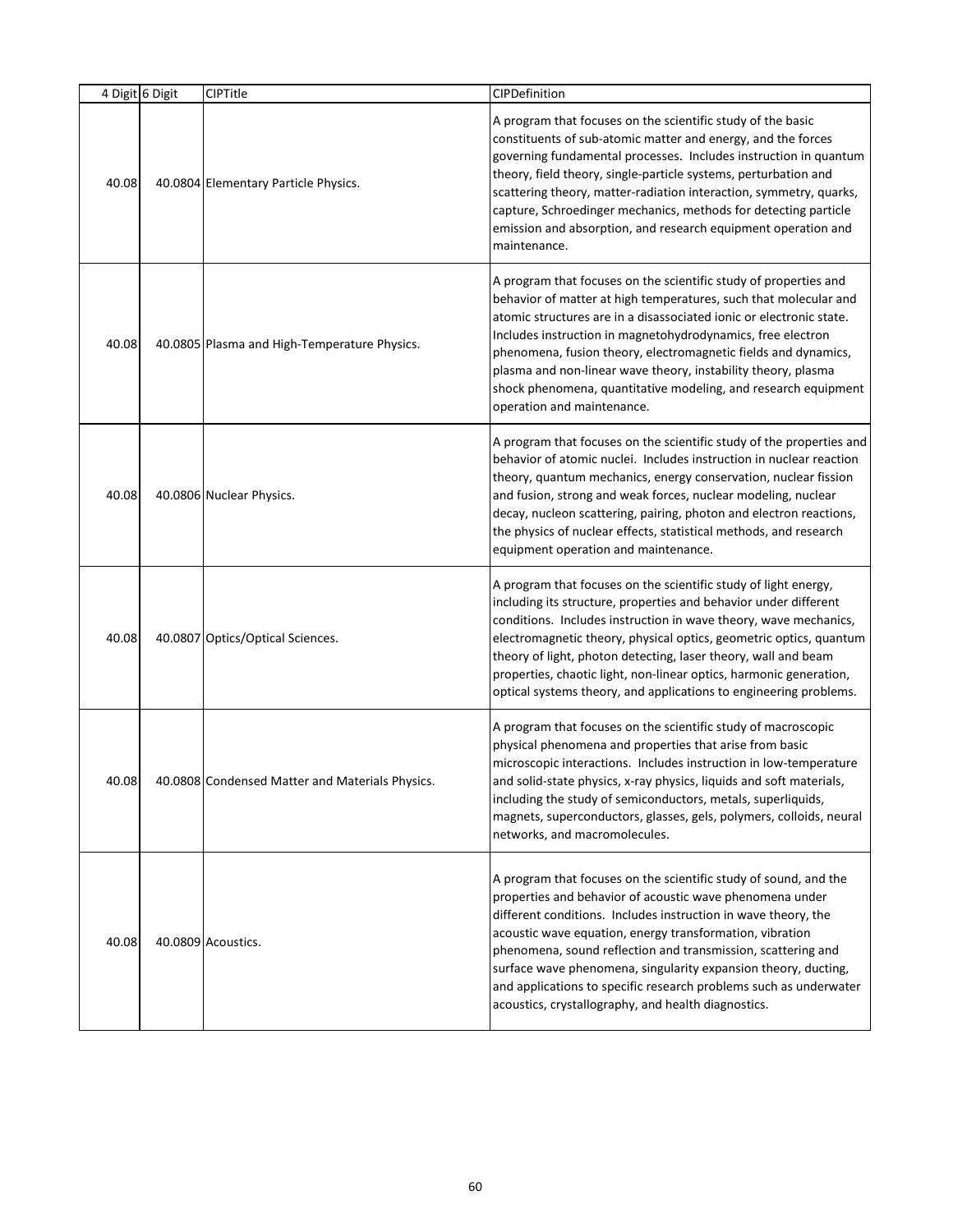|       | 4 Digit 6 Digit | CIPTitle                                                       | CIPDefinition                                                                                                                                                                                                                                                                                                                                                                                                                                                                                                                                              |
|-------|-----------------|----------------------------------------------------------------|------------------------------------------------------------------------------------------------------------------------------------------------------------------------------------------------------------------------------------------------------------------------------------------------------------------------------------------------------------------------------------------------------------------------------------------------------------------------------------------------------------------------------------------------------------|
| 40.08 |                 | 40.0810 Theoretical and Mathematical Physics.                  | A program that focuses on the scientific and mathematical<br>formulation and evaluation of the physical laws governing, and<br>models describing, matter-energy phenomena, and the analysis of<br>related experimental designs and results. Includes instruction in<br>classical and quantum theory, relativity theory, field theory,<br>mathematics of infinite series, vector and coordinate analysis, wave<br>and particle theory, advanced applied calculus and geometry,<br>analyses of continuum, cosmology, and statistical theory and<br>analysis. |
| 40.08 |                 | 40.0899 Physics, Other.                                        | Any instructional program in physics not listed above.                                                                                                                                                                                                                                                                                                                                                                                                                                                                                                     |
| 40.10 |                 | 40.1000 Materials Sciences.                                    | Instructional content for this group of programs is defined in codes<br>40.1001 - 40.1099.                                                                                                                                                                                                                                                                                                                                                                                                                                                                 |
| 40.10 |                 | 40.1001 Materials Science.                                     | A program that focuses on the general application of mathematical<br>and scientific principles to the analysis and evaluation of the<br>characteristics and behavior of solids, including internal structure,<br>chemical properties, transport and energy flow properties,<br>thermodynamics of solids, stress and failure factors, chemical<br>transformation states and processes, compound materials, and<br>research on industrial applications of specific materials.                                                                                |
| 40.10 |                 | 40.1002 Materials Chemistry.                                   | A program that focuses on the synthesis and study of organic or<br>inorganic materials and their electronic, magnetic, optical or<br>mechanical properties. Includes instruction in advanced materials<br>for photonics, lasers, chemical sensors and arrays or<br>nanochemistry; semiconductor nanowires; and molecular<br>electronics.                                                                                                                                                                                                                   |
| 40.10 |                 | 40.1099 Materials Sciences, Other.                             | Any instructional program in materials sciences not listed above.                                                                                                                                                                                                                                                                                                                                                                                                                                                                                          |
| 40.99 |                 | 40.9900 Physical Sciences, Other.                              | Instructional content is defined in code 40.9999.                                                                                                                                                                                                                                                                                                                                                                                                                                                                                                          |
| 40.99 |                 | 40.9999 Physical Sciences, Other.                              | Any instructional program in physical sciences not listed above.                                                                                                                                                                                                                                                                                                                                                                                                                                                                                           |
| 41.00 |                 | 41.0000 SCIENCE TECHNOLOGIES/TECHNICIANS.                      | Instructional programs that prepare individuals to apply scientific<br>principles and technical skills in support of scientific research and<br>development.                                                                                                                                                                                                                                                                                                                                                                                               |
| 41.00 |                 | 41.0000 Science Technologies/Technicians, General.             | Instructional content is defined in code 41.0000.                                                                                                                                                                                                                                                                                                                                                                                                                                                                                                          |
| 41.00 |                 | 41.0000 Science Technologies/Technicians, General.             | A general program that prepares individuals to apply scientific<br>principles and technical skills in support of scientific research and<br>development. Includes instruction in standard laboratory practices<br>and procedures; techniques for analysis, testing and inspection;<br>laboratory instrumentation and equipment operation and<br>maintenance; laboratory and materials handling safety; and<br>computer applications.                                                                                                                       |
| 41.01 | 41.0100         | Biology Technician/Biotechnology Laboratory<br>Technician.     | Instructional content is defined in code 41.0101.                                                                                                                                                                                                                                                                                                                                                                                                                                                                                                          |
| 41.01 | 41.0101         | Biology Technician/Biotechnology Laboratory<br>Technician.     | A program that prepares individuals to apply scientific principles<br>and technical skills in support of biologists and biotechnologists in<br>research, industrial, and government settings. Includes instruction<br>in fermentation technology, cell culturing, protein purification,<br>biologic synthesis, assaying and testing, quality control, industrial<br>microbiology, bioprocessing, chromatography and bioseparation,<br>genetic technology, laboratory and hazardous materials safety, and<br>computer applications.                         |
| 41.02 | 41.0200         | Nuclear and Industrial Radiologic<br>Technologies/Technicians. | Instructional content for this group of programs is defined in codes<br>41.0204 - 41.0299.                                                                                                                                                                                                                                                                                                                                                                                                                                                                 |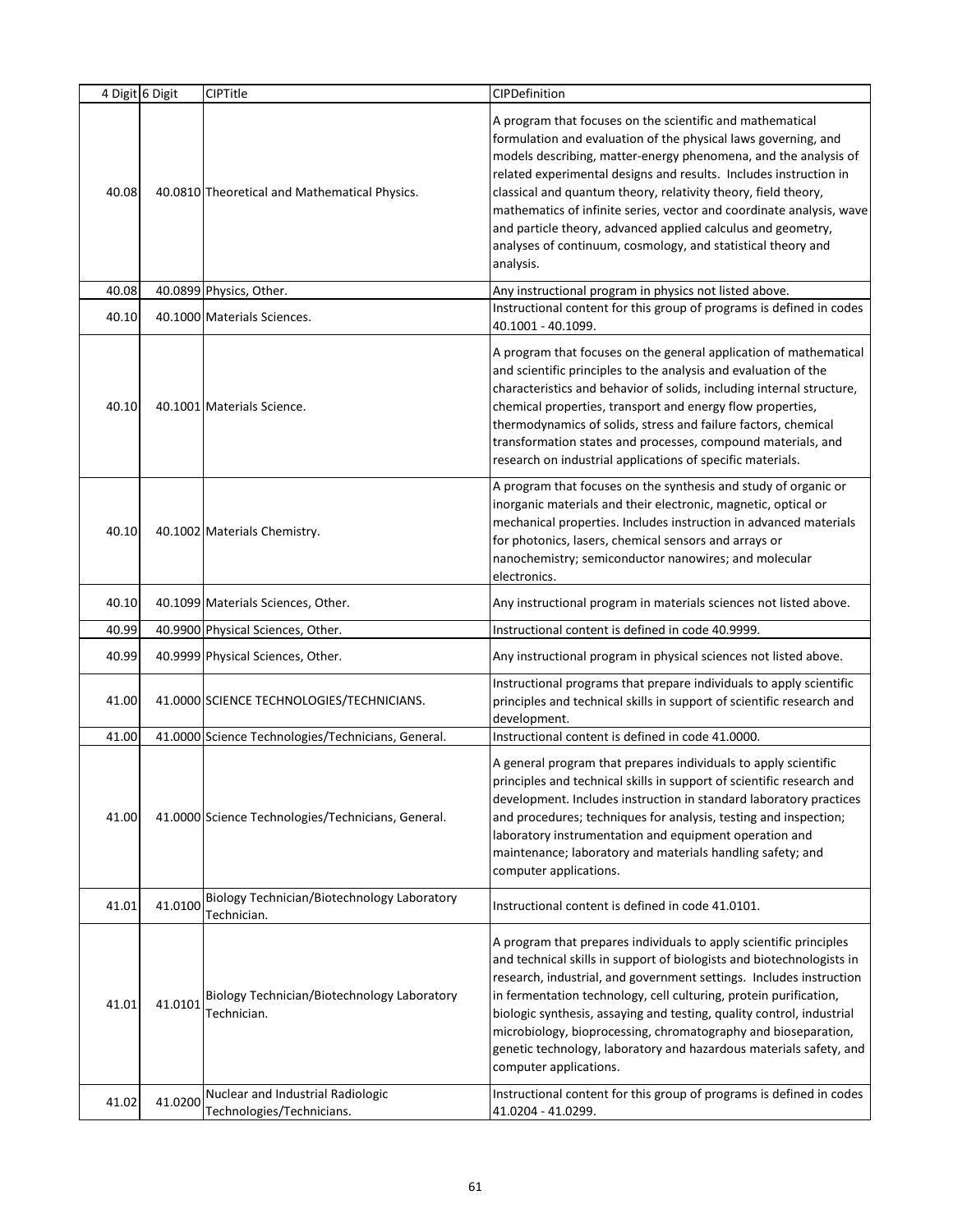|       | 4 Digit 6 Digit | CIPTitle                                                                               | CIPDefinition                                                                                                                                                                                                                                                                                                                                                                                                                                                                                                                                                  |
|-------|-----------------|----------------------------------------------------------------------------------------|----------------------------------------------------------------------------------------------------------------------------------------------------------------------------------------------------------------------------------------------------------------------------------------------------------------------------------------------------------------------------------------------------------------------------------------------------------------------------------------------------------------------------------------------------------------|
| 41.02 |                 | 41.0204 Industrial Radiologic Technology/Technician.                                   | A program that prepares individuals to apply scientific principles<br>and technical skills to the operation of industrial and research<br>testing equipment using radioisotopes. Includes instruction in x-ray<br>analysis of materials, nondestructive testing and inspection of<br>materials, and continuous measurement of paper or metal<br>thickness.                                                                                                                                                                                                     |
| 41.02 |                 | 41.0205 Nuclear/Nuclear Power Technology/Technician.                                   | A program that prepares individuals to apply scientific principles<br>and technical skills in support of research scientists and operating<br>engineers engaged in the running of nuclear reactors, and in<br>nuclear materials processing and disposal. Includes instruction in<br>basic nuclear physics and nuclear engineering, monitoring and<br>safety procedures, radioactive materials handling and disposal,<br>equipment maintenance and operation, and record keeping.                                                                               |
| 41.02 | 41.0299         | Nuclear and Industrial Radiologic                                                      | Any instructional program in nuclear and industrial radiologic                                                                                                                                                                                                                                                                                                                                                                                                                                                                                                 |
| 41.03 |                 | Technologies/Technicians, Other.<br>41.0300 Physical Science Technologies/Technicians. | technologies not listed above.<br>Instructional content for this group of programs is defined in codes<br>41.0301 - 41.0399.                                                                                                                                                                                                                                                                                                                                                                                                                                   |
| 41.03 |                 | 41.0301 Chemical Technology/Technician.                                                | A program that prepares individuals to apply scientific principles<br>and technical skills in support of chemical and biochemical research<br>and industrial operations. Includes instruction in principles of<br>chemistry and biochemistry, technical mathematics, computer<br>applications, radiochemistry, industrial biochemistry, chemical<br>instrumentation, physical chemistry, laboratory research methods,<br>industrial processing methods and equipment, and test equipment<br>operation and maintenance.                                         |
| 41.03 |                 | 41.0303 Chemical Process Technology.                                                   | A program that prepares individuals to apply scientific principles<br>and technical skills to the operation of chemical processing<br>equipment in industries such as chemical manufacturing,<br>petroleum refining, pharmaceutical manufacturing, and waste<br>water treatment. Includes instruction in mathematics, chemistry,<br>and physics; computer applications; chemical and refinery plant<br>operations, processes, and equipment; safety, health, and<br>environment; instrumentation; troubleshooting; and applications<br>to specific industries. |
| 41.03 |                 | 41.0399 Physical Science Technologies/Technicians, Other.                              | Any instructional program in physical science technologies not<br>listed above.                                                                                                                                                                                                                                                                                                                                                                                                                                                                                |
| 41.99 |                 | 41.9900 Science Technologies/Technicians, Other.                                       | Instructional content is defined in code 41.9999.                                                                                                                                                                                                                                                                                                                                                                                                                                                                                                              |
| 41.99 |                 | 41.9999 Science Technologies/Technicians, Other.                                       | Any instructional program in science technologies not listed above.                                                                                                                                                                                                                                                                                                                                                                                                                                                                                            |
| 42.27 |                 | 42.2700 Research and Experimental Psychology.                                          | Instructional content for this group of programs is defined in codes<br>42.2701 - 42.2799.                                                                                                                                                                                                                                                                                                                                                                                                                                                                     |
| 42.27 |                 | 42.2701 Cognitive Psychology and Psycholinguistics.                                    | A program that focuses on the scientific study of the mechanisms<br>and processes of learning and thinking, and associated information<br>encoding, decoding, processing and transmitting systems. Includes<br>instruction in theories of cognition and intelligence; studies of<br>cognitive processes such as memory, sensation, perception, pattern<br>recognition, problem solving, and conceptual thinking; cybernetics;<br>psycholinguistics; and the study of biological and social<br>communications mechanisms and processes.                         |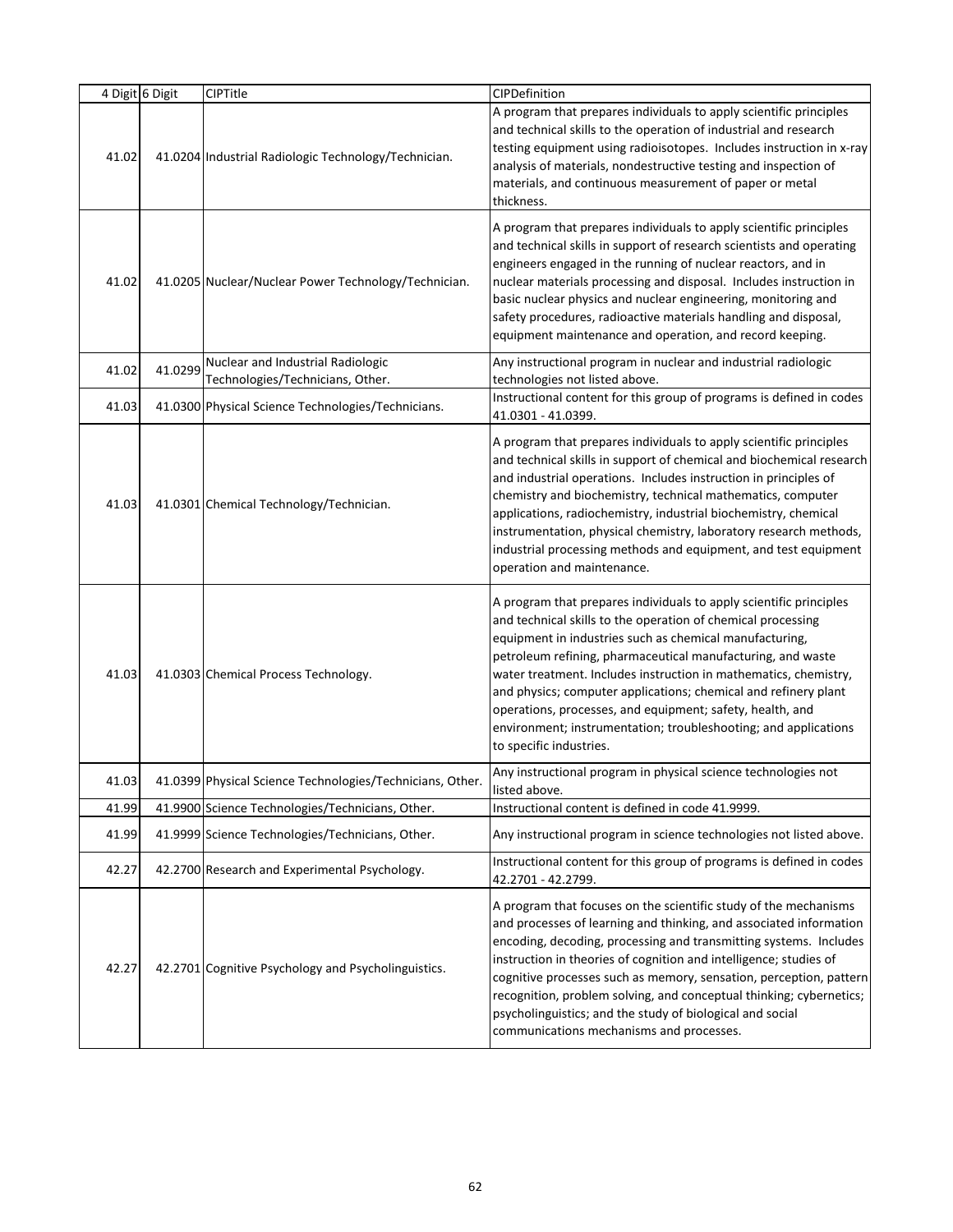| 4 Digit 6 Digit | CIPTitle                                           | CIPDefinition                                                                                                                                                                                                                                                                                                                                                                                                                                                                                                                                                                                                  |
|-----------------|----------------------------------------------------|----------------------------------------------------------------------------------------------------------------------------------------------------------------------------------------------------------------------------------------------------------------------------------------------------------------------------------------------------------------------------------------------------------------------------------------------------------------------------------------------------------------------------------------------------------------------------------------------------------------|
| 42.27           | 42.2702 Comparative Psychology.                    | A program that focuses on the behavior of members of particular<br>species or groups and the relationship of the behaviors of the<br>species or group to their evolutionary origins. Includes instruction<br>in differential psychology, experimental and physiological<br>psychology, psychopharmacology, psychology of individual<br>differences, reinforcement theory, and neurophysiology.                                                                                                                                                                                                                 |
| 42.27           | 42.2703 Developmental and Child Psychology.        | A program that focuses on the scientific study of the psychological<br>growth and development of individuals from infancy through<br>adulthood. Includes instruction in cognitive and perceptual<br>development, emotional development, personality development,<br>the effects of biological maturation on behavior, theories of<br>cognitive growth and related research methods, testing and<br>assessment methods for different age levels, research on child and<br>adolescent behavior therapy, and the psychology of aging.                                                                             |
| 42.27           | 42.2704 Experimental Psychology.                   | A program that focuses on the scientific study of behavior under<br>experimental conditions and the analysis of controlled behavioral<br>responses. Includes instruction in learning theory, research design<br>and experimental methods, psychological measurement, statistical<br>design and methods, analysis of cognitive and behavioral variables,<br>and the conduct of specialized and large-scale studies.                                                                                                                                                                                             |
| 42.27           | 42.2705 Personality Psychology.                    | A program that focuses on the unique organization of fairly<br>permanent characteristics that set the individual apart from other<br>individuals and, at the same time, determine how others respond<br>to that individual. Includes instruction in Freudian, Skinnerian,<br>Rogerian, and Ellisonian psychology; neo-Freudian psychology;<br>psychological systems, neurophysiology, and psychopharmacology.                                                                                                                                                                                                  |
| 42.27           | 42.2706 Physiological Psychology/Psychobiology.    | A program that focuses on the scientific course study of the<br>biological bases of psychological functioning, and their application<br>to experimental and therapeutic research problems. Includes<br>instruction in functional neuroanatomy, neural system<br>development, biochemical neural regulatory mechanisms,<br>neurological biophysics, memory storage and retrieval, physiology<br>of cognition and perception, physiological bases of<br>psychopathology and behavioral disorders, psychopharmacology,<br>comparative psychobiology, and specialized experimental design<br>and research methods. |
| 42.27           | 42.2707 Social Psychology.                         | A program that focuses on the scientific study of individual<br>behavior in group contexts, group behavior, and associated<br>phenomena. Includes instruction in social learning theory, group<br>theory and dynamics, sex roles, social cognition and inference,<br>attribution theory, attitude formation, criminal behavior and other<br>social pathologies, altruistic behavior, social development, and<br>social ecology.                                                                                                                                                                                |
| 42.27           | 42.2708 Psychometrics and Quantitative Psychology. | A program that focuses on the mathematical and statistical<br>procedures used in psychological test construction and validation;<br>the general problems of the measurement of behavior; and the<br>application of quantitative methods to research design and other<br>methodological topics.                                                                                                                                                                                                                                                                                                                 |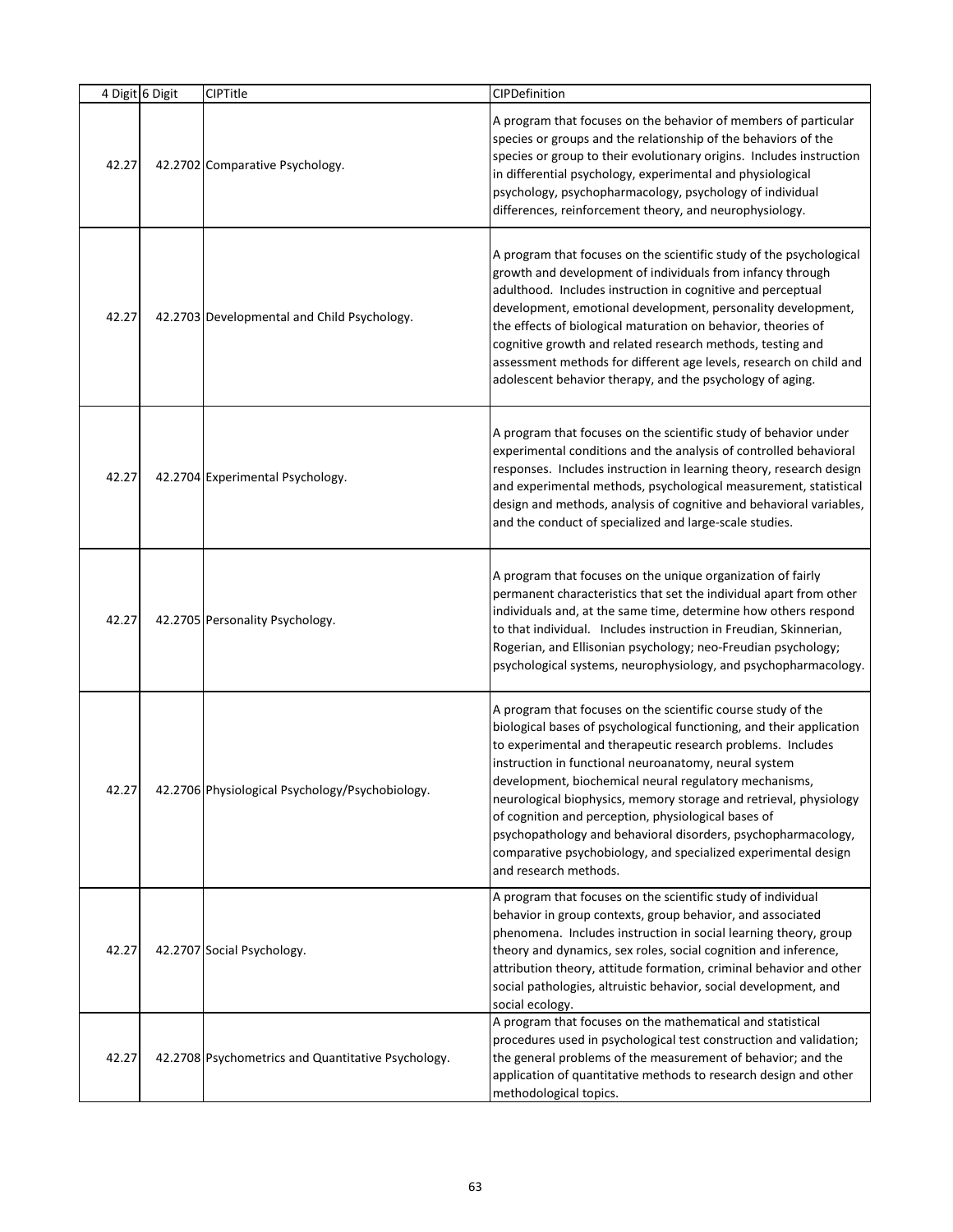|       | 4 Digit 6 Digit | CIPTitle                                                 | CIPDefinition                                                                                                                                                                                                                                                                                                                                                                                                                                                                                                                                                                                                                         |
|-------|-----------------|----------------------------------------------------------|---------------------------------------------------------------------------------------------------------------------------------------------------------------------------------------------------------------------------------------------------------------------------------------------------------------------------------------------------------------------------------------------------------------------------------------------------------------------------------------------------------------------------------------------------------------------------------------------------------------------------------------|
| 42.27 |                 | 42.2709 Psychopharmacology.                              | A program that focuses on the study of the behavioral effects of<br>medications, drugs, nutrients, and chemicals (including natural and<br>artificial toxins) in laboratory and clinical settings. Includes<br>instruction in pharmacology, behavioral toxicology and<br>pharmacology, neuroscience, physiology, clinical<br>psychopharmacology, substance abuse treatments and antidotes,<br>neurochemical mechanisms, epidemiology of chemicals and<br>substances, biochemical interactions, and psychoactive drugs.                                                                                                                |
| 42.27 |                 | 42.2799 Research and Experimental Psychology, Other.     | Any instructional program in research and experimental psychology<br>not listed above.                                                                                                                                                                                                                                                                                                                                                                                                                                                                                                                                                |
| 43.01 |                 | 43.0100 Criminal Justice and Corrections.                | Instructional content for this group of programs is defined in codes<br>43.0102 - 43.0199.                                                                                                                                                                                                                                                                                                                                                                                                                                                                                                                                            |
| 43.01 |                 | 43.0102 Corrections.                                     | A program that prepares individuals to study the theories and<br>principles, of correctional science and to function as professional<br>corrections officers and other workers in public and/or private<br>incarceration facilities.                                                                                                                                                                                                                                                                                                                                                                                                  |
| 43.01 |                 | 43.0103 Criminal Justice/Law Enforcement Administration. | A program that prepares individuals to apply theories and practices<br>of organization management and criminal justice to the<br>administration of public law enforcement agencies and operations.<br>Includes instruction in law enforcement history and theory,<br>operational command leadership, administration of public police<br>organizations, labor relations, incident response strategies, legal<br>and regulatory responsibilities, budgeting, public relations, and<br>organizational leadership.                                                                                                                        |
| 43.01 |                 | 43.0104 Criminal Justice/Safety Studies.                 | A program that focuses on the criminal justice system, its<br>organizational components and processes, and its legal and public<br>policy contexts. Includes instruction in criminal law and policy,<br>police and correctional systems organization, the administration of<br>justice and the judiciary, and public attitudes regarding criminal<br>justice issues.                                                                                                                                                                                                                                                                  |
| 43.01 |                 | 43.0106 Forensic Science and Technology.                 | A program that focuses on the application of the physical,<br>biomedical, and social sciences to the analysis and evaluation of<br>physical evidence, human testimony and criminal suspects. Includes<br>instruction in forensic medicine, forensic dentistry, anthropology,<br>psychology, entomology, pathology, forensic laboratory technology<br>and autopsy procedures, DNA and blood pattern analysis, crime<br>scene analysis, crime scene photography, fingerprint technology,<br>document analysis, witness and suspect examination procedures,<br>applicable law and regulations, and professional standards and<br>ethics. |
| 43.01 |                 | 43.0107 Criminal Justice/Police Science.                 | A program that prepares individuals to perform the duties of police<br>and public security officers, including patrol and investigative<br>activities, traffic control, crowd control and public relations,<br>witness interviewing, evidence collection and management, basic<br>crime prevention methods, weapon and equipment operation and<br>maintenance, report preparation and other routine law<br>enforcement responsibilities.                                                                                                                                                                                              |
| 43.01 |                 | 43.0109 Security and Loss Prevention Services.           | A program that prepares individuals to perform routine inspection,<br>patrol and crime prevention services for private clients. Includes<br>instruction in the provision of personal protection as well as<br>property security.                                                                                                                                                                                                                                                                                                                                                                                                      |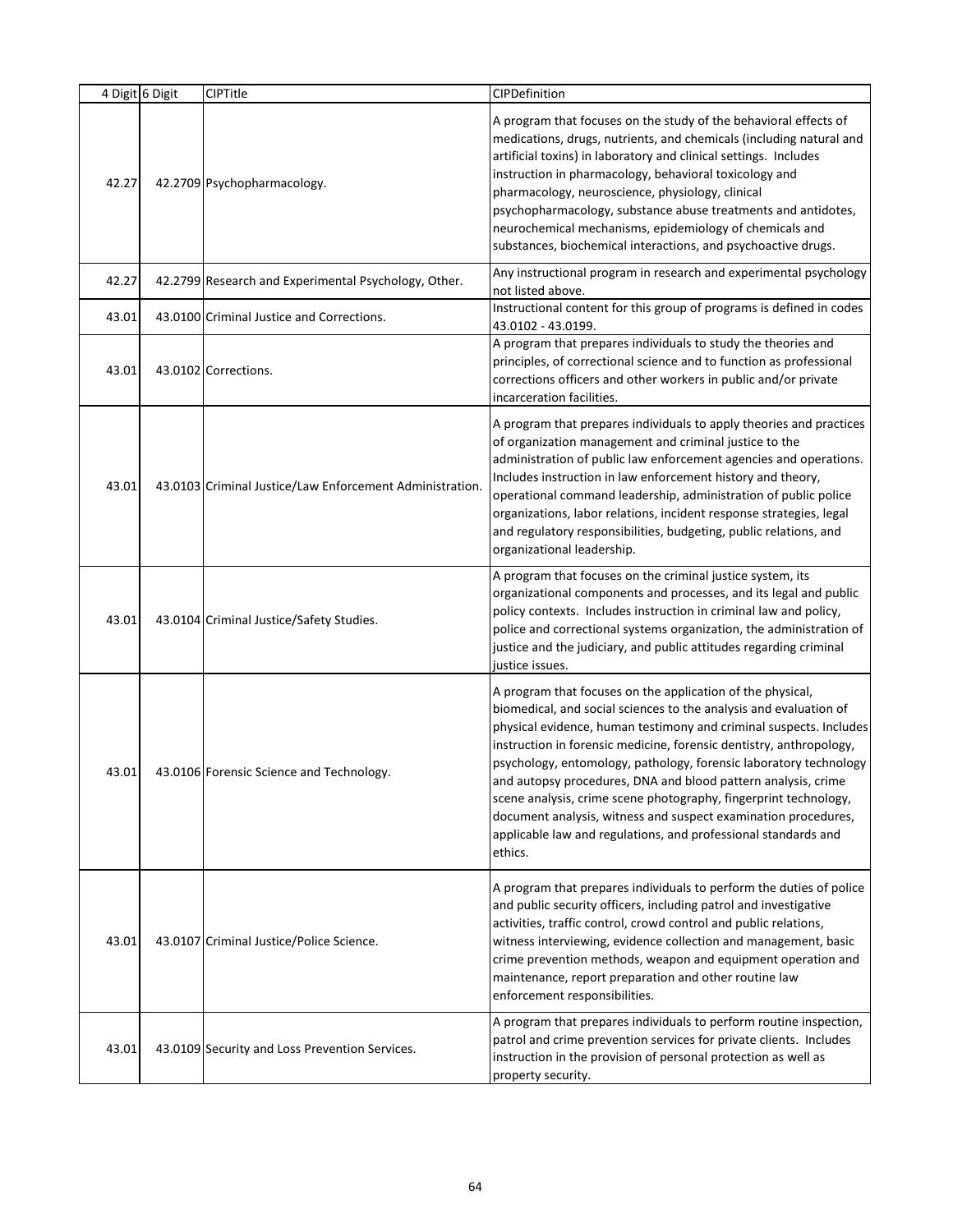|       | 4 Digit 6 Digit | CIPTitle                                                   | CIPDefinition                                                                                                                                                                                                                                                                                                                                                                                                                                                                                                                                                                                                                                                           |
|-------|-----------------|------------------------------------------------------------|-------------------------------------------------------------------------------------------------------------------------------------------------------------------------------------------------------------------------------------------------------------------------------------------------------------------------------------------------------------------------------------------------------------------------------------------------------------------------------------------------------------------------------------------------------------------------------------------------------------------------------------------------------------------------|
| 43.01 |                 | 43.0110 Juvenile Corrections.                              | A program that prepares individuals to specialize in the provision of<br>correction services to underage minor populations. Includes<br>instruction in corrections, juvenile delinquency, juvenile<br>development and psychology, juvenile law and justice<br>administration, social services, record-keeping procedures, and<br>communication skills.                                                                                                                                                                                                                                                                                                                  |
| 43.01 |                 | 43.0111 Criminalistics and Criminal Science.               | A program that focuses on the application of clinical and criminal<br>laboratory science, investigative techniques, and criminology to the<br>reconstruction of crimes and the analysis of physical evidence.<br>Includes instruction in laboratory science, laboratory procedures,<br>criminology and police science, evidentiary testing and analysis,<br>computer applications, record-keeping, reconstruction techniques,<br>evidence handling and storage, and applications to specific types of<br>evidence and crimes.                                                                                                                                           |
| 43.01 |                 | 43.0112 Securities Services Administration/Management.     | A program that prepares individuals to plan, manage, and supervise<br>services providing private security protection for people and<br>property and related investigative and consulting functions.<br>Includes instruction in security and loss prevention services, private<br>security and investigation techniques, security technologies,<br>personnel management, business operations, marketing, applicable<br>law and regulations, and client relations.                                                                                                                                                                                                        |
| 43.01 |                 | 43.0113 Corrections Administration.                        | A program that prepares individuals to plan and manage<br>institutional facilities and programs for housing and rehabilitating<br>prisoners in the public and/or private sectors. Includes instruction<br>in the principles and practice of correction, facilities planning and<br>management, safety and security, social and health services, staff<br>and inmate management, budgeting, communication skills,<br>correctional psychology, and applications to specific types of<br>correctional facilities approaches.                                                                                                                                               |
| 43.01 |                 | 43.0114 Law Enforcement Investigation and Interviewing.    | A program focusing on the principles, procedures, techniques, legal<br>concerns, and problems associated with a criminal investigation.<br>Includes instruction in administrative law and procedures,<br>courtroom evidence management and preparation, case<br>presentation and court testimony, description and identification,<br>state and federal criminal law and procedures, informant and<br>suspect rights, officer liability, informant and witness management,<br>victim awareness, tactical interviewing, psychology, criminal<br>investigation methods and procedures, report writing and<br>documentation, investigative techniques, and case management. |
| 43.01 | 43.0115         | Law Enforcement Record-Keeping and Evidence<br>Management. | A program focusing on the principles and procedures for managing<br>records in police or other security offices, including storing and<br>retrieving evidence and related data. Includes instruction in<br>administrative law and procedures, office management, report<br>preparation, organizational software, database software, physical<br>and digital evidence properties, controlled storage and retrieval,<br>investigative file inventories, case management, security systems,<br>and communications skills.                                                                                                                                                  |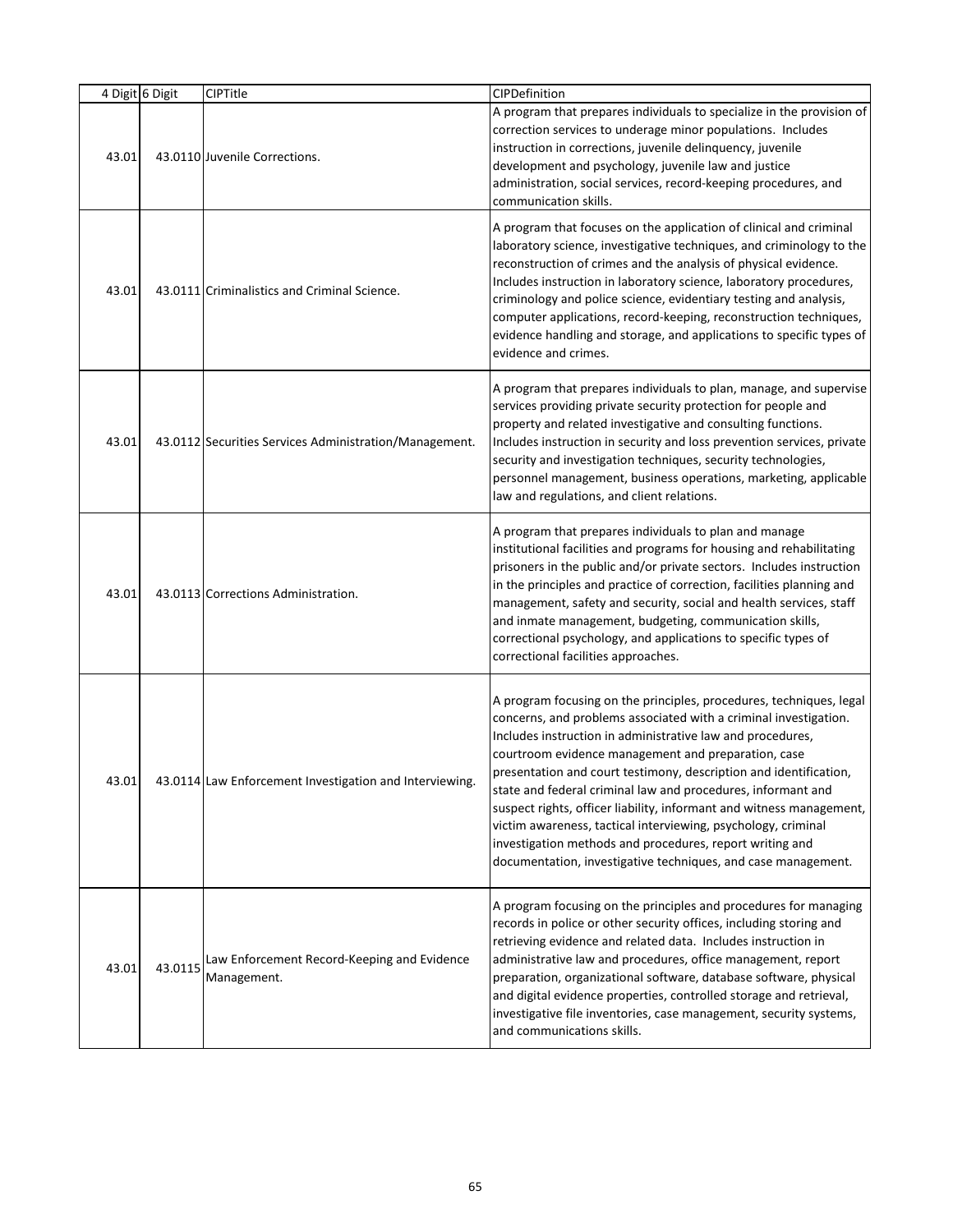|       | 4 Digit 6 Digit | CIPTitle                                                 | CIPDefinition                                                                                                                                                                                                                                                                                                                                                                                                                                                                                                                                                                                                                                                  |
|-------|-----------------|----------------------------------------------------------|----------------------------------------------------------------------------------------------------------------------------------------------------------------------------------------------------------------------------------------------------------------------------------------------------------------------------------------------------------------------------------------------------------------------------------------------------------------------------------------------------------------------------------------------------------------------------------------------------------------------------------------------------------------|
| 43.01 |                 | 43.0116 Cyber/Computer Forensics and Counterterrorism.   | A program focusing on the principles and techniques used to<br>identify, search, seize and analyze digital media and to conduct<br>cyber investigations against criminal and terrorist activity. Includes<br>instruction in computer boot processes and drives, jumper setting,<br>file access and reconstruction, hacking, network systems,<br>cryptography, programming, investigative techniques, forensic<br>imagery, web-based investigation methods, cyberterrorism, and<br>applicable laws and administrative procedures.                                                                                                                               |
| 43.01 |                 | 43.0117 Financial Forensics and Fraud Investigation.     | A program focusing on the principles and techniques of conducting<br>investigations into financial crime, terrorist activity, and the<br>analysis and use of accounting data as evidence. Includes<br>instruction in the principles of accounting, investigative auditing,<br>computer investigations, accounting system documents and<br>software, business corruption, criminal and terrorist financial<br>networks, international money markets and movement, net worth<br>analysis, financial fraud, exposing concealed assets, records seizure,<br>fraud and money laundering statutes, fraud case initiation, case<br>management, and case presentation. |
| 43.01 |                 | 43.0118 Law Enforcement Intelligence Analysis.           | A program focusing on the preparation of law enforcement<br>personnel to perform intelligence and surveillance operations and<br>to analyze and use data collected via such operations. Includes<br>instruction in the intelligence cycle, information sources, data<br>retrieval, digital investigation, financial investigations, document<br>analysis, external sources, geographic information systems, link<br>analysis, operation planning and security, case management,<br>applicable law and regulations, and case preparation.                                                                                                                       |
| 43.01 | 43.0119         | Critical Incident Response/Special Police<br>Operations. | A program focusing on the principles and techniques for dealing<br>with police emergencies such as hostage situations, bomb threats,<br>barricades and terrorist incidents. Includes instruction in crisis<br>management, command procedures, incident containment,<br>information collection and debriefing, first responder negotiation,<br>victim and criminal psychology, site survey and surveillance, special<br>weapons and tactics, interagency communications and joint<br>operations, pre-confrontation and contingency planning, assault<br>and rescue operations, security and crowd control, media relations,<br>and post-operation procedures.   |
| 43.01 |                 | 43.0120 Protective Services Operations.                  | A program focusing on the principles and techniques of providing<br>physical security protection to clients in various environments and<br>situations. Includes instruction in security intelligence and<br>information resources, operations planning and surveying,<br>operations security, weapons and explosives, defense and offense<br>techniques, security and surveillance systems, communications<br>systems, perimeter and access control, weapons of mass<br>destruction, contingency planning, crowd control, cover and<br>evacuation, combat and vehicle techniques, and applicable legal<br>and administrative responsibilities.                 |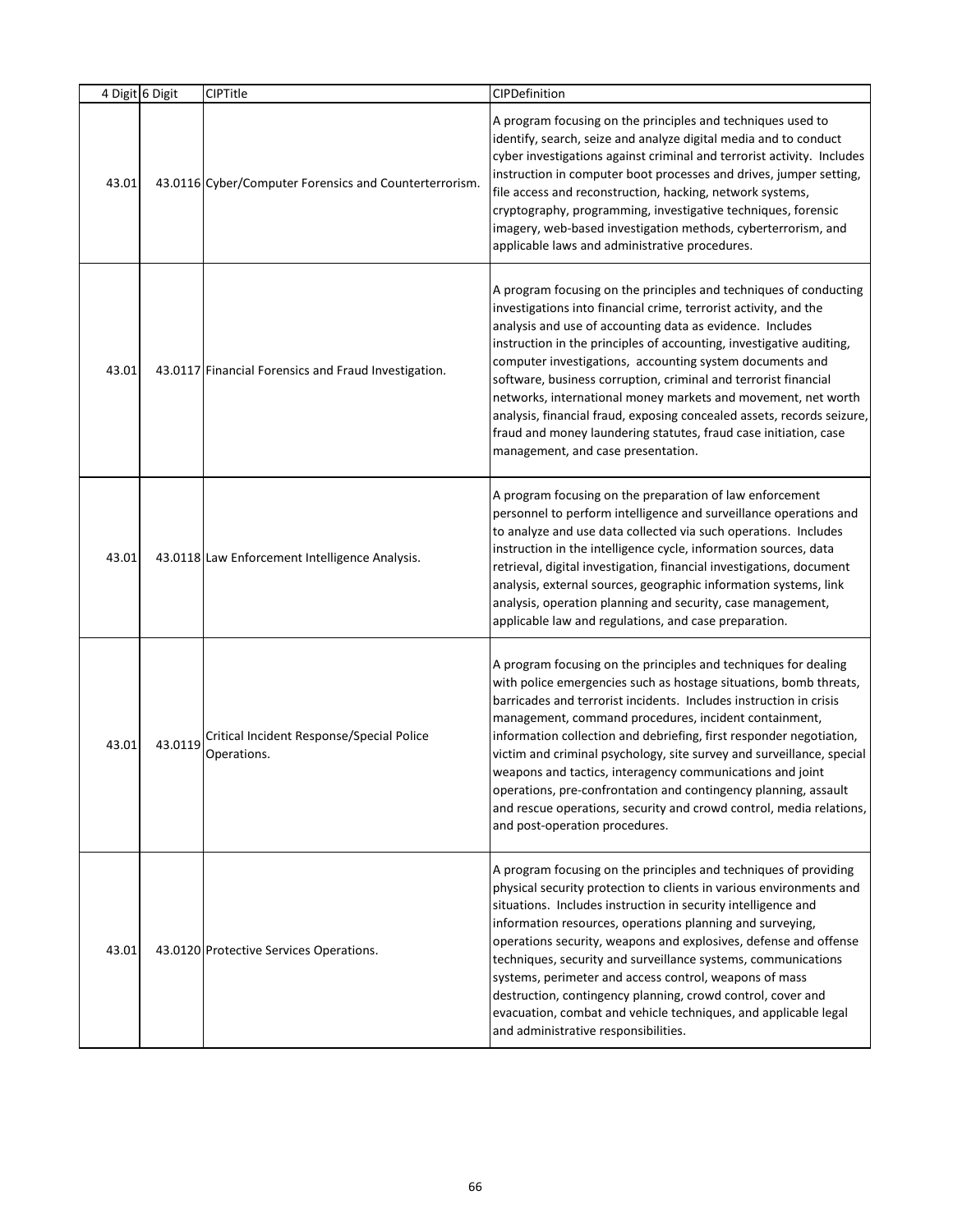|       | 4 Digit 6 Digit | <b>CIPTitle</b>                                      | CIPDefinition                                                                                                                                                                                                                                                                                                                                                                                                                                                                                                                                                                                                               |
|-------|-----------------|------------------------------------------------------|-----------------------------------------------------------------------------------------------------------------------------------------------------------------------------------------------------------------------------------------------------------------------------------------------------------------------------------------------------------------------------------------------------------------------------------------------------------------------------------------------------------------------------------------------------------------------------------------------------------------------------|
| 43.01 |                 | 43.0121 Suspension and Debarment Investigation.      | A program focusing on the principles and techniques for<br>investigating criminal behavior among government contractors and<br>grantees at different levels. Includes instruction in financial fraud<br>and money-laundering, auditing, computer investigations, legal<br>concepts and applications, procurement law, non-procurement<br>debarment, jurisdiction and lead agency, analytical methods,<br>suspension, parallel proceedings, evidence protection, equitable<br>considerations, investigative techniques, administrative and global<br>solutions, case management and preparation.                             |
| 43.01 |                 | 43.0122 Maritime Law Enforcement.                    | A program focusing on the application of law enforcement and<br>security principles and procedures to the marine environment.<br>Includes instruction in criminal and nautical law, nautical<br>terminology, seamanship and vessel operation, vessel<br>maintenance, navigation and navigation systems, meteorology,<br>vessel and passenger safety, radar and remote sensing systems,<br>communications systems, vessel pursuit and stop, boarding and<br>arrest techniques, investigative and evidence techniques, weaponry<br>and applications to specific situations such as piracy, drug<br>trafficking and smuggling. |
| 43.01 |                 | 43.0123 Cultural/Archaelogical Resources Protection. | A program focusing on the application of law enforcement<br>principles and techniques to the protection of cultural resources<br>and the investigation of related crimes. Includes instruction in<br>cultural resources law, archaeological standards of value, site<br>damage assessment, evidence collection, surveillance techniques,<br>investigative techniques, case management and preparation.                                                                                                                                                                                                                      |
| 43.01 |                 | 43.0199 Corrections and Criminal Justice, Other.     | Any instructional program in corrections and criminal justice not<br>listed above.                                                                                                                                                                                                                                                                                                                                                                                                                                                                                                                                          |
| 45.03 |                 | 45.0300 Archeology.                                  | Instructional content is defined in code 45.0301.                                                                                                                                                                                                                                                                                                                                                                                                                                                                                                                                                                           |
| 45.03 |                 | 45.0301 Archeology.                                  | A program that focuses on the systematic study of extinct societies,<br>and the past of living societies, via the excavation, analysis and<br>interpretation of their artifactual, human, and associated remains.<br>Includes instruction in archeological theory, field methods, dating<br>methods, conservation and museum studies, cultural and physical<br>evolution, and the study of specific selected past cultures.                                                                                                                                                                                                 |
| 45.06 |                 | 45.0600 Economics.                                   | Instructional content for this group of programs is defined in codes<br>45.0601 - 45.0699.                                                                                                                                                                                                                                                                                                                                                                                                                                                                                                                                  |
| 45.06 |                 | 45.0601 Economics, General.                          | A general program that focuses on the systematic study of the<br>production, conservation and allocation of resources in conditions<br>of scarcity, together with the organizational frameworks related to<br>these processes. Includes instruction in economic theory, micro-<br>and macroeconomics, comparative economic systems, money and<br>banking systems, international economics, quantitative analytical<br>methods, and applications to specific industries and public policy<br>issues.                                                                                                                         |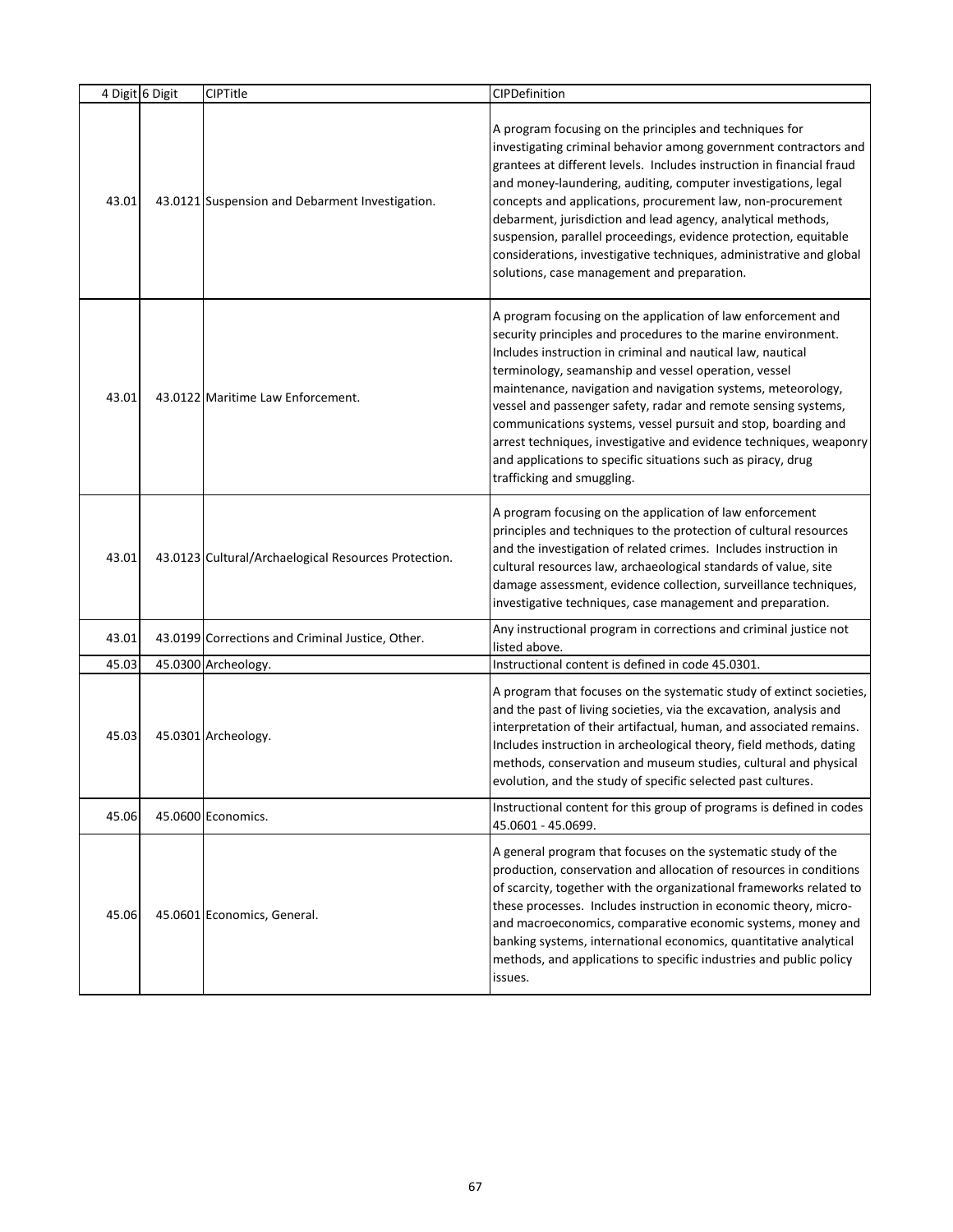|       | 4 Digit 6 Digit | <b>CIPTitle</b>                                         | CIPDefinition                                                                                                                                                                                                                                                                                                                                                                                                                                                                                                                                                                                                                          |
|-------|-----------------|---------------------------------------------------------|----------------------------------------------------------------------------------------------------------------------------------------------------------------------------------------------------------------------------------------------------------------------------------------------------------------------------------------------------------------------------------------------------------------------------------------------------------------------------------------------------------------------------------------------------------------------------------------------------------------------------------------|
| 45.06 |                 | 45.0602 Applied Economics.                              | A program that focuses on the application of economic principles<br>and analytical techniques to the study of particular industries,<br>activities, or the exploitation of particular resources. Includes<br>instruction in economic theory; microeconomic analysis and<br>modeling of specific industries, commodities; the economic<br>consequences of resource allocation decisions; regulatory and<br>consumer factors; and the technical aspects of specific subjects as<br>they relate to economic analysis.                                                                                                                     |
| 45.06 |                 | 45.0603 Econometrics and Quantitative Economics.        | A program that focuses on the systematic study of mathematical<br>and statistical analysis of economic phenomena and problems.<br>Includes instruction in economic statistics, optimization theory,<br>cost/benefit analysis, price theory, economic modeling, and<br>economic forecasting and evaluation.                                                                                                                                                                                                                                                                                                                             |
| 45.06 | 45.0604         | Development Economics and International<br>Development. | A program that focuses on the systematic study of the economic<br>development process and its application to the problems of specific<br>countries and regions. Includes instruction in economic<br>development theory, industrialization, land reform, infrastructural<br>development, investment policy, the role of governments and<br>business in development, international development organizations,<br>and the study of social, health, and environmental influences on<br>economic development.                                                                                                                               |
| 45.06 |                 | 45.0605 International Economics.                        | A program that focuses on the systematic study and analysis of<br>international commercial behavior and trade policy. Includes<br>instruction in international trade theory, tariffs and quotas,<br>commercial policy, trade factor flows, international finance and<br>investment, currency regulation and trade exchange rates and<br>markets, international trade negotiation, and international<br>payments and accounting policy.                                                                                                                                                                                                 |
| 45.06 |                 | 45.0699 Economics, Other.                               | Any instructional program in economics not listed above.                                                                                                                                                                                                                                                                                                                                                                                                                                                                                                                                                                               |
| 45.07 |                 | 45.0700 Geography and Cartography.                      | Instructional content for this group of programs is defined in codes<br>45.0701 - 45.0799.                                                                                                                                                                                                                                                                                                                                                                                                                                                                                                                                             |
| 45.07 |                 | 45.0701 Geography.                                      | A program that focuses on the systematic study of the spatial<br>distribution and interrelationships of people, natural resources,<br>plant and animal life. Includes instruction in historical and political<br>geography, cultural geography, economic and physical geography,<br>regional science, cartographic methods, remote sensing, spatial<br>analysis, and applications to areas such as land-use planning,<br>development studies, and analyses of specific countries, regions,<br>and resources.                                                                                                                           |
| 45.07 |                 | 45.0702 Geographic Information Science and Cartography. | A program that focuses on the systematic study of map-making and<br>the application of mathematical, computer, and other techniques<br>to the analysis of large amounts of geographic data and the science<br>of mapping geographic information. Includes instruction in<br>cartographic theory and map projections, computer-assisted<br>cartography, geographic information systems, map design and<br>layout, photogrammetry, air photo interpretation, remote sensing,<br>spatial analysis, geodesy, cartographic editing, and applications to<br>specific industrial, commercial, research, and governmental<br>mapping problems. |
| 45.07 |                 | 45.0799 Geography, Other.                               | Any instructional program in geography not listed above.                                                                                                                                                                                                                                                                                                                                                                                                                                                                                                                                                                               |
| 49.01 |                 | 49.0100 Air Transportation.                             | Instructional content for this group of programs is defined in codes<br>49.0101 - 49.0199.                                                                                                                                                                                                                                                                                                                                                                                                                                                                                                                                             |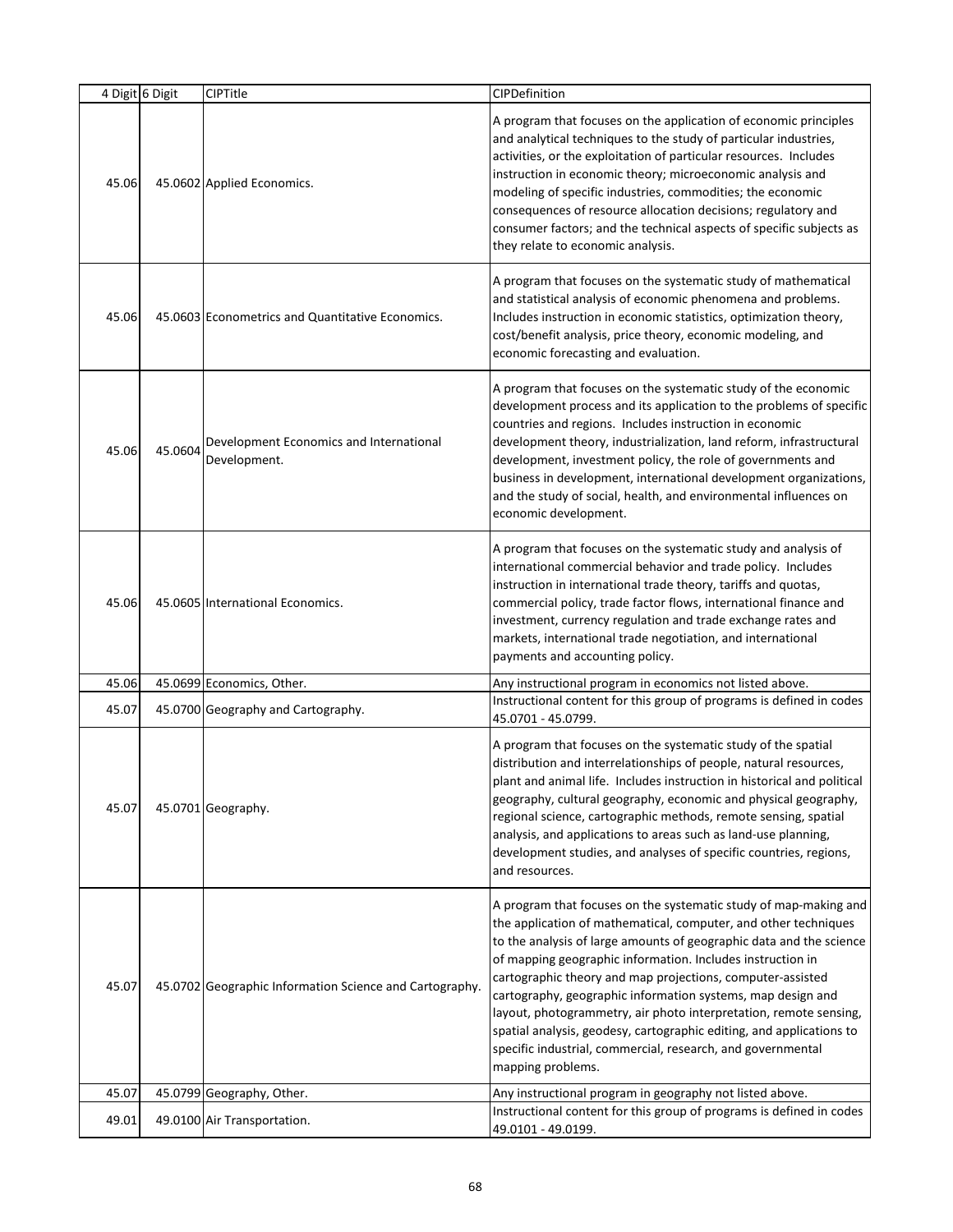|       | 4 Digit 6 Digit | CIPTitle                                                           | CIPDefinition                                                                                                                                                                                                                                                                                                                                                                                                                                                                                                                                                                                                                                                                                                                                      |
|-------|-----------------|--------------------------------------------------------------------|----------------------------------------------------------------------------------------------------------------------------------------------------------------------------------------------------------------------------------------------------------------------------------------------------------------------------------------------------------------------------------------------------------------------------------------------------------------------------------------------------------------------------------------------------------------------------------------------------------------------------------------------------------------------------------------------------------------------------------------------------|
| 49.01 | 49.0101         | Aeronautics/Aviation/Aerospace Science and<br>Technology, General. | A program that focuses on the general study of aviation and the<br>aviation industry, including in-flight and ground support operations.<br>Includes instruction in the technical, business, and general aspects<br>of air transportation systems.                                                                                                                                                                                                                                                                                                                                                                                                                                                                                                 |
| 49.01 | 49.0102         | Airline/Commercial/Professional Pilot and Flight<br>Crew.          | A program that prepares individuals to apply technical knowledge<br>and skills to the flying and/or navigation of commercial passenger<br>and cargo, agricultural, public service, corporate and rescue fixed<br>wing aircraft. Includes instruction in principles of aircraft design<br>and performance, aircraft flight systems and controls, flight crew<br>operations and procedures, radio communications, navigation<br>procedures and systems, airways safety and traffic regulations, and<br>governmental rules and regulations pertaining to piloting aircraft.<br>Programs may qualify individuals to sit for the FAA commercial and<br>airline aircrew examinations.                                                                    |
| 49.01 |                 | 49.0104 Aviation/Airway Management and Operations.                 | A program that prepares individuals to apply technical knowledge<br>and skills to the management of aviation industry operations and<br>services. Includes instruction in airport operations, ground traffic<br>direction, ground support and flightline operations, passenger and<br>cargo operations, flight safety and security operations, aviation<br>industry regulation, and related business aspects of managing<br>aviation enterprises.                                                                                                                                                                                                                                                                                                  |
| 49.01 |                 | 49.0105 Air Traffic Controller.                                    | A program that prepares individuals to apply technical knowledge<br>and skills to air-traffic management and control, usually with<br>additional training at the FAA Flight Control Center in a cooperative<br>education program. Includes instruction in flight control, the use of<br>radar and electronic scanning devices, plotting of flights, radio<br>communication, interpretation of weather conditions affecting<br>flights, flight instrumentation used by pilots, and maintenance of<br>flight-control center or control-tower log books.                                                                                                                                                                                              |
| 49.01 |                 | 49.0106 Airline Flight Attendant.                                  | A program that prepares individuals to apply technical knowledge<br>and skills to the performance of a variety of personal services<br>conducive to the safety and comfort of airline passengers during<br>flight, including verifying tickets, explaining the use of safety<br>equipment, providing passenger services, and responding to in-<br>flight emergencies.                                                                                                                                                                                                                                                                                                                                                                              |
| 49.01 |                 | 49.0108 Flight Instructor.                                         | A program that prepares individuals to apply technical knowledge<br>and skills to the training of pilots or navigators, to prepare them to<br>fly and/or navigate commercial passenger and cargo, agricultural,<br>public service, corporate and rescue aircraft, and fixed or rotary<br>wing aircraft. Includes instruction in principles of aircraft design<br>and performance, aircraft flight systems and controls, flight crew<br>operations and procedures, radio communications and navigation<br>procedures and systems, airways safety and traffic regulations, and<br>governmental rules and regulations pertaining to piloting aircraft.<br>Programs may qualify individuals to administer the FAA commercial<br>air crew examinations. |
| 49.01 |                 | 49.0199 Air Transportation, Other.                                 | Any instructional program in aviation and air transportation<br>services not listed above.                                                                                                                                                                                                                                                                                                                                                                                                                                                                                                                                                                                                                                                         |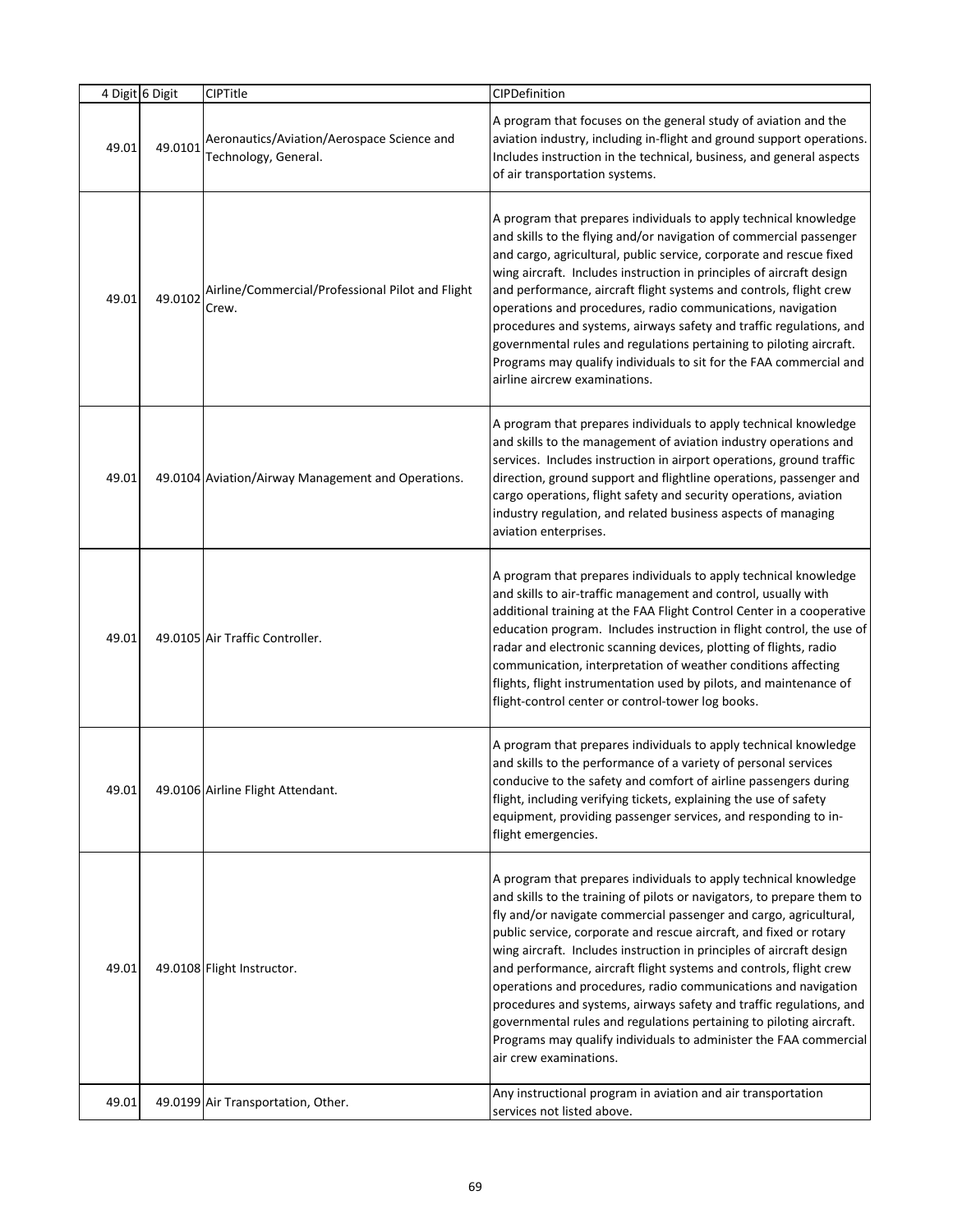|       | 4 Digit 6 Digit | CIPTitle                                                        | CIPDefinition                                                                                                                                                                                                                                                                                                                                                                                                                                                                                                                                                                                                                                                                                                                                  |
|-------|-----------------|-----------------------------------------------------------------|------------------------------------------------------------------------------------------------------------------------------------------------------------------------------------------------------------------------------------------------------------------------------------------------------------------------------------------------------------------------------------------------------------------------------------------------------------------------------------------------------------------------------------------------------------------------------------------------------------------------------------------------------------------------------------------------------------------------------------------------|
| 51.10 | 51.1000         | Clinical/Medical Laboratory Science/Research and                | Instructional content for this group of programs is defined in codes                                                                                                                                                                                                                                                                                                                                                                                                                                                                                                                                                                                                                                                                           |
|       |                 | Allied Professions.                                             | 51.1001 - 51.1099.                                                                                                                                                                                                                                                                                                                                                                                                                                                                                                                                                                                                                                                                                                                             |
| 51.10 |                 | 51.1001 Blood Bank Technology Specialist.                       | A program that prepares individuals to perform routine and<br>specialized blood testing procedures, collect and process blood<br>donations, and support physicians and other clinicians<br>administering transfusion therapy. Includes instruction in basic<br>cellular biology, immunohematology, blood bank procedures, blood<br>typing, antigen and antibody identification tests, hemolytic and<br>transfusion responses and diseases, donor selection, blood drawing<br>and storage, blood separation, viral marker testing, laboratory and<br>personnel supervision, safety and sterilization, and applicable laws<br>and regulations.                                                                                                   |
| 51.10 |                 | 51.1002 Cytotechnology/Cytotechnologist.                        | A program that prepares individuals to work with pathologists to<br>detect changes in body cells that may indicate, and permit<br>diagnosis of, the early development of cancers and other diseases.<br>Includes instruction in biochemistry, microbiology, applied<br>mathematics, microscopy, slide preparation, identification of<br>cellular structures and abnormalities, and laboratory procedures<br>and safety.                                                                                                                                                                                                                                                                                                                        |
| 51.10 |                 | 51.1003 Hematology Technology/Technician.                       | A program that prepares individuals, under the supervision of<br>clinical laboratory scientists and health care professionals, to<br>perform tests and analyses of blood samples. Includes instruction<br>in clinical laboratory procedures; blood anatomy and physiology;<br>cellular and molecular biology; blood pathology and disease<br>indicators; quantitative, qualitative, and coagulation testing<br>methodologies; equipment operation and maintenance; and record-<br>keeping.                                                                                                                                                                                                                                                     |
| 51.10 |                 | 51.1004 Clinical/Medical Laboratory Technician.                 | A program that prepares individuals, under the supervision of<br>clinical laboratory scientists/medical technologists, to perform<br>routine medical laboratory procedures and tests and to apply<br>preset strategies to record and analyze data. Includes instruction in<br>general laboratory procedures and skills; laboratory mathematics;<br>medical computer applications; interpersonal and communications<br>skills; and the basic principles of hematology, medical<br>microbiology, immunohematology, immunology, clinical chemistry,<br>and urinalysis.                                                                                                                                                                            |
| 51.10 | 51.1005         | Clinical Laboratory Science/Medical<br>Technology/Technologist. | A program that prepares individuals to conduct and supervise<br>complex medical tests, clinical trials, and research experiments;<br>manage clinical laboratories; and consult with physicians and<br>clinical researchers on diagnoses, disease causation and spread,<br>and research outcomes. Includes instruction in the theory and<br>practice of hematology, clinical chemistry, microbiology,<br>immunology, immunohematology, physiological relationships to<br>test results, laboratory procedures and quality assurance controls,<br>test and research design and implementation, analytic techniques,<br>laboratory management, data development and reporting, medical<br>informatics, and professional standards and regulations. |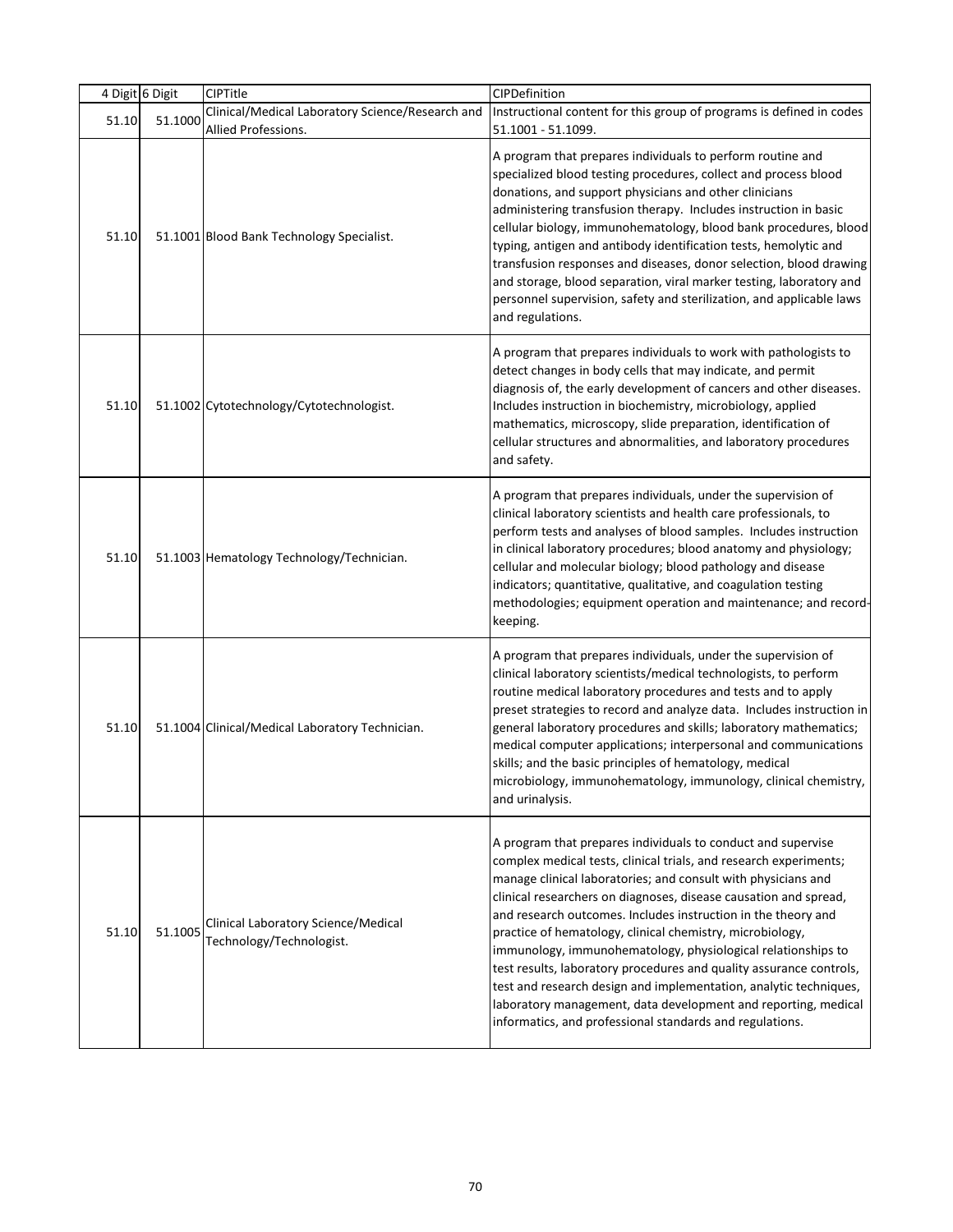| 4 Digit 6 Digit |         | CIPTitle                                                            | CIPDefinition                                                                                                                                                                                                                                                                                                                                                                                                                                                                                                                                                                                                                                      |
|-----------------|---------|---------------------------------------------------------------------|----------------------------------------------------------------------------------------------------------------------------------------------------------------------------------------------------------------------------------------------------------------------------------------------------------------------------------------------------------------------------------------------------------------------------------------------------------------------------------------------------------------------------------------------------------------------------------------------------------------------------------------------------|
| 51.10           |         | 51.1006 Ophthalmic Laboratory Technology/Technician.                | A program that prepares individuals, under the supervision of<br>ophthalmologists and optometrists, to cut, grind, edge, and finish<br>corrective lenses and to fabricate eyewear. Includes instruction in<br>optical theory, applied mathematics, lens surfacing and finishing,<br>tinting and coating, impact resistance treatment and testing, frame<br>construction and repair, prescription interpretation, equipment<br>operation and maintenance, follow-up adjustment, record-keeping,<br>and laboratory safety procedures.                                                                                                                |
| 51.10           |         | 51.1007 Histologic Technology/Histotechnologist.                    | A program that prepares individuals, at the request of physicians,<br>researchers, and laboratory scientists, to identify tissue structures<br>and cell components and relate these findings to physiological<br>functions and to the detection and diagnosis of diseases and other<br>abnormalities. Includes instruction in medical chemistry,<br>histochemistry, biochemistry, anatomy, physiology, medical<br>informatics, applied mathematics, electron microscopy,<br>instrumentation, quality control procedures, data recording and<br>analysis, laboratory administration, medical terminology, and<br>professional standards and ethics. |
| 51.10           |         | 51.1008 Histologic Technician.                                      | A program that prepares individuals, under the supervision of<br>histotechnologists and other clinical laboratory scientists, to<br>prepare and process tissue samples and perform routine histologic<br>procedures and tests. Includes instruction in fixation, dehydration,<br>embedding, sectioning, decalcification, microincineration,<br>mounting, routine and special steaming, laboratory mathematics,<br>laboratory procedures and safety, instrumentation and microscopy,<br>computer applications, preparation of museum specimens, and<br>recording and administrative procedures.                                                     |
| 51.10           |         | 51.1009 Phlebotomy Technician/Phlebotomist.                         | A program that prepares individuals, under the supervision of<br>physicians and other health care professionals, to draw blood<br>samples from patients using a variety of intrusive procedures.<br>Includes instruction in basic vascular anatomy and physiology,<br>blood physiology, skin puncture techniques, venipuncture, venous<br>specimen collection and handling, safety and sanitation<br>procedures, and applicable standards and regulations.                                                                                                                                                                                         |
| 51.10           | 51.1010 | Cytogenetics/Genetics/Clinical Genetics<br>Technology/Technologist. | A program that prepares individuals to perform analyses of the<br>human genome and chromosomes for the research and diagnosis<br>of genetic diseases and defects, in preparation for organ<br>transplants, and in support of treatments for cancers and<br>leukemias. Includes instruction in chromosome analysis,<br>fluorescent in situ hybridization (FISH), molecular genetic<br>techniques, cytotechnology, and photomicrography.                                                                                                                                                                                                             |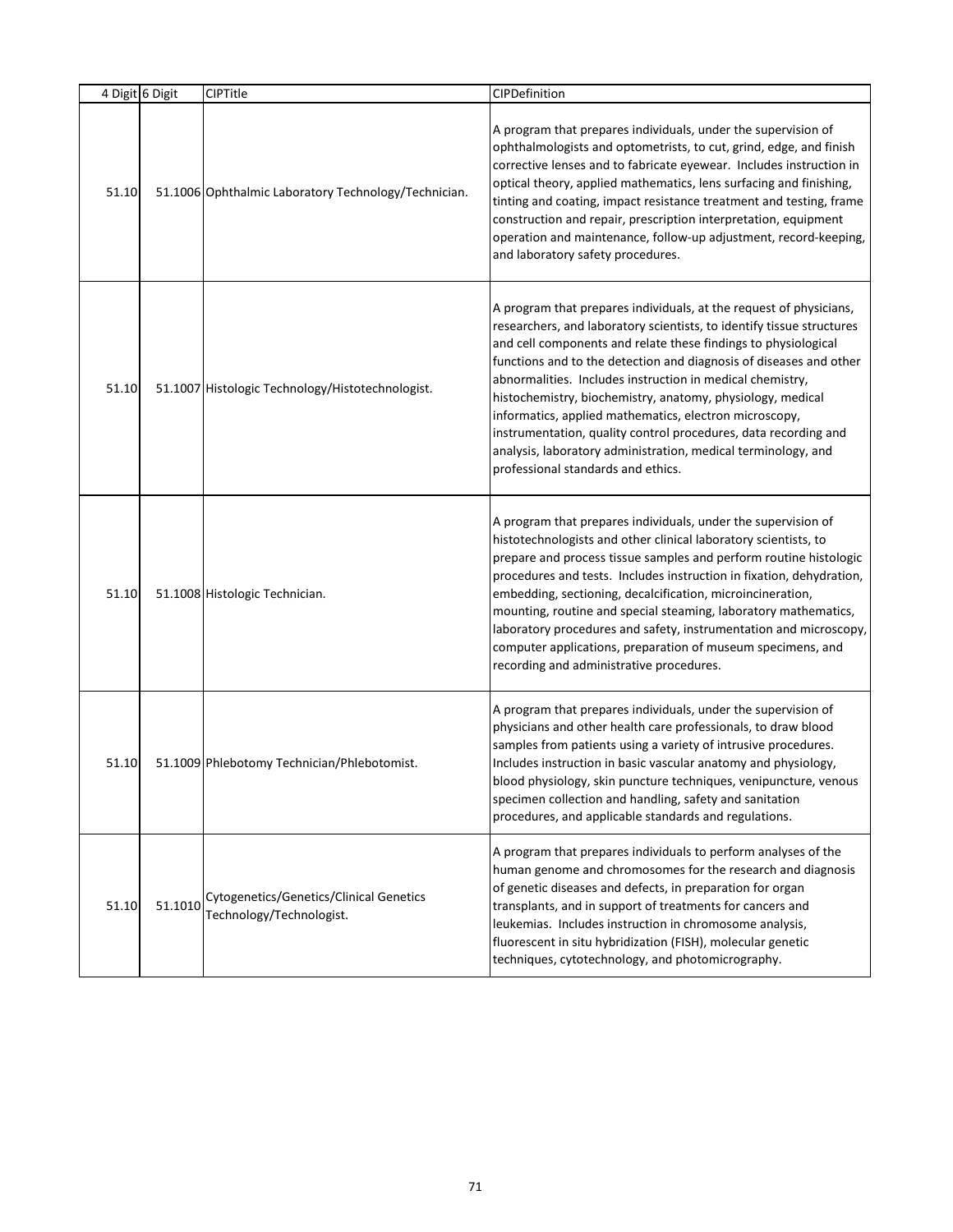|       | 4 Digit 6 Digit | CIPTitle                                                                      | CIPDefinition                                                                                                                                                                                                                                                                                                                                                                                                                                                                                                                                                                                                                                                    |
|-------|-----------------|-------------------------------------------------------------------------------|------------------------------------------------------------------------------------------------------------------------------------------------------------------------------------------------------------------------------------------------------------------------------------------------------------------------------------------------------------------------------------------------------------------------------------------------------------------------------------------------------------------------------------------------------------------------------------------------------------------------------------------------------------------|
| 51.10 |                 | 51.1011 Renal/Dialysis Technologist/Technician.                               | A program that prepares individuals to administer hemodialysis<br>treatments to patients with renal failure under the supervision of a<br>nurse or physician. Includes instruction in basic anatomy and<br>physiology, dialysis prescription interpretation, dialysite<br>preparation, extracorporeal circuit and dialyzer set-up and<br>maintenance, equipment monitoring, patient preparation, taking<br>vital signs, documentation and communication, venipuncture and<br>local anesthesia administration, emergency intervention, safety and<br>sanitation, and professional standards and ethics.                                                           |
| 51.10 |                 | 51.1012 Sterile Processing Technology/Technician.                             | A program that prepares individuals to clean, sterilize, and<br>assemble surgical instruments, equipment, and supplies for use in<br>operating rooms and other medical and surgical facilities. Includes<br>instruction in sterilization; infection control; decontamination; and<br>surgical instrumentation processing, distribution, and record-<br>keeping.                                                                                                                                                                                                                                                                                                  |
| 51.10 | 51.1099         | Clinical/Medical Laboratory Science and Allied                                | Any instructional program in clinical/medical laboratory science                                                                                                                                                                                                                                                                                                                                                                                                                                                                                                                                                                                                 |
| 51.14 | 51.1400         | Professions, Other.<br>Medical Clinical Sciences/Graduate Medical<br>Studies. | and allied professions not listed above.<br>Instructional content is defined in code 51.1401.                                                                                                                                                                                                                                                                                                                                                                                                                                                                                                                                                                    |
| 51.14 |                 | 51.1401 Medical Scientist.                                                    | An undifferentiated clinical science program that prepares clinicians<br>to conduct clinical and translational research in various areas.<br>Note: programs that prepare clinicians to conduct research in<br>specific scientific fields should report under the relevant CIP code<br>series (e.g., Series 26 Biological and Biomedical Sciences).                                                                                                                                                                                                                                                                                                               |
| 51.20 | 51.2000         | Pharmacy, Pharmaceutical Sciences, and<br>Administration.                     | Instructional content for this group of programs is defined in codes<br>51.2001 - 51.2099.                                                                                                                                                                                                                                                                                                                                                                                                                                                                                                                                                                       |
| 51.20 |                 | 51.2001 Pharmacy.                                                             | A program that prepares individuals for the independent or<br>employed practice of preparing and dispensing drugs and<br>medications in consultation with prescribing physicians and other<br>health care professionals, and for managing pharmacy practices<br>and counseling patients. Includes instruction in mathematics,<br>physics, chemistry, biochemistry, anatomy, physiology,<br>pharmacology, pharmaceutical chemistry, pharmacognosy,<br>pharmacy practice, pharmacy administration, applicable<br>regulations, and professional standards and ethics.                                                                                               |
| 51.20 | 51.2002         | Regulatory Affairs.                                                           | A program that prepares individuals to apply managerial, social,<br>and economic sciences to the study and management of the<br>distribution and use of pharmaceutical products and the provision<br>of pharmacy services. Includes instruction in research design and<br>Pharmacy Administration and Pharmacy Policy and methods, statistics, social and organizational behavior,<br>pharmacoeconomics, management of pharmacy services,<br>outcomes research, product planning and reimbursement, cost-<br>benefit analysis, drug marketing, pharmacy and pharmaceutics law<br>and regulation, risk assessment, and organization of the health care<br>system. |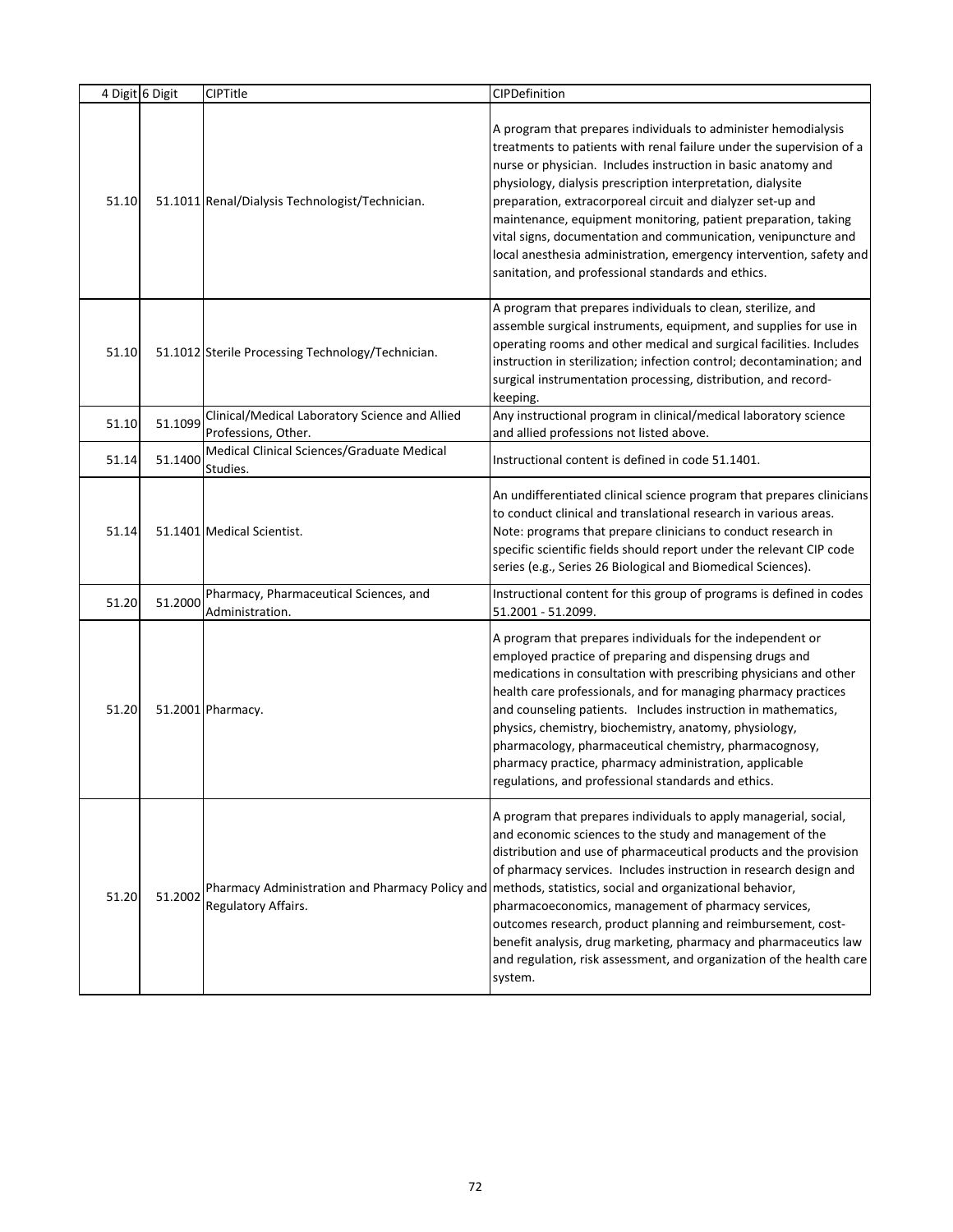|       | 4 Digit 6 Digit | CIPTitle                                              | CIPDefinition                                                                                                                                                                                                                                                                                                                                                                                                                                                                                                                                                                                                                                                 |
|-------|-----------------|-------------------------------------------------------|---------------------------------------------------------------------------------------------------------------------------------------------------------------------------------------------------------------------------------------------------------------------------------------------------------------------------------------------------------------------------------------------------------------------------------------------------------------------------------------------------------------------------------------------------------------------------------------------------------------------------------------------------------------|
| 51.20 |                 | 51.2003 Pharmaceutics and Drug Design.                | A program that focuses on the scientific study of the formulation of<br>medicinal substances into product vehicles capable of being stored,<br>transported, and then introduced into the patient and behaving in<br>ways optimal to therapeutic interaction. Includes instruction in<br>statistics, biopharmaceutics, drug metabolism, pharmacokinetics,<br>pharmacodynamics, physical pharmacy, pharmacological analysis,<br>drug design and development, pharmacological biotechnology,<br>chemical separations, spectroscopy, drug-host interactions,<br>immunology, quantitative drug measurement, enzymatic<br>transformations, and metabolic excretion. |
| 51.20 |                 | 51.2004 Medicinal and Pharmaceutical Chemistry.       | A program that focuses on the application of chemistry to the study<br>of biologically and clinically active substances, biological and<br>pharmacological interactions, and the development of associated<br>research methods, techniques, and clinical trial procedures.<br>Includes instruction in organic chemistry, biochemistry, molecular<br>graphics, rational drug design, toxicology, molecular biology,<br>pharmacology, enzyme mechanisms, receptor theory,<br>neurochemistry, drug metabolism, drug synthesis, biological<br>mechanisms of drug action, research tools and techniques, and<br>laboratory safety.                                 |
| 51.20 |                 | 51.2005 Natural Products Chemistry and Pharmacognosy. | A program that focuses on the scientific study of biologically active<br>compounds found in naturally occurring sources such as plants,<br>animals, and microbes and their use and/or modification as<br>medicinal substances. Includes instruction in medicinal chemistry,<br>organic medicinals, pharmacological therapeutics,<br>pharmacokinetics, molecular biology, structural chemistry,<br>enzymes, nucleic acids, economic botany, ethnobotany,<br>bioprospecting, bioassay, compound identification and isolation,<br>mass spectrometry, and analytical instrumentation and techniques.                                                              |
| 51.20 |                 | 51.2006 Clinical and Industrial Drug Development.     | A program that focuses on the scientific application of<br>pharmacology, pharmaceutics, and industrial management to the<br>development, production, marketing, and distribution of<br>pharmaceutical products. Includes instruction in industrial<br>microbiology, plasmids, expression vectors, protein chemistry,<br>assay and evaluation, drug synthesis and purification, quality<br>control, industrial management, production security, patent<br>procedures, intellectual property regulations and issues, patent<br>enforcement and defense, and research design and testing.                                                                        |
| 51.20 |                 | 51.2007 Pharmacoeconomics/Pharmaceutical Economics.   | A program that focuses on the application of economics and policy<br>analysis to the study of the relationship of pharmacy services and<br>pharmaceutical processes and products to the health care system<br>and their impact on health care organizations. Includes instruction<br>in health economics, pharmacoeconomics, health care systems,<br>health care organization and management, statistics and<br>biostatistics, outcomes research, health care policy, pharmacy<br>services, and pharmaceutical industry operations.                                                                                                                           |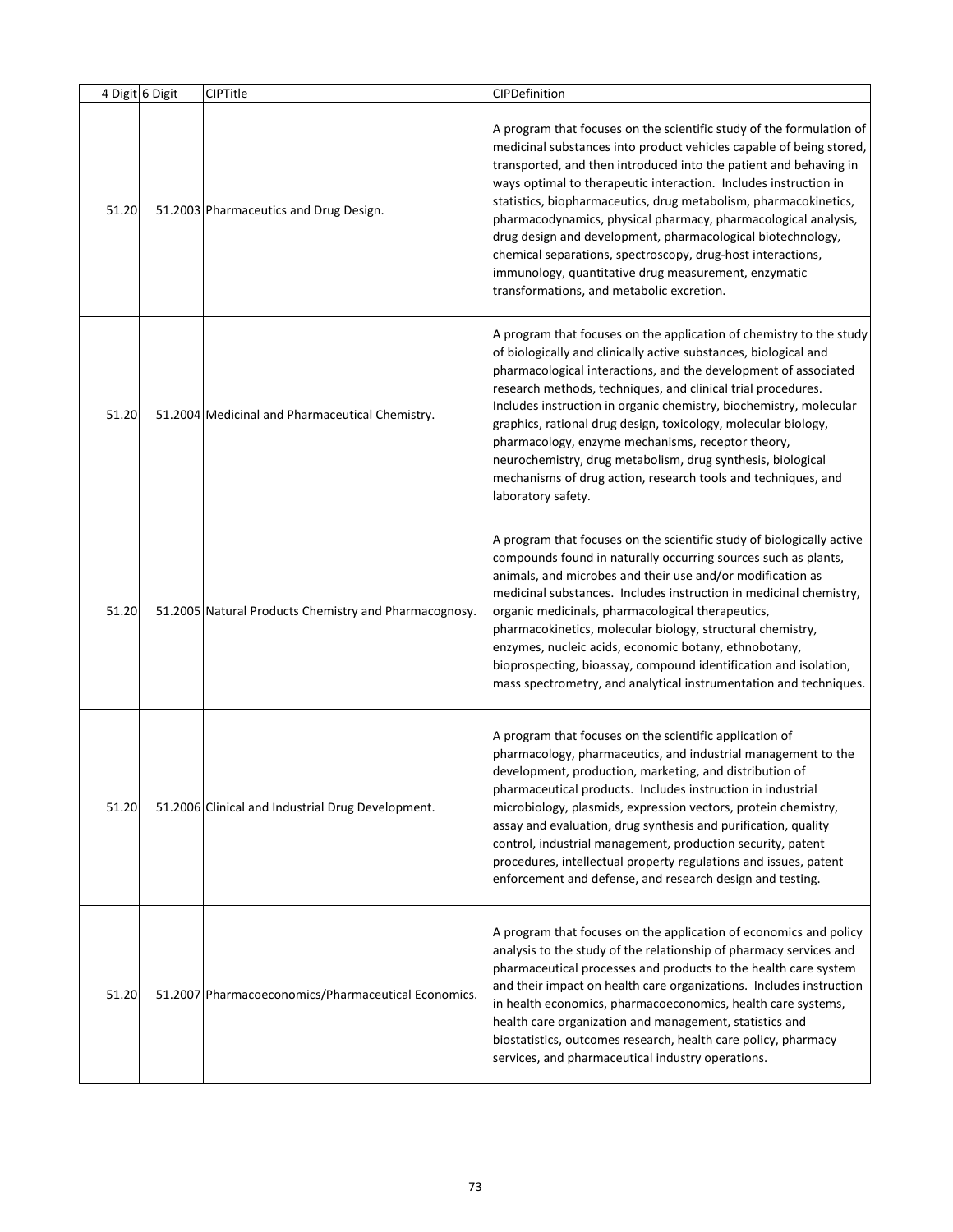|       | 4 Digit 6 Digit | <b>CIPTitle</b>                                                  | CIPDefinition                                                                                                                                                                                                                                                                                                                                                                                                                                                                                                                                                                                                               |
|-------|-----------------|------------------------------------------------------------------|-----------------------------------------------------------------------------------------------------------------------------------------------------------------------------------------------------------------------------------------------------------------------------------------------------------------------------------------------------------------------------------------------------------------------------------------------------------------------------------------------------------------------------------------------------------------------------------------------------------------------------|
| 51.20 |                 | 51.2008 Clinical, Hospital, and Managed Care Pharmacy.           | A program that prepares individuals to deliver specialized<br>pharmacy services and produce pharmaceutical products in clinical<br>settings in conjunction with other health care professionals.<br>Includes instruction in biostatistics; clinical pharmacokinetics;<br>biopharmaceutics; neuropharmacology; pharmacodynamics; drug<br>metabolism; clinical sampling and research design; drug delivery<br>systems; chemotherapy; pharmacotherapy; clinical pharmacy<br>management; medical and research ethics; and applications to<br>nuclear, nutrition support, oncology, psychiatric, and therapeutic<br>pharmacy.    |
| 51.20 | 51.2009         | Industrial and Physical Pharmacy and Cosmetic<br>Sciences.       | A program that focuses on the application of pharmaceutical<br>sciences and pharmacy to the study of pharmaceuticals production<br>and distribution, and prepares individuals to manage<br>pharmaceutical industry operations. Includes instruction in<br>pharmacoeconomics, industrial management, operations<br>management, preformulation evaluation, product<br>formulation/reformulation, drug product development, stability<br>testing, dosage design, pilot scale-up, drug marketing, quality<br>control, drug information, and legal and regulatory affairs.                                                       |
| 51.20 |                 | 51.2010 Pharmaceutical Sciences.                                 | A program that focuses on the basic sciences that underlie drugs<br>and drug therapy and that prepares individuals for further study<br>and/or careers in pharmaceutical science and research,<br>pharmaceutical administration and sales, biotechnology, drug<br>manufacturing, regulatory affairs, and related fields. Includes<br>instruction in mathematics, biology, chemistry, physics, statistics,<br>pharmaceutics, pharmacology and toxicology, dosage formulation,<br>manufacturing, quality assurance, and regulations.                                                                                          |
| 51.20 |                 | 51.2011 Pharmaceutical Marketing and Management.                 | A program that combines the study of basic and pharmaceutical<br>sciences with marketing and management studies; and that<br>prepares individuals for careers in pharmaceutical sales, marketing,<br>management, and related fields within the health care industry.<br>Includes instruction in biology, chemistry, pharmaceutics,<br>pharmacology, health care systems, issues and structure of<br>pharmaceutical industry, management, pharmaceutical marketing,<br>pharmaceutical and medical product management, and legal issues.                                                                                      |
| 51.20 | 51.2099         | Pharmacy, Pharmaceutical Sciences, and<br>Administration, Other. | Any instructional program in pharmacy, pharmaceutical sciences,<br>and administration not listed above.                                                                                                                                                                                                                                                                                                                                                                                                                                                                                                                     |
| 51.22 |                 | 51.2200 Public Health.                                           | Instructional content for this group of programs is defined in codes<br>51.2201 - 51.2299.                                                                                                                                                                                                                                                                                                                                                                                                                                                                                                                                  |
| 51.22 |                 | 51.2201 Public Health, General.                                  | A program that generally prepares individuals to plan, manage, and<br>evaluate public health care services; to function as public health<br>professionals in public agencies, the private sector, and other<br>settings; and to provide leadership in the field of public health.<br>Includes instruction in epidemiology, biostatistics, public health<br>principles, preventive medicine, health policy and regulations,<br>health care services and related administrative functions, public<br>health law enforcement, health economics and budgeting, public<br>communications, and professional standards and ethics. |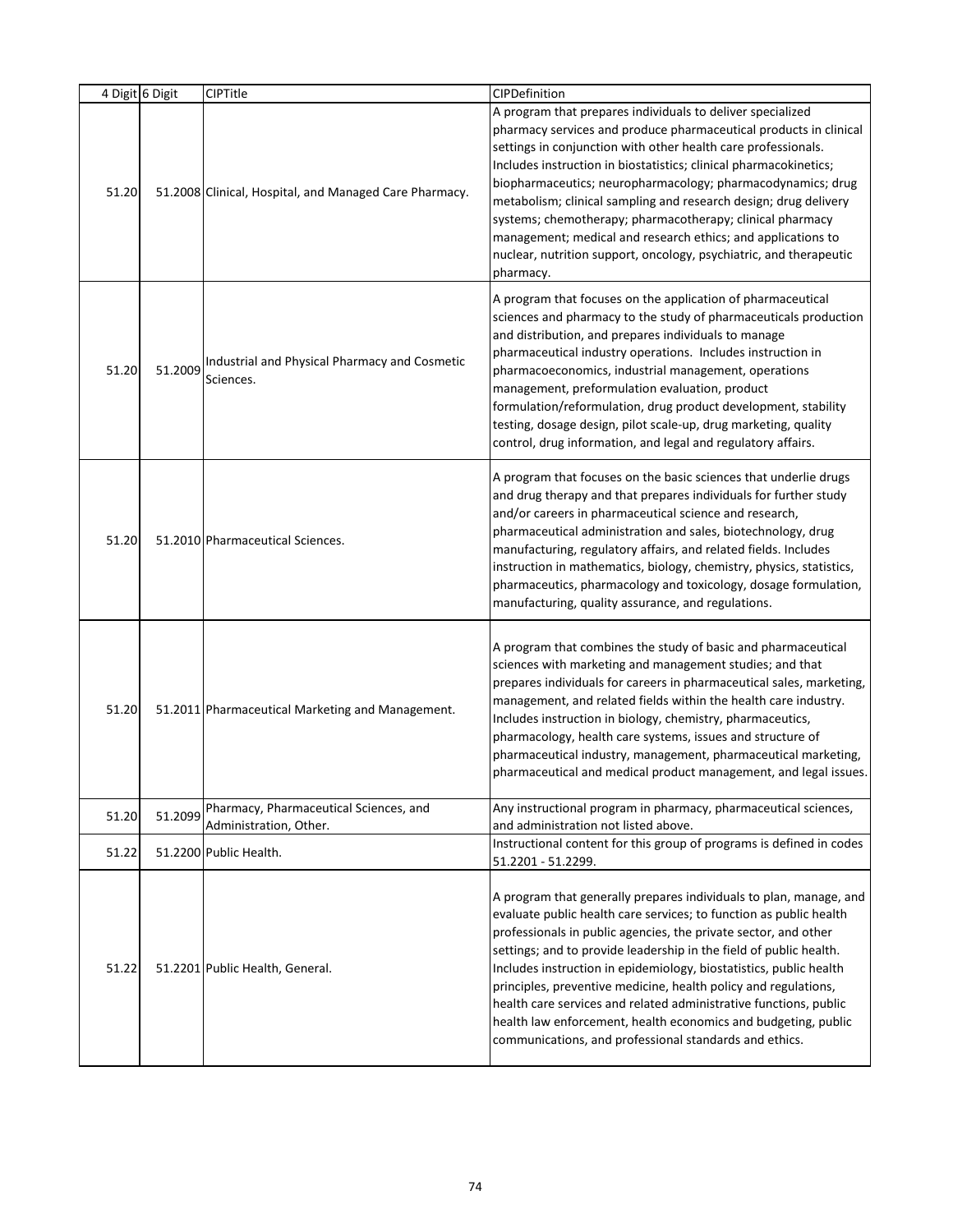|       | 4 Digit 6 Digit | <b>CIPTitle</b>                                     | CIPDefinition                                                                                                                                                                                                                                                                                                                                                                                                                                                                                                                                                                                                                                                                                                                                                                                                                |
|-------|-----------------|-----------------------------------------------------|------------------------------------------------------------------------------------------------------------------------------------------------------------------------------------------------------------------------------------------------------------------------------------------------------------------------------------------------------------------------------------------------------------------------------------------------------------------------------------------------------------------------------------------------------------------------------------------------------------------------------------------------------------------------------------------------------------------------------------------------------------------------------------------------------------------------------|
| 51.22 |                 | 51.2202 Environmental Health.                       | A program that focuses on the application of environmental<br>sciences, public health, the biomedical sciences, and environmental<br>toxicology to the study of environmental factors affecting human<br>health, safety, and related ecological issues, and prepares<br>individuals to function as professional environmental health<br>specialists. Includes instruction in epidemiology, biostatistics,<br>toxicology, public policy analysis, public management, risk<br>assessment, communications, environmental law, occupational<br>health and safety emergency response, and applications such as air<br>quality, food protection, radiation protection, solid and hazardous<br>waste management, water quality, soil quality, noise abatement,<br>housing quality, and environmental control of recreational areas. |
| 51.22 |                 | 51.2205 Health/Medical Physics.                     | A program that focuses on the application of physics, nuclear<br>science, and engineering physics to diagnostic, treatment, and<br>therapeutic processes and public health protection. Includes<br>instruction in radiation biophysics, biophysics, health effects of<br>natural and artificially induced radiation, hazard evaluation,<br>environmental radioactivity, nuclear physics, engineering physics,<br>radiobiology, medical radiology, calibration and dosage theory,<br>computer applications and medical informatics, and specific<br>research problems.                                                                                                                                                                                                                                                        |
| 51.22 |                 | 51.2206 Occupational Health and Industrial Hygiene. | A program that prepares public health specialists to monitor and<br>evaluate health and related safety standards in industrial,<br>commercial, and government workplaces and facilities. Includes<br>instruction in occupational health and safety standards and<br>regulations; health-related aspects of various occupations and work<br>environments; health hazard testing and evaluation; test<br>equipment operation and maintenance; industrial toxicology;<br>worker health and safety education; and the analysis and testing of<br>job-related equipment, behavior practices, and protective devices<br>and procedures.                                                                                                                                                                                            |
| 51.22 |                 | 51.2207 Public Health Education and Promotion.      | A program that focuses on the application of educational and<br>communications principles and methods to the promotion of<br>preventive health measures and the education of targeted<br>populations on health issues, and prepares individuals to function<br>as public health educators and health promotion specialists.<br>Includes instruction in human development, health issues across<br>the life span, population-specific health issues, principles and<br>methods of public health education, administration of health<br>education campaigns and programs, evaluation methods, public<br>communications, and applications to specific public health subjects<br>and issues.                                                                                                                                     |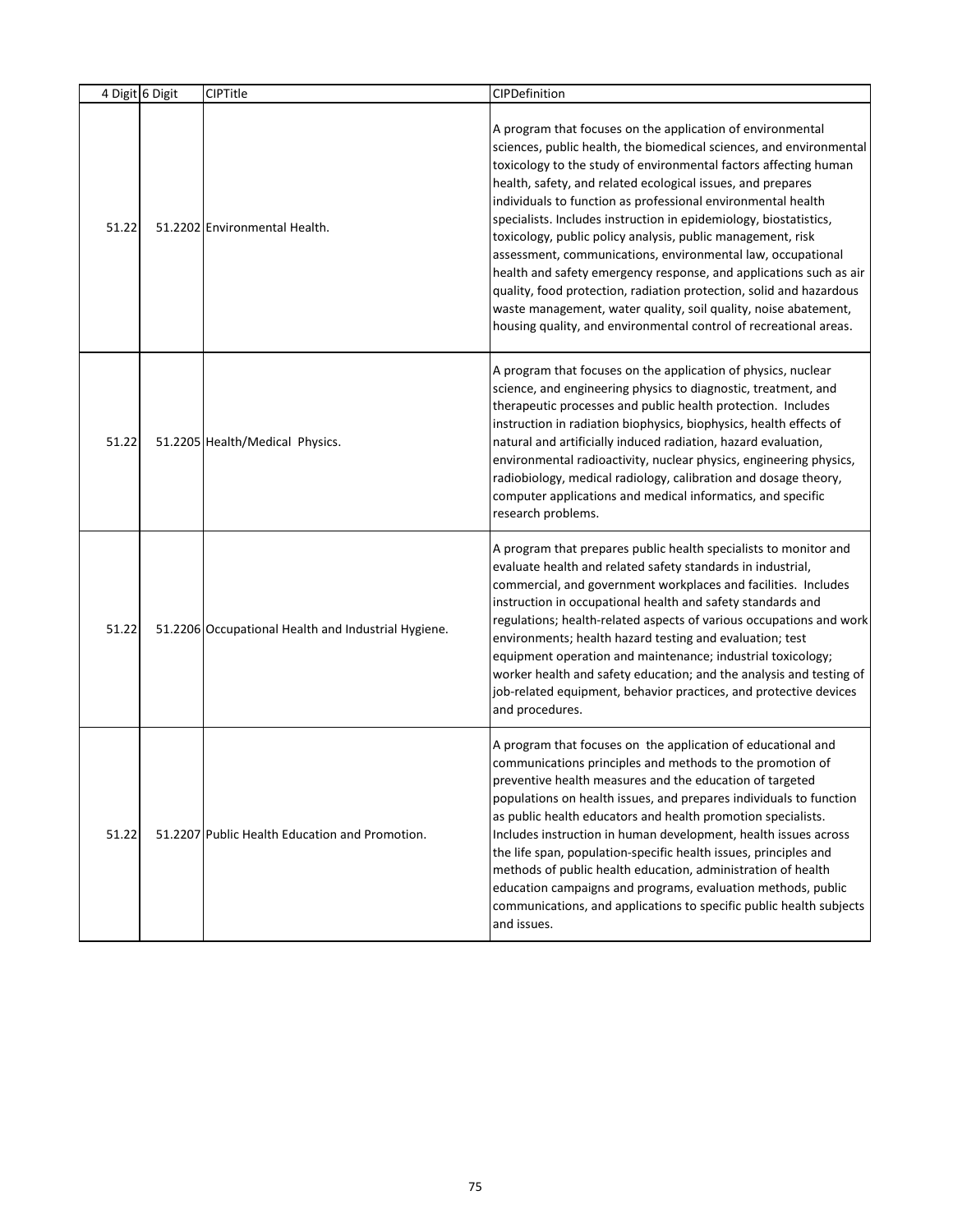|       | 4 Digit 6 Digit | CIPTitle                                                  | CIPDefinition                                                                                                                                                                                                                                                                                                                                                                                                                                                                                                                                                                                                                                                                                                                                                                                |
|-------|-----------------|-----------------------------------------------------------|----------------------------------------------------------------------------------------------------------------------------------------------------------------------------------------------------------------------------------------------------------------------------------------------------------------------------------------------------------------------------------------------------------------------------------------------------------------------------------------------------------------------------------------------------------------------------------------------------------------------------------------------------------------------------------------------------------------------------------------------------------------------------------------------|
| 51.22 |                 | 51.2208 Community Health and Preventive Medicine.         | A program that prepares public health specialists to plan and<br>manage health services in local community settings, including the<br>coordination of related support services, government agencies, and<br>private resources. Includes instruction in public health, community<br>health services and delivery, health behavior and cultural factors,<br>local government operations, human services, health<br>communication and promotion, health services administration in<br>local settings, environmental health, preventive and comparative<br>medicine, epidemiology, biostatistics, family and community<br>health, and applicable law and regulations.                                                                                                                            |
| 51.22 |                 | 51.2209 Maternal and Child Health.                        | A program that focuses on the application of public health<br>specializations, public policy studies, and the social and behavioral<br>sciences to issues of health affecting women, children, and families;<br>and prepares individuals to function as maternal and child health<br>specialists. Includes instruction in research design and testing,<br>program evaluation, public policy analysis, public finance,<br>economics of health care, community health, family development<br>and dynamics, women's studies, social psychology, fetal and child<br>development, biostatistics, health education and promotion,<br>nutrition, neonatal development, psychology, and social services<br>delivery.                                                                                 |
| 51.22 |                 | 51.2210 International Public Health/International Health. | A program that focuses on the application of public health<br>specializations, the social and behavioral sciences, and policy and<br>communications methods to the study of health problems in low-<br>and middle-income countries and regions, and prepares individuals<br>to function as professional international health specialists. Includes<br>instruction in health education and promotion, research design and<br>evaluation, infectious disease epidemiology, international health<br>policy and management, public nutrition and food security,<br>information systems, program evaluation, medical anthropology,<br>international communication, behavioral sciences, maternal and<br>child health, demography and population policy, and health care<br>finance and economics. |
| 51.22 |                 | 51.2211 Health Services Administration.                   | A program that focuses on the application of policy analysis, public<br>administration, business management, and communications to the<br>planning and management of health services delivery systems in<br>the public and private sectors, and prepares individuals to function<br>as health services administrators and managers. Includes<br>instruction in health systems planning, public health organization<br>and management, pubic health policy formulation and analysis,<br>finance, business and operations management, economics of<br>health care, organizational and health communications, marketing,<br>human resources management, and public health law and<br>regulations.                                                                                               |
| 51.22 |                 | 51.2212 Behavioral Aspects of Health.                     | A program that focuses on the biological, behavioral, and socio-<br>cultural determinants of health and health behavior, and the<br>interventions and policies aimed at improving community and<br>population health. Includes instruction in behavioral sciences,<br>public health practice and policy, human services, and research<br>methods.                                                                                                                                                                                                                                                                                                                                                                                                                                            |
| 51.22 |                 | 51.2299 Public Health, Other.                             | Any instructional program in public health not listed above.                                                                                                                                                                                                                                                                                                                                                                                                                                                                                                                                                                                                                                                                                                                                 |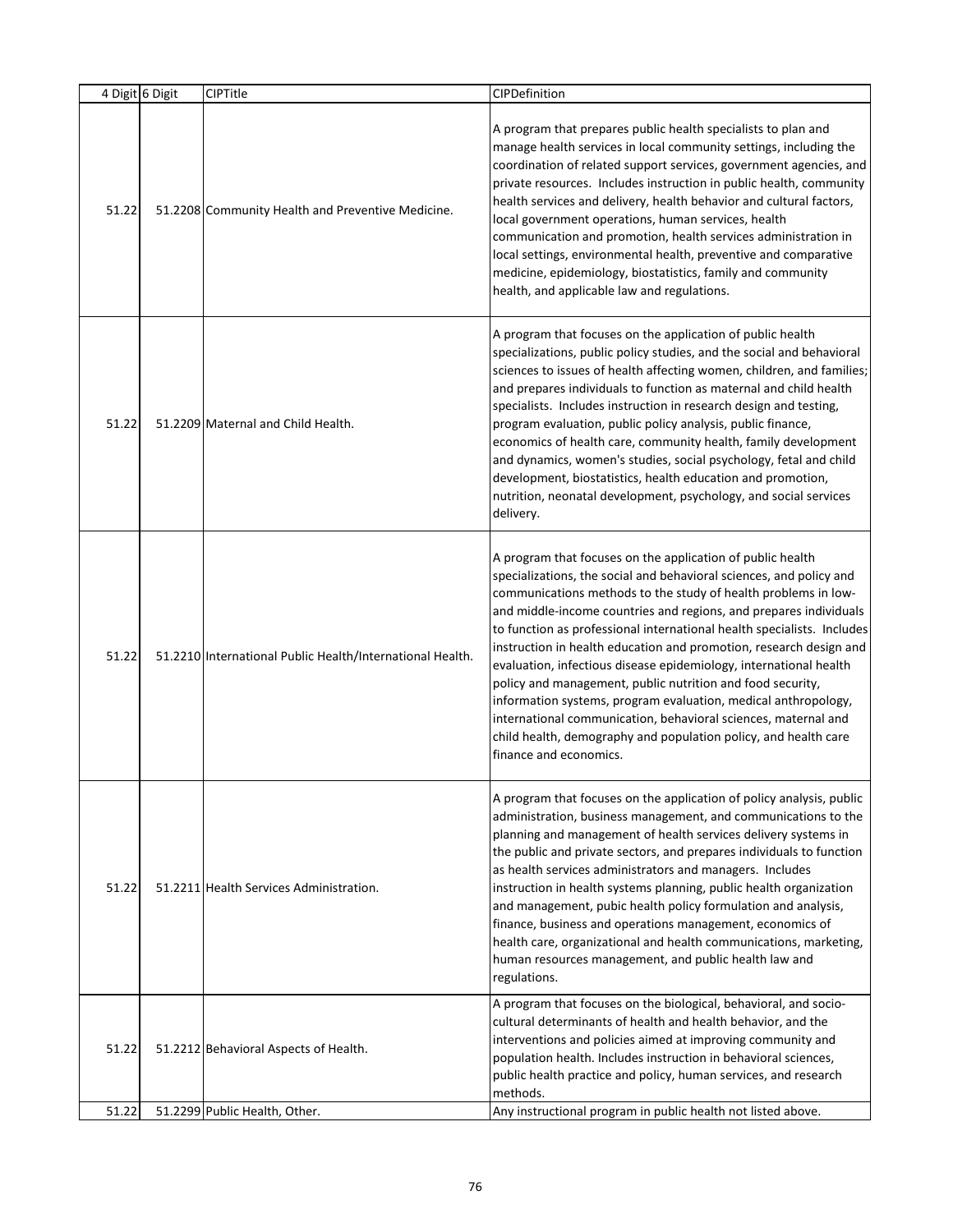|       | 4 Digit 6 Digit | CIPTitle                                                      | CIPDefinition                                                                                                                                                                                                                                                                                                                                                                                                                                                                                                                                                                         |
|-------|-----------------|---------------------------------------------------------------|---------------------------------------------------------------------------------------------------------------------------------------------------------------------------------------------------------------------------------------------------------------------------------------------------------------------------------------------------------------------------------------------------------------------------------------------------------------------------------------------------------------------------------------------------------------------------------------|
| 51.25 |                 | 51.2500 Veterinary Biomedical and Clinical Sciences.          | Instructional content for this group of programs is defined in codes<br>51.2501 - 51.2599.                                                                                                                                                                                                                                                                                                                                                                                                                                                                                            |
| 51.25 | 51.2501         | Veterinary Sciences/Veterinary Clinical Sciences,<br>General. | An integrated program of study in one or more of the veterinary<br>medical or clinical sciences or a program undifferentiated as to<br>title.                                                                                                                                                                                                                                                                                                                                                                                                                                         |
| 51.25 |                 | 51.2502 Veterinary Anatomy.                                   | A program that focuses on the scientific study of the structure of<br>small and large animal cellular, organ, tissue, and body systems and<br>their relation to physiologic function, disease, and therapeutic<br>treatment. Includes instruction in histology, ultrastructure,<br>molecular biology, biochemistry, developmental biology,<br>neuroscience, electrophysiology, electron microscopy, computer<br>imaging, and applications to specific species.                                                                                                                        |
| 51.25 |                 | 51.2503 Veterinary Physiology.                                | A program that focuses on the scientific study of the functional<br>dynamics of animal biological systems and their relationship to the<br>diagnosis and treatment of disease and injury. Includes instruction<br>in mammalian and non-mammalian physiology, laboratory<br>physiology, physiological responses to the environment,<br>endocrinology, animal biotechnology, mechanisms of hormone<br>action, organ systems, metabolism, and pathophysiology.                                                                                                                           |
| 51.25 |                 | 51.2504 Veterinary Microbiology and Immunobiology.            | A program that focuses on the scientific study of the microbial<br>causation and immunologic processes related to animal disease,<br>prevention, and treatment. Includes instruction in bacteriology,<br>mycology, virology, immune response mechanisms, humoral and<br>cell function, cancer defenses, immune system dysfunction,<br>immunologic diseases, parasitology, pathogenesis, and disease<br>vectors.                                                                                                                                                                       |
| 51.25 |                 | 51.2505 Veterinary Pathology and Pathobiology.                | A program that focuses on the scientific study of the development<br>and process of disease in domestic and wild animals and<br>applications to diagnosis, prevention, and treatment. Includes<br>instruction in pathogenesis, immunoparasitology, viral therapy,<br>inherited metabolic diseases, environmental toxicology, anatomical<br>and clinical pathology, necropsy and biopsy techniques, clinical<br>laboratory analysis, pathological interpretation, and disease<br>diagnosis.                                                                                            |
| 51.25 |                 | 51.2506 Veterinary Toxicology and Pharmacology.               | A program that focuses on the scientific study of specific<br>environmental and food hazards affecting domestic and wild<br>animals and the development and action of chemical antidotes and<br>treatments. Includes instruction in small and large animal<br>toxicology and pharmacology, neurotoxicology,<br>pharmacodynamics, pharmacokinetics, neuropharmacology,<br>xenobiotics, drug resistance, pesticides, toxicological pathology,<br>genetic and molecular toxicology, environmental toxicology, drug<br>and toxicant analysis and evaluation, and environmental radiology. |
| 51.25 | 51.2507         | Medicine.                                                     | A program that focuses on the scientific study of the internal<br>medicine and invasive and noninvasive treatment of herd, work,<br>sport, and food animals. Includes instruction in equine medicine,<br>Large Animal/Food Animal and Equine Surgery and   swine and dairy medicine, food animal medicine, pathophysiology,<br>large animal diseases, large animal anesthesiology and surgical<br>procedures, preoperative and postoperative care, and specific<br>medical specialties such as dentistry, ophthalmology, oncology,<br>obstetrics/theriogenology, and orthopedics.     |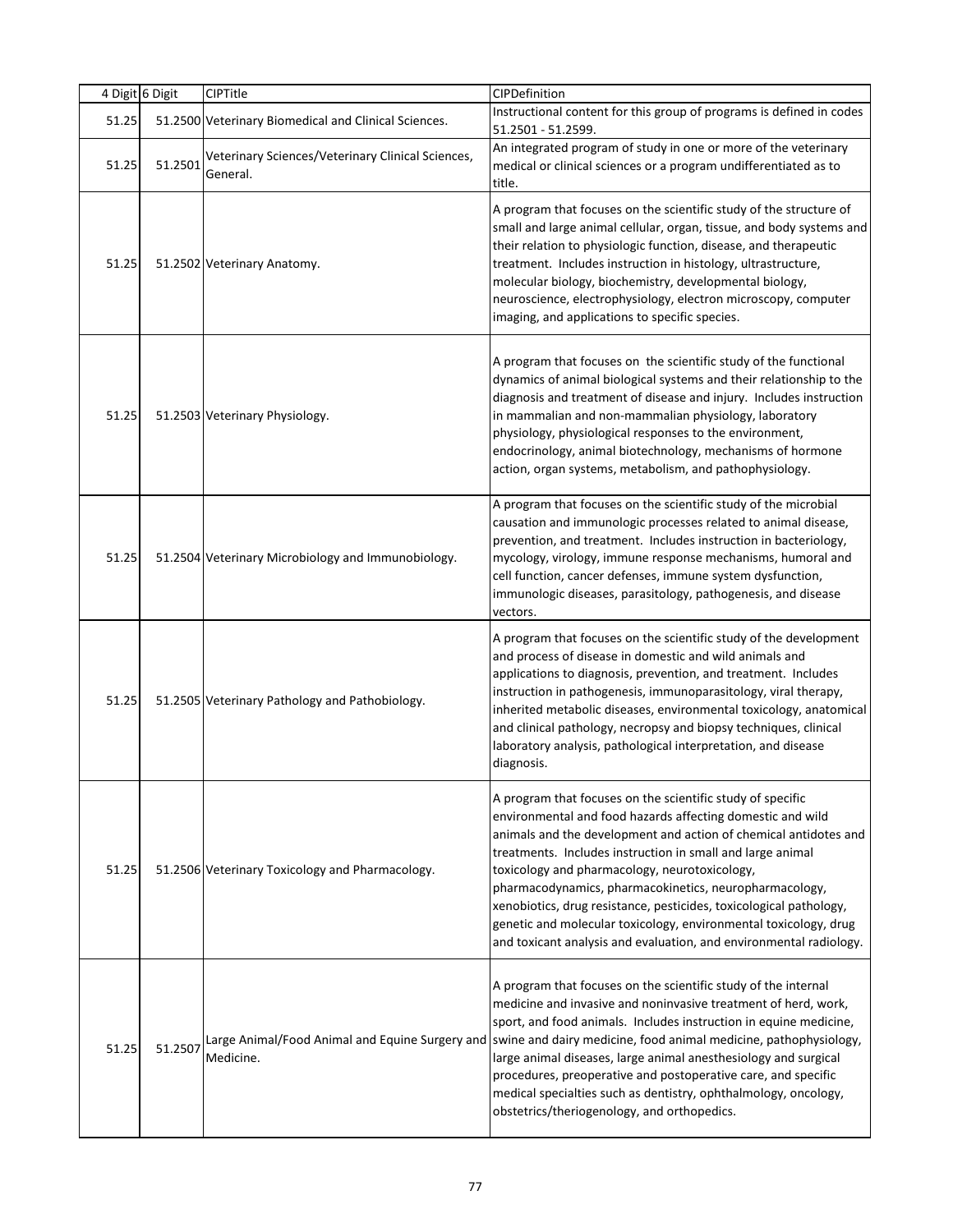|       | 4 Digit 6 Digit | CIPTitle                                                            | CIPDefinition                                                                                                                                                                                                                                                                                                                                                                                                                                                                                                                                                                                                                                                                                                                                             |
|-------|-----------------|---------------------------------------------------------------------|-----------------------------------------------------------------------------------------------------------------------------------------------------------------------------------------------------------------------------------------------------------------------------------------------------------------------------------------------------------------------------------------------------------------------------------------------------------------------------------------------------------------------------------------------------------------------------------------------------------------------------------------------------------------------------------------------------------------------------------------------------------|
| 51.25 |                 | 51.2508 Small/Companion Animal Surgery and Medicine.                | A program that focuses on the scientific study of the internal<br>medicine and invasive and noninvasive treatment of companion<br>and household animals. Includes instruction in avian medicine, pet<br>care, companion animal medicine, pathophysiology, small animal<br>diseases, small animal anesthesiology and surgical procedures,<br>preoperative and postoperative care, and specific medical<br>specialties such as dentistry, ophthalmology, oncology,<br>obstetrics/theriogenology, and orthopedics.                                                                                                                                                                                                                                           |
| 51.25 |                 | 51.2509 Comparative and Laboratory Animal Medicine.                 | A program that focuses on the scientific study of animal models of<br>human disease and related experimental procedures, and prepares<br>veterinarians and animal health specialists to manage the<br>laboratory use and care of experimental animals. Includes<br>instruction in laboratory animal husbandry, laboratory animal<br>disease, biohazard control, gnotobiology, breeding, comparative<br>anatomy and physiology, comparative gene mapping, protein<br>function, physical and mathematical modeling, computer modeling,<br>stem cell technology, colony and genetic stock management,<br>cryopreservation, applicable regulations, and bioethics.                                                                                            |
| 51.25 | 51.2510         | Veterinary Preventive Medicine, Epidemiology,<br>and Public Health. | A program that focuses on the study of the prevention and control<br>of communicable animal diseases, diseases affecting humans, and<br>prepares veterinarians to function as public health specialists.<br>Includes instruction in animal epidemiology, biostatistics, food<br>safety and quality assurance, food toxicology, zoonotic and<br>infectious diseases, disease vectors and transference, production<br>medicine, animal health, veterinary public health practice, and<br>inspection and evaluation methods.                                                                                                                                                                                                                                 |
| 51.25 |                 | 51.2511 Veterinary Infectious Diseases.                             | A program that focuses on the scientific study of zoonotic<br>infectious diseases, disease mechanisms, and prevention and<br>treatment strategies. Includes instruction in disease pathogenesis,<br>vector biology, mycobacterial infection, blood parasites,<br>retroviruses, food-borne diseases, new infectious agents,<br>ecotoxicology, mechanisms of disease transfer, antibody<br>resistance, comparative pathology, communicable diseases, and<br>disease prevention and eradication.                                                                                                                                                                                                                                                             |
| 51.25 |                 | 51.2599 Veterinary Biomedical and Clinical Sciences, Other.         | Any instructional program in veterinary biomedical and clinical<br>sciences not listed above.                                                                                                                                                                                                                                                                                                                                                                                                                                                                                                                                                                                                                                                             |
| 51.27 |                 | 51.2700 Medical Illustration and Informatics.                       | Instructional content for this group of programs is defined in codes<br>51.2703 - 51.2799.                                                                                                                                                                                                                                                                                                                                                                                                                                                                                                                                                                                                                                                                |
| 51.27 |                 | 51.2703 Medical Illustration/Medical Illustrator.                   | A program that prepares individuals to apply the principles and<br>techniques of art and computer-assisted imaging, graphics, and<br>animation to create visual materials to facilitate the recording and<br>dissemination of biomedical knowledge for educational, research,<br>and clinical purposes. Includes instruction in anatomy, physiology,<br>pathology, histology, embryology, neuroanatomy, medical<br>terminology, artistic media and techniques, illustration techniques,<br>three-dimensional modeling, prosthetics, data display design,<br>exhibit design and production, medical photography, multimedia,<br>computer graphics and animation, digital imaging, business<br>management, production technology, and instructional design. |